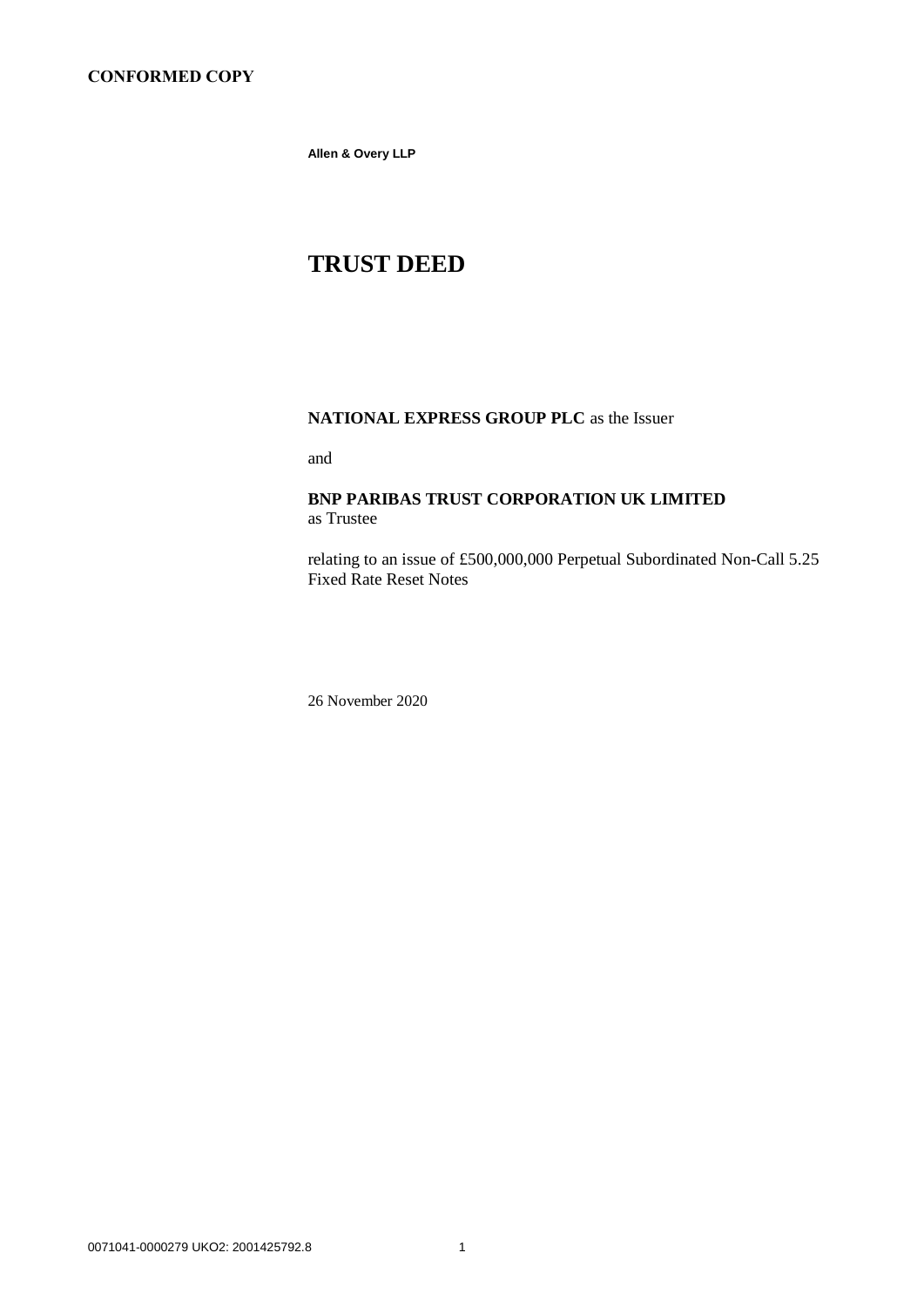#### **CONTENTS**

#### **Clause** Page 1.  $\mathcal{L}$  $\mathcal{E}$  $\overline{4}$ .  $5^{\circ}$ 6. 7.  $\mathsf{R}$ 9.  $10^{-7}$  $11.$  $12.$ 13.  $14$ 15.  $16.$ 17. 18 19. 20.  $21$

# **Schedule**

| 2. |        |  |  |
|----|--------|--|--|
|    |        |  |  |
|    | Part 2 |  |  |
|    |        |  |  |
|    |        |  |  |
| 3. |        |  |  |
|    |        |  |  |

| $\sim$ |
|--------|
|--------|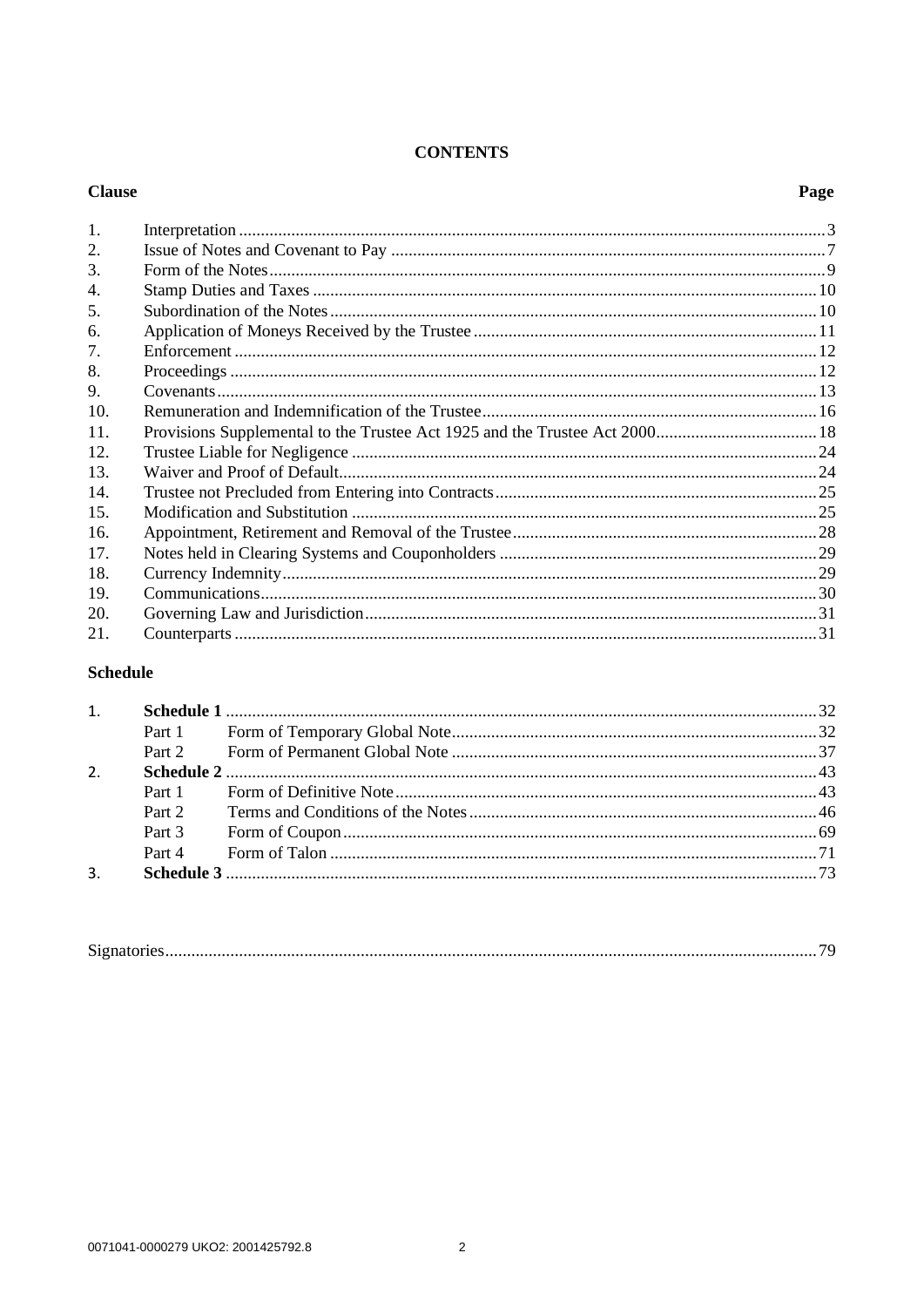# **THIS TRUST DEED** is made on 26 November 2020

# **BETWEEN**:

- (1) **NATIONAL EXPRESS GROUP PLC** of National Express House, Birmingham Coach Station, Mill Lane, Digbeth B5 6DD, United Kingdom (the **Issuer**); and
- (2) **BNP PARIBAS TRUST CORPORATION UK LIMITED**, a company incorporated under the laws of England and Wales whose registered office is at 10 Harewood Avenue, London, England, NW1 6AA (the **Trustee**, which expression, where the context so admits, includes any other trustee for the time being of this Trust Deed).

# **WHEREAS**:

- (A) In accordance with a resolution of the Board of Directors of the Issuer passed on 30 September 2020 and a resolution of the Executive Committee of the Board of Directors of the Issuer passed on 16 November 2020, the Issuer has resolved to issue £500,000,000 Perpetual Subordinated Non-Call 5.25 Fixed Rate Reset Notes to be constituted by this Trust Deed.
- (B) The Trustee has agreed to act as trustee of this Trust Deed on the following terms and conditions.

# <span id="page-2-0"></span>**THIS DEED WITNESSES AND IT IS DECLARED** as follows:

# **1. INTERPRETATION**

### **1.1 Definitions**

In this Trust Deed:

**Agency Agreement** means the agency agreement relating to the Notes dated 26 November 2020 (as amended and/or supplemented and/or restated from time to time) between the Issuer, the Trustee, the Principal Paying Agent and the Calculation Agent;

**Agents** means the Principal Paying Agent, the other Paying Agents and the Calculation Agent, or any of them;

"**Appointee**" means any attorney, manager, agent, delegate, nominee, custodian, receiver or other person appointed by the Trustee under this Trust Deed;

**Arrears of Interest** has the meaning given to it in Condition 4.5;

**Auditors** means the auditors for the time being, if any, of the Issuer or, if they are unable or unwilling to carry out any action requested of them under this Trust Deed or if no such auditors have been appointed with respect to the Issuer, such other firm of accountants as may be nominated or approved in writing by the Trustee for the purpose;

**Authorised Signatory** means any Director of the Issuer notified to the Trustee by any such Director as being an Authorised Signatory pursuant to Clause [9\(s\);](#page-15-0)

**Calculation Agent** means BNP Paribas Securities Services or any Successor of the Calculation Agent;

**Clearstream, Luxembourg** means Clearstream Banking, S.A.;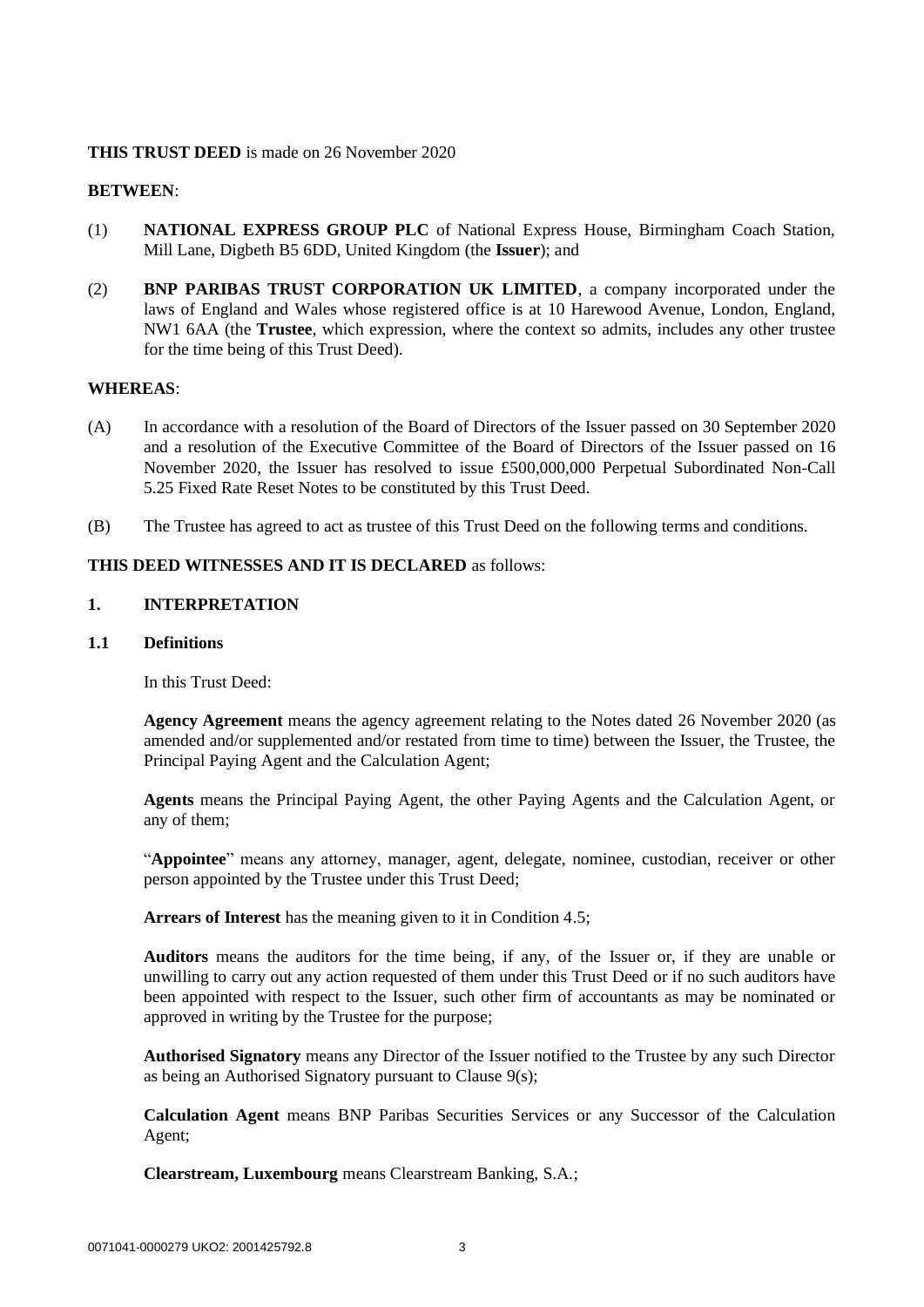**Conditions** means the terms and conditions applicable to the Notes in the form set out in Part 2 of Schedule 2 as the same may from time to time be modified, with respect to any Notes represented by a Global Note, by the provisions of such Global Note, and which shall be endorsed on the Definitive Notes;

**Couponholder** has the meaning given to such term in the Conditions;

**Coupons** means the interest coupons relating to the Definitive Notes or, as the context may require, a specific number of them being in substantially the form set out in Part 3, Schedule 2 and includes any replacement Coupons issued pursuant to the Conditions;

**Deferred Interest Payment** has the meaning given in Condition 4.5;

**Definitive Note** means a Note in definitive form having, where appropriate, Coupons and/or a Talon attached on issue and includes any replacement Note issued pursuant to the Conditions;

**Early Redemption Amount** has the meaning given in Condition 18;

**Electronic Consents** has the meaning given in Schedule 3;

**Euroclear** means Euroclear Bank SA/NV;

**Event of Default** has the meaning given in Condition 18;

**Extraordinary Resolution** has the meaning set out in [Schedule 3;](#page-73-0)

**FATCA Withholding Tax** means any withholding or deduction required pursuant to an agreement described in Section 1471(b) of the US Internal Revenue Code of 1986 (the **Code**) or otherwise imposed pursuant to Sections 1471 through 1474 of the Code (**FATCA**) and any associated regulations or other official guidance or inter-governmental agreement between the United States and another jurisdiction to improve tax compliance and to implement FATCA (**IGA**), or any law or regulation implementing an IGA;

**FSMA** means the Financial Services and Markets Act 2000;

**Global Note** means a Temporary Global Note and/or, as the context may require, a Permanent Global Note;

**Gross-Up Event** has the meaning given in Condition 18;

**Liability** or **Liabilities** means any loss, damage, cost, charge, claim, demand, expense, judgment, action, proceeding or other liability whatsoever and including any value added tax or similar tax charged or chargeable in respect thereof and legal fees and expenses on a full indemnity basis;

**London Business Day** means a day on which commercial banks and foreign exchange markets settle payments and are open for general business (including dealing in foreign exchange and foreign currency deposits) in London;

**London Stock Exchange** means the London Stock Exchange plc or any successor thereto to which its functions have been transferred;

**Noteholder** has the meaning given to such term in the preamble to the Conditions;

**Notes** means the notes in bearer form comprising the said £500,000,000 Perpetual Subordinated Non-Call 5.25 Fixed Rate Reset Notes of the Issuer hereby constituted or the principal amount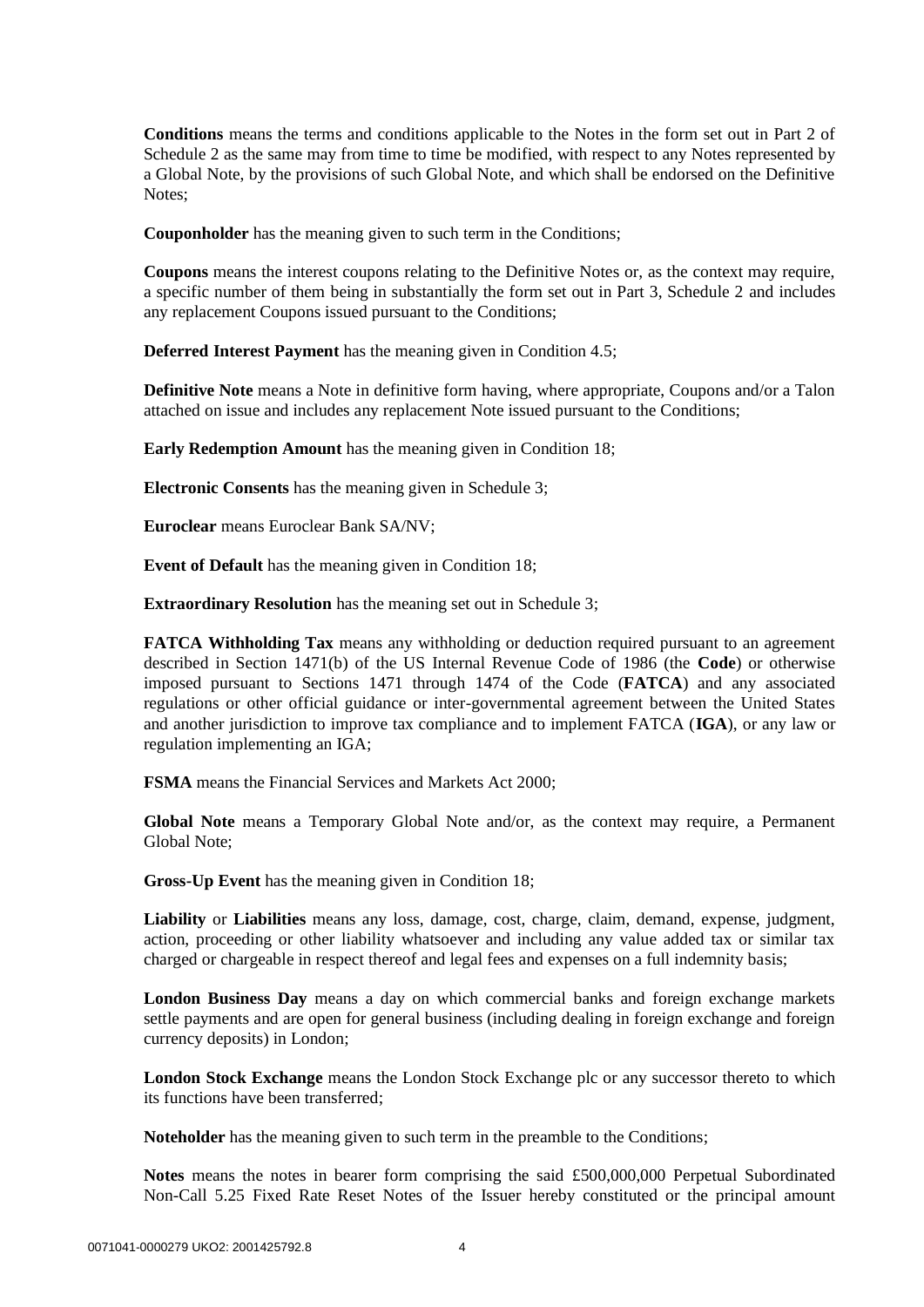thereof for the time being outstanding or, as the context may require, a specific number thereof and includes any replacements for Notes issued pursuant to Condition 12 and (except for the purposes of Clause 3) the Temporary Global Note and the Permanent Global Note;

**Official List** has the meaning given to that term in section 103 of FSMA;

**outstanding** means, in relation to the Notes, all the Notes issued except (a) those that have been redeemed in accordance with the Conditions, (b) those in respect of which the date for redemption has occurred and the redemption moneys (including all interest accrued on such Notes to the date for such redemption and any interest payable after such date) have been duly paid to the Trustee or to the Principal Paying Agent as provided in Clause [2](#page-6-0) and remain available for payment against presentation and surrender of Notes and/or Coupons, as the case may be, (c) those that have become void or in respect of which claims have become prescribed, (d) those that have been purchased and cancelled as provided in the Conditions, (e) those mutilated or defaced Notes that have been surrendered in exchange for replacement Notes, (f) (for the purpose only of determining how many Notes are outstanding and without prejudice to their status for any other purpose) those Notes alleged to have been lost, stolen or destroyed and in respect of which replacement Notes have been issued and (g) the Temporary Global Note to the extent that it shall have been exchanged for the Permanent Global Note and the Permanent Global Note to the extent that it shall have been exchanged for Definitive Notes, in either case pursuant to its provisions provided that for the purposes of (i) ascertaining the right to attend and vote at any meeting of the Noteholders, an Extraordinary Resolution in writing or an Extraordinary Resolution by way of electronic consents given through the relevant clearing systems(s) as envisaged by Schedule 3 and any direction or request by the holders of the Notes, (ii) the determination of how many Notes are outstanding for the purposes of Conditions 10, 11, 13 and [Schedule 3,](#page-73-0) and (iii) the exercise of any discretion, power or authority that the Trustee is required, expressly or impliedly, to exercise in or by reference to the interests of the Noteholders, those Notes that are beneficially held by or on behalf of the Issuer or any of its Subsidiaries and not cancelled shall (unless no longer so held) be deemed not to remain outstanding;

**Paying Agents** means the persons (including the Principal Paying Agent) referred to as such in the Conditions or any Successor of any Paying Agents, in each case at their respective specified offices;

**Permanent Global Note** means the permanent global note in respect of the Notes to be issued pursuant to Clause 3.1 in or substantially in the form set out in [Part 2](#page-36-0) of [Schedule 1;](#page-31-0)

**Potential Event of Default** means any non-payment of any principal or interest (including Arrears of Interest) in respect of the Notes when due and payable that, with lapse of time, and/or fulfilment of any other requirement provided for in Condition 10, would entitle the Trustee to institute actions, steps or proceedings for the Winding-Up of the Issuer as provided for in Condition 10;

**Principal Paying Agent** means the person named as such in the Conditions or any Successor to the Principal Paying Agent in each case at its specified office;

**Regulated Market** has the meaning given to that term in section 103 of FSMA;

**Reserved Matters** has the meaning given to it in Condition 13.1;

**specified office** means, in relation to a Paying Agent, the office identified with its name at the end of the Conditions or any other office approved by the Trustee and notified to Noteholders pursuant to Clause [9\(k\);](#page-14-0)

**Subsidiary** has the meaning given in the Companies Act 2006;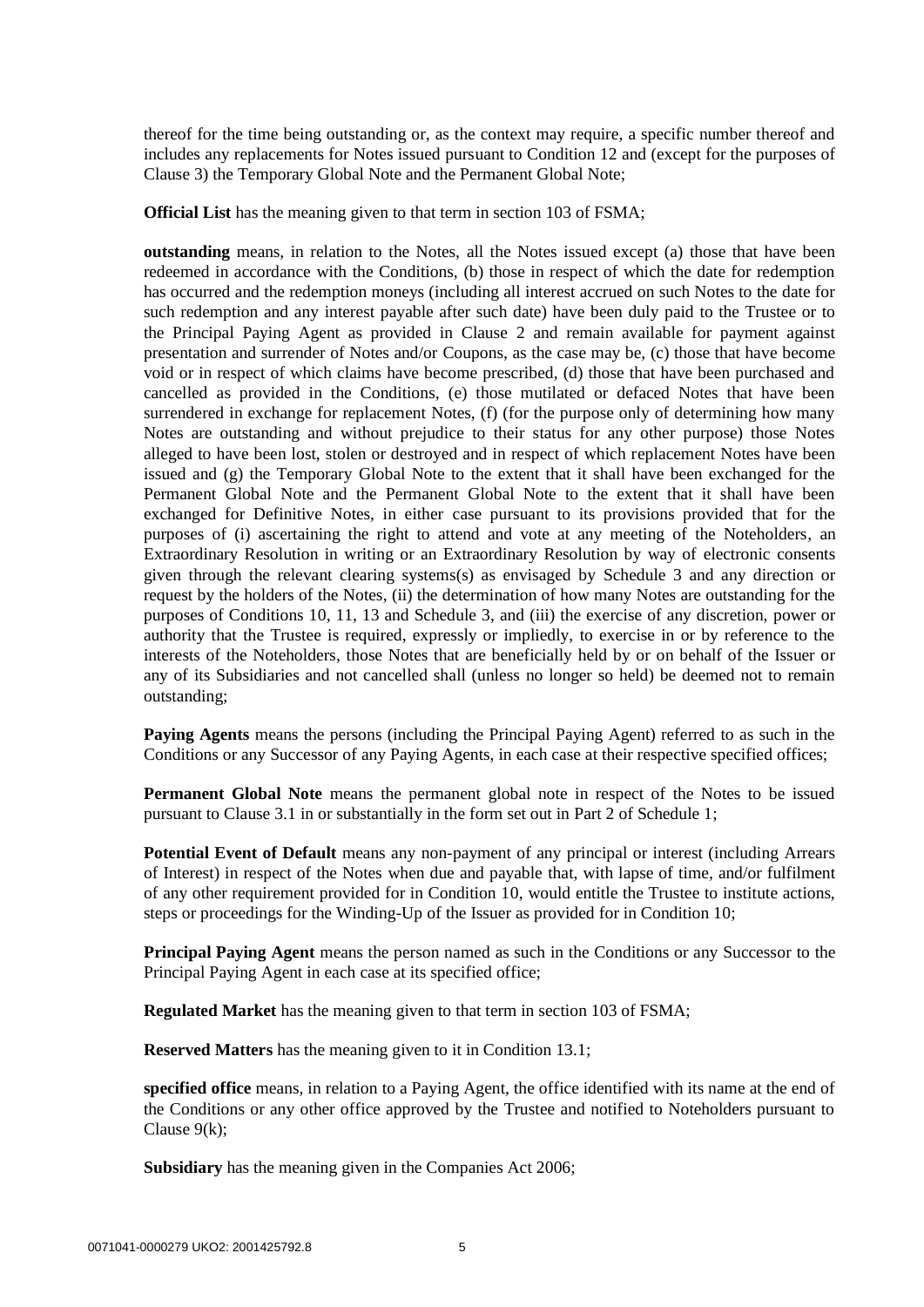**Substituted Debtor** has the meaning given to it in Clause [15.2\(a\);](#page-24-0)

**Successor** means, in relation to an Agent, such other or further person as may from time to time be appointed by the Issuer as such Agent with the written approval of, and on terms approved in writing by, the Trustee and notice of whose appointment is given to Noteholders pursuant to Clause [9\(k\);](#page-14-0)

**Talons** mean talons for further Coupons or, as the context may require, a specific number of them substantially in the form set out at Part 4 of Schedule 2 and includes any replacement Talons issued pursuant to the Conditions;

**Temporary Global Note** means the temporary global note in respect of the Notes to be issued pursuant to Clause 3.1 in or substantially in the form set out in [Part 1](#page-31-1) of [Schedule 1;](#page-31-0)

**this Trust Deed** means this Trust Deed (as from time to time modified in accordance with this Trust Deed) and any other document executed in accordance with this Trust Deed (as from time to time so modified) and expressed to be supplemental to this Trust Deed and includes the Schedules to this Trust Deed;

**trust corporation** means a trust corporation (as defined in the Law of Property Act 1925) or a corporation entitled to act as a trustee pursuant to applicable foreign legislation relating to trustees;

**Trustee Acts** means the Trustee Act 1925 and the Trustee Act 2000 of England and Wales; and

**Written Resolution** has the meaning given in Schedule 3.

### **1.2 Construction of Certain References**

References to:

- (a) principal and/or premium and/or interest in respect of the Notes or to any moneys payable by the Issuer under this Trust Deed shall be deemed to include: (i) in the case of amounts of principal and/or premium payable, a reference to any specific redemption price defined in the Conditions (including, without limitation, the Early Redemption Amount); (ii) in the case of interest, a reference to any Deferred Interest Payment (where applicable) and any Arrears of Interest and (iii) in any case, a reference to any additional amounts which may be payable under Condition 7;
- (b) costs, charges, remuneration or expenses include any amounts in respect of value added, turnover or similar tax charged in respect thereof;
- (c) **pounds sterling**, **Pounds Sterling** or the sign **£** shall be construed as references to the lawful currency for the time being of the United Kingdom;
- (d) **equity credit** or such similar nomenclature shall be construed as a reference to the level of equity ascribed or assigned to the Notes by any Rating Agency from time to time;
- (e) guarantees or to an obligation being guaranteed shall be deemed to include, respectively, references to indemnities or an indemnity being given in respect thereof;
- (f) an action, remedy or method of judicial proceedings for the enforcement of creditors' rights include references to the action, remedy or method of judicial proceedings in jurisdictions other than England as shall most nearly approximate thereto; and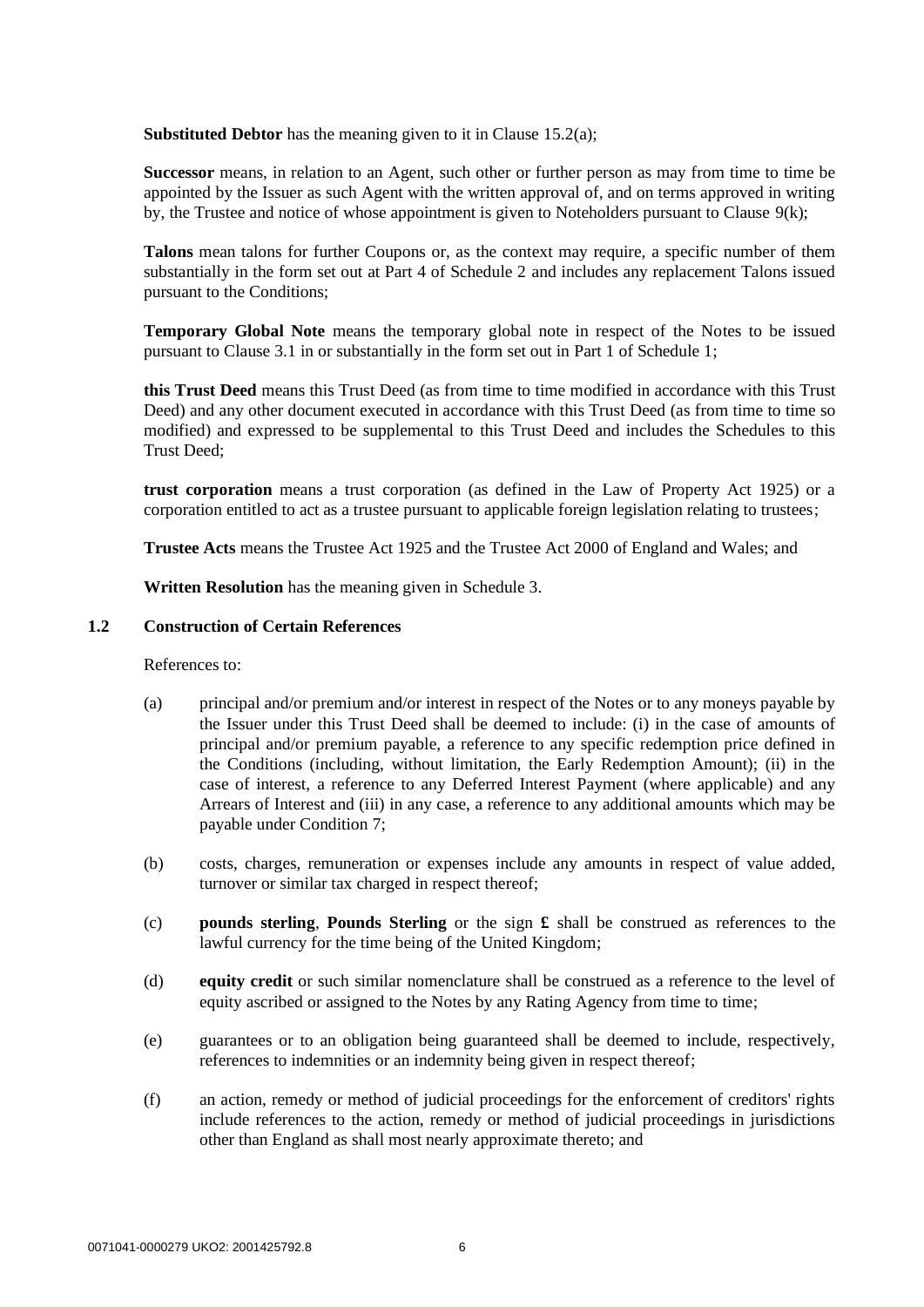(g) as used in this Trust Deed, in relation to the Notes **listing** and **listed** shall in relation to the London Stock Exchange be construed to mean that such Notes have been admitted to the Official List and admitted to trading on the London Stock Exchange's Regulated Market.

# **1.3 Headings**

Headings shall be ignored in construing this Trust Deed.

#### **1.4 Contracts**

References in this Trust Deed to this Trust Deed or any other document are to this Trust Deed or those documents as amended, supplemented or replaced from time to time in relation to the Notes and include any document that amends, supplements or replaces them.

### **1.5 Schedules**

The Schedules are part of this Trust Deed and have effect accordingly.

### **1.6 Alternative Clearing System**

References in this Trust Deed to Euroclear and/or Clearstream, Luxembourg shall, wherever the context so permits, be deemed to include reference to any additional or alternative clearing system approved by the Issuer, the Trustee and the Principal Paying Agent.

## **1.7 Contracts (Rights of Third Parties) Act 1999**

A person who is not a party to this Trust Deed has no right under the Contracts (Rights of Third Parties) Act 1999 to enforce any term of this Trust Deed, except and to the extent (if any) that this Trust Deed expressly provides for such Act to apply to any of its terms.

#### **1.8 The Conditions**

In this Trust Deed, unless the context requires or the same are otherwise defined, words and expressions defined in the Conditions and not otherwise defined herein shall have the same meaning in this Trust Deed.

#### **1.9 Amended Documents**

Save where the contrary is indicated, any reference in this Trust Deed to any other agreement or document shall be construed as a reference to such other agreement or document as the same may have been, or may from time to time be, amended, varied, novated or supplemented.

# <span id="page-6-0"></span>**2. ISSUE OF NOTES AND COVENANT TO PAY**

#### **2.1 Issue of Notes**

The aggregate principal amount of the Notes is limited to £500,000,000.

# **2.2 Covenant to Pay**

The Issuer shall on any date when the Notes become due to be redeemed, in whole or in part in accordance with the Conditions, unconditionally pay to or to the order of the Trustee in pounds sterling, in London, in same day funds the principal amount in respect of the Notes becoming due for redemption on that date together with any applicable premium and shall (subject to the Conditions) until such payment (both before and after judgment) unconditionally so pay to or to the order of the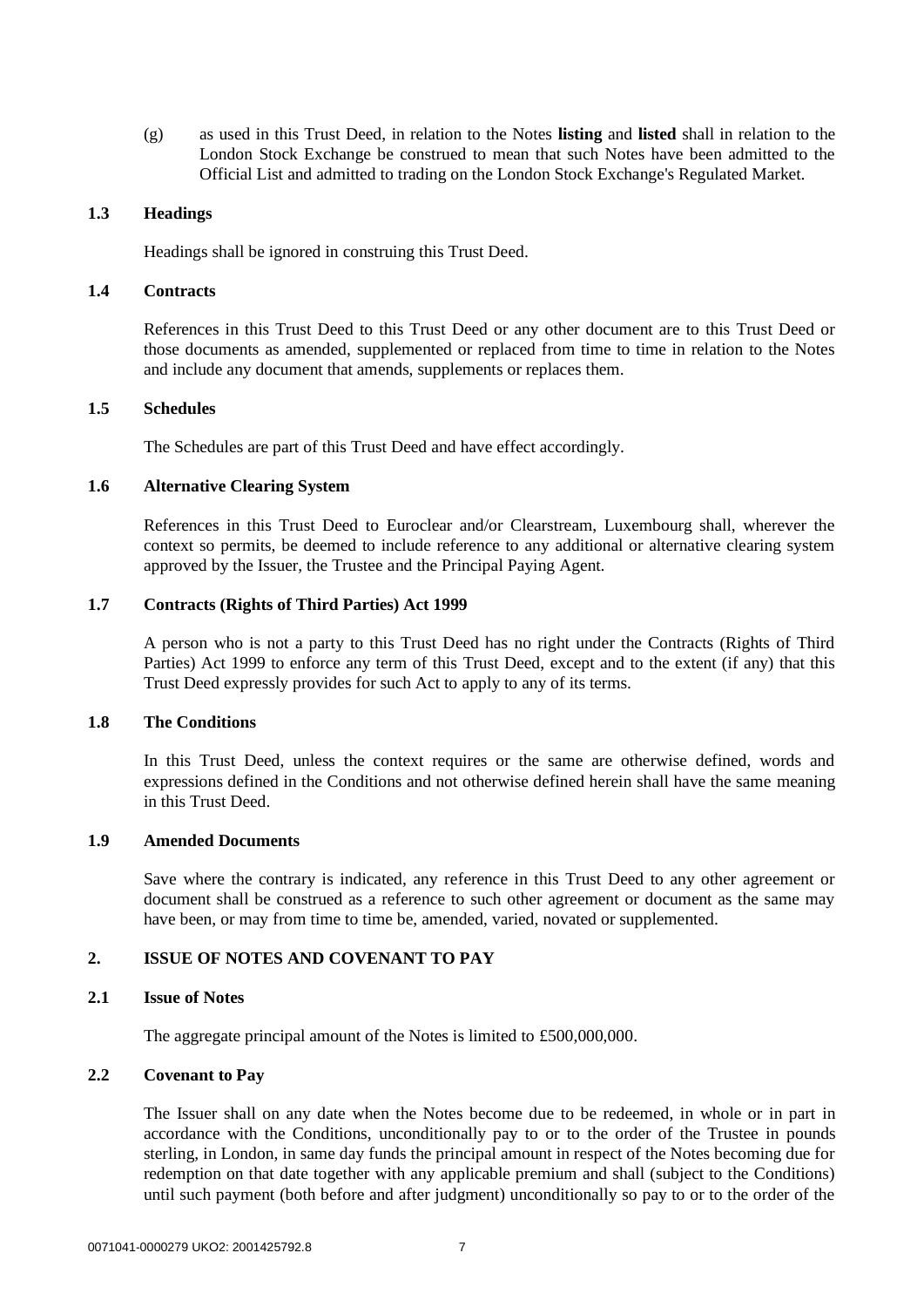Trustee interest on the nominal amount of the Notes outstanding at the applicable Interest Rate (subject to subclause [2.5\)](#page-7-0) and any Arrears of Interest in accordance with the Conditions provided that (a) payment of any sum due in respect of the Notes made to, or to the order of, the Principal Paying Agent, as provided in the Agency Agreement shall, to that extent, satisfy such obligation except to the extent that there is failure in its subsequent payment to the Noteholders or Couponholders under the Conditions and (b) a payment made after the due date or as a result of the Note becoming repayable following an Event of Default shall be deemed to have been made when the full amount due has been received by the Principal Paying Agent, or the Trustee and notice to that effect has been given to the Noteholders (if required under Clause [9\(i\)\)](#page-13-0), except to the extent that there is failure in its subsequent payment to the relevant Noteholders or Couponholders under the Conditions. The Trustee shall hold the benefit of this covenant on trust for the Noteholders and Couponholders and itself in accordance with this Trust Deed.

# **2.3 Discharge**

Subject to subclause [2.4,](#page-7-1) any payment to be made in respect of the Notes or the Coupons by the Issuer or the Trustee may be made as provided in the Conditions and any payment so made shall (subject to subclause [2.4\)](#page-7-1) to that extent be a good discharge to the Issuer or the Trustee, as the case may be.

### <span id="page-7-1"></span>**2.4 Payment after a Default**

At any time after an Event of Default or a Potential Event of Default has occurred and is continuing the Trustee may:

- (a) by notice in writing to the Issuer and the Agents, require the Agents, until notified by the Trustee to the contrary, so far as permitted by applicable law:
	- (i) to act as Agents of the Trustee under this Trust Deed and the Notes and the Coupons on the terms of the Agency Agreement (with consequential amendments as necessary and except that the Trustee's liability for the indemnification, remuneration and expenses of the Agents shall be limited to the amounts for the time being held by the Trustee in respect of the Notes and the Coupons on the terms of this Trust Deed and available for such purpose) and thereafter to hold all Notes, Coupons and Talons and all moneys, documents and records held by them in respect of Notes, Coupons and Talons to the order of the Trustee; or
	- (ii) to deliver all Notes, Coupons and Talons and all moneys, documents and records held by them in respect of the Notes, Coupons and Talons to the Trustee or as the Trustee directs in such notice; and
- (b) by notice in writing to the Issuer, require the Issuer to make all subsequent payments in respect of the Notes and the Coupons to or to the order of the Trustee and not to the Principal Paying Agent.

# <span id="page-7-0"></span>**2.5 Rate of Interest After a Default**

If the Notes become immediately due and payable under the Conditions, the rate of interest payable in respect of them shall continue to be calculated by the Calculation Agent in accordance with the Conditions (with consequential amendments as necessary) except that the rates of interest need not be published unless the Trustee otherwise requires.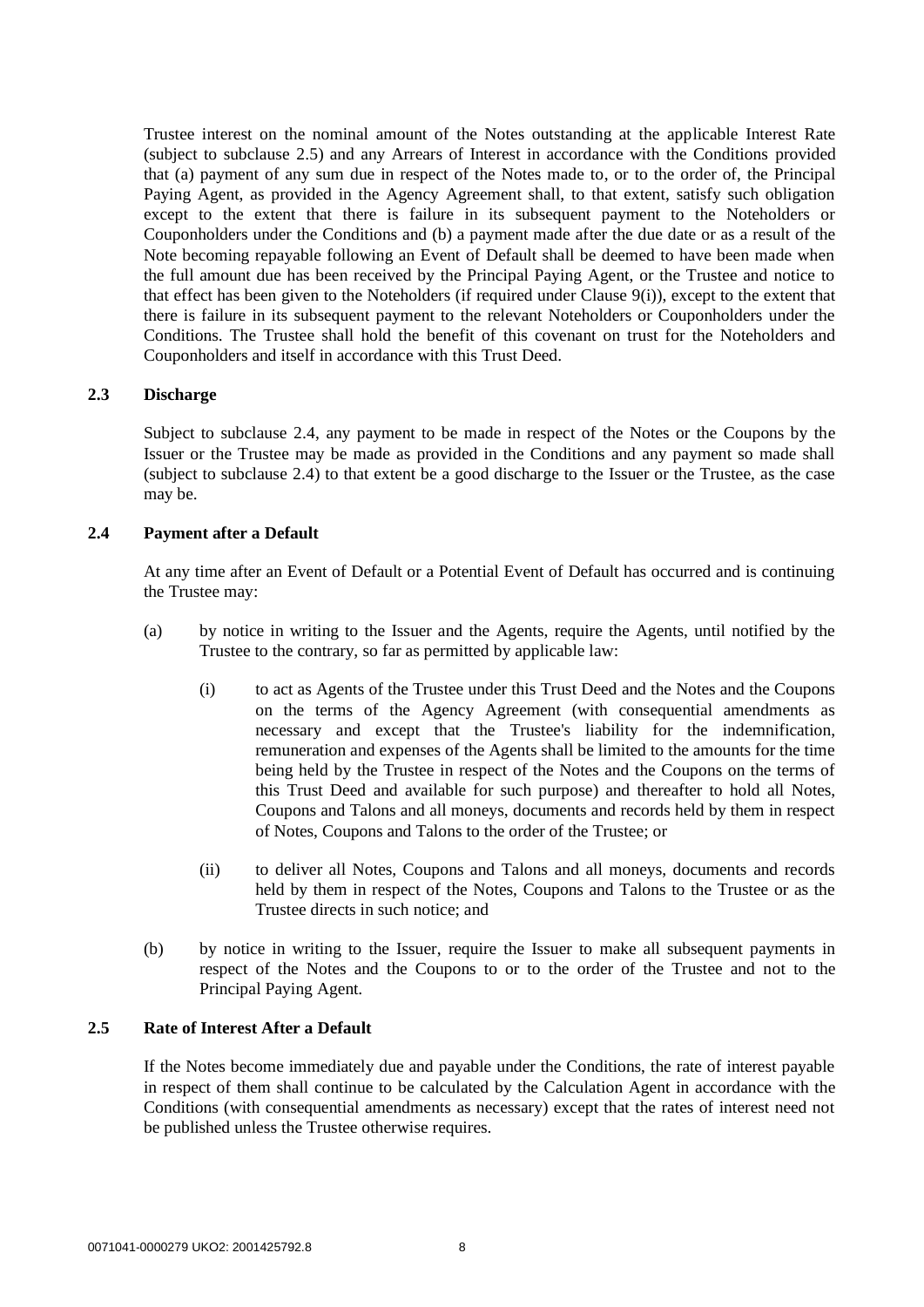# **2.6 Subordination**

Notwithstanding the covenant of the Issuer given in Clause 2.2 in respect of the Notes, in the event of the Winding-Up of the Issuer , the claims of the Trustee, on behalf of the Noteholders, against the Issuer will be subordinated on the terms of Clause 5.

# **2.7 Further Issues**

The Issuer may from time to time create and issue to such persons at such time or times as the Issuer shall determine without the consent of the Noteholders or Couponholders, further securities having the same terms and conditions of the Notes in all respects (or in all respects save for the date of the first payment of interest thereon) and so that the same shall be consolidated and form a single series with the Notes then outstanding.

Any such securities shall be constituted by this Trust Deed or a deed supplemental to it. In any such case the Issuer shall, prior to the issue of any further bonds or notes to be so constituted, execute and deliver to the Trustee a trust deed supplemental to this Trust Deed (in relation to which all applicable stamp duties or other documentation fees, duties or similar taxes (and any interest or penalties relating thereto) have been paid and, if applicable, duly stamped or denoted accordingly) and containing a covenant by the Issuer in the form *mutatis mutandis* of Clause 2.2 in relation to the principal and interest in respect of such further securities and such other provisions (whether or not corresponding to any of the provisions contained in this Trust Deed) as the Trustee may require including to effect modifications, if required, to the terms of this Trust Deed in order to enable such further securities to be constituted by this Trust Deed.

Whenever it is proposed to create and issue any further securities, the Issuer shall give to the Trustee not less than 14 days' notice in writing of its intention so to do stating the amount of further securities proposed to be created or issued.

# **3. FORM OF THE NOTES**

# **3.1 The Global Notes**

The Notes shall initially be represented by the Temporary Global Note. Interests in the Temporary Global Note shall be exchangeable for interests in the Permanent Global Note as set out in the Temporary Global Note. Interests in the Permanent Global Note shall be exchangeable for Definitive Notes as set out in the Permanent Global Note.

# **3.2 The Definitive Notes**

The Definitive Notes, Coupons and Talons shall be security printed in accordance with applicable legal and stock exchange requirements substantially in the forms set out in [Schedule 2.](#page-42-0) The Definitive Notes shall be endorsed with the Conditions.

# **3.3 Signature**

The Notes shall be signed manually or electronically by a duly authorised person designated by the Issuer and the Notes shall be authenticated by or on behalf of the Principal Paying Agent. The Issuer may use the electronic signature of a person who is such an authorised person even if at the time of issue of any Notes he no longer holds that office. Notes so executed and authenticated shall be binding and valid obligations of the Issuer.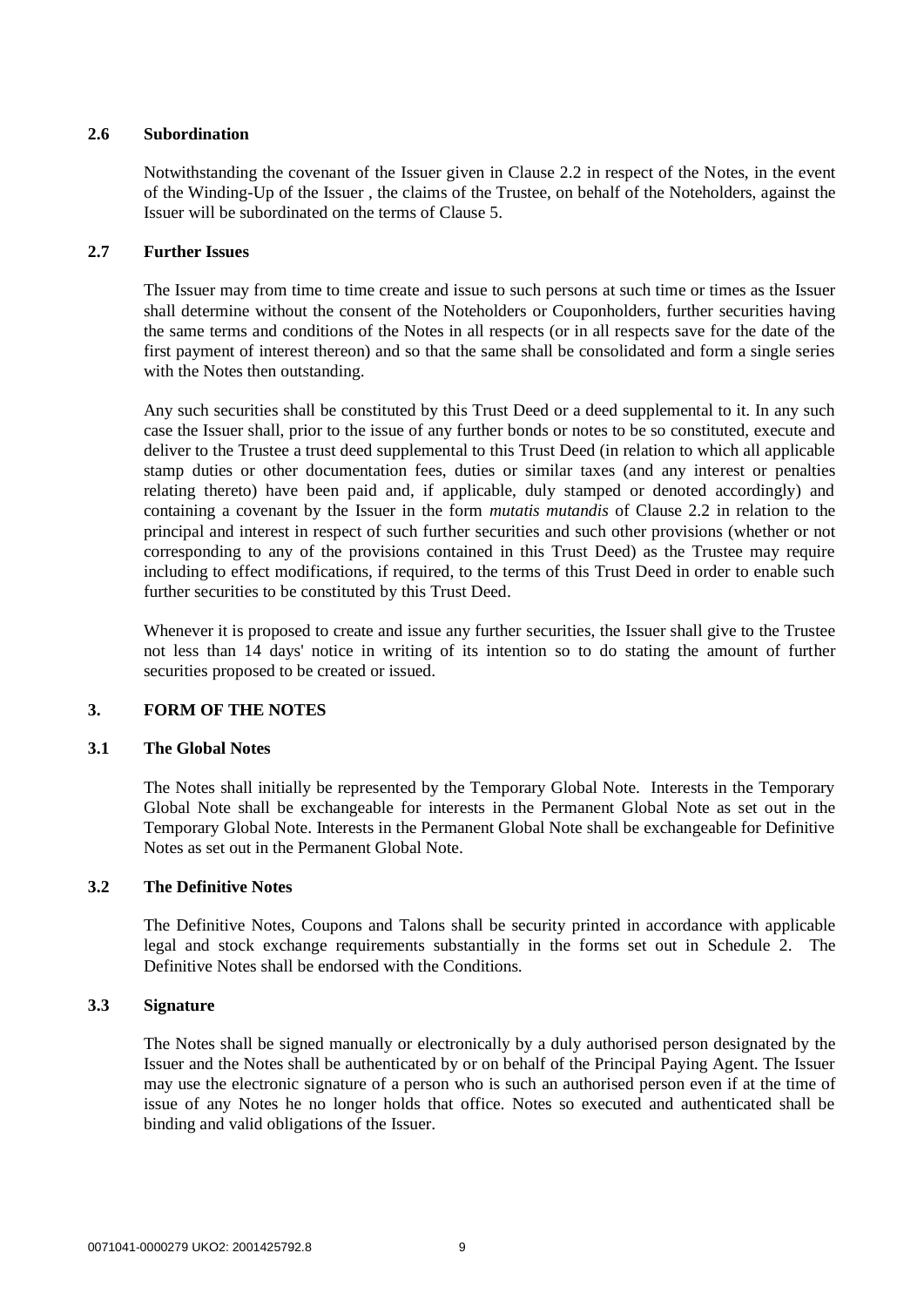# **4. STAMP DUTIES AND TAXES**

# **4.1 Stamp Duties**

The Issuer shall pay any stamp, issue, documentary or other taxes and duties, including interest and penalties, payable in, Belgium, Luxembourg and the United Kingdom in respect of the creation, issue, delivery and offering of the Notes, Coupons and Talons and the execution or delivery of this Trust Deed. The Issuer shall also indemnify the Trustee, the Noteholders and the Couponholders from and against all stamp, issue, documentary or other like taxes paid by any of them in any jurisdiction in connection with any action taken by or on behalf of the Trustee or, as the case may be, the Noteholders or the Couponholders (where permitted under this Trust Deed so to do) to enforce the Issuer's obligations under this Trust Deed or the Notes, Coupons or Talons.

# **4.2 Change of Taxing Jurisdiction**

If the Issuer becomes subject generally to the taxing jurisdiction of a territory or a taxing authority of or in that territory with power to tax, other than or in addition to the United Kingdom or any such authority of or in such territory, then the Issuer shall immediately upon becoming aware thereof notify the Trustee of such event and (unless the Trustee otherwise agrees) enter forthwith into a trust deed supplemental hereto, giving the Trustee an undertaking satisfactory to the Trustee in terms corresponding to the terms of Condition 7 with the substitution for, or (as the case may require) the addition to, the references in that Condition to the United Kingdom of references to that other or additional territory or authority to whose taxing jurisdiction the Issuer has become so subject. In such event this Trust Deed and the Notes, Coupons and Talons shall be read and construed accordingly.

# **5. SUBORDINATION OF THE NOTES**

# **5.1 Subordination of the Notes**

- (a) The Issuer's obligations in respect of the Notes constitute unconditional, unsecured and subordinated obligations of the Issuer and will at all times rank *pari passu* with any holders of Parity Obligations of the Issuer. In the event of a Winding-Up of the Issuer (otherwise than for the purposes of a Solvent Reorganisation of the Issuer), the provisions of Condition 2.2 shall apply.
- (b) The Trustee shall be entitled and it is hereby authorised to call for and to accept as conclusive evidence thereof a certificate from the administrator or liquidator for the time being of the Issuer as to:
	- (i) the amount of the claims of the holders of Senior Obligations of the Issuer;
	- (ii) the amount of the claims of the holders of any Parity Obligations of the Issuer; and
	- (iii) the persons entitled thereto and their respective entitlements.
- (c) The provisions of Condition 2.2 and this Clause 5.1 do not, except in any Winding-Up of the Issuer which is not for the purposes of a Solvent Reorganisation of the Issuer, limit the amount ultimately payable by the Issuer in respect of the Notes and are, except in any such Winding-Up, to be disregarded for the purposes of determining the due date for any payment of any principal, premium (if any) or interest on the Notes or whether any such amount is due and payable.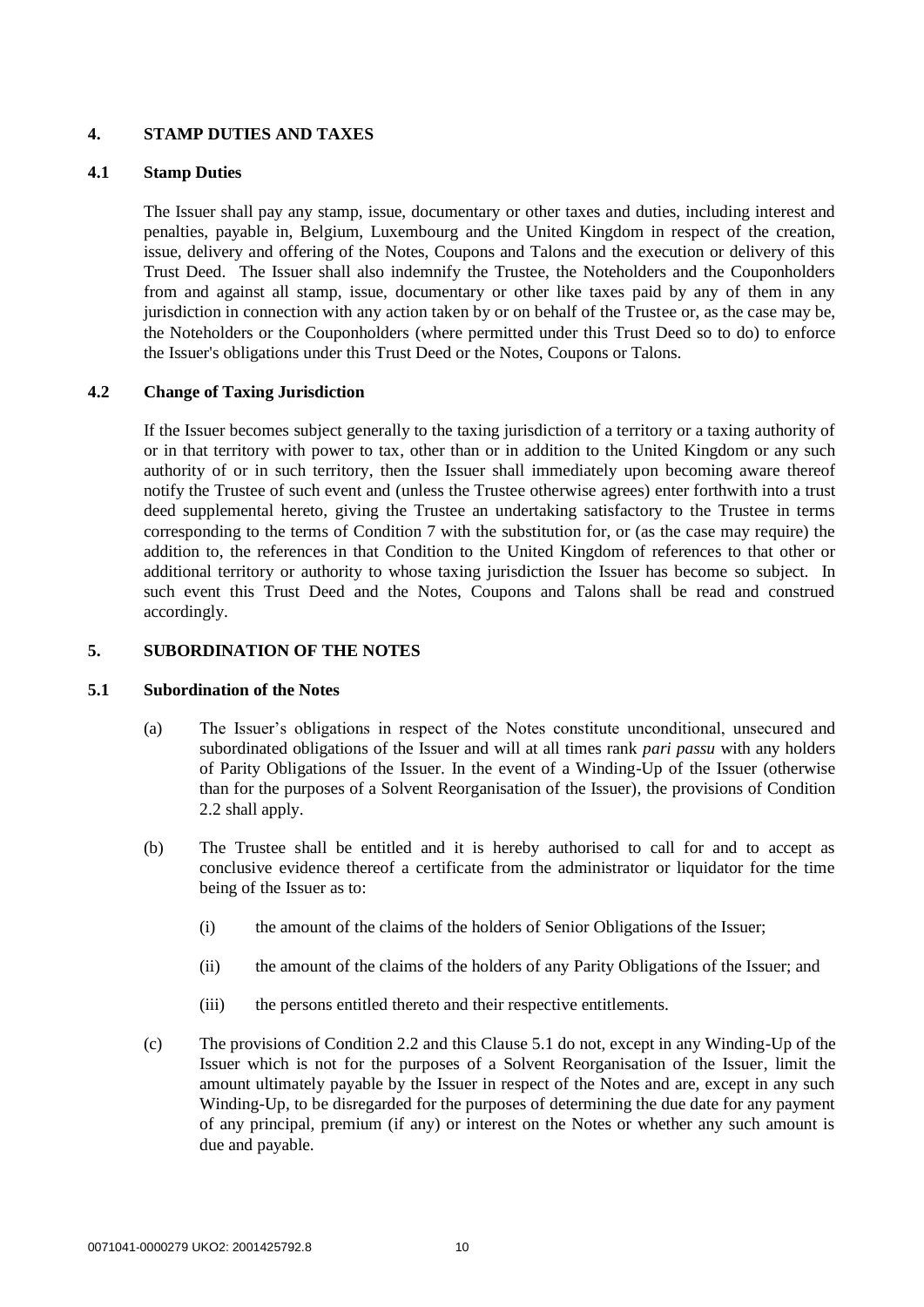- (d) The provisions of Condition 2.2 and this Clause 5.1 apply only to the payment of principal and interest in respect of the Notes and nothing in this Clause 5.1 shall affect, apply to or prejudice the payment or reimbursement of any Liabilities or remuneration of the Trustee or the Paying Agents or the rights and remedies of the Trustee or the Paying Agents in respect thereof.
- (e) Nothing contained in this Trust Deed shall in any way restrict the right of the Issuer to create, issue, incur, give or assume obligations or guarantees of obligations ranking in priority to, or *pari passu* with, or junior to, the obligations of the Issuer in respect of the Notes.

# **5.2 Set Off**

To the extent and in the manner permitted by applicable law, neither the Trustee (in respect of amounts owed to the Trustee by the Issuer in respect of, and arising from, the Notes but not in respect of any fees, Liabilities or expenses owed to the Trustee by the Issuer) nor any Noteholder may exercise, claim or plead any right of set-off, counterclaim, compensation or retention in respect of any amount owed to it by the Issuer, in respect of, or arising from, the Notes and each Noteholder will, by virtue of its holding of any Note, be deemed to have waived and to have directed and authorised the Trustee on its behalf to have waived, all such rights of setoff, counterclaim, compensation or retention. Notwithstanding the preceding sentence, if any of the rights and claims of any Noteholder in respect of or arising under the Notes or this Trust Deed are discharged by set-off, such Noteholder will immediately pay an amount equal to the amount of such discharge to the Issuer or, if applicable, the liquidator, trustee, receiver or administrator of the Issuer and, until such time as payment is made, will hold a sum equal to such amount on trust for the Issuer or, if applicable, the liquidator, trustee, receiver or administrator in the relevant liquidation, winding-up or administration. Accordingly, such discharge will be deemed not to have taken place.

# <span id="page-10-0"></span>**6. APPLICATION OF MONEYS RECEIVED BY THE TRUSTEE**

#### **6.1 Declaration of Trust**

All moneys received by the Trustee in respect of the Notes or amounts payable under this Trust Deed shall, despite any appropriation of all or part of them by the Issuer be held by the Trustee on trust to apply them:

- (a) first, in payment of Liabilities incurred by the Trustee (including remuneration payable to it) in carrying out its functions under this Trust Deed;
- (b) secondly, in payment of any amounts owing in respect of the Notes or Coupons *pari passu*  and rateably; and
- (c) thirdly, in payment of any balance to the Issuer for itself.

If the Trustee holds any moneys in respect of Notes or Coupons that have become void or in respect of which claims have become prescribed, the Trustee shall hold them on these trusts.

# **6.2 Deposits**

Save for this Clause 6.2, no provision of this Trust Deed shall (a) confer on the Trustee any right to exercise any investment discretion in relation to the assets subject to the trust constituted by this Trust Deed and, to the extent permitted by law, Section 3 of the Trustee Act 2000 shall not apply to the duties of the Trustee in relation to the trusts constituted by these presents and (b) require the Trustee to do anything which may cause the Trustee to be considered a sponsor of a covered fund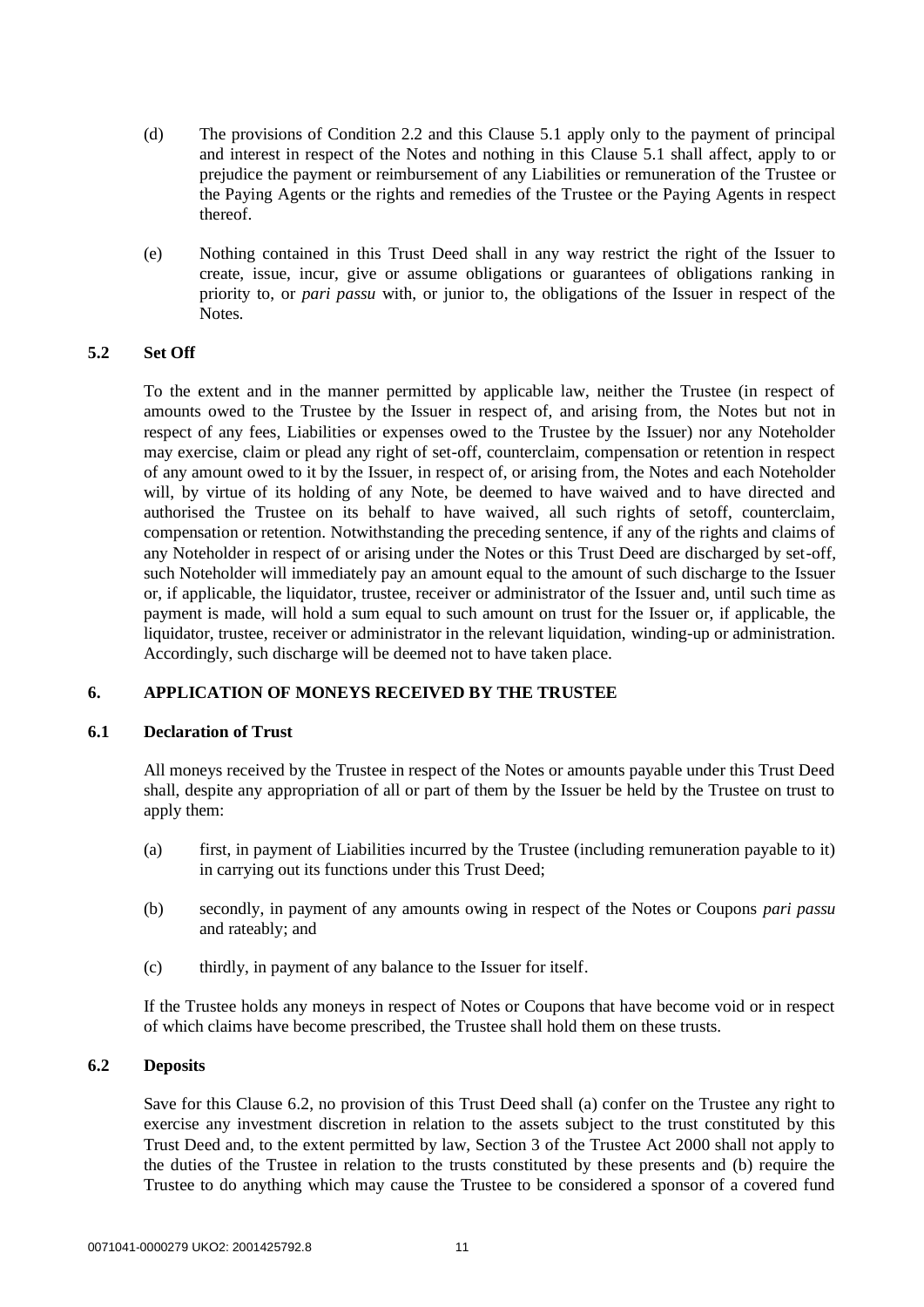under Section 619 of the Dodd-Frank Wall Street Reform and Consumer Protection Act and any regulations promulgated thereunder.

If the amount of the moneys at any time available for payment in respect of the Notes under Clause 6.1 is less than 10% of the principal amount of the Notes then outstanding, the Trustee may, at its discretion, invest such moneys in accordance with this clause. The Trustee may retain such investments and accumulate the resulting income until the investments and the accumulations, together with any other funds for the time being under the control of the Trustee and available for such purpose, amount to at least 10% of the principal amount of the Notes then outstanding whereupon such investments, accumulations and funds (after deduction of, or provision for, any applicable taxes) shall be applied as specified under Clause [6.1.](#page-10-0)

The Trustee may deposit moneys in respect of the Notes or Coupons in its name or under its control in any investments or other asserts anywhere, for the time being authorised by English law for the investment by trustees of trust monies whether or not they produce income or deposited in its name or under its control at such bank or other financial institution as the Trustee may, in its absolute discretion, think fit. If that bank or financial institution is the Trustee or a subsidiary, holding or associated company of the Trustee, the Trustee need only account for an amount of interest equal to the largest amount of interest payable by it on such a deposit to an independent customer.

The Trustee may at any time vary or transpose any such investments or assets or convert any moneys so deposited into any other currency, and will not be responsible for any resulting loss whether by depreciation in value, change in exchange rates or otherwise. The parties acknowledge and agree that in the event that any deposits in respect of the Notes are held by a bank or a financial institution in the name of the Trustee and the interest rate in respect of certain currencies is a negative value such that the application thereof would result in amounts being debited from funds held by such bank or financial institution, the Trustee shall not be liable to make up any shortfall or be liable for any loss.

# <span id="page-11-1"></span>**7. ENFORCEMENT**

Subject to the Conditions, the Trustee may at its discretion (subject to Clause [8.1\)](#page-11-0), and without further notice, take such proceedings or institute such steps or actions against the Issuer as it may think fit to enforce any term or condition of this Trust Deed or the Notes (other than any payment obligation of the Issuer under or arising from the Notes or the Trust Deed, including, without limitation, payment of any principal or interest (including in respect of the Notes, Arrears of Interest and any damages awarded for breach of any obligations)) binding on the Issuer, but in no event shall the Issuer, by virtue of the institution of any such steps, actions or proceedings, be obliged to pay any sum or sums in cash or otherwise, sooner than the same would otherwise have been payable by it under the Conditions.

#### <span id="page-11-0"></span>**8. PROCEEDINGS**

#### **8.1 Action taken by Trustee**

The Trustee shall not be bound to take any such proceedings, actions or steps as are mentioned in Clause [7](#page-11-1) or any other action under this Trust Deed or the Notes unless respectively directed or requested to do so (a) by an Extraordinary Resolution or (b) in writing by the holders of at least onequarter in principal amount of the Notes then outstanding and in either case then only if it shall be indemnified and/or secured and or prefunded by the relevant Noteholders and/or Couponholders to its satisfaction against all proceedings, claims and demands to which it may be liable and against all Liabilities which may be incurred by it in connection with such enforcement, including the cost of its managements' time and/or other internal resources, calculated using its normal hourly rates in force from time to time.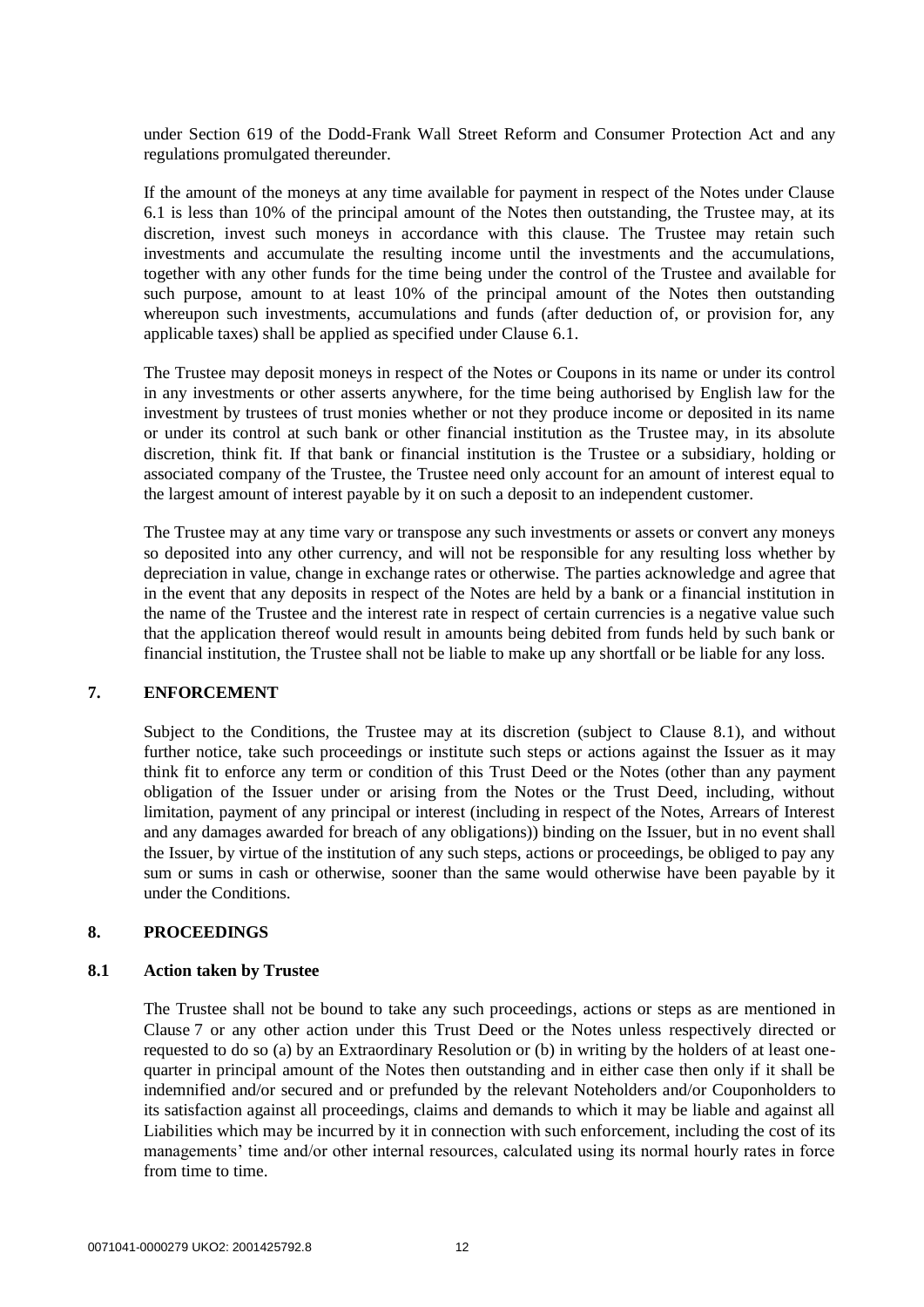# **8.2 Trustee only to enforce**

Only the Trustee may enforce the provisions of this Trust Deed. No holder shall be entitled to proceed directly against the Issuer to enforce the performance of any of the provisions of this Trust Deed unless the Trustee having become bound as aforesaid to take proceedings fails or is unable to do so within a reasonable period and such failure or inability shall be continuing.

# **9. COVENANTS**

So long as any Note is outstanding, each of the Issuer shall:

(a) Covenant to comply

The Issuer covenants with the Trustee to comply with those provisions of this Trust Deed and the Conditions which are expressed to be binding on it and to perform and observe the same. The Notes and the Coupons are subject to the provisions contained in this Trust Deed, all of which shall be binding upon the Issuer, the Noteholders, the Couponholders and all persons claiming through or under them respectively. The Trustee shall hold the benefit of this covenant upon trust for itself and the Noteholders and the Couponholders according to its and their respective interests.

(b) Books of Account

At all times, keep proper books of account as may be necessary to comply with all applicable laws and so as to enable the financial statements of the Issuer to be prepared and if the Trustee, in its sole opinion, determines that it is necessary to request access to such books of account, allow the Trustee and any person appointed by it, to whom the Issuer, shall have no reasonable objection, free access to the same at all reasonable times during normal business hours and to discuss the same with responsible officers of the Issuer.

(c) Notice of Events of Default and other events

Notify the Trustee in writing (i) forthwith on becoming aware of the occurrence of any Event of Default, Potential Event of Default; and (ii) at least 5 days' prior to the giving of any notice in respect of a Change of Control, an Accounting Event, a Compulsory Arrears of Interest Payment Event, a Gross-Up Event, a Rating Agency Event, a Substantial Repurchase Event, a Change of Control Event or a Tax Event pursuant to the Conditions.

(d) Information

So far as permitted by applicable law, at all times give to the Trustee such information, opinions, certificates and other evidence as it shall require in accordance with its fiduciary duties and obligations to the Noteholders and in such form as it shall require (including, without limitation, the certificates called for by the Trustee pursuant to Clause  $9(f)$  for the exercise of its duties, trusts, powers, authorities and discretions vested in it under this Trust Deed or by operation of law.

(e) Financial Statements etc.

Send to the Trustee within 30 days of the date of their publication, if applicable, and in the case of annual financial statements, if any, in any event within 180 days of the end of each financial year an electronic copy in English of the Issuer's consolidated annual balance sheet and profit and loss account and of every balance sheet, profit and loss account, report or other notice, statement or circular issued (or which under any legal or contractual obligation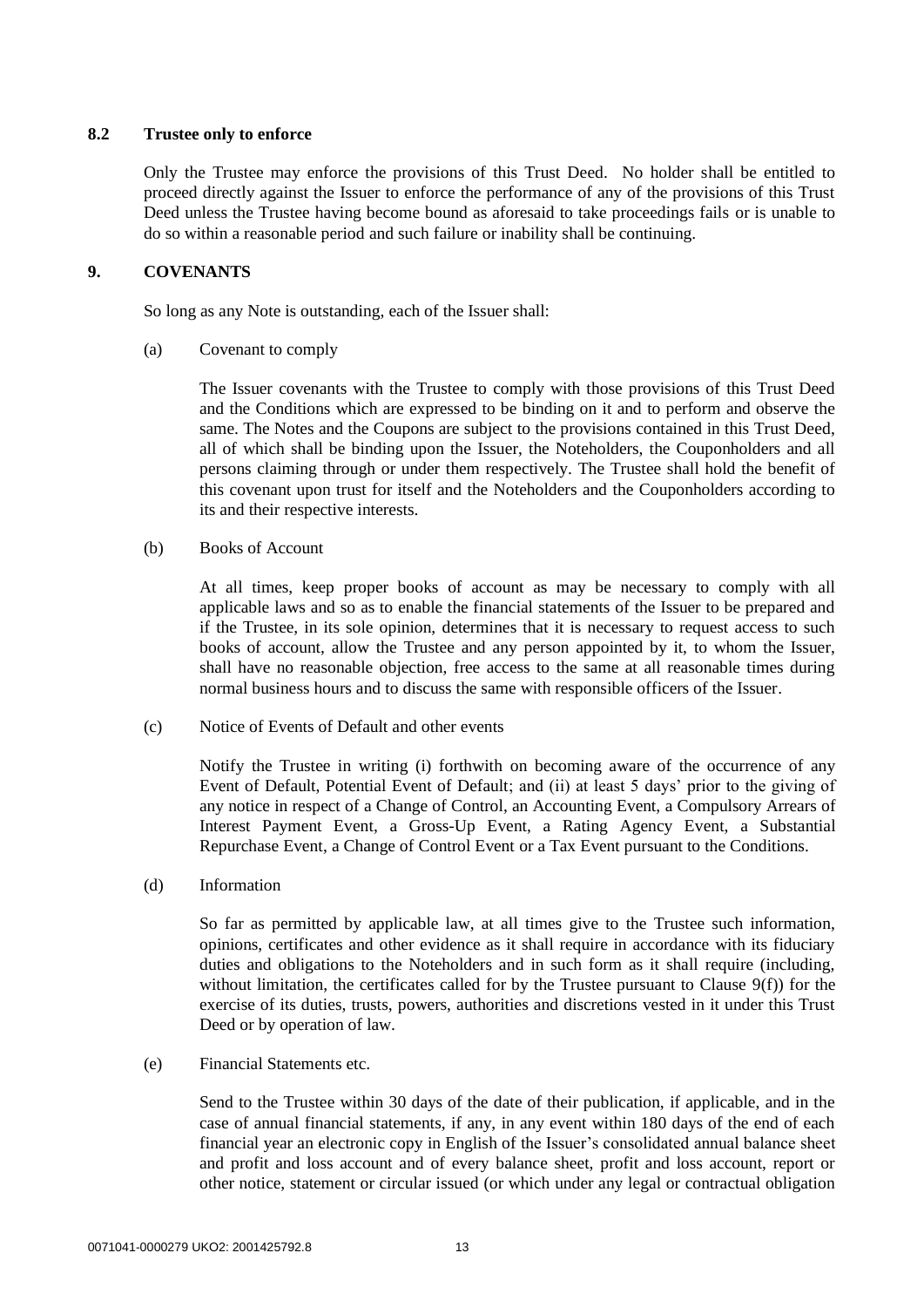should be issued) to the members or holders of debentures or creditors (or any class of them) of the Issuer in their capacity as such at the time of the actual (or legally or contractually required) issue or publication thereof and procure that the same are made available for inspection by Noteholders and Couponholders at the specified offices of the Paying Agents as soon as practicable thereafter.

#### <span id="page-13-1"></span>(f) Certificate

Send to the Trustee, at the time of the despatch to the Trustee of its annual balance sheet and profit and loss account, and also within 14 days of any request by the Trustee, and in any event not later than 180 days after the end of its financial year, a certificate of the Issuer signed by two Authorised Signatories of the Issuer certifying that, to the best of its knowledge, belief and information, up to a specified date not earlier than seven days prior to the date of such certificate (the **Certification Date**) the Issuer has complied with its obligations under this Trust Deed (or, if such is not the case, giving details of the circumstances of such non-compliance) and that as at such date there did not exist nor had there existed at any time prior thereto since the Certified Date in respect of the previous such certificate (or, in the case of the first such certificate, since the date of this Trust Deed) any Event of Default, Potential Event of Default, Change of Control Event.

<span id="page-13-2"></span>(g) Notices to Noteholders

Send or procure to be sent to the Trustee not less than three London Business Days prior to publication the form of each notice to be given to Noteholders and, once given, an electronic copy of each such notice, such notice to be in a form approved by the Trustee (such approval not to be unreasonably withheld or delayed and, unless so expressed, not to constitute approval for the purposes of Section 21 of FSMA of any such notice which is an investment advertisement (as therein defined)).

(h) Further Acts

So far as permitted by applicable law, execute all such further documents and do such further acts and things as may be necessary in the opinion of the Trustee to give effect to this Trust Deed.

<span id="page-13-0"></span>(i) Notice of Late Payment

In the event of the unconditional payment to the Principal Paying Agent or the Trustee of any sum due in respect of any of the Notes or the Coupons or any of them being made after the due date for payment thereof, forthwith give notice to the Noteholders that such payment has been made in accordance with Condition 14.

(j) Listing and Trading

Use reasonable endeavours to maintain the listing or quotation of the Notes on the London Stock Exchange but, if it is unable to do so having used such endeavours, or if the maintenance of such listing or quotation is agreed by the Trustee to be unduly onerous or impractical and the Trustee is satisfied that the interests of the Noteholders would not be thereby materially prejudiced, instead use all reasonable endeavours to obtain and maintain a listing or quotation of the Notes on such other stock exchange as the Issuer may (with the prior written approval of the Trustee) decide and shall also upon obtaining a listing of such Notes on such other stock exchange or exchanges or securities market or markets enter into a trust deed supplemental to this Trust Deed to effect such consequential amendments to this Trust Deed as the Trustee may require or as shall be requisite to comply with the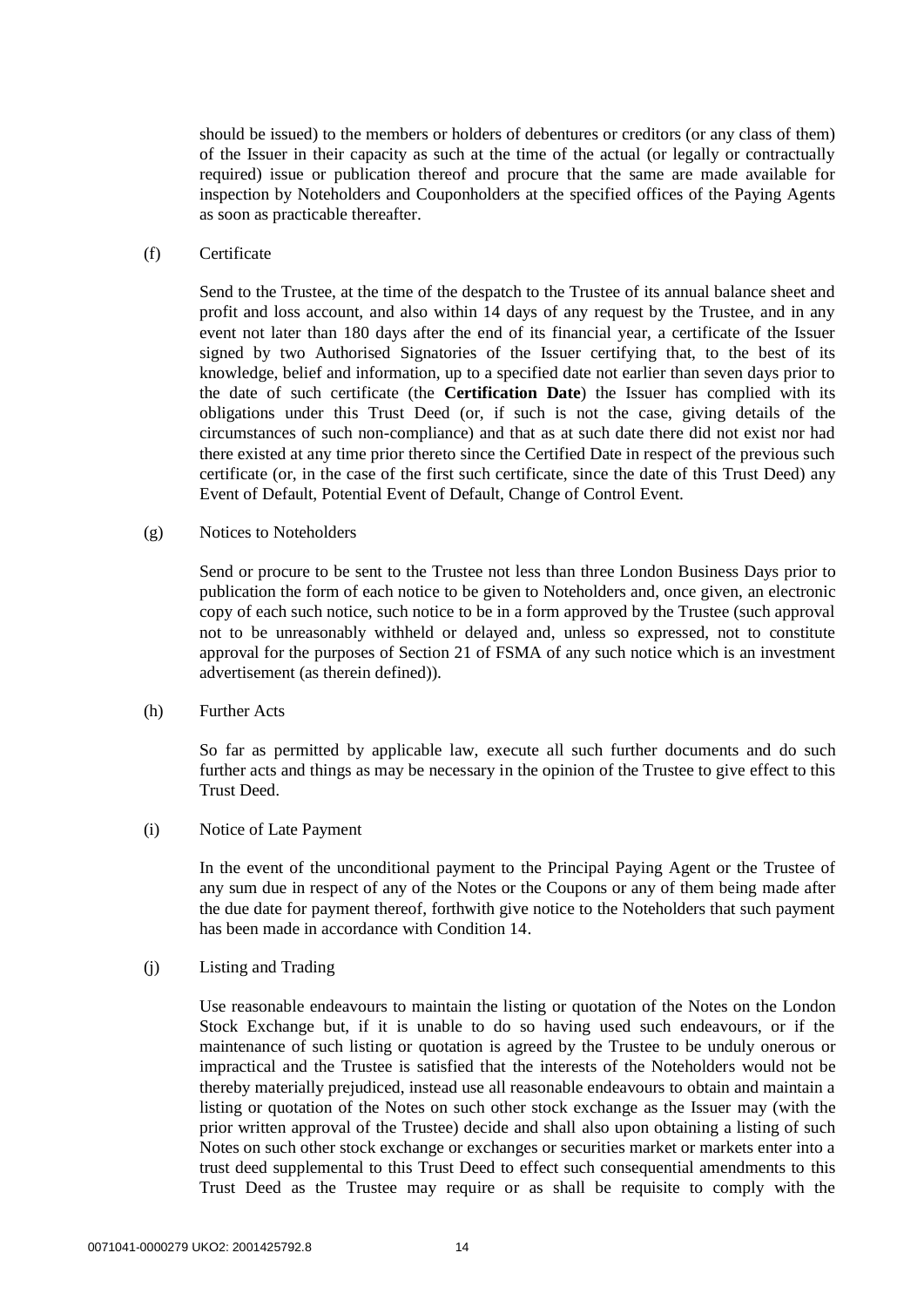requirements of any such stock exchange or securities market and give notice of the identity of such other competent authority, stock exchange or quotation system to the Noteholders.

<span id="page-14-0"></span>(k) Change in Agents

Give at least 30 days' prior notice to the Noteholders of any future appointment, resignation or removal of an Agent or of any change by an Agent (other than the Calculation Agent) of its specified office and not make any such appointment or removal without the Trustee's written approval, provided always that so long as any of the Notes remains outstanding in the case of the termination of the appointment of the Calculation Agent or so long as any of the Notes or Coupons remains liable to prescription in the case of the termination of the appointment of the Principal Paying Agent no such termination shall take effect until a new Principal Paying Agent or Calculation Agent (as the case may be) has been appointed on terms previously approved in writing by the Trustee.

(l) Provision of Legal Opinions

Prior to making any modification or amendment or supplement to this Trust Deed, procure, the delivery of legal opinion(s) as to (as applicable) English and any other relevant law, addressed to the Trustee dated the date of such modification or amendment or supplement, as the case may be, and in a form and content acceptable to the Trustee from legal advisers acceptable to the Trustee.

<span id="page-14-1"></span>(m) Notes Held by Issuer.

In order to enable the Trustee to ascertain the principal amount of Notes for the time being outstanding for any of the purposes referred to in the proviso to the definition of outstanding in Clause [1,](#page-2-0) deliver to the Trustee as soon as reasonably practicable after being so requested in writing by the Trustee a certificate in writing signed by two Authorised Signatories of the Issuer setting out the total number and aggregate principal amount of Notes which are at the date of such certificate held by, for the benefit of, or on behalf of, the Issuer or any of its Subsidiaries and confirming that such Notes have or will be cancelled.

(n) Obligations of Agents

Comply with and perform all its obligations under the Agency Agreement and use all reasonable endeavours to procure that the Agents comply with and perform all their respective obligations thereunder and notify the Trustee immediately if it becomes aware of any material breach or failure by any Agent in relation to the Notes or Coupons, at all times maintain an Agent and other Paying Agents in accordance with the Conditions.

(o) Accounts

Cause to be prepared and certified by its Auditors in respect of each year-end financial period, annual financial statements in such form as will comply with the requirements for the time being of the London Stock Exchange and any other relevant stock exchange from time to time.

(p) Records requested by the Trustee

Use all reasonable endeavours to procure that Euroclear and/or Clearstream, Luxembourg (as the case may be) issue(s) any records, certificate or other document requested by the Trustee that such clearing system provides in accordance with its usual procedures or otherwise as soon as practicable after such request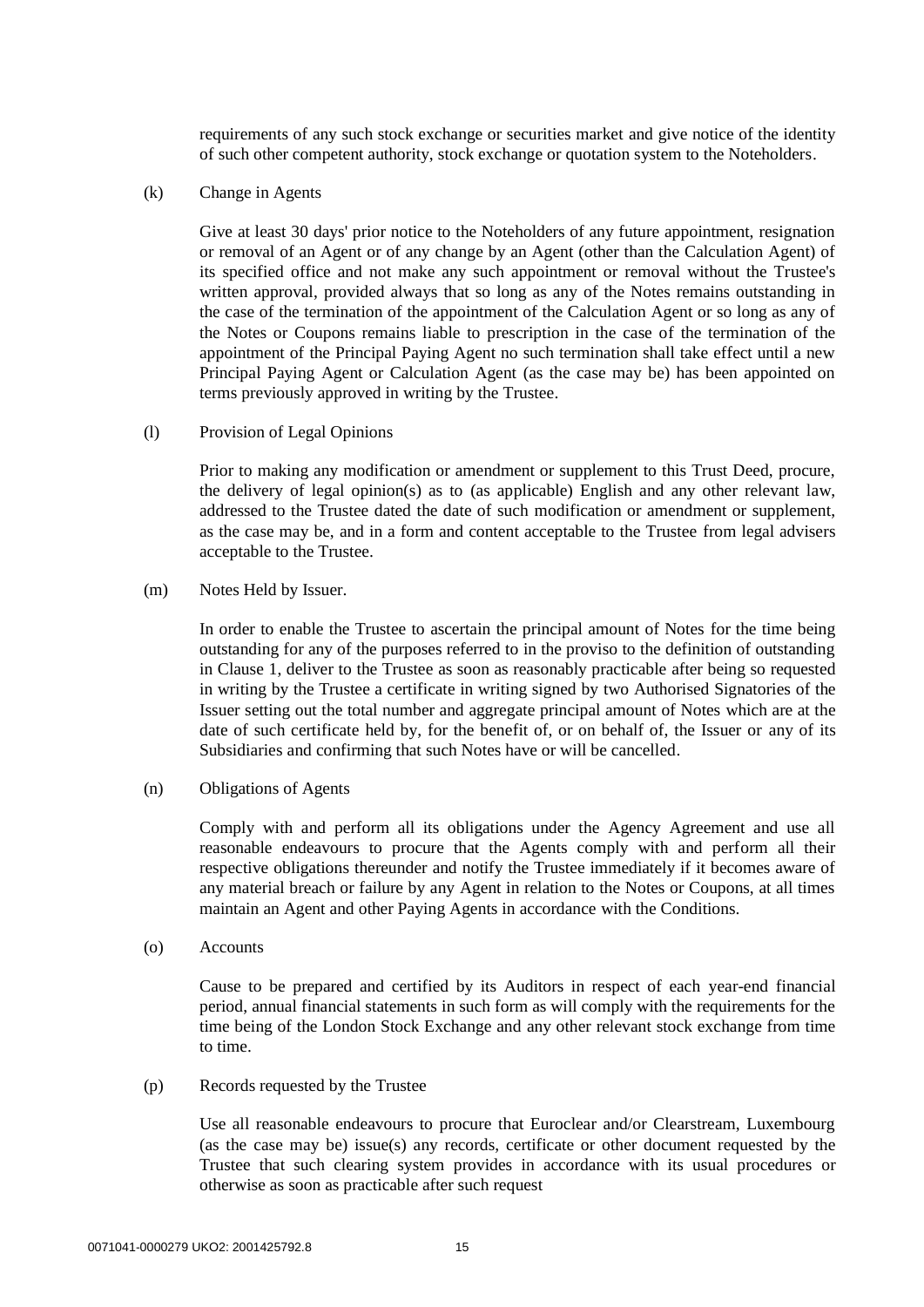#### (q) Notification of non-payment

Subject to Condition 4.5, use its reasonable endeavours to procure that the Principal Paying Agent notifies the Trustee forthwith in the event that it does not, on or before the due date for payment in respect of the Notes or Coupons of any series or any of them receive unconditionally the full amount in the relevant currency of the moneys payable on such due date on all such Notes or Coupons.

(r) Notification of redemption or payment

Not less than the number of days specified in the relevant Condition prior to the redemption or payment date in respect of any Note or Coupon give to the Trustee notice in writing of the amount of such redemption or payment and duly proceed to redeem or pay such Notes or Coupons accordingly.

<span id="page-15-0"></span>(s) Authorised Signatories

Upon the execution hereof and thereafter forthwith upon any change of the same, deliver to the Trustee (with a copy to the Principal Paying Agent) a list of the Authorised Signatories of the Issuer, together with certified specimen signatures of the same.

(t) Payments

Subject to Condition 7, pay moneys payable by it to the Trustee hereunder without set off, counterclaim, deduction or withholding, unless otherwise compelled by law and in the event of any deduction or withholding compelled by law pay such additional amount as will result in the payment to the Trustee of the amount which would otherwise have been payable by it to the Trustee hereunder.

(u) Subsidiaries

Procure its Subsidiaries to comply with all applicable provisions of Condition 5.7.

(v) Documents available for inspection

Use reasonable endeavours to procure that each Paying Agent makes available conformed copies of this Trust Deed and the Agency Agreement (i) for collection or inspection by Noteholders and Couponholders at its specified office and (ii) by email to a Noteholder following prior written request to the Trustee or the relevant Paying Agent therefor and provision of proof of holding and identity (in form satisfactory to the Trustee or the relevant Paying Agent, as the case may be).

(w) Coupons

Upon due surrender in accordance with the Conditions, pay the face value of all Coupons (including Coupons issued in exchange for Talons) appertaining to all Notes purchased by the Issuer or any Subsidiary of the Issuer.

# <span id="page-15-2"></span><span id="page-15-1"></span>**10. REMUNERATION AND INDEMNIFICATION OF THE TRUSTEE**

#### **10.1 Normal Remuneration**

So long as any Note is outstanding the Issuer shall pay the Trustee as remuneration for its services as Trustee such sum on such dates in each case as they may from time to time agree. Such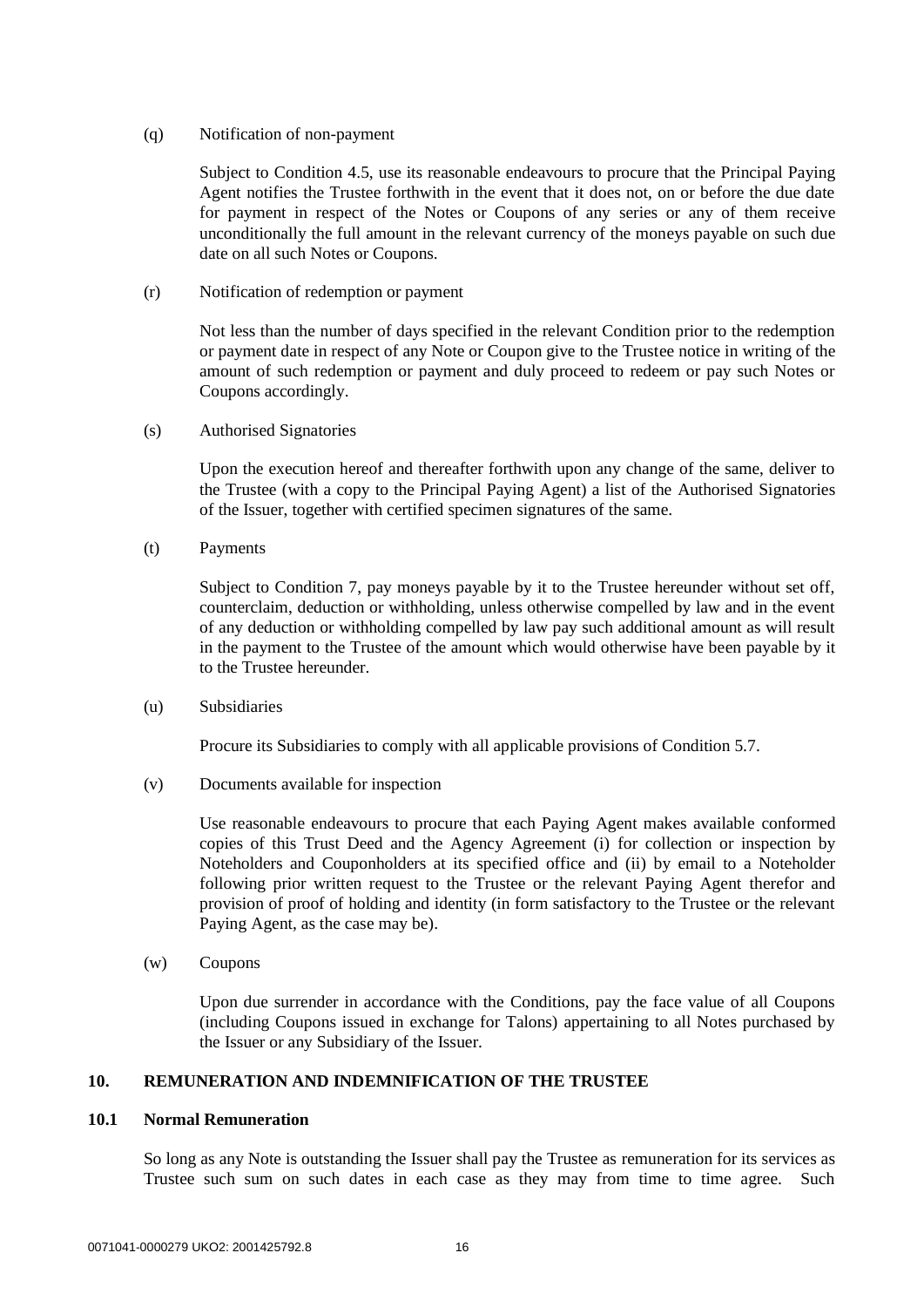remuneration shall accrue from day to day from the date of this Trust Deed. The Trustee shall not be entitled to remuneration in respect of any period after the date on which, all the unredeemed Notes having become due for redemption, the principal in respect thereof (together with any interest (including Arrears of Interest) payable in accordance with the terms of this Trust Deed) has been paid to the Agent or the Trustee or otherwise duly provided for to the satisfaction of the Trustee. However, if any payment to a Noteholder or Couponholder of moneys due in respect of any Note or Coupon is improperly withheld or refused, such remuneration shall again accrue as from the date of such withholding or refusal until payment to such Noteholder or Couponholder is duly made.

# **10.2 Extra Remuneration**

If an Event of Default, Potential Event of Default or Change of Control Event shall have occurred or if the Trustee finds it expedient or necessary or is requested by the Issuer to undertake duties which the Trustee and the Issuer agree to be of an exceptional nature or otherwise outside the scope of the Trustee's normal duties under this Trust Deed, the Issuer shall pay such additional remuneration as they may agree or, failing agreement as to any of the matters in this subclause (or as to such sums referred to in subclause [10.1\)](#page-15-1), as determined by a person (acting as an expert and not as an arbitrator) selected by the Trustee and approved by the Issuer or, failing such approval, nominated (on the application of the Trustee) by the President for the time being of The Law Society of England and Wales. The expenses involved in such nomination and such person's fee shall be borne by the Issuer. The determination of such person shall be conclusive and binding on the Issuer, the Trustee, the Noteholders and the Couponholders.

#### <span id="page-16-0"></span>**10.3 Value added tax**

The Issuer shall in addition pay to the Trustee an amount equal to the amount of any value added tax or similar tax chargeable in respect of its remuneration under this Trust Deed.

# **10.4 Expenses**

The Issuer shall also on demand by the Trustee pay or discharge all Liabilities properly incurred by the Trustee in the preparation and execution of this Trust Deed and the performance of its functions under this Trust Deed including, but not limited to, legal and travelling expenses and any stamp, documentary or other like taxes or duties paid by the Trustee in connection with any legal proceedings brought or contemplated by the Trustee against the Issuer to enforce or resolve any doubt concerning any provision of, or for any other purpose in relation to, this Trust Deed, the Notes, the Coupons or the Talons, in each case against presentation of appropriate invoices.

# <span id="page-16-1"></span>**10.5 Indemnity**

Without prejudice to the right of indemnity by law given to trustees but subject to Section 750 Companies Act 2006, the Issuer shall indemnify the Trustee and every Appointee and keep it or him indemnified against all Liabilities to which it or he may be or become subject or which may be properly incurred by it or him in the preparation or execution or purported execution of any of its or his trusts, powers, authorities and discretions under this Trust Deed or its or his functions under any such appointment or in respect of any other matter or thing done or omitted in any way relating to the Trust Deed or any such appointment (including all Liabilities incurred in disputing or defending the foregoing), except where such Liabilities arise from the Trustee's or Appointee's negligence, wilful default or fraud.

# <span id="page-16-2"></span>**10.6 Payment of amounts due**

All amounts due and payable pursuant to Clauses [10.3](#page-16-0) and [10.5](#page-16-1) shall be payable by the Issuer on the date specified in a demand by the Trustee; the rate of interest applicable to such payments shall be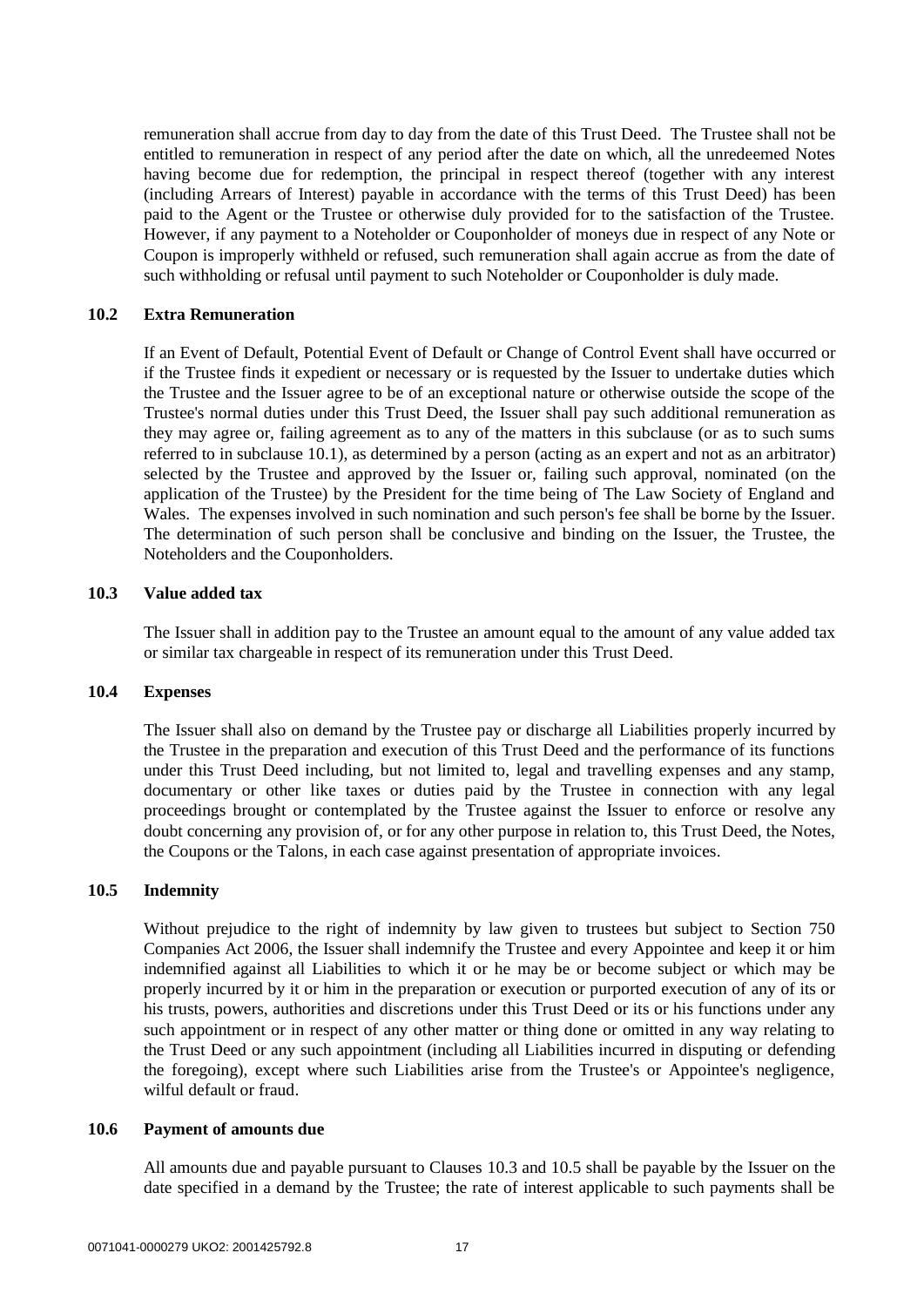one per cent. per annum above the base rate from time to time of Barclays Bank PLC and interest shall accrue:

- (a) in the case of payments made by the Trustee prior to the date of the demand, from the date on which the payment was made or such later date as specified in such demand; and
- (b) in the case of payments made by the Trustee on or after the date of the demand, from the date specified in such demand, which date shall not be a date earlier than the date such payments are made.

All remuneration payable to the Trustee shall carry interest at the rate specified in this Clause [10.6](#page-16-2) from the due date thereof.

## **10.7 Payments**

All payments to be made by the Issuer to the Trustee under this Trust Deed shall be made free and clear of, and without withholding or deduction for, any taxes, duties, assessments or governmental charges of whatever nature imposed, levied, collected, withheld or assessed by or within the Tax Jurisdiction or any authority therein or thereof having power to tax, unless such withholding or deduction is required by law. In that event, (subject to Condition 7) the Issuer shall pay such additional amount as will, after such deduction or withholding has been made, leave the Trustee with the full amount which would have been received by it had no such withholding or deduction been required.

#### **10.8 Continuing Effect**

Subclauses [10.3](#page-16-0) and [10.5](#page-16-1) shall continue in full force and effect as regards the Trustee even if it is no longer Trustee.

# **10.9 Payments not subordinated etc**

Payments under this Clause [10](#page-15-2) are not subordinated to the senior obligations of the Issuer. Furthermore, nothing in the Conditions or this Trust Deed shall affect or prejudice the payment of the Liabilities or remuneration of the Trustee or the rights and remedies of the Trustee in respect thereof and in such capacity the Trustee shall rank as an unsubordinated creditor of the Issuer.

# **11. PROVISIONS SUPPLEMENTAL TO THE TRUSTEE ACT 1925 AND THE TRUSTEE ACT 2000**

Where there are any inconsistencies between the Trustee Acts and the provisions of this Trust Deed, the provisions of this Trust Deed shall, to the extent allowed by law, prevail and, in the case of any such inconsistency with the Trustee Act 2000, the provisions of this Trust Deed shall constitute a restriction or exclusion for the purposes of that Act. The Trustee shall have all the powers conferred upon trustees by the Trustee Acts and by way of supplement thereto it is expressly declared as follows:

# **11.1 Advice**

The Trustee may act on the opinion or advice of, or a certificate or information obtained from, any lawyer, banker, valuer, surveyor, broker, auctioneer, accountant or other expert (whether obtained by the Trustee, the Issuer, any Subsidiary or any Agent) and shall not be responsible to anyone for any Liability, howsoever caused, occasioned by so acting. Any such opinion, advice, certificate or information may be sent or obtained by letter or electronic mail and the Trustee shall not be liable to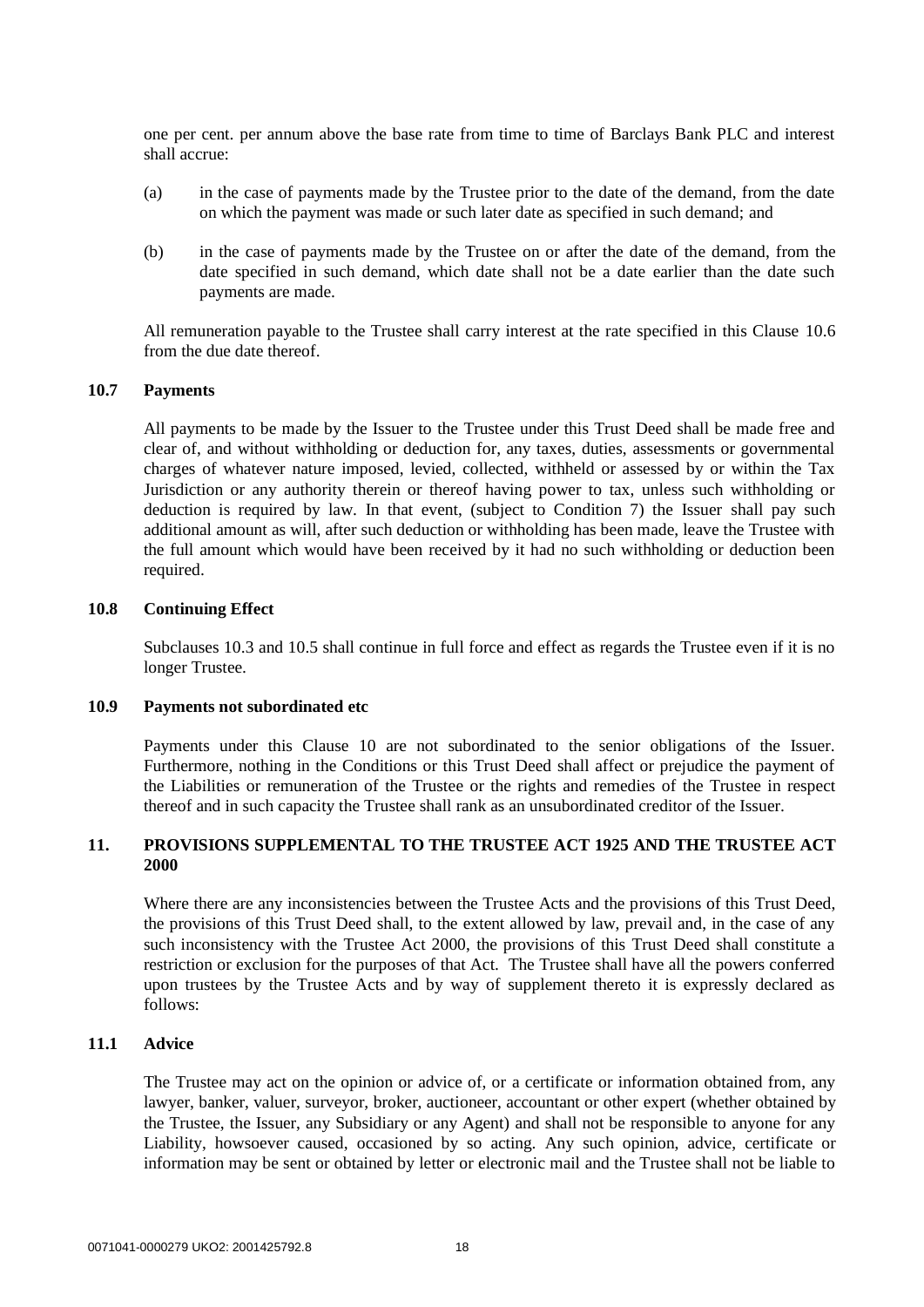anyone for acting on any opinion, advice, certificate or information purporting to be conveyed by such means even if it contains some error or is not authentic.

#### **11.2 Trustee to Assume Performance**

The Trustee need not notify anyone of the execution of this Trust Deed or do anything to find out if an Event of Default, Potential Event of Default, Change of Control, Accounting Event, Compulsory Arrears of Interest Payment Event, Gross-Up Event, Rating Agency Event, Substantial Repurchase Event, Change of Control Event or Tax Event or breach by the Issuer of any provision of this Trust Deed or the Notes has occurred. Until it has actual knowledge or express notice to the contrary, the Trustee may assume that no such event has occurred and that the Issuer is performing all its obligations under this Trust Deed, the Notes, the Coupons and the Talons.

#### **11.3 Resolutions of Noteholders**

The Trustee shall not be responsible for having acted on a Written Resolution or a resolution purporting to have been passed at a meeting of Noteholders in respect of which minutes have been made and signed or a resolution passed by Electronic Consents or any other direction or request of Noteholders even if it is later found that there was a defect in the constitution of the meeting or the passing of the resolution or (in the case of a Written Resolution or a direction or request) it was not signed by the requisite number of Noteholders or (in the case of a resolution passed by Electronic Consents) it was not approved by the requisite number of Noteholders or that the resolution was not valid or binding on the Noteholders or Couponholders.

# **11.4 Certificate Signed by Authorised Signatories**

If the Trustee, in the exercise of its functions, requires to be satisfied or to have information as to any fact or the expediency of any act or any matter prima facie within the knowledge of the Issuer, including as to the level of "equity credit" ascribed to the Notes by each Rating Agency, it may call for and accept as sufficient evidence of that fact or the expediency of that act a certificate signed by two Authorised Signatories of the Issuer or other duly authorised person on its behalf. Such certificate should state the fact or words to the effect that, in their opinion, that act is expedient and the Trustee need not call for further evidence and shall not be responsible for any Liability occasioned by acting on such a certificate.

# **11.5 Deposit of Documents**

The Trustee may deposit this Trust Deed and any other documents with, any bank or entity whose business includes the safe custody of documents or with any lawyer or firm of lawyers believed by it to be of good repute and may pay all sums due in respect thereof.

## **11.6 Discretion**

The Trustee shall (save as expressly otherwise provided herein) have absolute and uncontrolled discretion as to the exercise or non-exercise of its functions and shall not be responsible for any Liability or inconvenience that may result from their exercise or non-exercise.

# **11.7 Agents**

Whenever it considers it expedient in the interests of the Noteholders, the Trustee may, in the conduct of its trust business, instead of acting personally, employ and pay an agent selected by it, whether or not a lawyer or other professional person, to transact or conduct, or concur in transacting or conducting, any business and to do or concur in doing all acts required to be done by the Trustee (including the receipt and payment of money). The Trustee shall not be responsible to anyone for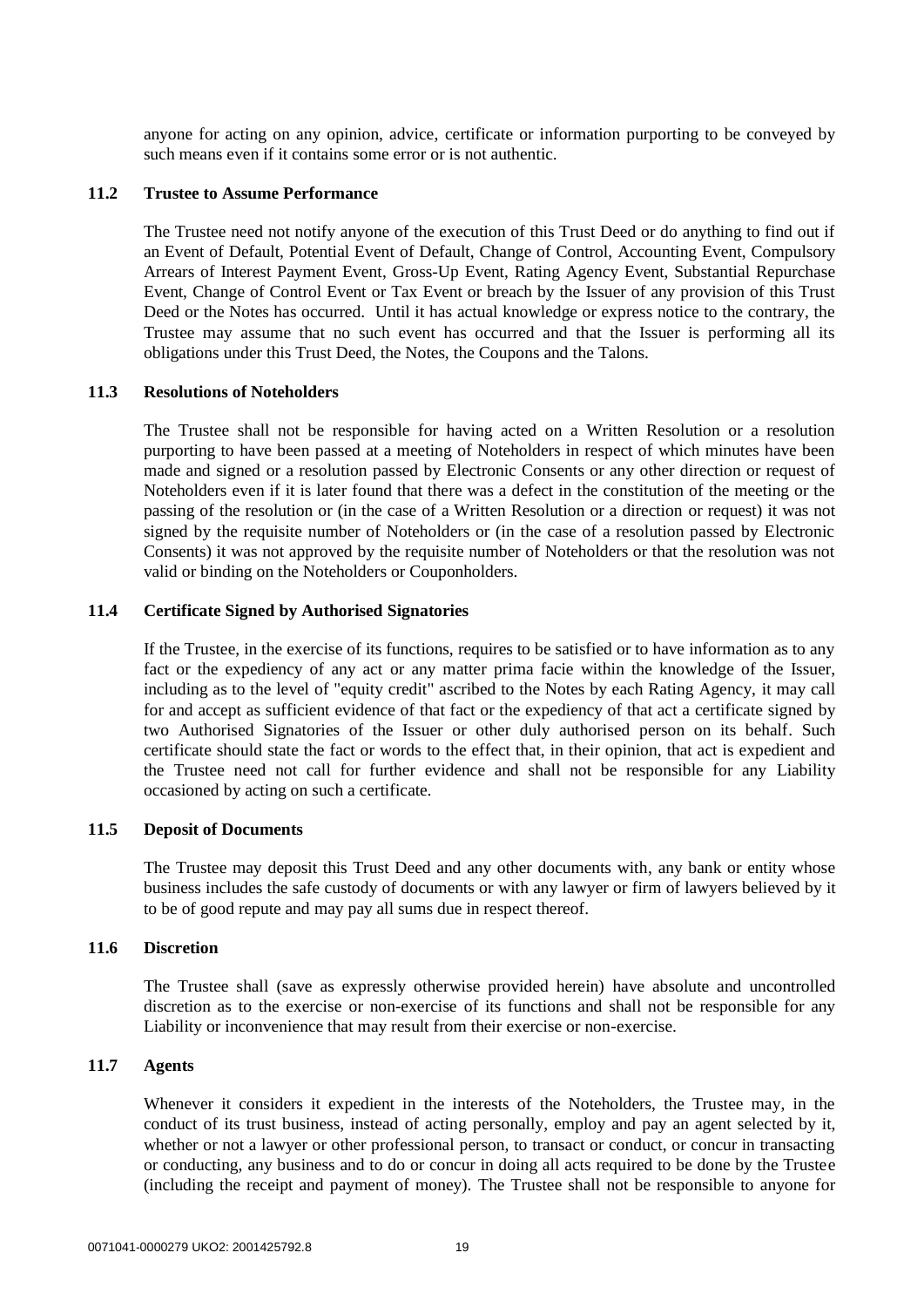any misconduct or omission by any such agent so employed by it or be bound to supervise the proceedings or acts of any such agent.

#### **11.8 Delegation**

Whenever it considers it expedient in the interests of the Noteholders, the Trustee may delegate to any person (a "**Delegate**") on any terms (including power to sub-delegate (such party a "**Subdelegate**")) all or any of its functions. Provided that the Trustee has exercised reasonable care in the selection of such Delegate, the Trustee shall not have any obligation to supervise such Delegate or be responsible for any Liability incurred by reason of any misconduct or default by any such Delegate or Sub-delegate.

# **11.9 Nominees**

In relation to any asset held by it under this Trust Deed, the Trustee may appoint any person to act as its nominee on any terms (a "**Nominee**"). Provided that the Trustee has exercised reasonable care in the selection of such Nominee, the Trustee shall not have any obligation to supervise such Nominee or be responsible for any Liability incurred by reason of any misconduct or default by any such Nominee.

#### **11.10 Forged Notes**

The Trustee shall not be liable to the Issuer or any Noteholder or Couponholder by reason of having accepted as valid or not having rejected any Note, Coupon or Talon purporting to be such and later found to be forged or not authentic, except in the case of any negligence by the Trustee.

#### **11.11 Confidentiality**

Unless ordered to do so by a court of competent jurisdiction, the Trustee shall not be required to disclose to any Noteholder or Couponholder any confidential, financial or other information made available to the Trustee by the Issuer and no Noteholder or Couponholder shall be entitled to take any action to obtain from the Trustee any such information.

#### **11.12 Determinations Conclusive**

As between itself and the Noteholders and Couponholders, the Trustee may determine all questions and doubts arising in relation to any of the provisions of this Trust Deed, any Notes or Coupons. Such determinations, whether made upon such a question actually raised or implied in the acts or proceedings of the Trustee, shall be conclusive and shall bind the Trustee, the Noteholders and the Couponholders.

#### **11.13 Currency Conversion**

Where it is necessary or desirable to convert any sum from one currency to another, it shall (unless otherwise provided hereby or required by law) be converted at such rate or rates, in accordance with such method and as at such date as may reasonably be specified by the Trustee in its discretion following consultation with the Issuer if practicable . Any rate, method and date so specified shall be binding on the Issuer, the Noteholders and the Couponholders.

#### **11.14 Payment for and Delivery of Notes**

The Trustee shall not be responsible for the receipt or application by the Issuer of the proceeds of the issue of the Notes, any exchange of Notes or the delivery of Notes to the persons entitled to them.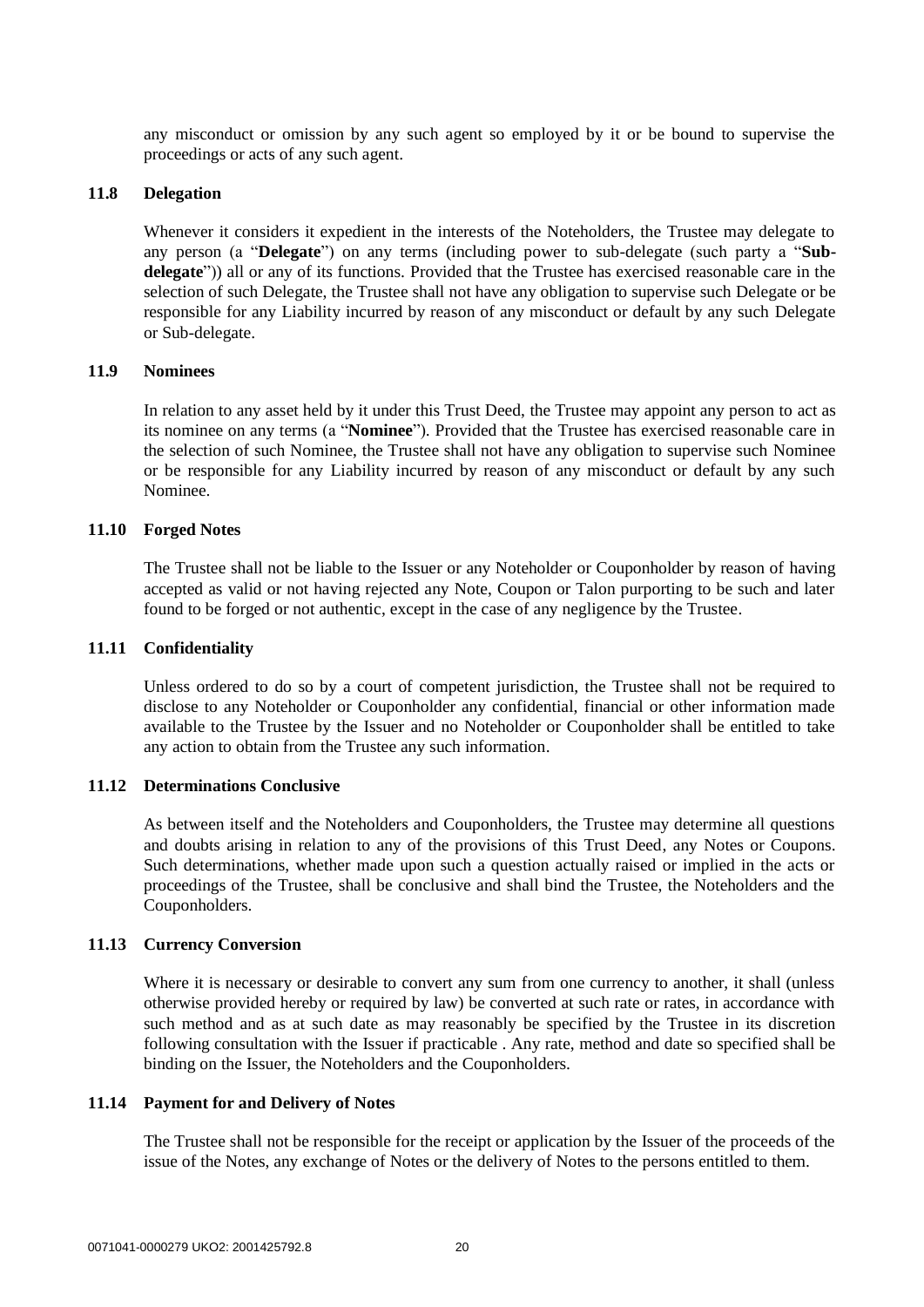# **11.15 Notes Held by the Issuer etc.**

In the absence of knowledge or express notice to the contrary, the Trustee may assume without enquiry (other than requesting a certificate under Clause [9\(m\)\)](#page-14-1) that no Notes are for the time being held by or on behalf of the Issuer or its Subsidiaries, but without prejudice to the ability of the Issuer or any of its Subsidiaries to purchase Notes and cancel them in accordance with, but subject to, the Conditions.

# **11.16 Legal Opinions**

The Trustee shall not be responsible to any person for failing to request, require or receive any legal opinion relating to the Notes or for checking or commenting upon the content of any such legal opinion.

### **11.17 Consent or Approval**

Any consent or approval given by the Trustee for the purposes of this Trust Deed may be given on such terms and subject to such conditions (if any) as the Trustee thinks fit. The Trustee may give any consent or approval, exercise any power, authority or discretion or take any similar action (whether or not such consent, approval, power, authority, discretion or action is specifically referred to in this Trust Deed) if it is satisfied that the interests of the Noteholders will not be materially prejudiced thereby. For any avoidance of doubt, the Trustee shall not have any duty to the Noteholders in relation to such matters other than that which is contained in the preceding sentence.

### **11.18 Trustee not Responsible**

The Trustee shall not be responsible for the execution, delivery, legality, effectiveness, adequacy, genuineness, validity, enforceability or admissibility in evidence of this Trust Deed or any other document relating thereto and shall not be liable for any failure to obtain any rating of Notes (where required), any licence, consent or other authority for the execution, delivery, legality, effectiveness, adequacy, genuineness, validity, performance, enforceability or admissibility in evidence of this Trust Deed or any other document relating thereto. In addition the Trustee shall not be responsible for the effect of the exercise of any of its powers, duties and discretions hereunder.

# **11.19 Records, Certificates and Other Documents Requested by the Trustee**

The Trustee may call for any certificate or other document to be issued by Euroclear or Clearstream, Luxembourg as to the nominal amount of Notes represented by a Global Note standing to the account of any person or in relation to any other matter. Any such certificate or other document shall, in the absence of manifest error, be conclusive and binding for all purposes. Any such certificate or other document may comprise any form of statement or print out of electronic records provided by the relevant clearing system (including Euroclear's EasyWay or Clearstream, Luxembourg's Creation Online system) in accordance with its usual procedures and in which the holder of a particular nominal amount of Notes is clearly identified together with the amount of such holding. The Trustee shall not be liable to any person by reason of having accepted as valid or not having rejected any certificate or other document to such effect purporting to be issued by Euroclear or Clearstream, Luxembourg and subsequently found to be forged or not authentic.

# **11.20 FATCA Withholding Tax**

The Trustee shall be entitled to deduct FATCA Withholding Tax, and shall have no obligation to gross-up any payment hereunder or to pay any additional amount as a result of such FATCA Withholding Tax.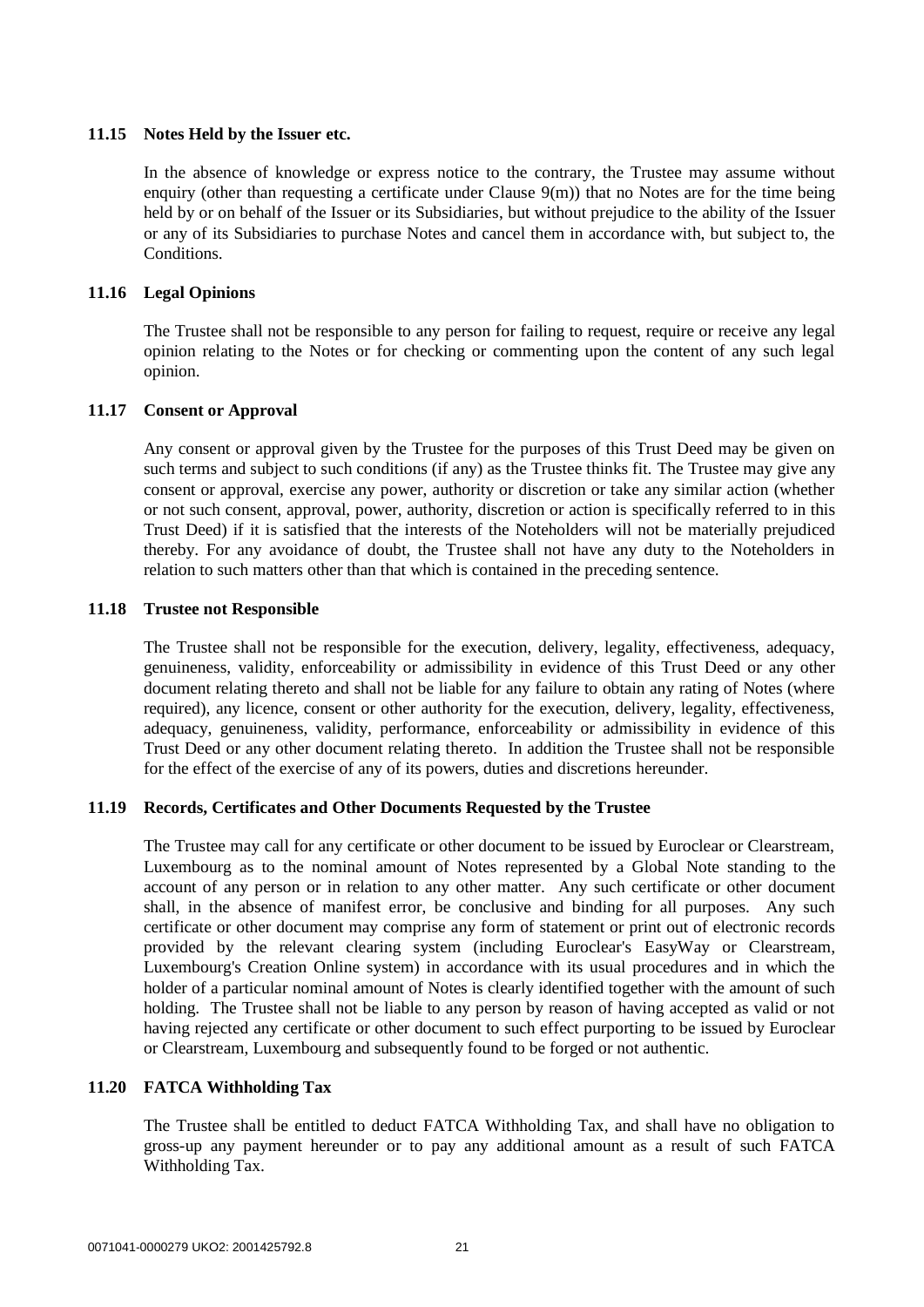# **11.21 Own funds**

Nothing contained in this Trust Deed shall require the Trustee to expend or risk its own funds or otherwise incur any financial liability in the performance of its duties or the exercise of any right, power, authority or discretion hereunder if it has grounds for believing the repayment of such funds or adequate indemnity against, or security for, such risk or liability is not reasonably assured to it.

## **11.22 Trustee not bound to take action**

The Trustee shall not be bound to take any steps to enforce the performance of any provisions of this Trust Deed, the Notes or the Coupons or to appoint an independent financial advisor pursuant to the Conditions of the Notes unless it shall be indemnified and/or secured and/or prefunded by the relevant Noteholders and/or Couponholders to its satisfaction against all proceedings, claims and demands to which it may be liable and against all Liabilities which may be incurred by it in connection with such enforcement or appointment, including the cost of its managements' time and/or other internal resources, calculated using its normal hourly rates in force from time to time.

### **11.23 Trustee evaluation of risk**

When determining whether an indemnity or any security or pre-funding is satisfactory to it, the Trustee shall be entitled to evaluate its risk in any given circumstance by considering the worst-case scenario and, for this purpose, it may take into account, without limitation, the potential costs of defending or commencing proceedings in England or elsewhere and the risk, however remote, of any award of damages against it in England or elsewhere.

### **11.24 Creditworthiness**

The Trustee shall be entitled to require that any indemnity or security given to it by the Noteholders or any of them be given on a joint and several basis and be supported by evidence satisfactory to it as to the financial standing and creditworthiness of each counterparty and/or as to the value of the security and an opinion as to the capacity, power and authority of each counterparty and/or the validity and effectiveness of the security.

# **11.25 Illegality**

No provision of this Trust Deed shall require the Trustee to do anything which may be illegal or contrary to applicable law or regulation or the requirements of any regulatory authority or prevent the Trustee from doing anything which is necessary or desirable to comply with any applicable law or regulation or the requirements of any regulatory authority.

#### **11.26 Consolidation**

Subject to the requirements, if any, of the relevant stock exchange, any corporation into which the Trustee shall be merged, converted or with which it shall be consolidated or any company resulting from any such merger, conversion or consolidation shall be a party hereto and shall be the Trustee under this Trust Deed without executing or filing any paper or document or any further act on the part of the parties thereto provided (i) such corporation or company shall be otherwise qualified and eligible to act as such and (ii) that written notice of such merger, conversion or consolidation is given promptly by the Trustee to the Issuer and the Noteholders, and after the said effective date, all references in this Trust Deed to the Trustee shall be deemed to be references to such successor corporation or company.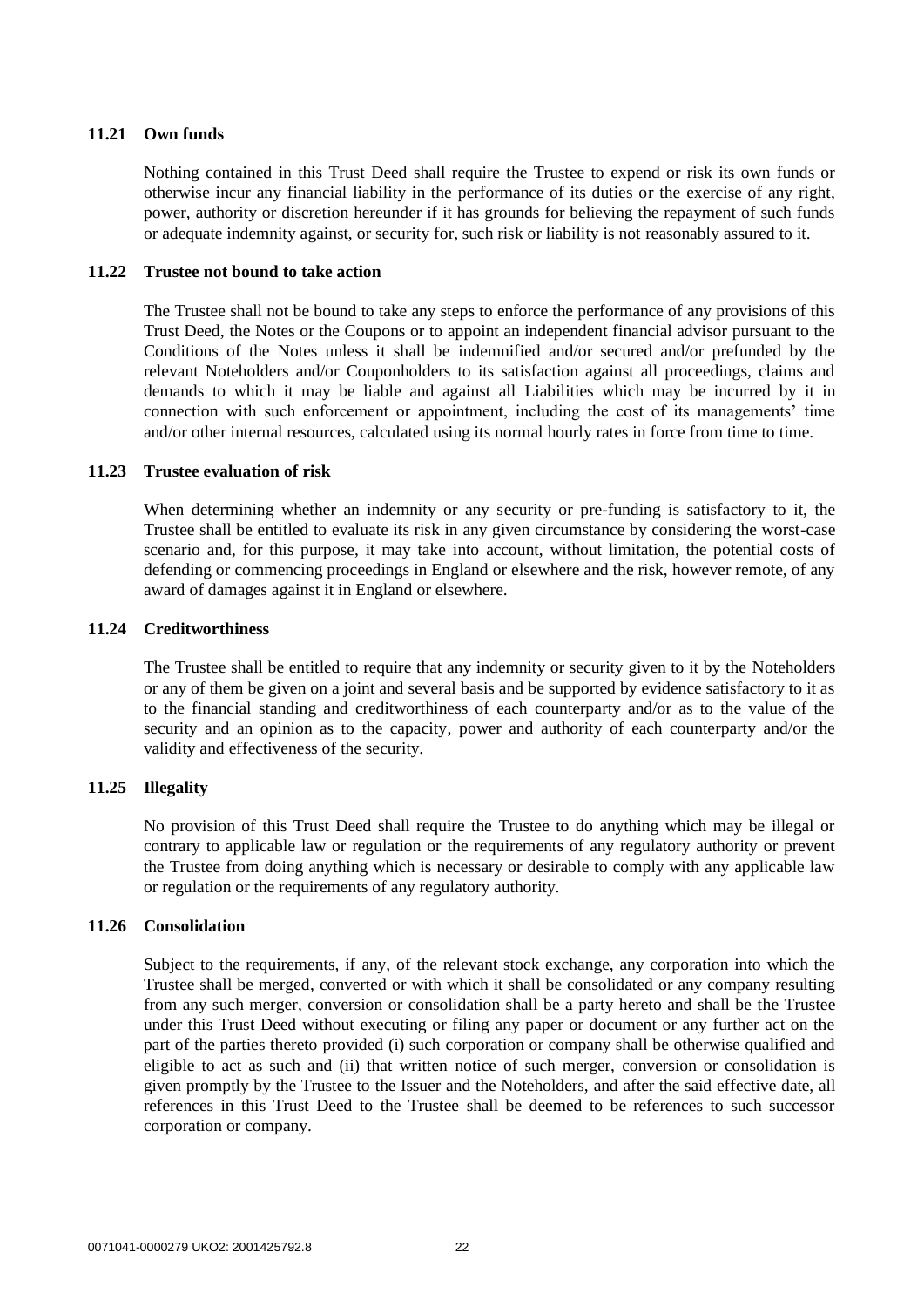# **11.27 No Duty to Monitor**

The Trustee has:

- (a) no responsibility to (i) monitor the compliance of any other party with the Conditions or the Trust Deed (and shall be entitled, in the absence of actual knowledge of a breach of obligation, to assume that each such person is properly performing and complying with its obligations) or (ii) take any steps to ascertain whether any relevant event under the Trust Deed or the Conditions has occurred; and
- (b) no liability to any person in respect of any Liability arising from any breach of the Conditions or the Trust Deed by any such party or any such event.

# **11.28 No liability for notices**

The Trustee shall not incur any liability to the Issuer, Noteholders or any other person in connection with any approval given by it pursuant to Clause [9\(g\)](#page-13-2) to any notice to be given to Noteholders by the Issuer; the Trustee shall not be deemed to have represented, warranted, verified or confirmed that the contents of any such notice are true, accurate or complete in any respects or that it may be lawfully issued or received in any jurisdiction.

### **11.29 No obligation to investigate**

The Trustee shall not be responsible for, or for investigating any matter which is the subject of, any recital, statement, representation, warranty or covenant of any person contained in this Trust Deed, or any other agreement or document relating to the transactions contemplated in this Trust Deed or under such other agreement or document.

# **11.30 Rating Agencies**

The Trustee is entitled to request and rely upon information, reports, confirmations or affirmations provided privately or issued publicly by any Rating Agency whether or not addressed to the Trustee.

# **11.31 Noteholders as a class:**

Whenever in this Trust Deed the Trustee is required in connection with any exercise of its powers, trusts, authorities or discretions to have regard to the interests of the Noteholders, it shall have regard to the interests of the Noteholders as a class and in particular, but without prejudice to the generality of the foregoing, shall not be obliged to have regard to the consequences of such exercise for any individual Noteholder resulting from his or its being for any purpose domiciled or resident in, or otherwise connected with, or subject to the jurisdiction of, any particular territory or any political sub-division thereof and the Trustee shall not be entitled to require, nor shall any Noteholder or Couponholder be entitled to claim, from the Issuer, the Trustee or any other person any indemnification or payment in respect of any tax consequence of any such exercise upon individual Noteholders or Couponholders except to the extent already provided for in Condition 7 and/or any undertaking given in addition thereto or in substitution therefor under this Trust Deed.

# **11.32 Auditors**

Any certificate or report of the Auditors or any other person called for by or provided to the Trustee (whether or not addressed to the Trustee) in accordance with or for the purposes of this Trust Deed may be relied upon by the Trustee as sufficient evidence of the facts stated therein notwithstanding that such certificate or report and/or any engagement letter or other document entered into by the Trustee in connection therewith contains a monetary or other limit on the liability of the Auditors or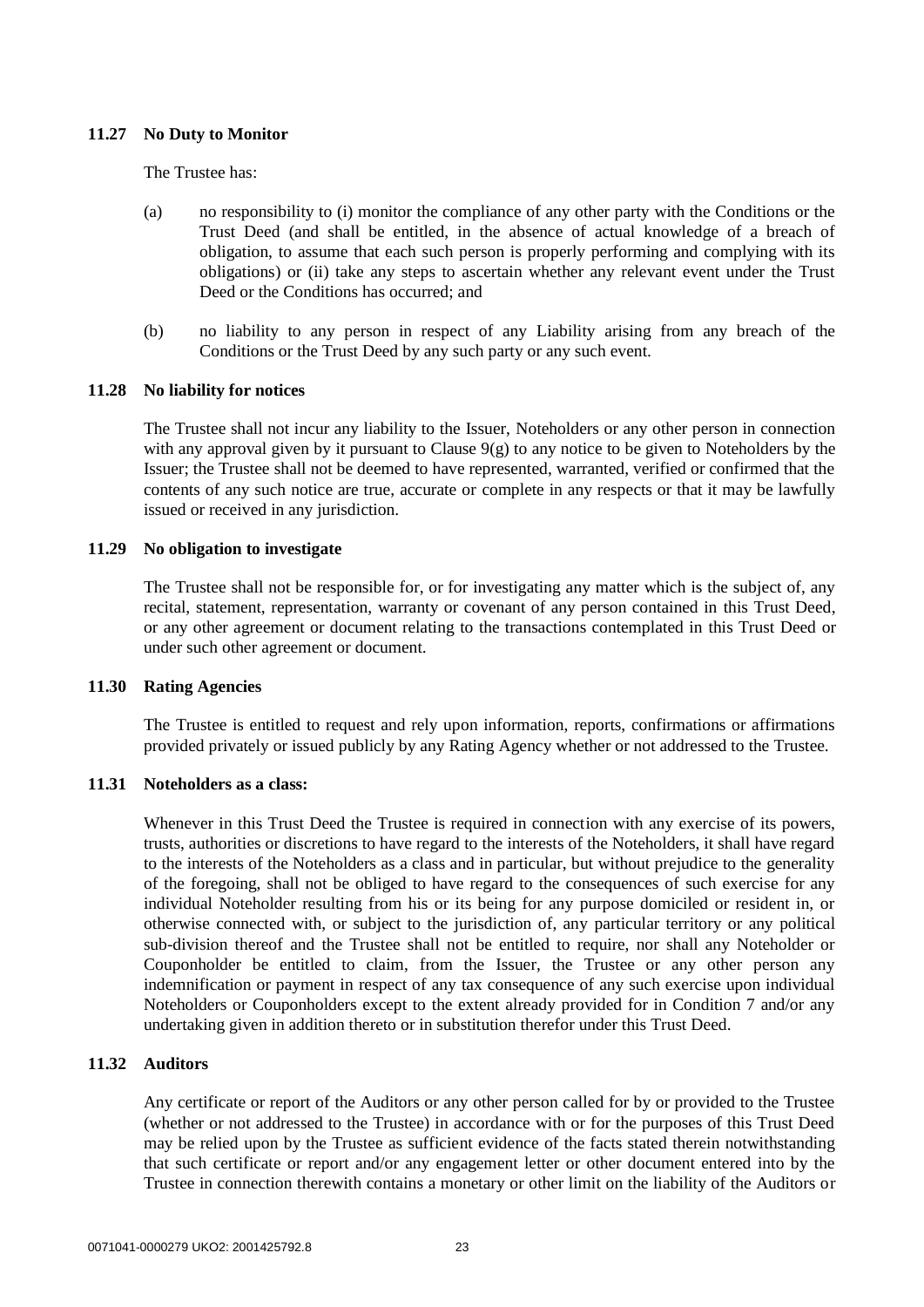such other person in respect thereof and notwithstanding that the scope and/or basis of such certificate or report may be limited by any engagement or similar letter or by the terms of the certificate or report itself.

### **11.33 Maintenance of ratings**

The Trustee shall have no responsibility whatsoever to the Issuer, any Noteholder or Couponholder or any other person for the maintenance of or failure to maintain any rating of any of the Notes by any Rating Agency.

# **11.34 Professional charges**

Any trustee being a banker, lawyer, broker or other person engaged in any profession or business shall be entitled to charge and be paid all usual professional and other charges for business transacted and acts done by him or his partner or firm on matters arising in connection with the trusts of this Trust Deed and also his properly incurred charges in addition to disbursements for all other work and business done and all time spent by him or his partner or firm on matters arising in connection with this Trust Deed.

# **12. TRUSTEE LIABLE FOR NEGLIGENCE**

12.1 Section 1 of the Trustee Act 2000 shall not apply to the duties of the Trustee in relation to the trusts constituted by this Trust Deed. Where there are any inconsistencies between the Trustee Acts and the provisions of this Trust Deed, the provisions of this Trust Deed shall, to the extent allowed by law, prevail and, in the case of any such inconsistency with the Trustee Act 2000, the provisions of this Trust Deed shall constitute a restriction or exclusion for the purposes of that Act.

Subject to Section 750 of the Companies Act 2006, nothing in this Trust Deed shall in any case in which the Trustee has failed to show the degree of care and diligence required of it as trustee having regard to the provisions of this Trust Deed conferring on it any trusts, powers, authorities, duties and discretions, exempt the Trustee or indemnify it from or against any liability for any negligence, wilful default or fraud of which it may be guilty in relation to its duties under this Trust Deed.

Notwithstanding any provision of this Trust Deed to the contrary, the Trustee shall not in any event be liable for special, indirect, punitive or consequential loss or damage of any kind whatsoever (including but not limited to lost profits, goodwill, reputation, business opportunity or anticipated saving), whether or not foreseeable, even if the Trustee has been advised of the likelihood of such loss or damage and regardless of whether the claim for loss or damage is made in negligence, for breach of contract, breach of trust or otherwise; provided however, that this clause shall not be deemed to apply in the event of a determination of fraud on the part of the Trustee in a judgment by a court having jurisdiction.

# **13. WAIVER AND PROOF OF DEFAULT**

# **13.1 Waiver**

The Trustee may, without the consent of the Noteholders or Couponholders and without prejudice to its rights in respect of any subsequent breach, Event of Default or Potential Event of Default, from time to time and at any time, if in its opinion the interests of the Noteholders will not be materially prejudiced thereby, waive or authorise, on such terms as seem expedient to it, any breach or proposed breach by the Issuer of this Trust Deed or the Conditions (other than a proposed breach or breach relating to the subject of a Reserved Matter) or determine that any Event of Default or Potential Event of Default shall not be treated as such for the purposes of this Trust Deed, provided that the Trustee shall not do so in contravention of an express direction given by an Extraordinary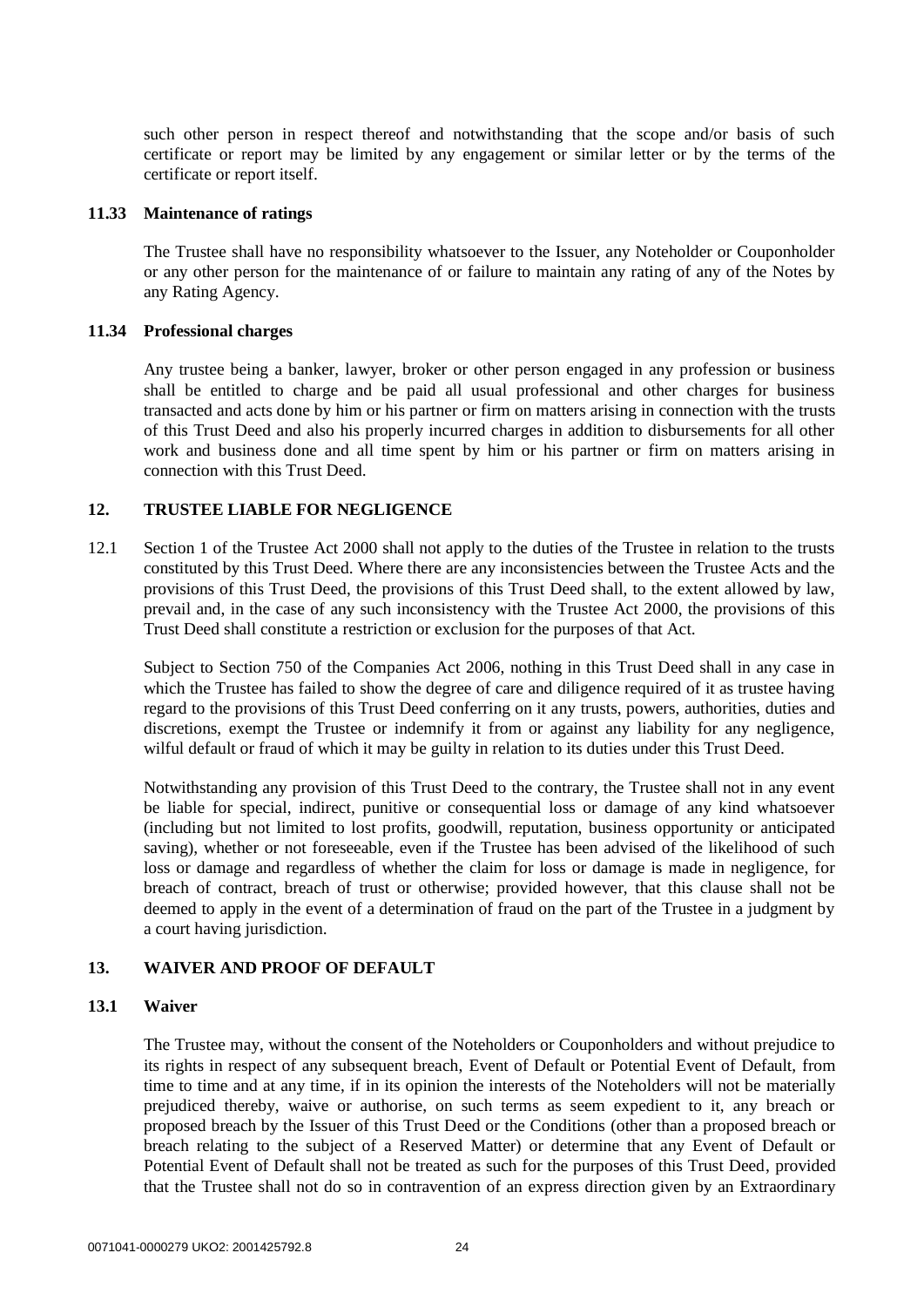Resolution or a request made pursuant to Condition 10. No such direction or request shall affect a previous waiver or authorisation. Any such waiver or authorisation shall be binding on the Noteholders and the Couponholders and, if the Trustee so requires, shall be notified to the Noteholders as soon as practicable.

#### **13.2 Proof of Default**

Proof that the Issuer has failed to pay a sum due to the holder of any one Note or Coupon shall (unless the contrary be proved) be sufficient evidence that it has made the same default as regards all other Notes or Coupons that are then payable.

# **14. TRUSTEE NOT PRECLUDED FROM ENTERING INTO CONTRACTS**

The Trustee and any other person, whether or not acting for itself, may acquire, hold or dispose of any Note, Coupon, Talon or other security (or any interest therein) of the Issuer or any other person, may enter into or be interested in any contract or transaction with any such person and may act on, or as depositary or agent for, any committee or body of holders of any securities of any such person in each case with the same rights as it would have had if the Trustee were not acting as Trustee and need not account for any profit.

# **15. MODIFICATION AND SUBSTITUTION**

### **15.1 Modification**

The Trustee may agree without the consent of the Noteholders or Couponholders to (i) any modification to this Trust Deed or the Conditions (other than in respect of a Reserved Matter), which is, in the opinion of the Trustee, proper to make if, in the opinion of the Trustee, such modification will not be materially prejudicial to the interests of the Noteholders, (ii) any modification of this Trust Deed and the Conditions and that is of a formal, minor or technical nature or to correct a manifest error or an error which is, in the opinion of the Trustee, proven, and (iii) any waiver or authorisation of any breach or proposed breach, of any of the provisions of the Conditions or this Trust Deed (other than a proposed breach or breach relating to the subject of a Reserved Matter) that is in the opinion of the Trustee not materially prejudicial to the interests of the Noteholders. The Trustee may also so agree to any modification to this Trust Deed that is in its opinion not materially prejudicial to the interests of the Noteholders, but such power does not extend to any such modification as is mentioned in the proviso to paragraph 19 of Schedule 3.

Notwithstanding the above, the Trustee shall be obliged to concur with the Issuer in effecting any substitution or variation of the Notes in the circumstances and as otherwise set out in Condition 5.6, without the requirement for the consent and approval of Noteholders or Couponholders.

Any such modification shall be binding upon the Noteholders and the Couponholders and, unless the Trustee otherwise agrees, any such modification shall be notified to the Noteholders as soon as practicable.

# <span id="page-24-1"></span><span id="page-24-0"></span>**15.2 Substitution**

(a) The Trustee shall have the power, without the consent of the Noteholders or Couponholders, at any time to agree with the Issuer to the substitution, in place of the Issuer (or of any previous substitute under this Clause) of any Subsidiary of the Issuer or its successor in business as the principal debtor under this Trust Deed, the Notes, the Coupons and the Talons (such substituted company being in each case hereafter called the **Substituted Debtor**). In the case of any such substitution, the Trustee may agree, without the consent of the Noteholders or Couponholders, to a change in the law governing the Notes and/or the Coupons and/or the Talons and/or this Trust Deed, provided that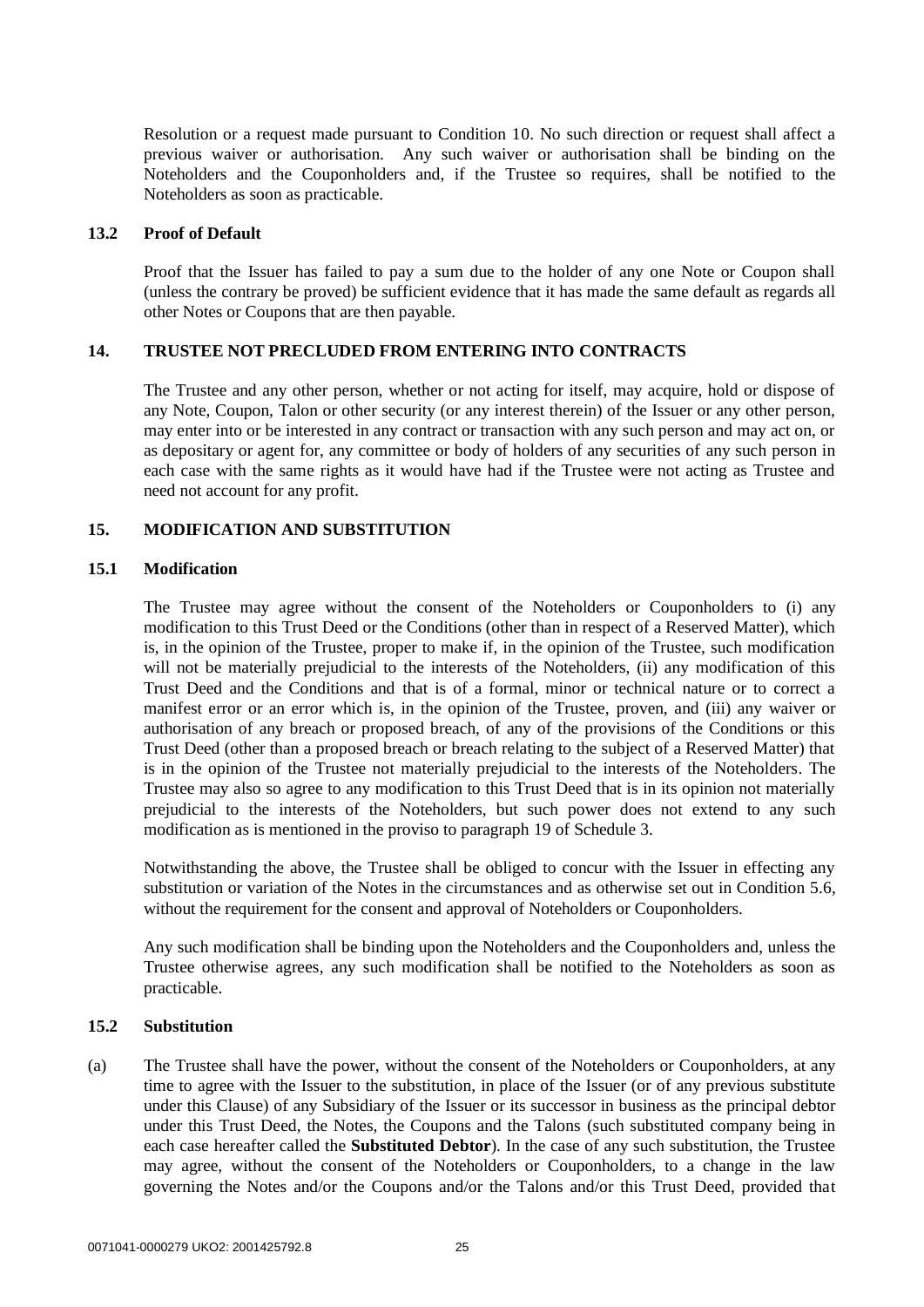such change in law would not in the opinion of the Trustee be materially prejudicial to the interests of the Noteholders and provided further that:

- (i) the Issuer delivers or procure that (if and to the extent that the Notes then have a level of "equity credit" ascribed to them by any Rating Agency) there is delivered to the Trustee a certificate signed by two Authorised Signatories of the Issuer stating that the Notes following such substitution will have a level of "equity credit" ascribed to them by each Rating Agency which is equal to or higher than that which was ascribed to the Notes immediately prior to such substitution. The Trustee shall be entitled, without further enquiry or liability to any person, to accept such certification as sufficient evidence of the matters referred to therein, in which event it shall be conclusive and binding on the Noteholders;
- <span id="page-25-0"></span>(ii) a trust deed is executed or some other form of undertaking is given by the Substituted Debtor, in the form and manner satisfactory to the Trustee, agreeing to be bound by the terms of this Trust Deed, the Notes, the Coupons and the Talons, with any consequential amendments which the Trustee may deem appropriate, as fully as if the Substituted Debtor had been named in this Trust Deed, the Notes, the Coupons and the Talons as the principal debtor in place of the Issuer (or of any previous Substituted Debtor hereunder);
- (iii) (without prejudice to the generality of paragraph (ii) hereof) where the Substituted Debtor is incorporated, domiciled or resident in, or subject generally to the taxing jurisdiction of, a territory other than or in addition to the territory, the taxing jurisdiction of which (or to any such authority of or in which) the Issuer is subject generally (the "**Issuer's Territory**"), undertakings or covenants (unless the Trustee otherwise agrees) are given in terms corresponding to the provisions of Condition 7 with the substitution for (or, as the case may be, the addition to) references in the definition of Tax Jurisdiction in that Condition to the Issuer's Territory of references to the territory where the Substituted Debtor is incorporated, domiciled or resident or to whose taxing jurisdiction it is subject and the definition of Tax Event shall be modified accordingly;
- (iv) the Substituted Debtor or the Issuer obtain legal opinions from independent legal advisers of recognised standing in the country of incorporation of the Substituted Debtor and in England that the obligations of the Substituted Debtor and of the Issuer are legal, valid, binding and enforceable and that all necessary governmental approvals and consents for the assumption by the Substituted Debtor of the Issuer's obligations have been obtained and are in full force;
- (v) if any two directors or of the Substituted Debtor certify that in their opinion the Substituted Debtor is solvent at the time at which the said substitution is proposed to be effected, the Trustee may rely absolutely on such certification without further enquiry and without liability to any person and the Trustee shall not be bound to have regard to the financial condition, profits or prospects of the Substituted Debtor or to compare the same with those of the Issuer (in considering any substitution of any Subsidiary of the Issuer or its successor in business as principal debtor in place of the Issuer, the Trustee shall regard the Issuer as having at all times no assets);
- (vi) without prejudice to the rights of reliance of the Trustee under (v) above, the Trustee is satisfied that the said substitution is not materially prejudicial to the interests of the Noteholders;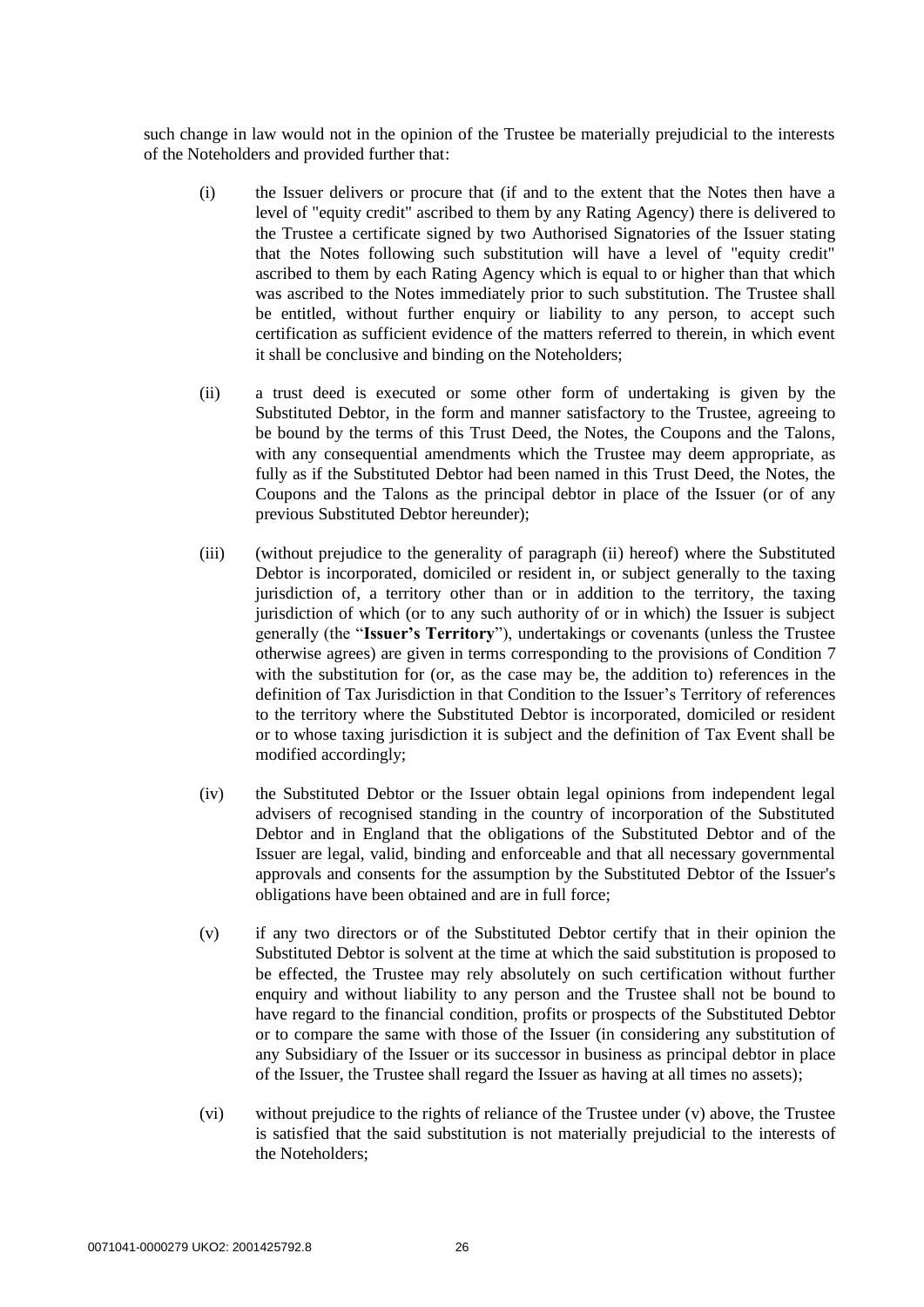- (vii) the Trustee is satisfied that (i) the Substituted Debtor has obtained all governmental and regulatory approvals and consents necessary for its assumption of liability as principal debtor in respect of the Notes and the Coupons in place of the Issuer (or such previous substitute as aforesaid) and (ii) such approvals and consents are at the time of substitution in full force and effect;
- (viii) in connection with any such substitution the Trustee shall not have regard to, or in any way be liable for, the consequences of such substitution for individual Noteholders or Couponholders resulting from their being for any purpose domiciled or resident in, or otherwise connected with, or subject to the jurisdiction of, any particular territory or otherwise to the tax consequences thereof and the Trustee shall not be entitled to require, nor shall any Noteholder or Couponholder be entitled to claim from the Issuer any indemnification or payment in respect of any tax consequence of any such substitution upon individual Noteholders or Couponholders, except to the extent provided for in Condition 7;
- <span id="page-26-0"></span>(ix) the Issuer and/or the Substituted Debtor (or any previous substitute under this Clause) execute such other deeds, documents and instruments (if any) as the Trustee may require in order that such substitution is fully effective and comply with such other requirements as the Trustee may direct in the interests of the Noteholders and the Couponholders; and
- (x) an unconditional and irrevocable guarantee in form and substance satisfactory to the Trustee shall have been given by the Issuer of the obligations of the Substituted Debtor under this Trust Deed and the Notes.

# <span id="page-26-1"></span>(b) **Extra duties**

The Trustee shall be entitled to refuse to approve any Substituted Debtor if, pursuant to the law of the country of incorporation of the Substituted Debtor, the assumption by the Substituted Debtor of its obligations hereunder imposes responsibilities on the Trustee over and above those which have been assumed under this Trust Deed.

# (c) **Release of Substituted Issuer**

Any agreement by the Trustee to the substitution of or the Issuer under Clause [15.2\(a\)](#page-24-0) shall, if so expressed, operate to release or the Issuer or any such previous substitute as aforesaid from any or all of its obligations under the Notes, the Coupons, the Talons and this Trust Deed (but without prejudice to its liabilities under any guarantee given pursuant to the Conditions) with effect from the time of such substitution. Any such substitution shall be binding on all Noteholders and Couponholders. Not later than fourteen days after the execution of any such documents as aforesaid and after compliance with the said requirements of the Trustee, the Substituted Debtor shall cause notice thereof to be given to the Noteholders in accordance with Condition 14.

# (d) **Completion of substitution**

Upon the execution of the documents referred to at Clause  $15.2(a)(ii)$ , [\(ix\)](#page-26-0) and [\(x\)](#page-26-1) and compliance with their said requirements, the Substituted Debtor shall be deemed to be named in this Trust Deed and the Notes and Coupons as the principal debtor in place of the Issuer (or in each case of any previous substitute under this Clause) and this Trust Deed, the Notes and the Coupons shall thereupon be deemed to be amended in such manner as shall be necessary to give effect to the substitution and without prejudice to the generality of the foregoing any references in this Trust Deed, the Notes and the Coupons to the Issuer shall be deemed to be references to the Substituted Debtor.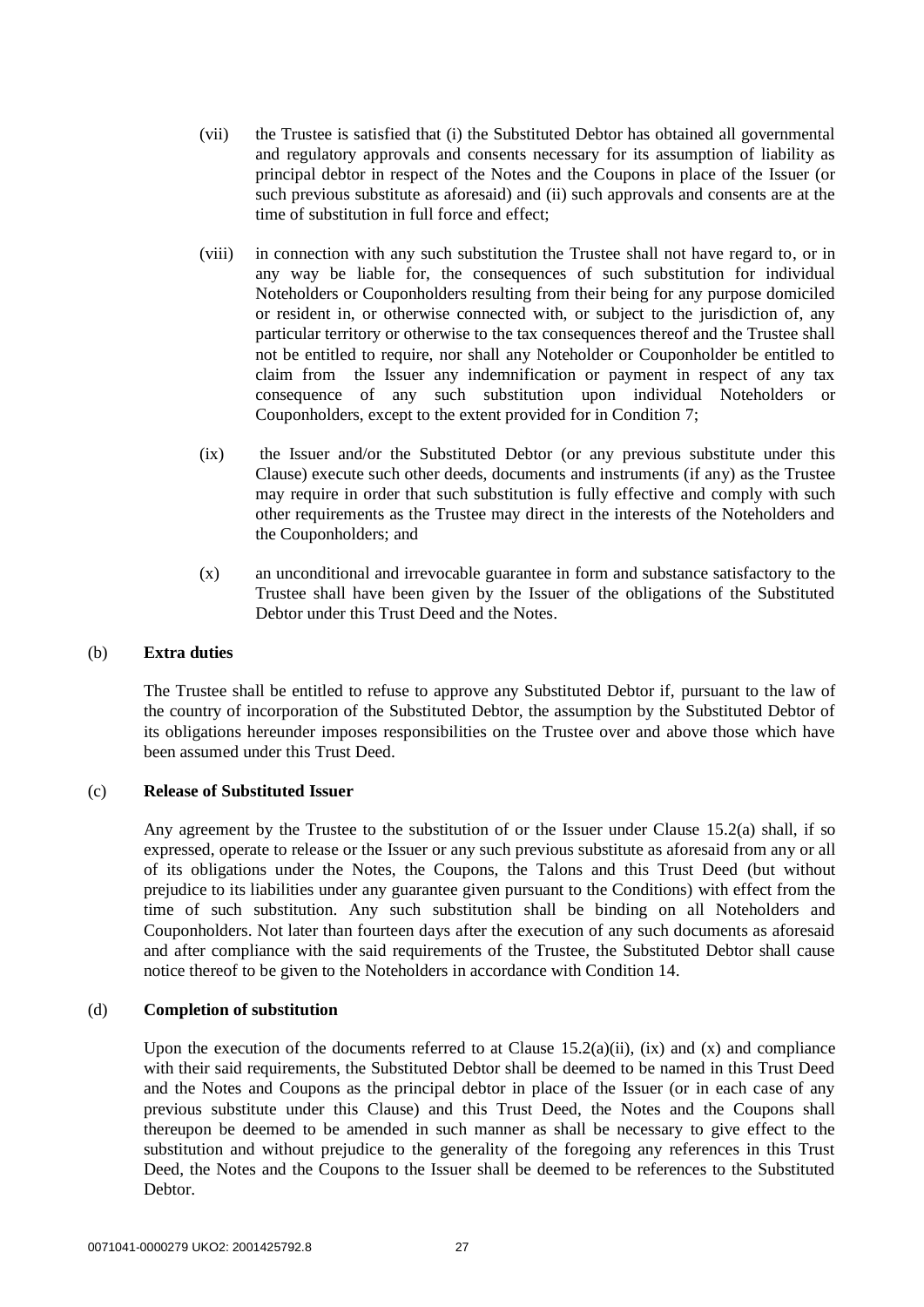# <span id="page-27-1"></span>**16. APPOINTMENT, RETIREMENT AND REMOVAL OF THE TRUSTEE**

# **16.1 Appointment**

The Issuer has the power to appoint new trustees but no-one may be so appointed unless previously approved by an Extraordinary Resolution. A Trust Corporation may be appointed sole trustee hereof but subject thereto there shall be at least two trustees hereof one at least of which shall be a Trust Corporation. Any appointment of a new Trustee shall be notified by the Issuer to the Noteholders in accordance with Condition 14 as soon as practicable.

# <span id="page-27-0"></span>**16.2 Retirement and Removal**

Any Trustee may retire at any time on giving at least 60 days written notice to the Issuer without giving any reason or being responsible for any costs occasioned by such retirement and the Noteholders may by Extraordinary Resolution remove any Trustee provided that the retirement or removal of a sole trust corporation shall not be effective until a trust corporation is appointed as successor Trustee. If a sole trust corporation gives notice of retirement or an Extraordinary Resolution is passed for its removal, it shall use all reasonable endeavours to procure that another trust corporation be appointed as Trustee.

### **16.3 Retirement of Trustee**

If a sole trustee or trust corporation has received notice of removal in accordance with Clause [16.2](#page-27-0) and a successor Trustee is not duly appointed by the sixtieth day from the date of such notice, such outgoing Trustee may itself appoint as its successor any reputable and experienced professional trust corporation, provided that no such appointment shall take effect unless previously approved by an Extraordinary Resolution. Immediately following such appointment, the Issuer and the successor Trustee will acquire and become subject to the same rights and obligations between themselves as if they entered into a trust deed in the form *mutatis mutandis* of this Trust Deed

The retirement of any Trustee shall not become effective unless there remains a trustee hereof (being a trust corporation) in office after such retirement. The Issuer hereby covenants that in the event of the only trustee hereof which is a trust corporation giving notice under this Clause it shall use its reasonable endeavours to procure a new trustee, being a trust corporation, to be appointed and if the Issuer has not procured the appointment of a new trustee within 30 days of the expiry of the Trustee notice referred to in Clause [15.2,](#page-24-1) the Trustee shall be entitled to procure forthwith a new trustee.

# **16.4 Co-Trustees**

The Trustee may, despite subclause [16.1,](#page-27-1) by written notice to the Issuer appoint anyone to act as an additional Trustee jointly with the Trustee:

- (a) if the Trustee considers the appointment to be in the interests of the Noteholders and/or the Couponholders;
- (b) to conform with a legal requirement, restriction or condition in a jurisdiction in which a particular act is to be performed; or
- (c) to obtain a judgment or to enforce a judgment or any provision of this Trust Deed in any jurisdiction.

Subject to the provisions of this Trust Deed the Trustee may confer on any person so appointed such functions as it thinks fit. The Trustee may by written notice to the Issuer and that person remove that person. At the Trustee's request, the Issuer shall forthwith do all things as may be required to perfect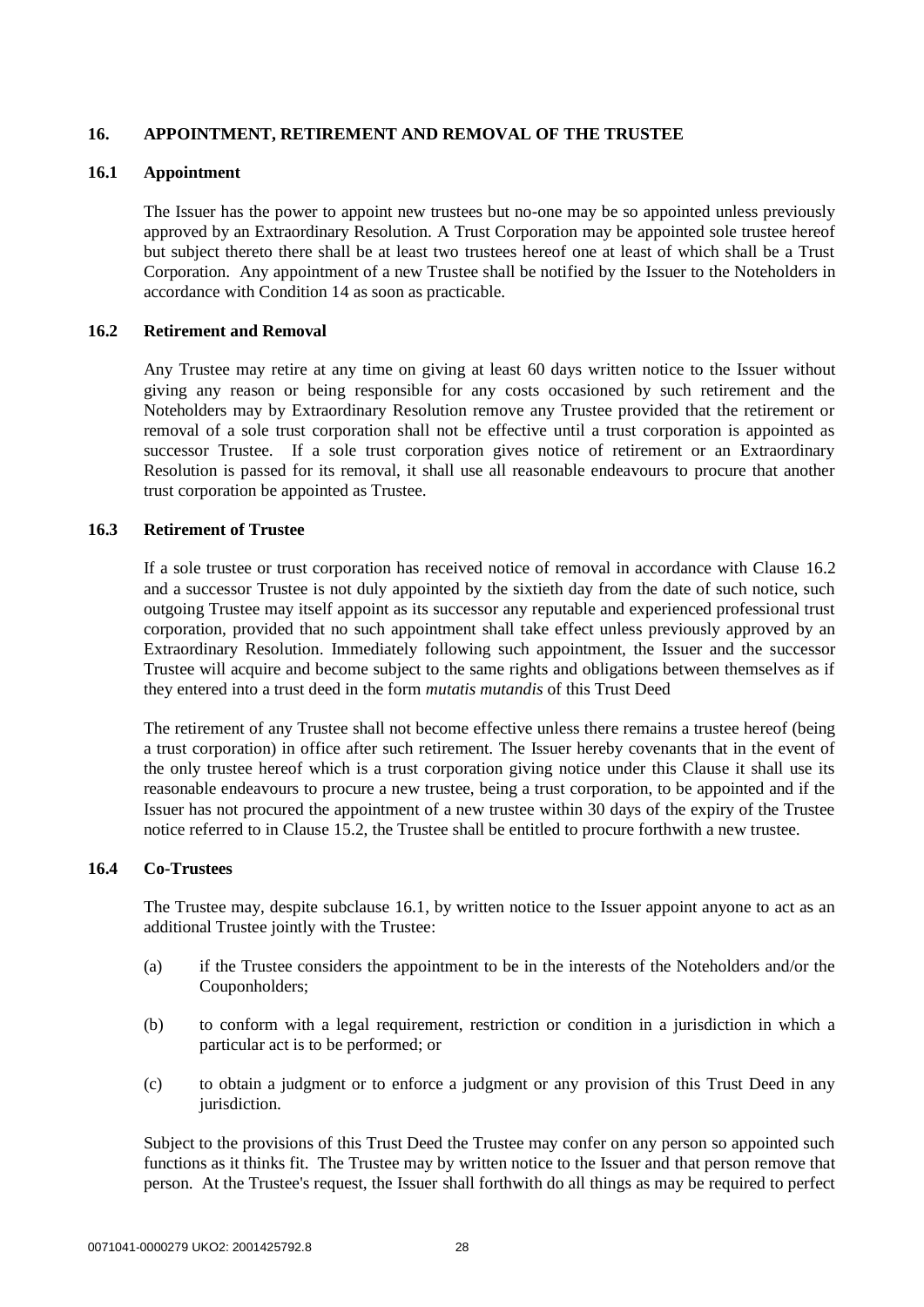such appointment or removal and irrevocably appoints the Trustee as its attorney in its name and on its behalf to do so.

#### **16.5 Competence of a Majority of Trustees**

If there are more than two Trustees the majority of them shall be competent to perform the Trustee's functions provided the majority includes a trust corporation.

#### **17. NOTES HELD IN CLEARING SYSTEMS AND COUPONHOLDERS**

#### **17.1 Notes Held in Clearing Systems**

So long as any Global Note is held on behalf of a clearing system, in considering the interests of Noteholders, the Trustee may have regard to any information provided to it by such clearing system or its operator as to the identity (either individually or by category) of its accountholders or participants with entitlements to any such Global Note and may consider such interests on the basis that such accountholders or participants were the holder(s) thereof.

# **17.2 Couponholders**

No notices need be given to Couponholders. They shall be deemed to have notice of the contents of any notice given to Noteholders. Even if it has express notice to the contrary, in exercising any of its functions by reference to the interests of the Noteholders, the Trustee shall assume that the holder of each Note is the holder of all Coupons and Talons relating to it.

#### <span id="page-28-0"></span>**18. CURRENCY INDEMNITY**

#### **18.1 Currency of Account and Payment**

Pounds sterling is the sole currency of account and payment for all sums payable by the Issuer under or in connection with this Trust Deed, the Notes and the Coupons, including damages.

#### **18.2 Extent of Discharge**

An amount received or recovered in a currency other than pounds sterling (whether as a result of, or of the enforcement of, a judgment or order of a court of any jurisdiction, in the winding-up or dissolution of the Issuer or otherwise), by the Trustee or any Noteholder or Couponholder in respect of any sum expressed to be due to it from the Issuer shall only discharge the Issuer to the extent of the pounds sterling amount that the recipient is able to purchase with the amount so received or recovered in that other currency on the date of that receipt or recovery (or, if it is not practicable to make that purchase on that date, on the first date on which it is practicable to do so).

# **18.3 Indemnity**

If that pounds sterling amount is less than the pounds sterling amount expressed to be due to the recipient under this Trust Deed, the Notes or the Coupons, the Issuer shall indemnify the recipient against any loss sustained by it as a result. In any event, the Issuer shall indemnify the recipient against the cost of making any such purchase.

# **18.4 Indemnity Separate**

The indemnities in this Clause [18](#page-28-0) and in subclause [10.5](#page-16-1) constitute separate and independent obligations from the other obligations in this Trust Deed, shall give rise to a separate and independent cause of action, shall apply irrespective of any indulgence granted by the Trustee and/or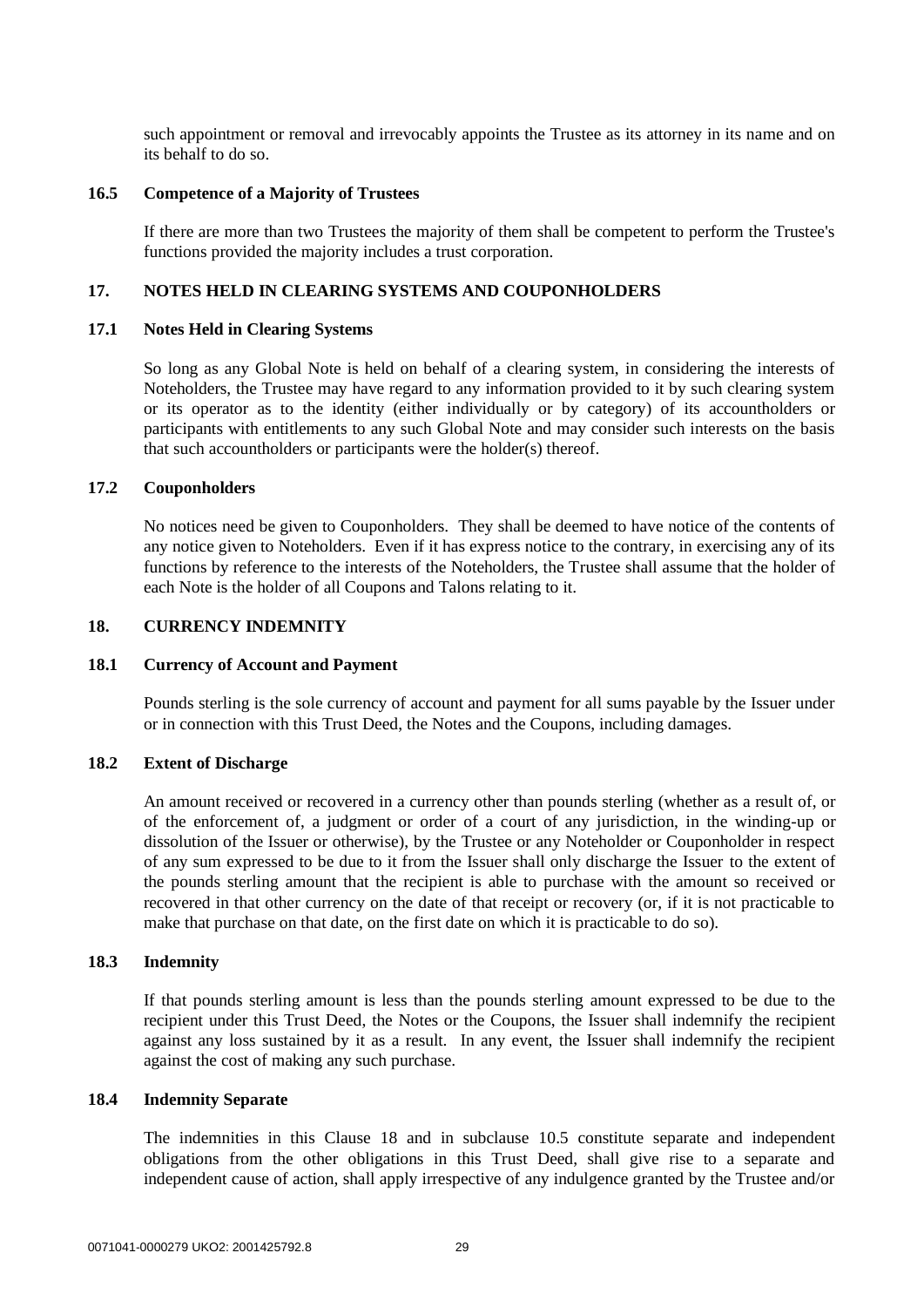any Noteholder or Couponholder and shall continue in full force and effect despite any judgment, order, claim or proof for a liquidated amount in respect of any sum due under this Trust Deed, the Notes and/or the Coupons or any other judgment or order.

# **19. COMMUNICATIONS**

# **19.1 Methods of Communication**

Any notice or demand to the Issuer or the Trustee to be given, made or served for any purposes under this Trust Deed shall be given, made or served by sending the same by pre-paid post (first class if inland, first class airmail if overseas) or electronic mail or by delivering it by hand as follows:

(a) to the Issuer: National Express Group PLC National Express House Birmingham Coach Station Mill Lane Digbeth B5 6DD United Kingdom

Email: David.Plimmer@nationalexpress.com/David.Daniels@nationalexpress.com

Attention: David Plimmer/David Daniels

(b) to the Trustee: BNP Paribas Trust Corporation UK Limited 10 Harewood Avenue London NW1 6AA

Email: dl.trustee.london@uk.bnpparibas.com

Attention: the Directors

or to such other address or email as shall have been notified (in accordance with this Clause) to the other parties hereto.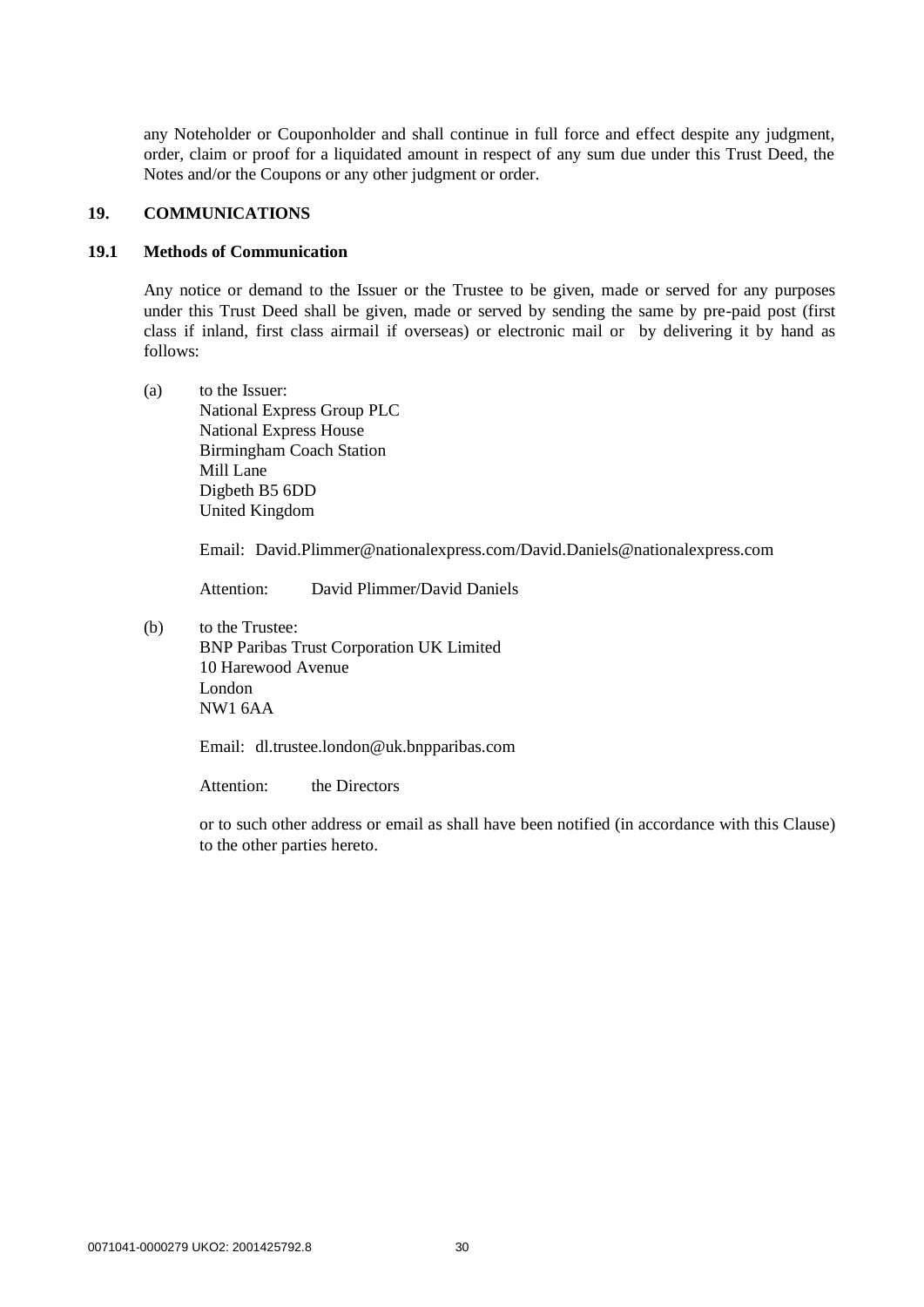# **19.2 Deemed Receipt**

Any communication from any party to any other under this Trust Deed shall be effective (if by email), when good receipt is confirmed by the recipient following enquiry by the sender (provided always that any communication to the Trustee shall only be treated as having been received upon written confirmation of receipt by the Trustee and an automatically generated "read" or "received" receipt shall not constitute such confirmation) and (if in writing) when received, except that a communication received outside normal business hours shall be deemed to be received on the next business day in the city in which the recipient is located.

# **20. GOVERNING LAW AND JURISDICTION**

# **20.1 Governing Law**

This Trust Deed, the Notes, the Coupons and the Talons and any non-contractual obligations arising out of or in connection with them are governed by, and shall be construed in accordance with, English law.

### **20.2 Jurisdiction**

The courts of England are to have jurisdiction to settle any disputes that may arise out of or in connection with this Trust Deed**,** the Notes, the Coupons or the Talons (including a dispute relating to any non-contractual obligations arising out of or in connection therewith) and accordingly any legal action or proceedings arising out of or in connection with this Trust Deed, the Notes, the Coupons or the Talons (**Proceedings**) may be brought in such courts. The Issuer irrevocably submits to the jurisdiction of such courts and waives any objection to Proceedings in such courts on the ground of venue or on the ground that the Proceedings have been brought in an inconvenient forum. These submissions are made for the benefit of each of the Trustee, the Noteholders and the Couponholders and shall not affect the right of any of them to take Proceedings in any other court of competent jurisdiction nor shall the taking of Proceedings in one or more jurisdictions preclude the taking of Proceedings in any other jurisdiction (whether concurrently or not).

# **21. COUNTERPARTS**

This Trust Deed may be executed in any number of counterparts, each of which shall be deemed an original and when taken together shall constitute one and the same document.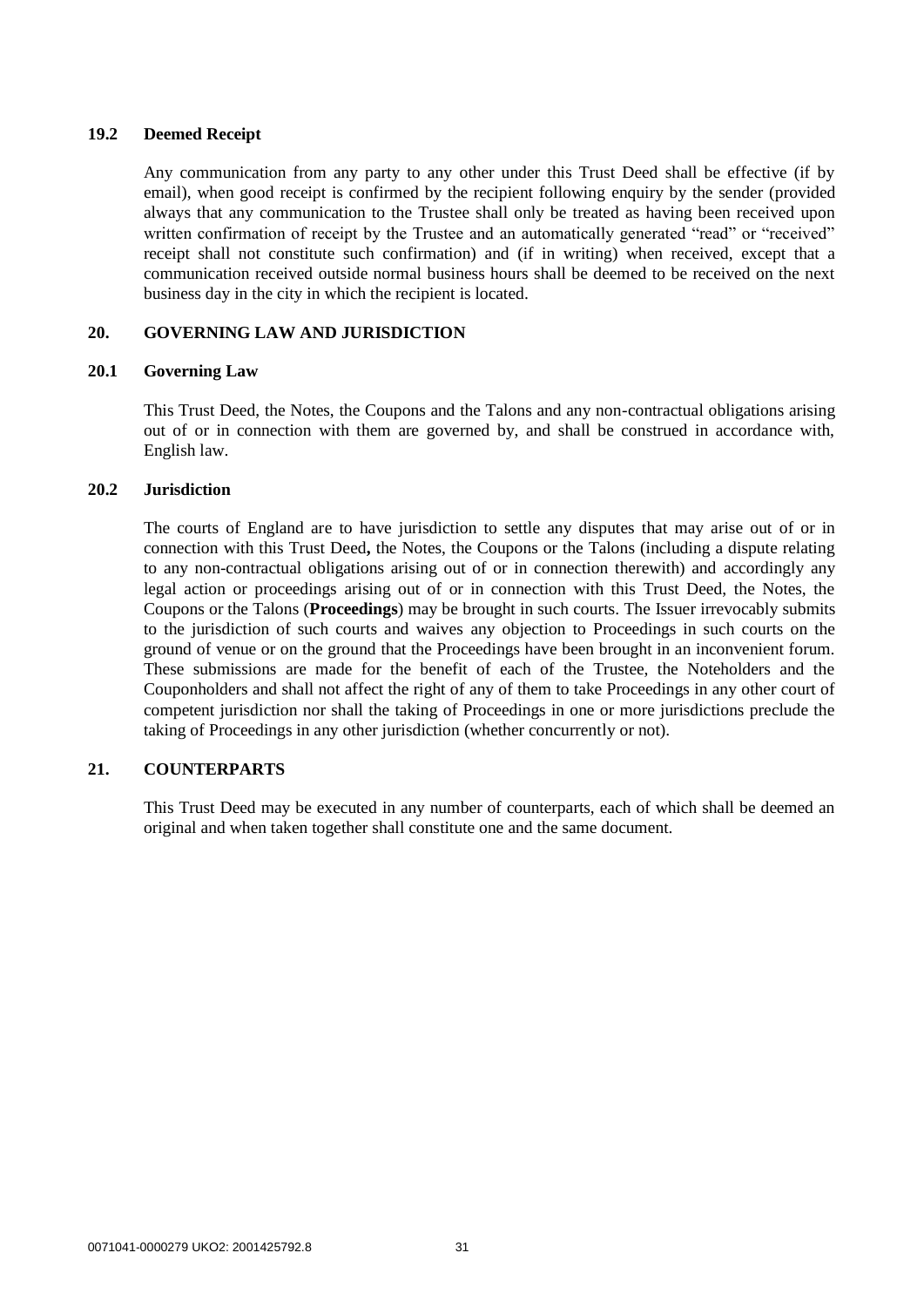# **SCHEDULE 1**

### **PART 1**

### **FORM OF TEMPORARY GLOBAL NOTE**

<span id="page-31-1"></span><span id="page-31-0"></span>**ANY UNITED STATES PERSON WHO HOLDS THIS OBLIGATION WILL BE SUBJECT TO LIMITATIONS UNDER THE UNITED STATES INCOME TAX LAWS, INCLUDING THE LIMITATIONS PROVIDED IN SECTIONS 165(j) AND 1287(a) OF THE INTERNAL REVENUE CODE.**

# **NATIONAL EXPRESS GROUP PLC (incorporated as a public limited company in England and Wales under the Companies Act 1985 with registered number 2590560)**

#### **TEMPORARY GLOBAL NOTE**

#### representing

# **£500,000,000 Perpetual Subordinated Non-Call 5.25 Fixed Rate Reset Notes**  (ISIN: XS2259808702) (the **Notes**)

This Temporary Global Note is issued in respect of the Notes of National Express Group PLC (the **Issuer**).

#### **Interpretation and Definitions**

References in this Temporary Global Note to the "Conditions" are to the Terms and Conditions applicable to the Notes (which are in the form set out in Part 2 of Schedule 2 to the Trust Deed dated 26 November 2020 (as modified and/or restated and/or supplemented from time to time, the **Trust Deed**) between the Issuer, and BNP Paribas Trust Corporation UK Limited as trustee, which in the event of any conflict shall prevail). Other capitalised terms used in this Temporary Global Note shall have the meanings given to them in the Conditions or the Trust Deed.

#### **Aggregate Nominal Amount**

The nominal amount of the Notes represented by this Temporary Global Note shall be £500,000,000 or, if lower, the nominal amount most recently entered by or on behalf of the Issuer in the fourth column of the First Schedule hereto.

# **Promise to Pay**

Subject as provided herein, the Issuer, for value received, promises to pay to the bearer of this Temporary Global Note, upon presentation and (when no further payment is due in respect of this Temporary Global Note) surrender of this Temporary Global Note to or to the order of the Principal Paying Agent or of any other Paying Agent provided for in the Conditions, on any date when the Notes become due to be redeemed in accordance with the Conditions, the amount payable upon redemption under the Conditions in respect of the aggregate nominal amount of Notes represented by this Temporary Global Note and to pay interest in respect of such aggregate nominal amount of Notes from the Issue Date in arrear at the applicable Interest Rate and on the Interest Payment Dates provided for in the Conditions together with such other sums and additional amounts including any Arrears of Interest (if any) as may be payable under the Conditions, all subject to and in accordance with the Conditions and the Trust Deed.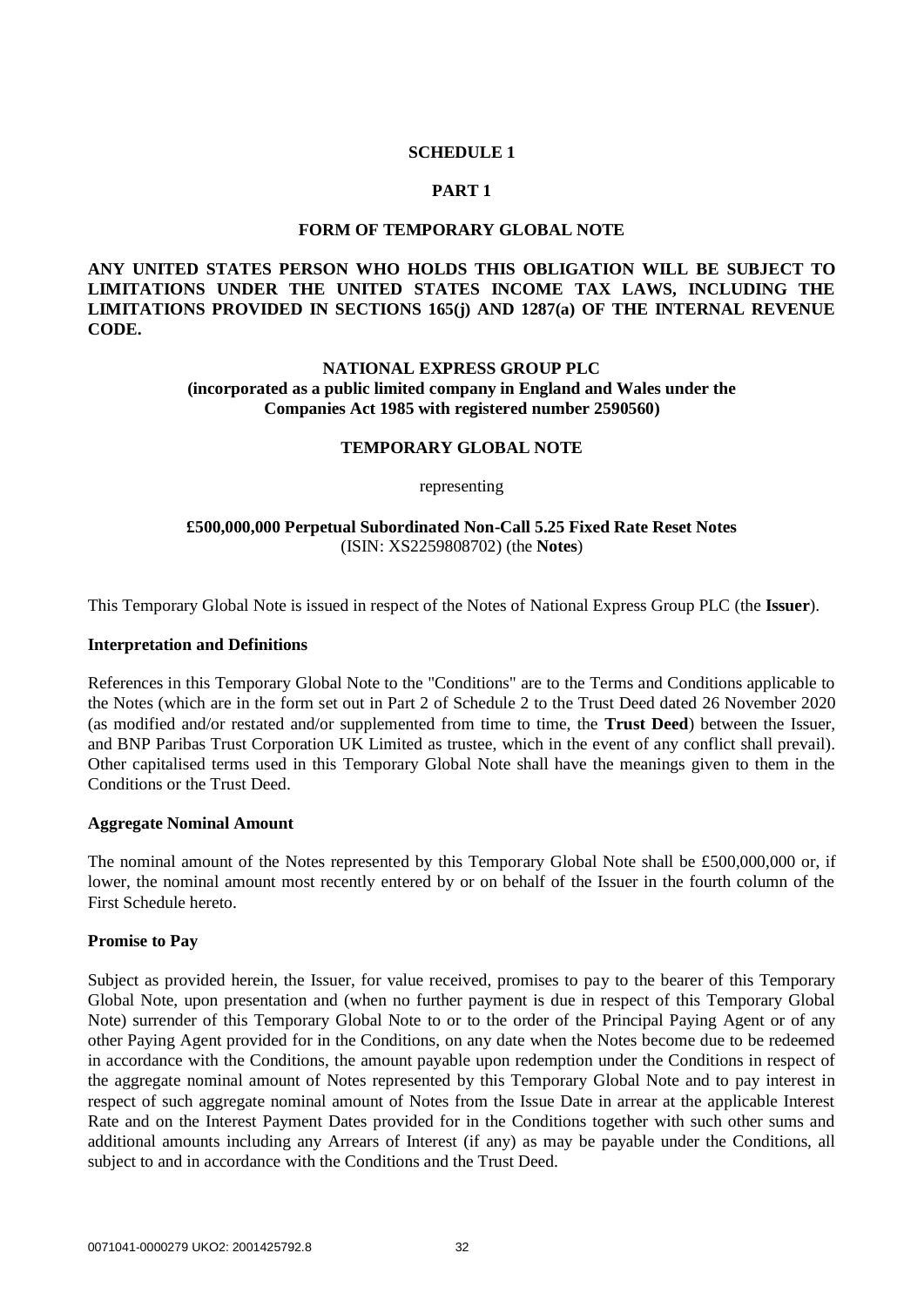# **Exchange**

On or after the first day following the expiry of 40 days after the Issue Date (the **Exchange Date**), this Temporary Global Note may be exchanged (free of charge to the holder) from time to time in part by its presentation and, on exchange in full, surrender to or to the order of the Principal Paying Agent for a Permanent Global Note (the **Permanent Global Note**) in an aggregate nominal amount equal to the nominal amount of this Temporary Global Note submitted for exchange provided that there shall have been Certification with respect to such nominal amount submitted for such exchange dated no earlier than the Exchange Date.

**Certification** means the presentation to the Principal Paying Agent of a certificate or certificates with respect to one or more interests in this Temporary Global Note, signed by Euroclear Bank SA/NV (**Euroclear**) or Clearstream Banking, S.A. (**Clearstream, Luxembourg**), to the effect that it has received from or in respect of a person entitled to a beneficial interest in a particular nominal amount of the Notes represented by this Temporary Global Note a certificate or certificates of non-US beneficial ownership with respect thereto in the form required by it and that no contrary advice as to the contents thereof has been received by Euroclear or Clearstream, Luxembourg, as the case may be.

Upon the whole or a part of this Temporary Global Note being exchanged for the Permanent Global Note, the Permanent Global Note shall be exchangeable in accordance with its terms for Definitive Notes.

The Definitive Notes for which the Permanent Global Note may be exchangeable shall be duly executed and authenticated, shall have attached to them all Coupons (and, where appropriate, Talons) in respect of interest, that have not already been paid on the Permanent Global Note, shall be security printed and shall be substantially in the form set out in Part 1 of Schedule 2 to the Trust Deed.

On any exchange of a part of this Temporary Global Note as aforesaid, the portion of the nominal amount hereof so exchanged shall be endorsed by or on behalf of the Principal Paying Agent in the First Schedule hereto, whereupon the nominal amount hereof shall be reduced for all purposes by the amount so exchanged and endorsed. On exchange in full of this Temporary Global Note, the Issuer will procure that it is cancelled.

# **Benefit of Conditions**

Except as otherwise specified herein, this Temporary Global Note is subject to the Conditions and the Trust Deed and, until the whole of this Temporary Global Note is exchanged for equivalent interests in the Permanent Global Note, the holder of this Temporary Global Note shall in all respects be entitled to the same benefits as if it were the holder of the Permanent Global Note (or the relevant part of it) for which it may be exchanged as if the Permanent Global Note had been issued on the Issue Date.

# **Payments**

No person shall be entitled to receive any payment in respect of the Notes represented by this Temporary Global Note that falls due on or after the Exchange Date unless, upon due presentation of this Temporary Global Note for exchange, delivery of (or, in the case of a subsequent exchange, due endorsement of) a Permanent Global Note is improperly withheld or refused by or on behalf of the Issuer.

Payments due in respect of a Note before the Exchange Date shall only be made in relation to such nominal amount of this Temporary Global Note with respect to which there shall have been Certification dated no earlier than such due date for payment.

Any payments that are made in respect of this Temporary Global Note shall be made to its holder against presentation and (if no further payment falls to be made on it) surrender of it at the specified office of the Principal Paying Agent or of any other Paying Agent. If any payment in full of principal is made in respect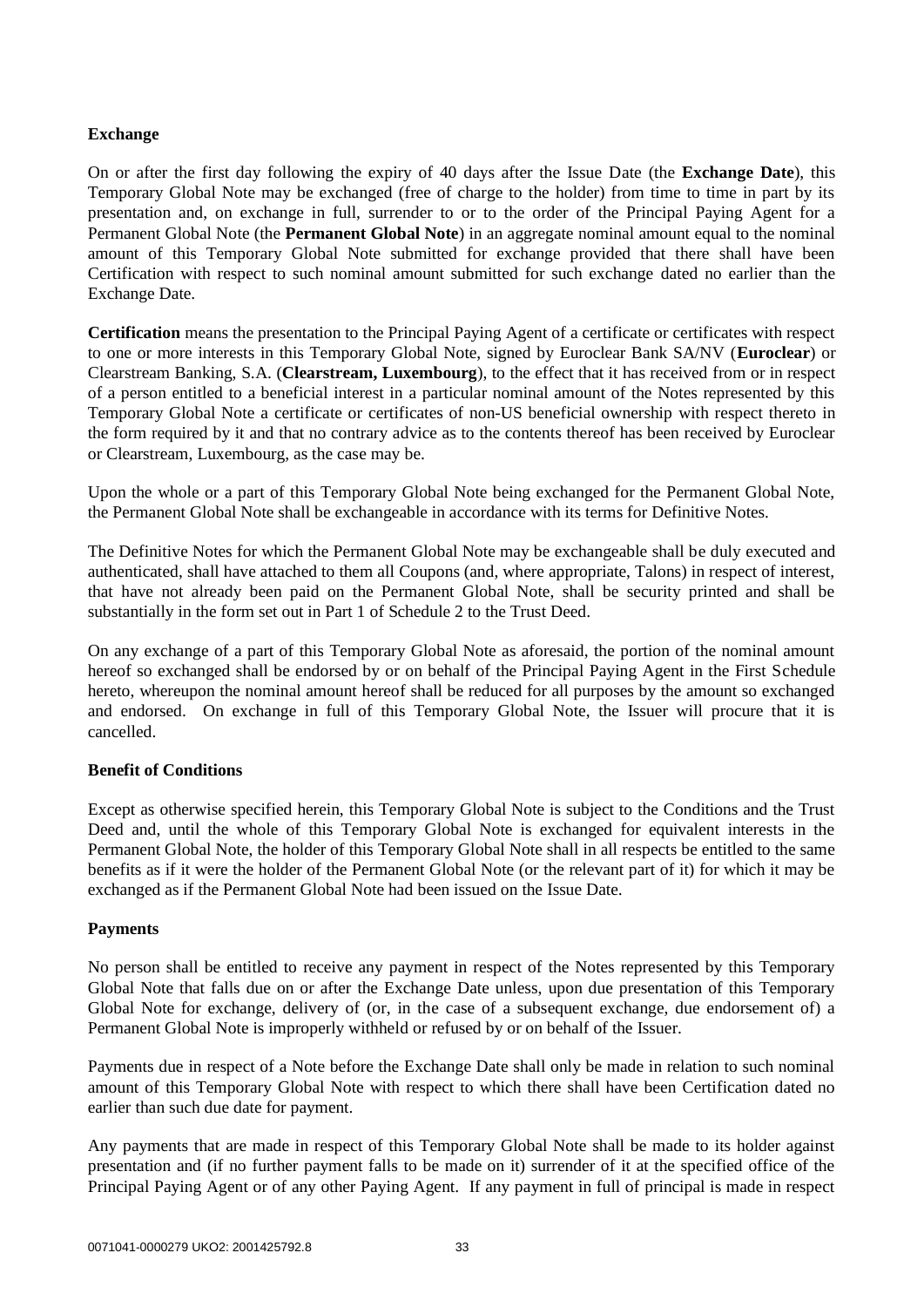of any Note represented by this Temporary Global Note, the portion of this Temporary Global Note representing such Note shall be cancelled and the amount so cancelled shall be endorsed by or on behalf of the Principal Paying Agent in the First Schedule hereto (such endorsement being *prima facie* evidence that the payment in question has been made) whereupon the nominal amount hereof shall be reduced for all purposes by the amount so cancelled and endorsed. If any other payments are made in respect of the Notes represented by this Temporary Global Note, a record of each such payment shall be endorsed by or on behalf of the Principal Paying Agent on an additional schedule hereto (such endorsement being *prima facie*  evidence that the payment in question has been made).

# **Cancellation**

Cancellation of any Note represented by this Temporary Global Note that is required by the Conditions to be cancelled (other than upon its redemption) shall be effected by reduction in the nominal amount of this Temporary Global Note representing such Note on its presentation to or to the order of the Principal Paying Agent for endorsement in the First Schedule hereto, whereupon the nominal amount hereof shall be reduced for all purposes by the amount so cancelled and endorsed.

#### **Notices**

Notices required to be given in respect of the Notes represented by this Temporary Global Note may be given by their being delivered (so long as this Temporary Global Note is held on behalf of Euroclear, Clearstream, Luxembourg or any other clearing system) to Euroclear, Clearstream, Luxembourg or such other clearing system, as the case may be, or otherwise to the holder of this Temporary Global Note, rather than by publication as required by the Conditions except that so long as the Notes are listed or admitted to trading on any stock exchange and the rules of that exchange or the relevant listing authority so require, notices shall also be published in a leading newspaper as required by such stock exchange or listing authority or its rules and/or regulations*.* In the case of notices delivered to Euroclear and/or Clearstream, Luxembourg or any other clearing system, such notices shall be deemed to be received on the date such notices are delivered to such clearing system.

# **Prescription**

Claims in respect of principal and interest (as each is defined in the Conditions) in respect of this Temporary Global Note shall become void unless it is presented for payment within a period of 10 years (in the case of principal) and five years (in the case of interest) from the appropriate Relevant Date.

# **Meetings**

The holder of this Temporary Global Note shall be treated as, as being entitled to one vote in respect of each £1 in principal amount of the Notes.

#### **Calculation of interest**

So long as this Temporary Global Note is held on behalf of Euroclear, Clearstream, Luxembourg or any other clearing system, interest shall be calculated in respect of any period by applying the applicable Interest Rate to the aggregate outstanding nominal amount of the Notes represented by this Temporary Global Note and multiplying such sum by the Day Count Fraction, and rounding the resultant figure to the nearest penny, half of any such penny being rounded upwards.

#### **Negotiability**

This Temporary Global Note is a bearer document and negotiable and accordingly: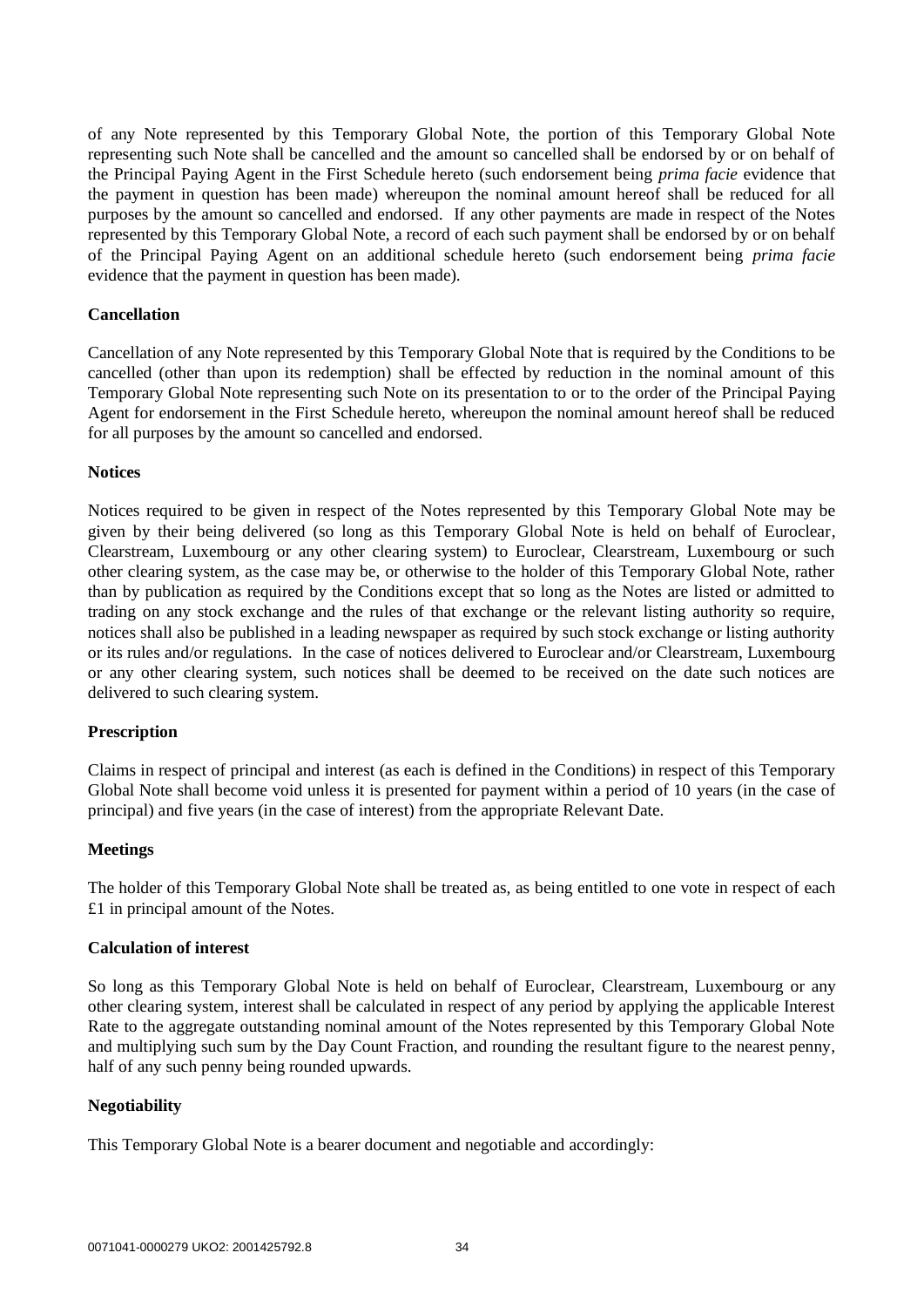- (a) is freely transferable by delivery and such transfer shall operate to confer upon the transferee all rights and benefits appertaining hereto and to bind the transferee with all obligations appertaining hereto pursuant to the Conditions;
- (b) the holder of this Temporary Global Note is and shall be absolutely entitled as against all previous holders to receive all amounts by way of amounts payable upon redemption, interest or otherwise payable in respect of this Temporary Global Note and the Issuer has waived against such holder and any previous holder of this Temporary Global Note all rights of set-off or counterclaim that would or might otherwise be available to it in respect of the obligations evidenced by this Temporary Global Note; and
- (c) payment upon due presentation of this Temporary Global Note as provided herein shall operate as a good discharge against such holder and all previous holders of this Temporary Global Note.

No provision of this Temporary Global Note shall alter or impair the obligation of the Issuer to pay the principal and premium of and interest on the Notes when due in accordance with the Conditions.

This Temporary Global Note shall not be valid or become obligatory for any purpose until authenticated by or on behalf of the Principal Paying Agent.

This Temporary Global Note and any non-contractual obligations arising out of or in connection with it shall be governed by, and construed in accordance with, English law.

**IN WITNESS** whereof the Issuer has caused this Temporary Global Note to be duly signed on its behalf.

Dated as of the Issue Date

# **NATIONAL EXPRESS GROUP PLC** By:

# **CERTIFICATE OF AUTHENTICATION**

This Temporary Global Note is authenticated by or on behalf of the Principal Paying Agent. **BNP PARIBAS SECURITIES SERVICES** as Principal Paying Agent

By:

Authorised Signatory For the purposes of authentication only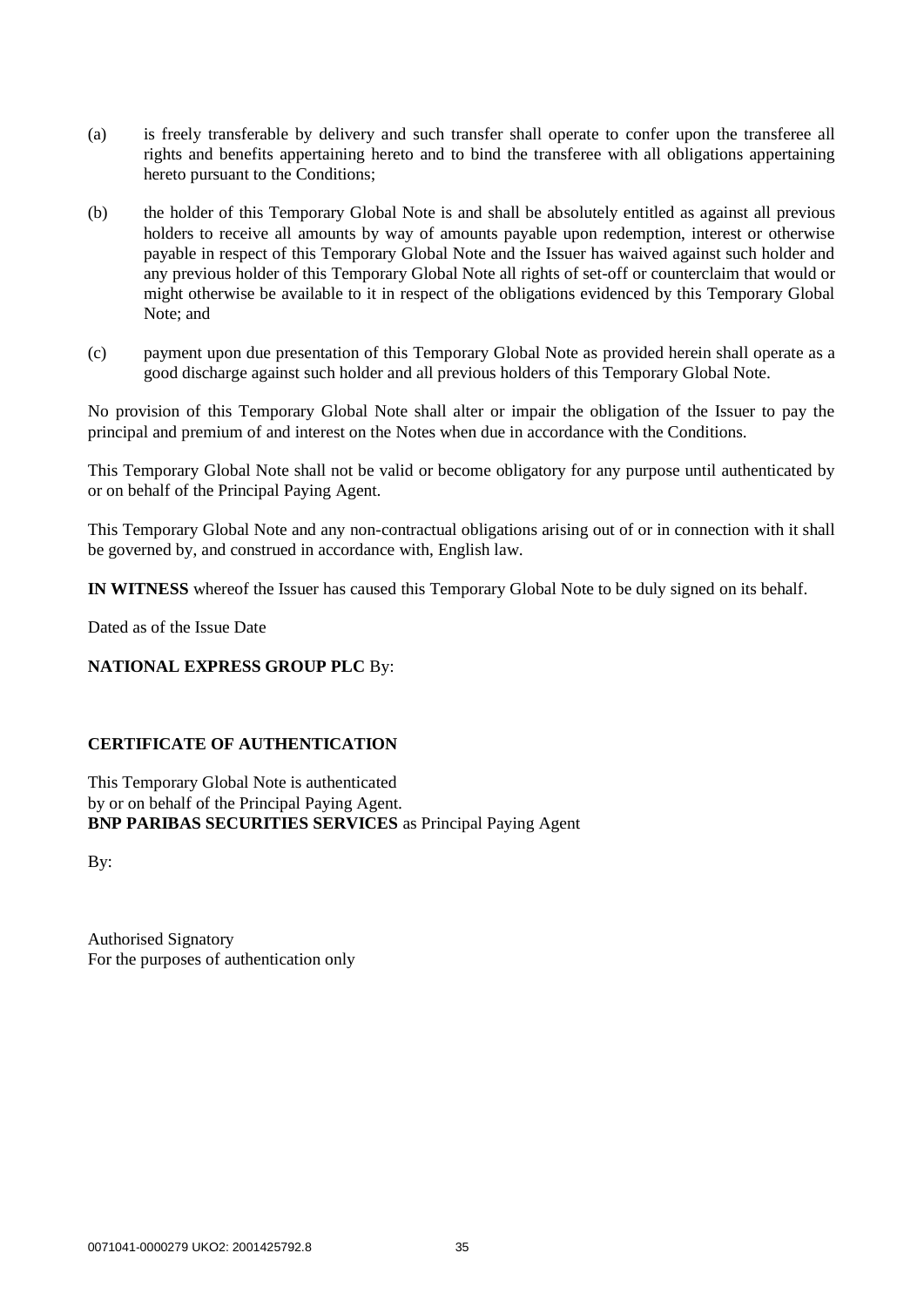# **The First Schedule Nominal amount of Notes represented by this Temporary Global Note**

The following (a) issue of Notes initially represented by this Temporary Global Note, (b) exchanges of the whole or a part of this Temporary Global Note for interests in the Permanent Global Note, (c) cancellations or forfeitures of interests in this Temporary Global Note and/or (d) payments of amounts payable upon redemption in respect of this Temporary Global Note have been made, resulting in the nominal amount of this Temporary Global Note specified in the latest entry in the fourth column below:

| Date | <b>Initial nominal</b> | Amount             |    | of Reason        | for           | <b>Remaining</b>   | <b>Notation made</b>  |
|------|------------------------|--------------------|----|------------------|---------------|--------------------|-----------------------|
|      | amount of this         | decrease           | in | decrease         | in            | nominal            | by<br><b>or</b><br>on |
|      | <b>Temporary</b>       | nominal            |    | nominal          |               | amount of this     | behalf of the         |
|      | <b>Global Note</b>     | amount of this     |    | amount of this   |               | <b>Temporary</b>   | <b>Principal</b>      |
|      |                        | <b>Temporary</b>   |    | <b>Temporary</b> |               | <b>Global Note</b> | <b>Paying Agent</b>   |
|      |                        | <b>Global Note</b> |    | Global           | <b>Note</b>   |                    |                       |
|      |                        |                    |    | (exchange,       |               |                    |                       |
|      |                        |                    |    | substitution,    |               |                    |                       |
|      |                        |                    |    | cancellation or  |               |                    |                       |
|      |                        |                    |    | forfeiture       | <sub>or</sub> |                    |                       |
|      |                        |                    |    | payment,         |               |                    |                       |
|      |                        |                    |    | stating amount   |               |                    |                       |
|      |                        |                    |    | of               | payment       |                    |                       |
|      |                        |                    |    | made)            |               |                    |                       |
|      |                        |                    |    |                  |               |                    |                       |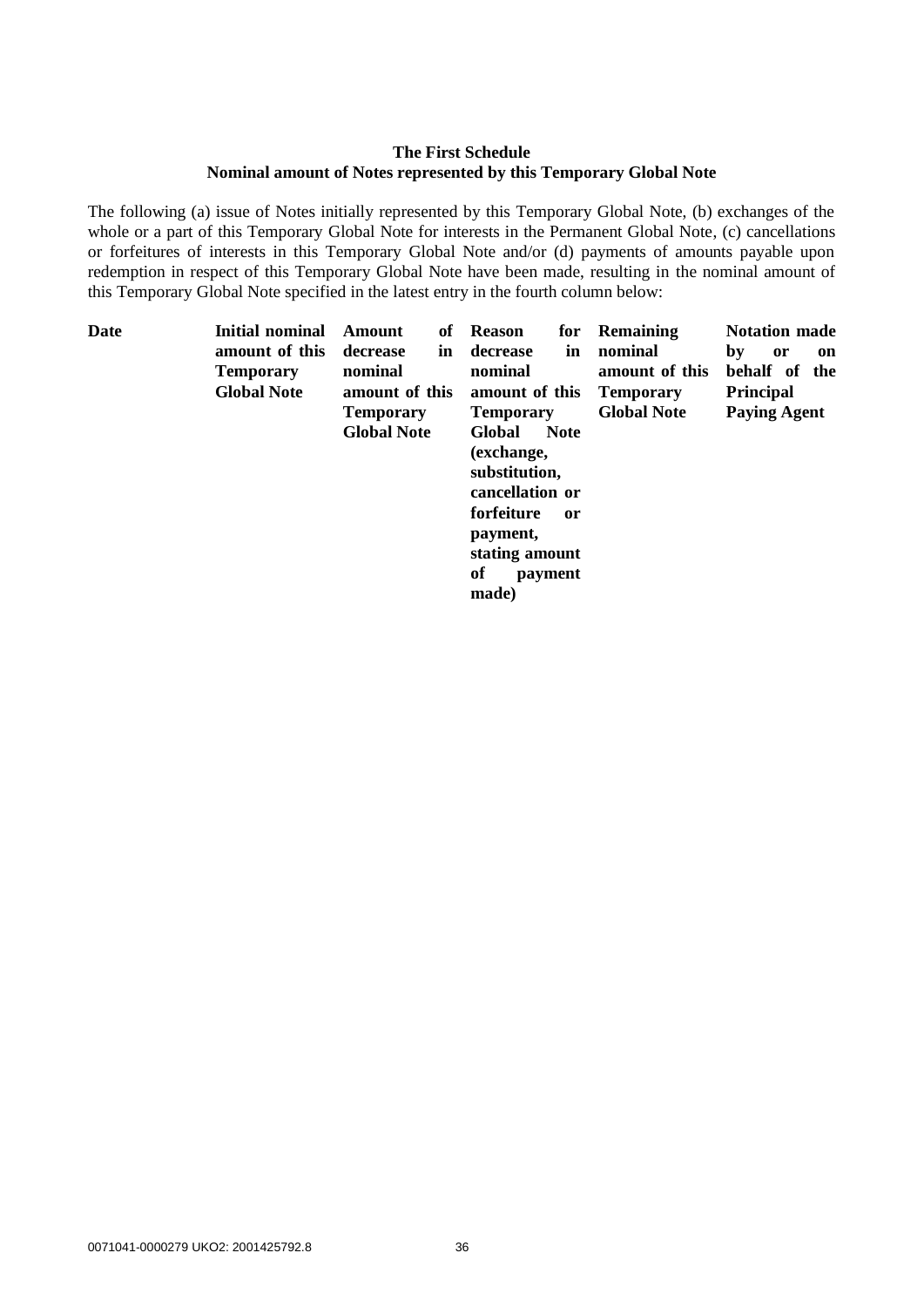## **PART 2**

#### **FORM OF PERMANENT GLOBAL NOTE**

## **ANY UNITED STATES PERSON WHO HOLDS THIS OBLIGATION WILL BE SUBJECT TO LIMITATIONS UNDER THE UNITED STATES INCOME TAX LAWS, INCLUDING THE LIMITATIONS PROVIDED IN SECTIONS 165(j) AND 1287(a) OF THE INTERNAL REVENUE CODE.**

## **NATIONAL EXPRESS GROUP PLC (incorporated as a public limited company in England and Wales under the Companies Act 1985 with registered number 2590560)**

# **PERMANENT GLOBAL NOTE**

representing

**£500,000,000 Perpetual Subordinated Non-Call 5.25 Fixed Rate Reset Notes** (ISIN: XS2259808702) (the **Notes**)

This Permanent Global Note is issued in respect of the Notes of National Express Group PLC (the **Issuer**).

### **Interpretation and Definitions**

References in this Permanent Global Note to the "Conditions" are to the Terms and Conditions applicable to the Notes (which are in the form set out in Part 2 of Schedule 2 to the Trust Deed dated 26 November 2020 (as modified and/or restated and/or supplemented from time to time, the **Trust Deed**) between the Issuer and BNP Paribas Trust Corporation UK Limited as trustee, which in the event of any conflict shall prevail). Other capitalised terms used in this Permanent Global Note shall have the meanings given to them in the Conditions or the Trust Deed.

#### **Aggregate Nominal Amount**

The nominal amount of the Notes represented by this Permanent Global Note shall be £500,000,000 or, if lower, the nominal amount most recently entered by or on behalf of the Issuer in the fourth column of the First Schedule hereto.

## **Promise to Pay**

Subject as provided herein, the Issuer, for value received, hereby promises to pay to the bearer of this Permanent Global Note, upon presentation and (when no further payment is due in respect of this Permanent Global Note) surrender of this Permanent Global Note to or to the order of the Principal Paying Agent or of any other Paying Agent provided for in the Conditions, on any date when the Notes become due to be redeemed, in whole or in part the amount payable upon redemption under the Conditions in respect of the aggregate nominal amount of Notes represented by this Permanent Global Note and to pay interest in respect of such aggregate nominal amount of Notes from the Issue Date in arrear at the applicable Interest Rate and on the Interest Payment Dates provided for in the Conditions together with such other sums and additional amounts including any Arrears of Interest (if any) as may be payable under the Conditions, all subject to and in accordance with the Conditions and the Trust Deed.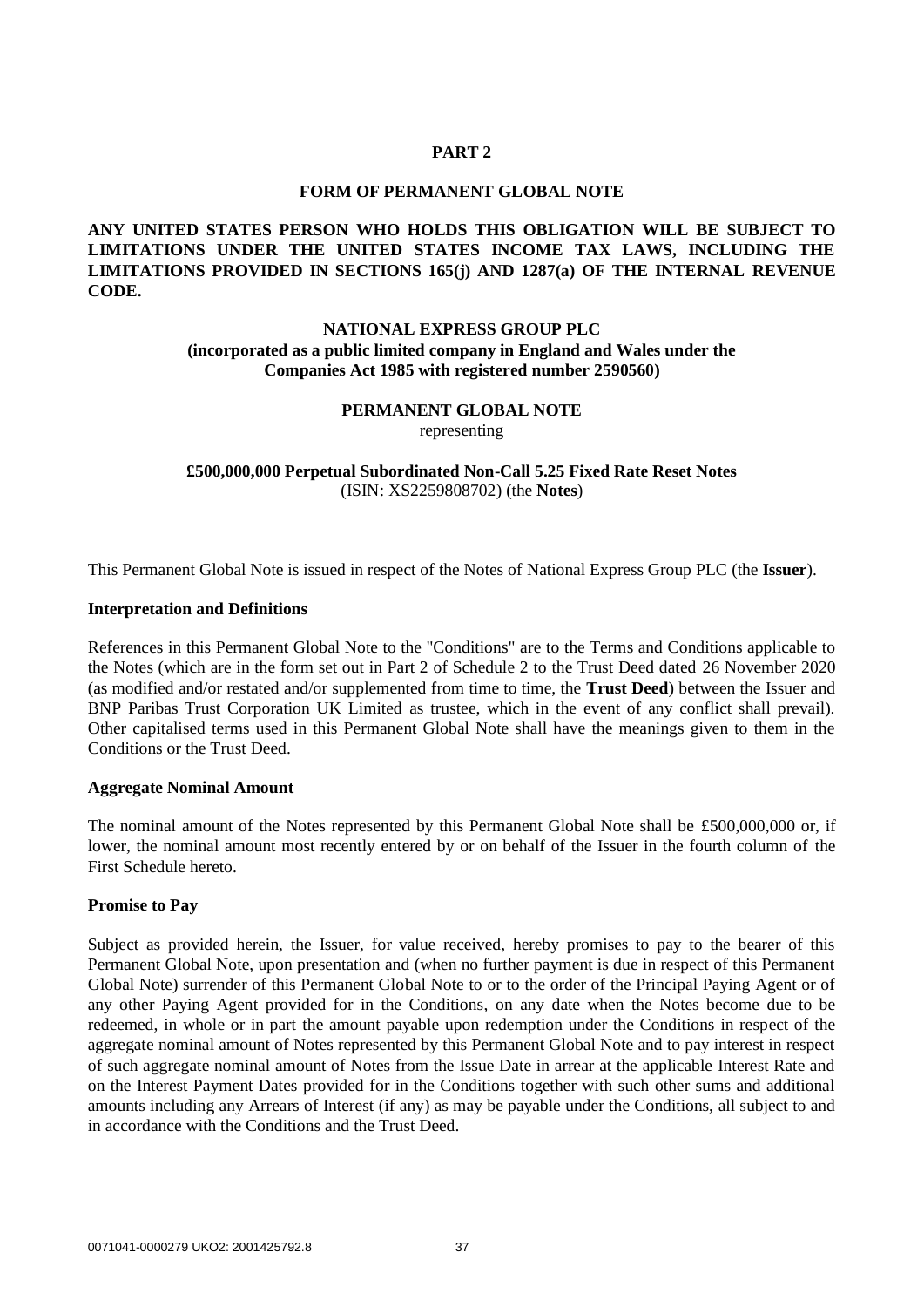## **Exchange**

This Permanent Global Note is exchangeable (free of charge to the holder) on or after the Exchange Date in whole but not in part for the Definitive Notes described below:

- (a) by the Issuer giving notice to the Noteholders, the Principal Paying Agent and the Trustee of its intention to effect such exchange; and
- (b) otherwise, (i) if this Permanent Global Note is held on behalf of Euroclear Bank SA/NV (**Euroclear**) or Clearstream Banking, S.A. (**Clearstream, Luxembourg**) or any other clearing system and any such clearing system is closed for business for a continuous period of 14 days (other than by reason of holidays, statutory or otherwise) or announces an intention permanently to cease business or does in fact do so and no other clearing system satisfactory to the Trustee is available or (ii) if principal in respect of any Notes is not paid when due.

**Exchange Date** means a day falling not less than 60 days after that on which the notice requiring exchange is given and on which banks are open for business in the city in which the specified office of the Principal Paying Agent is located and, except in the case of exchange pursuant to (b) above, in the city in which the relevant clearing system is located.

Any such exchange may be effected on or after an Exchange Date by the holder of this Permanent Global Note surrendering this Permanent Global Note to or to the order of the Principal Paying Agent. In exchange for this Permanent Global Note, the Issuer shall deliver, or procure the delivery of, duly executed and authenticated Definitive Notes in an aggregate nominal amount equal to the nominal amount of this Permanent Global Note submitted for exchange (if appropriate, having attached to them all Coupons (and, where appropriate, Talons) in respect of interest, that have not already been paid on this Permanent Global Note), security printed and substantially in the form set out in Part 1 of [Schedule 2](#page-42-0) to the Trust Deed.

## **Benefit of Conditions**

Except as otherwise specified herein, this Permanent Global Note is subject to the Conditions and the Trust Deed and, until the whole of this Permanent Global Note is exchanged for Definitive Notes, the holder of this Permanent Global Note shall in all respects be entitled to the same benefits as if it were the holder of the Definitive Notes for which it may be exchanged and as if such Definitive Notes had been issued on the Issue Date.

## **Payments**

No person shall be entitled to receive any payment in respect of the Notes represented by this Permanent Global Note that falls due on or after an Exchange Date for such Notes unless, upon due presentation of this Permanent Global Note for exchange, delivery of Definitive Notes is improperly withheld or refused by or on behalf of the Issuer.

Any payments that are made in respect of this Permanent Global Note shall be made to its holder against presentation and (if no further payment falls to be made on it) surrender of it at the specified office of the Principal Paying Agent or of any other Paying Agent. If any payment in full of principal is made in respect of any Note represented by this Permanent Global Note, the portion of this Permanent Global Note representing such Note shall be cancelled and the amount so cancelled shall be endorsed by or on behalf of the Principal Paying Agent in the First Schedule hereto (such endorsement being *prima facie* evidence that the payment in question has been made) whereupon the nominal amount hereof shall be reduced for all purposes by the amount so cancelled and endorsed. If any payments of interest are made in respect of the Notes represented by this Permanent Global Note, a record of each such payment shall be endorsed by or on behalf of the Principal Paying Agent on the Second Schedule hereto (such endorsement being *prima facie*  evidence that the payment in question has been made).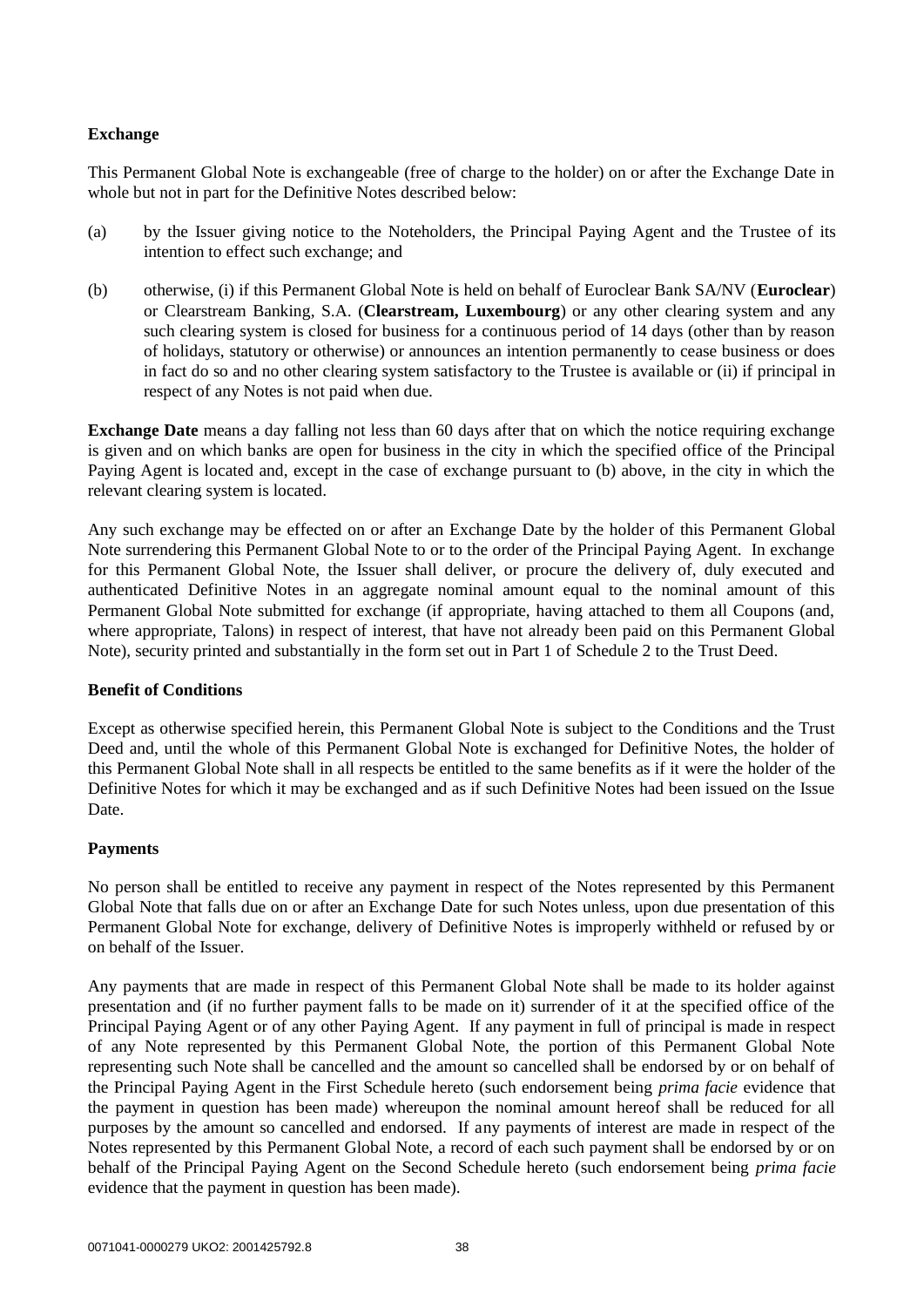## **Prescription**

Claims in respect of principal and interest (as each is defined in the Conditions) in respect of this Permanent Global Note shall become void unless it is presented for payment within a period of 10 years (in the case of principal) and five years (in the case of interest) from the appropriate Relevant Date.

## **Meetings**

The holder of this Permanent Global Note shall be treated as being entitled to one vote in respect of each £1 in principal amount of the Notes.

## **Cancellation**

Cancellation of any Note represented by this Permanent Global Note that is required by the Conditions to be cancelled (other than upon its redemption) shall be effected by reduction in the nominal amount of this Permanent Global Note representing such Note on its presentation to or to the order of the Principal Paying Agent for endorsement in the First Schedule hereto, whereupon the nominal amount hereof shall be reduced for all purposes by the amount so cancelled and endorsed.

## **Notices**

Notices required to be given in respect of the Notes represented by this Permanent Global Note may be given by their being delivered (so long as this Permanent Global Note is held on behalf of Euroclear, Clearstream, Luxembourg or any other clearing system) to Euroclear, Clearstream, Luxembourg or such other clearing system, as the case may be, or otherwise to the holder of this Permanent Global Note, rather than by publication as required by the Conditions except that so long as the Notes are listed or admitted to trading on any stock exchange and the rules of that exchange or the relevant listing authority so require, notices shall also be published in a leading newspaper as required by such stock exchange or listing authority or its rules and/or regulations. In the case of notices delivered to Euroclear and/or Clearstream, Luxembourg or any other clearing system, such notices shall be deemed to be received on the date such notices are delivered to such clearing system.

## **Calculation of interest**

So long as this Permanent Global Note is held on behalf of Euroclear, Clearstream, Luxembourg or any other clearing system, interest shall be calculated in respect of any period by applying the applicable Interest Rate to the aggregate outstanding nominal amount of the Notes represented by this Permanent Global Note, and multiplying such sum by the Day Count Fraction, and rounding the resultant figure to the nearest penny, half of any such penny being rounded upwards.

## **Negotiability**

This Permanent Global Note is a bearer document and negotiable and accordingly:

- (a) is freely transferable by delivery and such transfer shall operate to confer upon the transferee all rights and benefits appertaining hereto and to bind the transferee with all obligations appertaining hereto pursuant to the Conditions;
- (b) the holder of this Permanent Global Note is and shall be absolutely entitled as against all previous holders to receive all amounts by way of amounts payable upon redemption, interest or otherwise payable in respect of this Permanent Global Note and the Issuer has waived against such holder and any previous holder of this Permanent Global Note all rights of set-off or counterclaim that would or might otherwise be available to it in respect of the obligations evidenced by this Permanent Global Note; and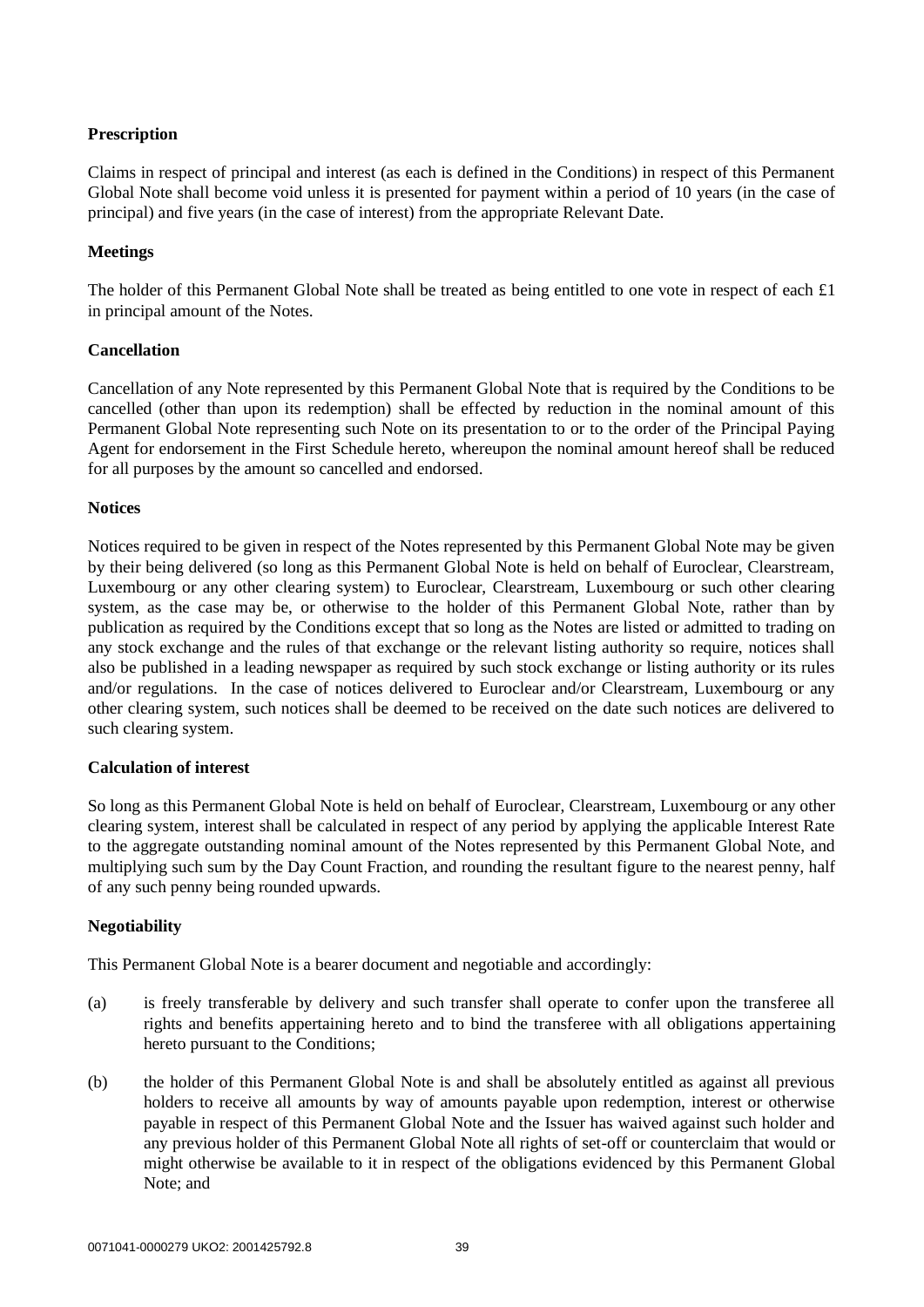(c) payment upon due presentation of this Permanent Global Note as provided herein shall operate as a good discharge against such holder and all previous holders of this Permanent Global Note.

No provisions of this Permanent Global Note shall alter or impair the obligation of the Issuer to pay the principal and premium of and interest on the Notes when due in accordance with the Conditions.

This Permanent Global Note shall not be valid or become obligatory for any purpose until authenticated by or on behalf of the Principal Paying Agent.

This Permanent Global Note and any non-contractual obligations arising out of or in connection with it shall be governed by, and construed in accordance with, English law.

**IN WITNESS** whereof the Issuer has caused this Permanent Global Note to be duly signed on its behalf.

Dated as of the Issue Date

### **NATIONAL EXPRESS GROUP PLC.**

By:

## **CERTIFICATE OF AUTHENTICATION**

This Permanent Global Note is authenticated by or on behalf of the Principal Paying Agent.

## **BNP PARIBAS SECURITIES SERVICES**

as Principal Paying Agent

By:

Authorised Signatory For the purposes of authentication only.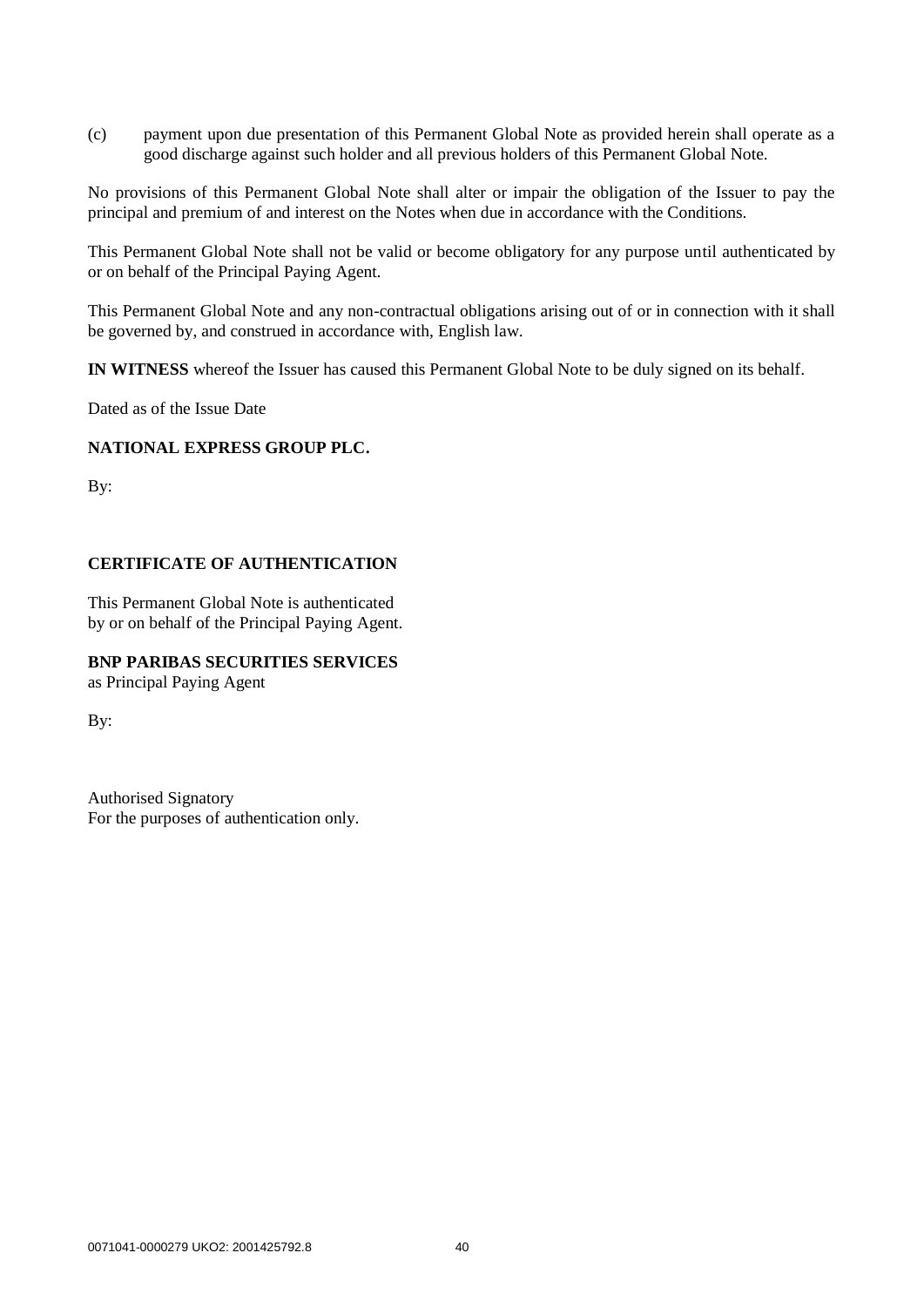## **The First Schedule Nominal amount of Notes represented by this Permanent Global Note**

The following (a) issues of Notes initially represented by this Permanent Global Note, (b) exchanges of interests in a Temporary Global Note for interests in this Permanent Global Note, (c) exchanges of the whole of this Permanent Global Note for Definitive Notes, (d) cancellations or forfeitures of interests in this Permanent Global Note and/or (e) payments of amounts payable upon redemption in respect of this Permanent Global Note have been made, resulting in the nominal amount of this Permanent Global Note specified in the latest entry in the fourth column:

| Date | Initial<br>nominal | Amount<br>of       | <b>Reason</b><br>for       | <b>Remaining</b>   | <b>Notation</b>     |  |
|------|--------------------|--------------------|----------------------------|--------------------|---------------------|--|
|      | amount of this     | increase/decrease  | increase/decrease          | nominal            | made by or on       |  |
|      | <b>Permanent</b>   | nominal<br>in      | nominal<br>in              | amount of this     | behalf of the       |  |
|      | <b>Global Note</b> | amount of this     | amount of this             | Permanent          | <b>Principal</b>    |  |
|      |                    | <b>Permanent</b>   | <b>Permanent</b>           | <b>Global Note</b> | <b>Paying Agent</b> |  |
|      |                    | <b>Global Note</b> | Global<br><b>Note</b>      |                    |                     |  |
|      |                    |                    | <i>(initial)</i><br>issue, |                    |                     |  |
|      |                    |                    | exchange,                  |                    |                     |  |
|      |                    |                    | substitution,              |                    |                     |  |
|      |                    |                    | cancellation,              |                    |                     |  |
|      |                    |                    | forfeiture<br>or           |                    |                     |  |
|      |                    |                    | payment, stating           |                    |                     |  |
|      |                    |                    | оf<br>amount               |                    |                     |  |
|      |                    |                    | payment made)              |                    |                     |  |
|      |                    |                    |                            |                    |                     |  |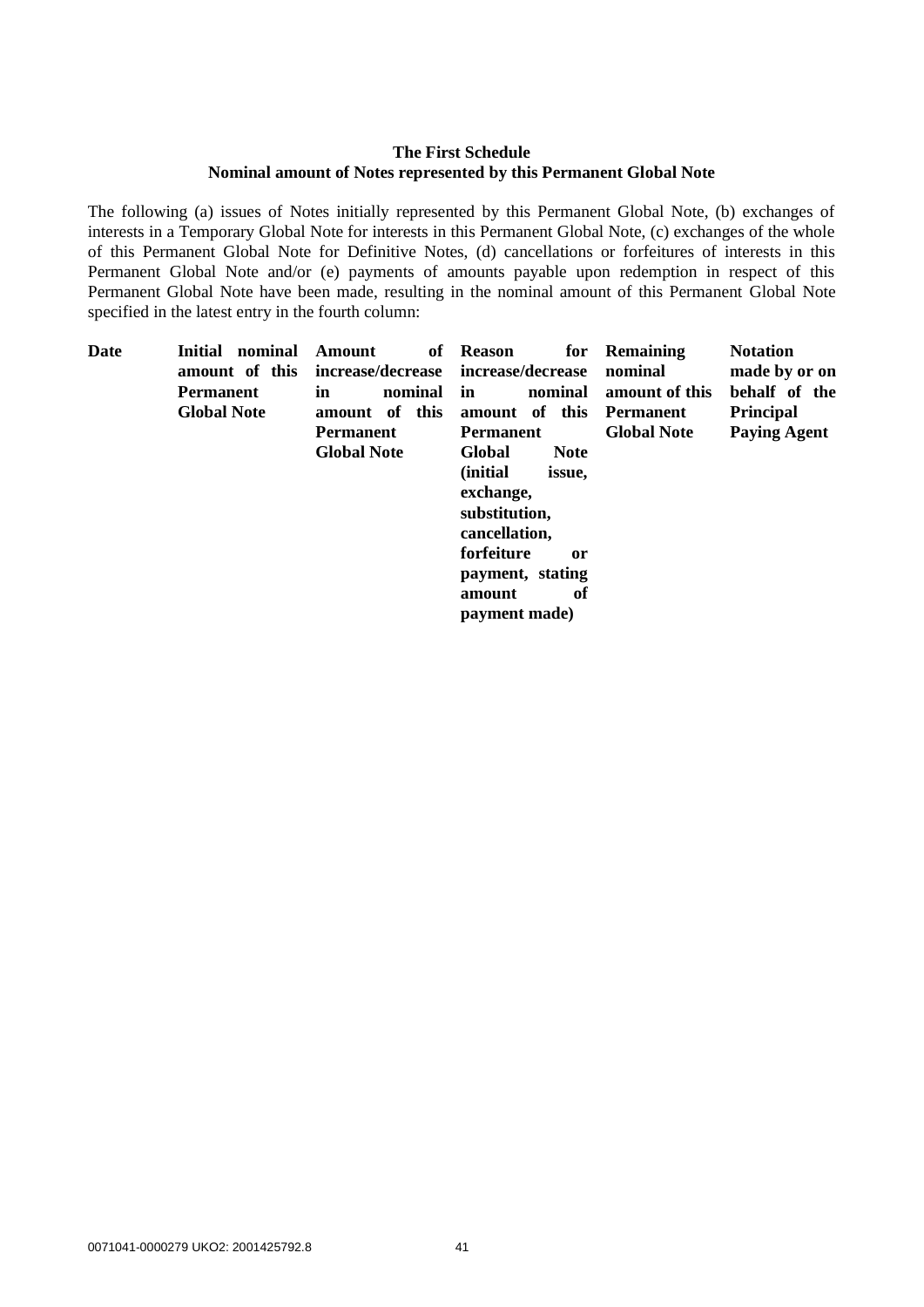## **The Second Schedule Payments of Interest**

The following payments of interest or Interest Amount in respect of this Permanent Global Note have been made:

| Due     | date | Date    | of Amount of interest | Notation made by or on behalf of the |
|---------|------|---------|-----------------------|--------------------------------------|
| payment |      | payment |                       | <b>Principal Paying Agent</b>        |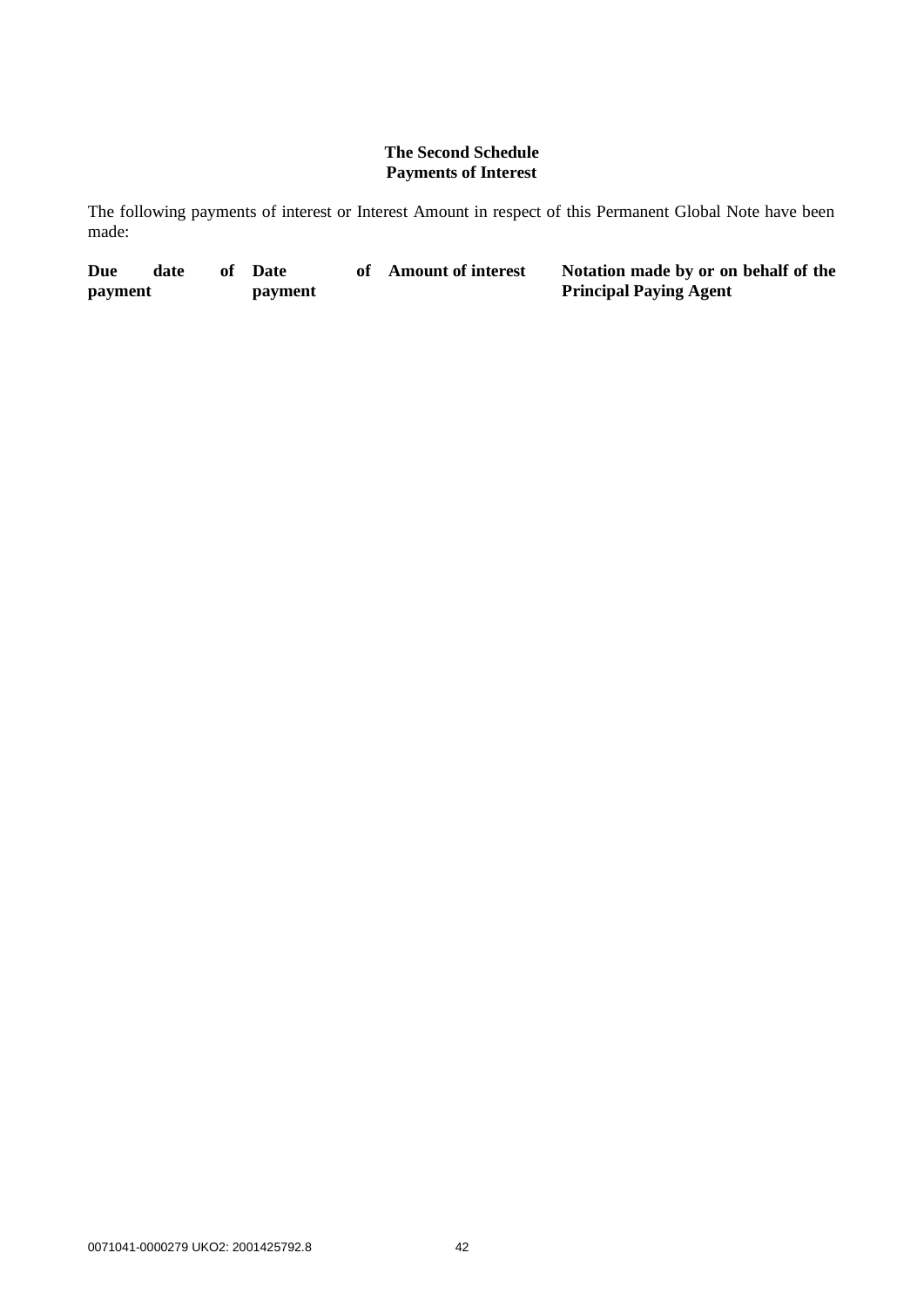## **SCHEDULE 2**

#### <span id="page-42-0"></span>**FORM OF DEFINITIVE NOTE, COUPON AND TALON**

## **PART 1**

## **FORM OF DEFINITIVE NOTE**

On the front:

**£**

**ANY UNITED STATES PERSON WHO HOLDS THIS OBLIGATION WILL BE SUBJECT TO LIMITATIONS UNDER THE UNITED STATES INCOME TAX LAWS, INCLUDING THE LIMITATIONS PROVIDED IN SECTIONS 165(j) AND 1287(a) OF THE INTERNAL REVENUE CODE.**

#### **NATIONAL EXPRESS GROUP PLC**

£500,000,000 Perpetual Subordinated Non-Call 5.25 Fixed Rate Reset Notes (the Notes)

This Note forms one of the Notes referred to above of National Express Group PLC (the **Issuer**). The Notes are subject to the Terms and Conditions (the **Conditions**) endorsed hereon and are issued subject to, and with the benefit of, the Trust Deed referred to in the Conditions. Expressions defined in the Conditions have the same meanings in this Note.

The Issuer for value received promises to pay to the bearer of this Note, on presentation and (when no further payment is due in respect of this Note) surrender of this Note on the on any date when the Notes become due to be redeemed in accordance with the Conditions the amount payable upon redemption under the Conditions and to pay interest from the Issue Date in arrear at the applicable Interest Rate and on the Interest Payment Dates provided for in the Conditions together with such other sums and additional amounts (if any) as may be payable under the Conditions, all subject to and in accordance with the Conditions and the Trust Deed.

Interest on this Note may be deferred as provided in Condition 4.

This Note shall not become valid or obligatory for any purpose until authenticated by or on behalf of the Principal Paying Agent.

**IN WITNESS** whereof the Issuer has caused this Note to be signed on its behalf.

Dated as of the Issue Date.

#### **NATIONAL EXPRESS GROUP PLC**

By: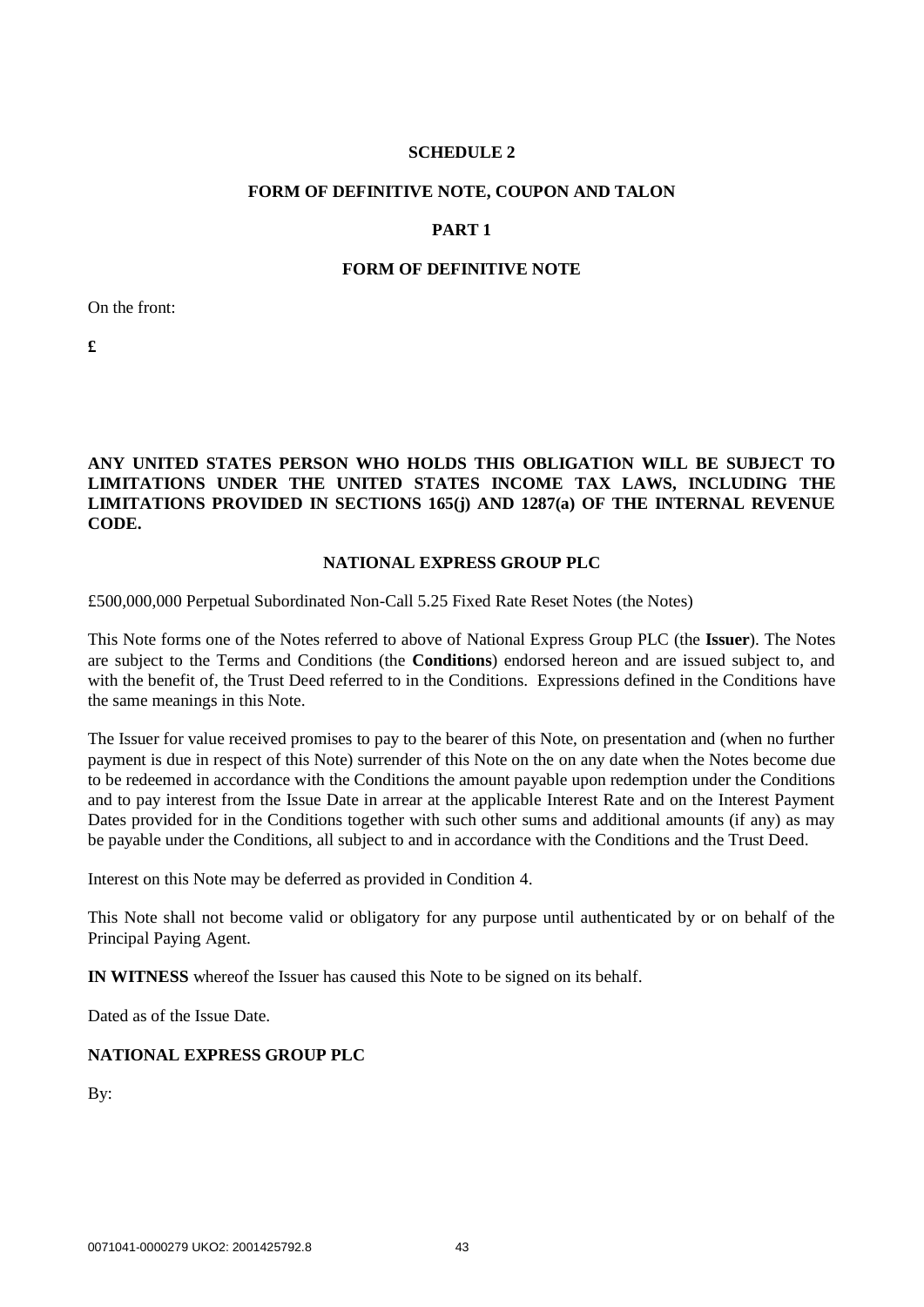# **CERTIFICATE OF AUTHENTICATION**

This Note is authenticated by or on behalf of the Principal Paying Agent.

# **BNP PARIBAS SECURITIES SERVICES** as Principal Paying Agent

By:

Authorised Signatory For the purposes of authentication only.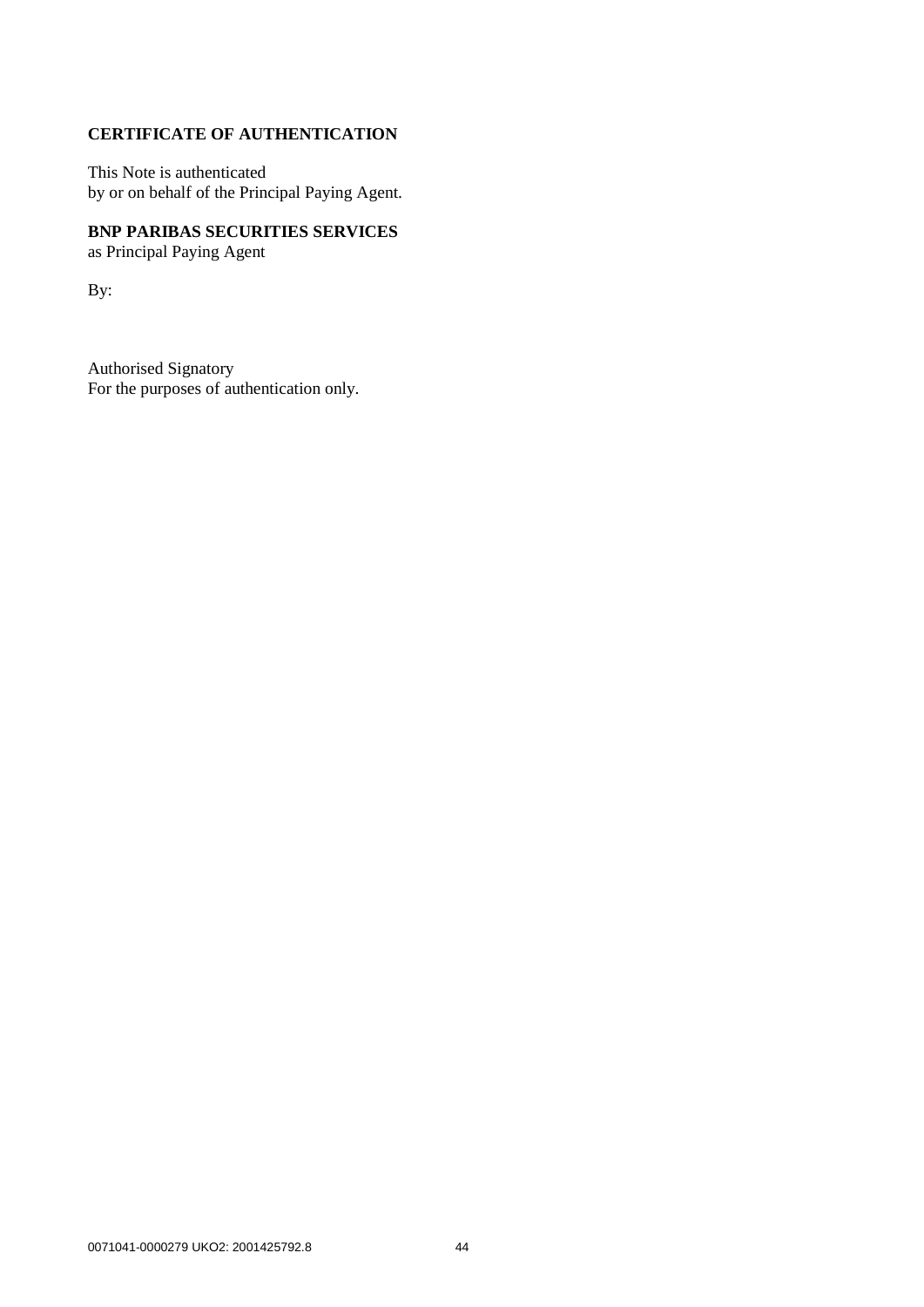On the back:

## **Terms and Conditions of the Notes**

[The Terms and Conditions that are set out in Part 2 of [Schedule 2](#page-42-0) to the Trust Deed shall be set out here.]

## **PRINCIPAL PAYING AGENT BNP PARIBAS SECURITIES SERVICES** 60, avenue J.F. Kennedy

L-1855 Luxembourg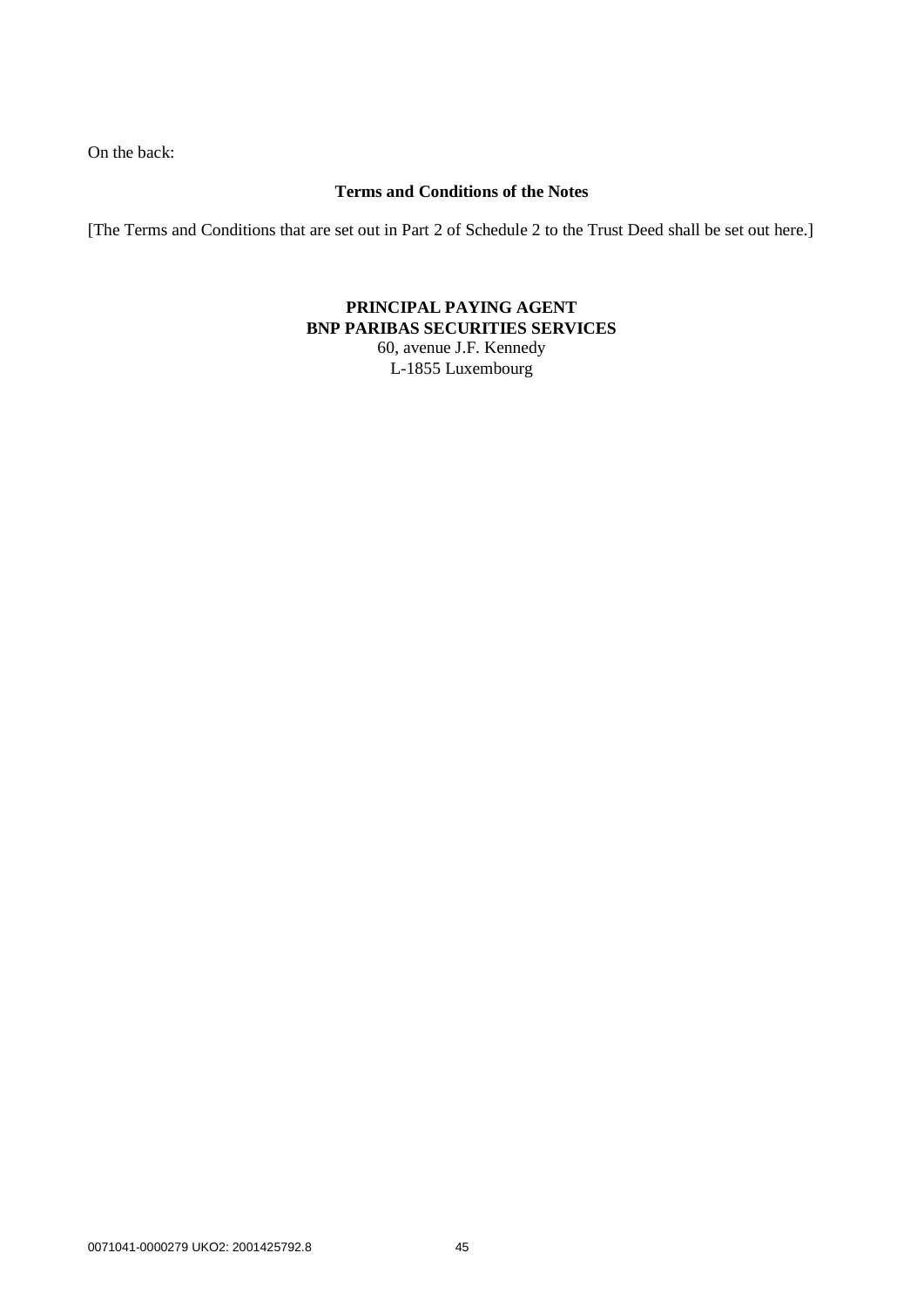## **PART 2**

### **TERMS AND CONDITIONS OF THE NOTES**

The £500,000,000 Perpetual Subordinated Non-Call 5.25 Fixed Rate Reset Notes (the "**Notes**", which expression, unless the context otherwise requires, includes any further notes issued pursuant to Condition 9 and forming a single series with the Notes) of National Express Group PLC (the "**Issuer**") are constituted by a trust deed dated 26 November 2020 (such trust deed, as modified and/or amended and/or supplemented and/or restated from time to time, the "**Trust Deed**") made between the Issuer and BNP Paribas Trust Corporation UK Limited (the "**Trustee**", which expression shall include any successor thereto) as trustee for the holders of the Notes (the "**Noteholders**") and the holders of the interest coupons appertaining to the Notes (the "**Couponholders**" and the "**Coupons**", respectively). In these Terms and Conditions of the Notes (the "**Conditions**"):

- (i) references to "Notes" and "Noteholders" shall respectively be deemed to include references to Coupons and Couponholders; and
- (ii) references to "Coupons" and "Couponholders" shall be deemed to include references to the talons for further interest coupons (the "**Talons**") and the holders of the Talons,

in each case, unless the context otherwise requires.

The Notes have the benefit of an agency agreement dated 26 November 2020 (such agency agreement, as modified and/or amended and/or supplemented and/or restated from time to time, the "**Agency Agreement**") made between the Issuer, BNP Paribas Securities Services as initial principal paying agent (in such capacity, the "**Principal Paying Agent**" which expression includes any successor thereto) and calculation agent (in such capacity, the "**Calculation Agent**"**,** which expression includes any successor thereto) and the Trustee. The statements in the Conditions include summaries of, and are subject to, the detailed provisions of the Trust Deed, which includes the form of the Notes.

Conformed copies of the Trust Deed and the Agency Agreement (i) are available for collection or inspection during normal business hours by the Noteholders at the specified office of the Trustee (being, at the Issue Date, 10 Harewood Avenue, London NW1 6AA), the Principal Paying Agent and each of the other paying agents appointed under the Agency Agreement (together with the Principal Paying Agent, the "**Paying Agents**") or (ii) may be provided by email to a Noteholder following prior written request to the Trustee or the relevant Paying Agent therefor and provision of proof of holding and identity (in form satisfactory to the Trustee or the relevant Paying Agent, as the case may be). The Noteholders are entitled to the benefit of, are bound by, and are deemed to have notice of all the provisions of the Trust Deed and the Agency Agreement.

## **1. FORM, DENOMINATION AND TITLE**

#### **1.1 Form and denomination**

The Notes are in bearer form, serially numbered, in denominations of £100,000 and integral multiples of £1,000 in excess thereof up to and including £199,000 with Coupons and Talons attached on issue. No definitive Notes (if issued) will be issued with a denomination above £199,000.

### **1.2 Title and Noteholder absolute owner**

Title to the Notes will pass on delivery. Except as ordered by a court of jurisdiction or as required by law, the Issuer, any Paying Agent and the Trustee may (to the fullest extent permitted by applicable laws) deem and treat the bearer of any Note as the absolute owner for all purposes (whether or not the Note is overdue and notwithstanding any notice of ownership or writing on the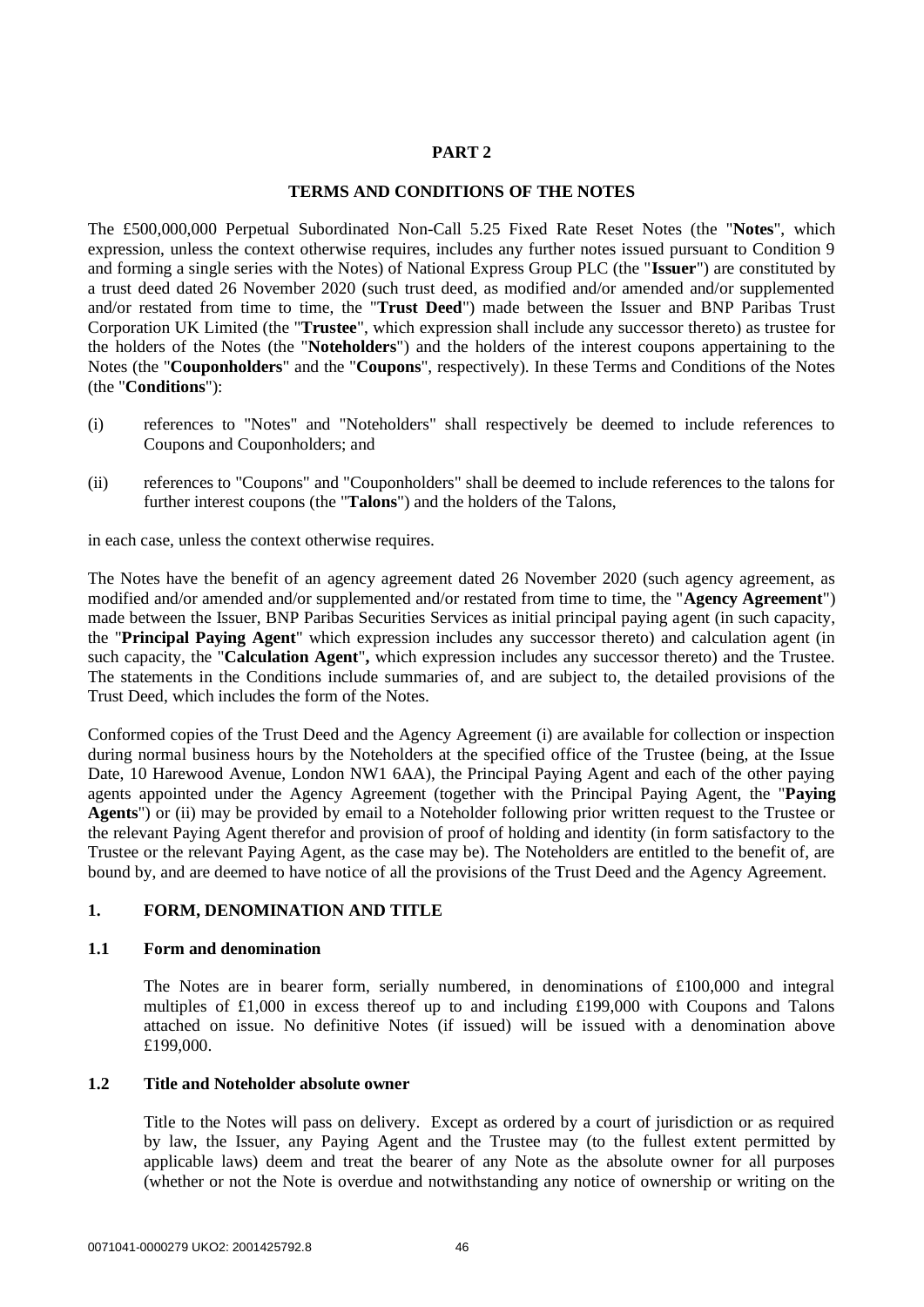Note or any notice of previous loss or theft of the Note or of any trust or interest therein) and will not be required to obtain any proof thereof or as to the identity of such bearer.

### **2. STATUS AND SUBORDINATION OF THE NOTES**

#### **2.1 Status of the Notes**

The Notes constitute unconditional, unsecured and subordinated obligations of the Issuer and rank and will at all times rank *pari passu* without any preference among themselves. The rights and claims of the Noteholders under the Notes are subordinated as described in this Condition 2.

#### **2.2 Subordination of the Notes**

The payment obligations of the Issuer under the Notes shall, save for such exceptions as may be provided by applicable legislation, at all times rank in the event of a Winding-Up of the Issuer:

- (a) junior to the rights and claims of the holders of Senior Obligations of the Issuer;
- (b) *pari passu* with the rights and claims of any holders of Parity Obligations of the Issuer; and
- (c) senior to the rights and claims of the holders of the Issuer's Ordinary Shares.

To give effect to the intended ranking described above, if at any time a Winding-Up of the Issuer occurs (otherwise than for the purposes of a Solvent Reorganisation of the Issuer), the amount payable by the Issuer to a Noteholder under or in relation to such Noteholder's Notes (in lieu of any other payment by the Issuer to such Noteholder under or in relation to the Notes, including pursuant to the Conditions or the Trust Deed), shall be the amount that would have been payable to such Noteholder if, immediately prior to and throughout such Winding-Up, such Noteholder was the holder of Notional Preference Shares in the Issuer. For the purposes only of that calculation, in respect of each Note and matured but unpaid Coupon (including any outstanding Arrears of Interest in respect of such Coupon) a Noteholder will be deemed to hold a Notional Preference Share in the Issuer entitling the holder thereof, in the Winding-Up of the Issuer, to receive in respect of such Notional Preference Share an amount that is equal to the principal amount of the relevant Note and, in the case of a Coupon and its Couponholder, any accrued but unpaid interest represented by such Coupon and any outstanding Arrears of Interest in respect of such Coupon (without double counting) (and, in the case of an administration, on the assumption that shareholders were entitled to claim and recover in respect of their shares to the same degree as in a winding-up). Amounts payable to the Noteholders under this Condition 2.2 will only be paid after the debts owing to the holders of the Issuer's Senior Obligations have been paid in full.

Nothing in this Condition 2.2 shall affect, apply to or prejudice the payment or reimbursement of the costs, charges, expenses, liabilities or remuneration of the Trustee or the Paying Agents or the rights and remedies of the Trustee or the Paying Agents in respect thereof.

Accordingly, the claims of holders of all Senior Obligations of the Issuer will first have to be satisfied in any Winding-Up of the Issuer before Noteholders may expect to obtain from the Issuer any recovery in respect of their Notes and, prior thereto, any Noteholder will have only limited ability to influence the conduct of such Winding-Up of the Issuer. See "*Risk Factors – Factors which are material for the purpose of assessing the market risks associated with the Notes– Limited remedy for non-payment when due*".

#### **3. PROHIBITION OF SET-OFF**

To the extent and in the manner permitted by applicable law, neither the Trustee (in respect of amounts owed to the Trustee by the Issuer in respect of, and arising from, the Notes but not in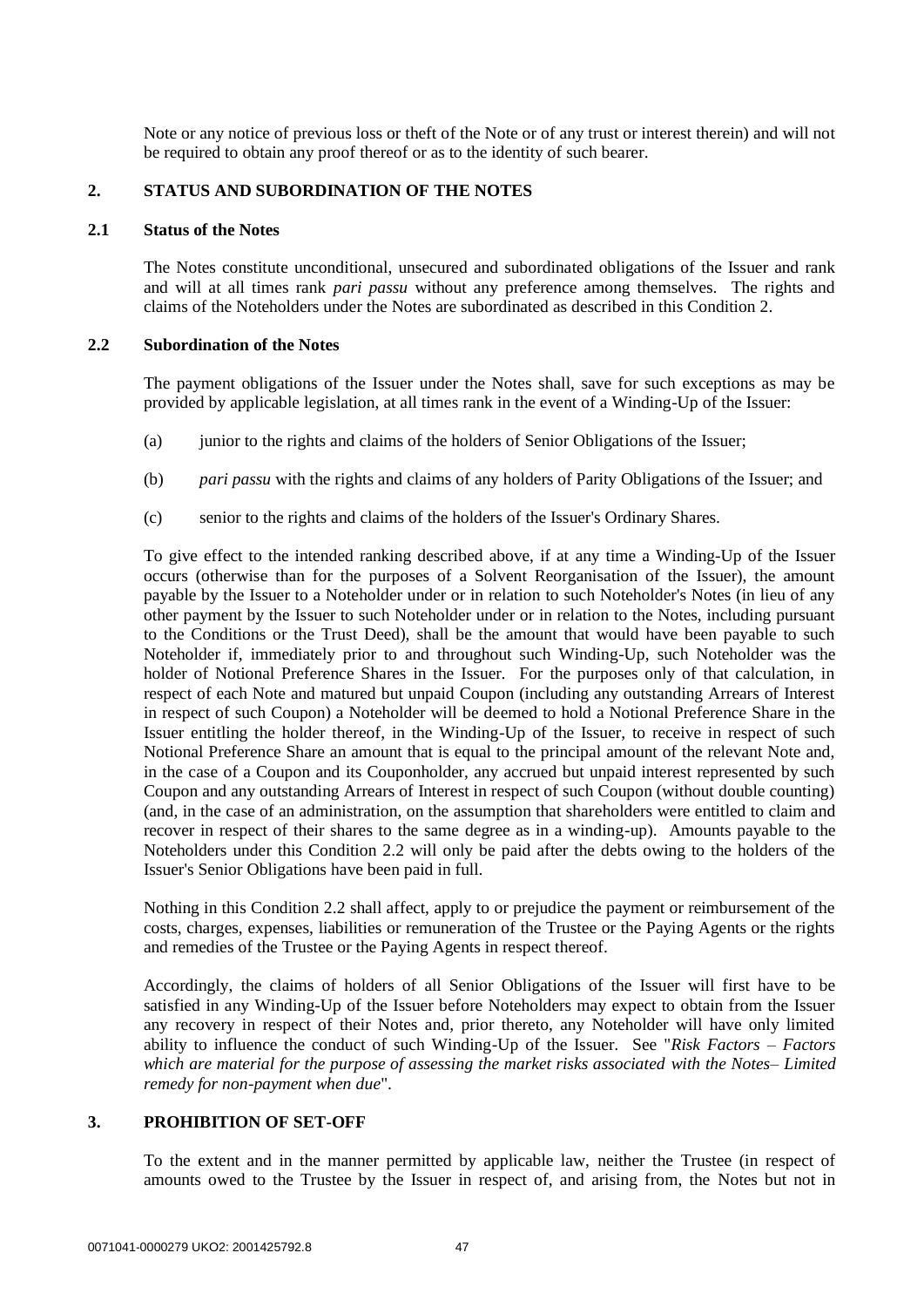respect of any fees, liabilities or expenses owed to the Trustee by the Issuer) nor any Noteholder may exercise, claim or plead any right of set-off, counterclaim, compensation or retention in respect of any amount owed to it by the Issuer in respect of, or arising from, the Notes and each Noteholder will, by virtue of its holding of any Note, be deemed to have waived, and to have directed and authorised the Trustee on its behalf to have waived, all such rights of set-off, counterclaim, compensation or retention. Notwithstanding the preceding sentence, if any of the rights and claims of any Noteholder in respect of or arising under the Notes or the Trust Deed are discharged by set-off, such Noteholder will immediately pay an amount equal to the amount of such discharge to the Issuer or, if applicable, the liquidator, trustee, receiver or administrator of the Issuer and, until such time as payment is made, will hold a sum equal to such amount on trust for the Issuer or, if applicable, the liquidator, trustee, receiver or administrator in the relevant liquidation, winding-up or administration. Accordingly, such discharge will be deemed not to have taken place.

### **4. INTEREST**

### **4.1 Interest**

Each Note shall entitle the Noteholder thereof to receive cumulative interest in accordance with the provisions of this Condition 4.

# **4.2 Interest Rate**

Unless previously redeemed or purchased and cancelled in accordance with the Conditions, interest on the Notes will accrue:

- (a) from, and including, the Issue Date to, but excluding, 26 February 2026 (the "**First Reset Date**"), at an interest rate per annum of 4.250 per cent.; and
- (b) from, and including, the First Reset Date, at an interest rate per annum equal to the relevant Reset Interest Rate,

(each an "**Interest Rate**"), in each case on the outstanding principal amount of each Note, which interest will be payable annually in arrear on 26 February of each year (each an "**Interest Payment Date**") commencing on 26 February 2021, save that the first payment of interest on the Notes will be in respect of the period from, and including, the Issue Date to, but excluding, 26 February 2021.

#### **4.3 Interest Amount**

- (a) Subject to Condition 4.5, the amount of interest payable in respect of the Calculation Amount on (i) the first Interest Payment Date on 26 February 2021 shall be £10.68 and (ii) each Interest Payment Date thereafter to, and including, the First Reset Date shall be £42.50.
- (b) Subject to Condition 4.5, the amount of interest payable in respect of the Calculation Amount for any period, other than the periods specified in (a) above, for which interest is to be calculated under this Condition 4.3 shall be calculated by:
	- (i) applying the applicable Interest Rate to the Calculation Amount;
	- (ii) multiplying the product thereof by the Day Count Fraction; and
	- (iii) rounding the resulting figure to the nearest penny (half a penny being rounded upwards).
- (c) The relevant amount of interest payable in respect of a Note for any period shall be the product of: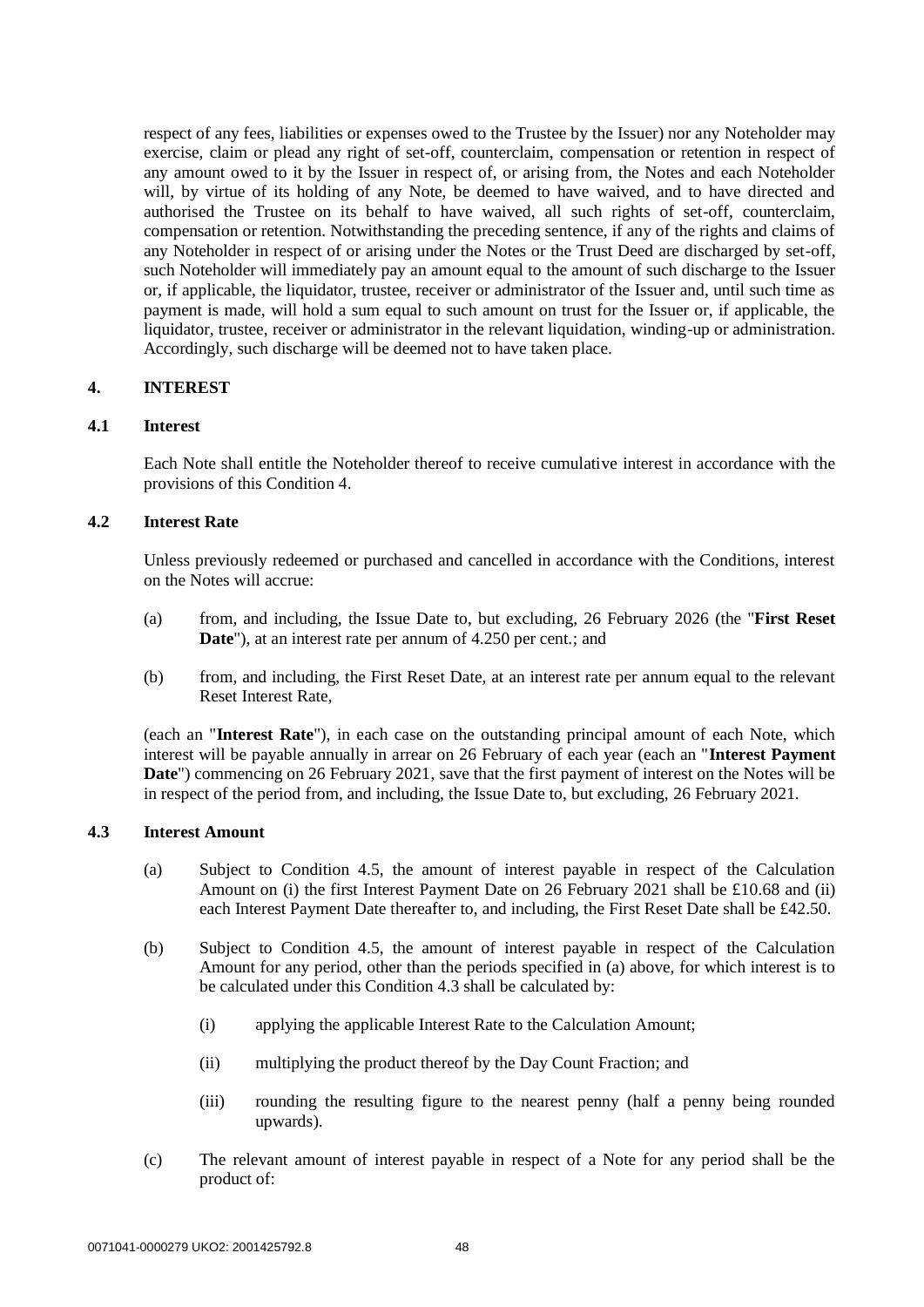- (i) the relevant amount of interest per Calculation Amount determined as described above; and
- (ii) the number by which the Calculation Amount is required to be multiplied to equal the denomination of such Note.

### **4.4 Step-up after Change of Control Event**

Notwithstanding any other provision of this Condition 4, if the Issuer does not elect to redeem the Notes in accordance with Condition 5.4 following the occurrence of a Change of Control Event, the then prevailing Interest Rate, and each subsequent Interest Rate otherwise determined in accordance with the provisions of this Condition 4 on the Notes shall be increased by 5 per cent. per annum with effect from (and including) the date on which the Change of Control Event occurred.

Without prejudice to the Issuer's right to redeem the Notes in accordance with Condition 5.4 following the occurrence of any Change of Control Event, this Condition 4.4 shall only apply in relation to the first Change of Control Event to occur while any of the Notes remain outstanding.

### **4.5 Optional deferral of interest payments**

(a) Interest which accrues during an Interest Period will be due and payable on the relevant Interest Payment Date, unless the Issuer elects to defer the relevant payment of interest (in whole but not in part) pursuant to this Condition 4.5.

The Issuer may, at its discretion, elect to defer the whole of any payment of the Interest Amount (a "**Deferred Interest Payment**") which is otherwise scheduled to be paid on an Interest Payment Date. If the Issuer elects not to make any payment of interest on an Interest Payment Date, it will not have any obligation to pay such interest on the relevant Interest Payment Date.

Any Deferred Interest Payment shall itself bear interest (such further interest, together with each Deferred Interest Payment, being "**Arrears of Interest**"), at the Interest Rate prevailing from time to time, from (and including) the date on which (but for such deferral) the Deferred Interest Payment would otherwise have been due to be made to (but excluding) the date on which the Deferred Interest Payment is paid, and such interest will be added to such Deferred Interest Payment (and thereafter accumulate additional interest accordingly) on each Interest Payment Date. Non-payment of Arrears of Interest shall not constitute a default by the Issuer under the Notes or for any other purpose, unless such Arrears of Interest become due and payable in accordance with the Conditions.

(b) The Issuer will notify the Noteholders (in accordance with Condition 14), the Trustee, the Principal Paying Agent and, if required by the rules of any stock exchange on which the Notes are listed from time to time, such stock exchange, of any determination by it not to pay the whole of the Interest Amount which would otherwise fall due on an Interest Payment Date not more than 30 and not less than five London Business Days prior to the relevant Interest Payment Date. Deferral of Interest Amounts pursuant to this Condition 4.5 will not constitute a default by the Issuer or any breach of its obligations under the Notes or the Trust Deed or for any other purpose.

#### **4.6 Payment of Deferred Interest Payments**

(a) The Issuer will be entitled to pay outstanding Arrears of Interest (in whole but not in part) at any time on the giving of notice to the Noteholders (in accordance with Condition 14), the Trustee and the Principal Paying Agent not less than 10 London Business Days before such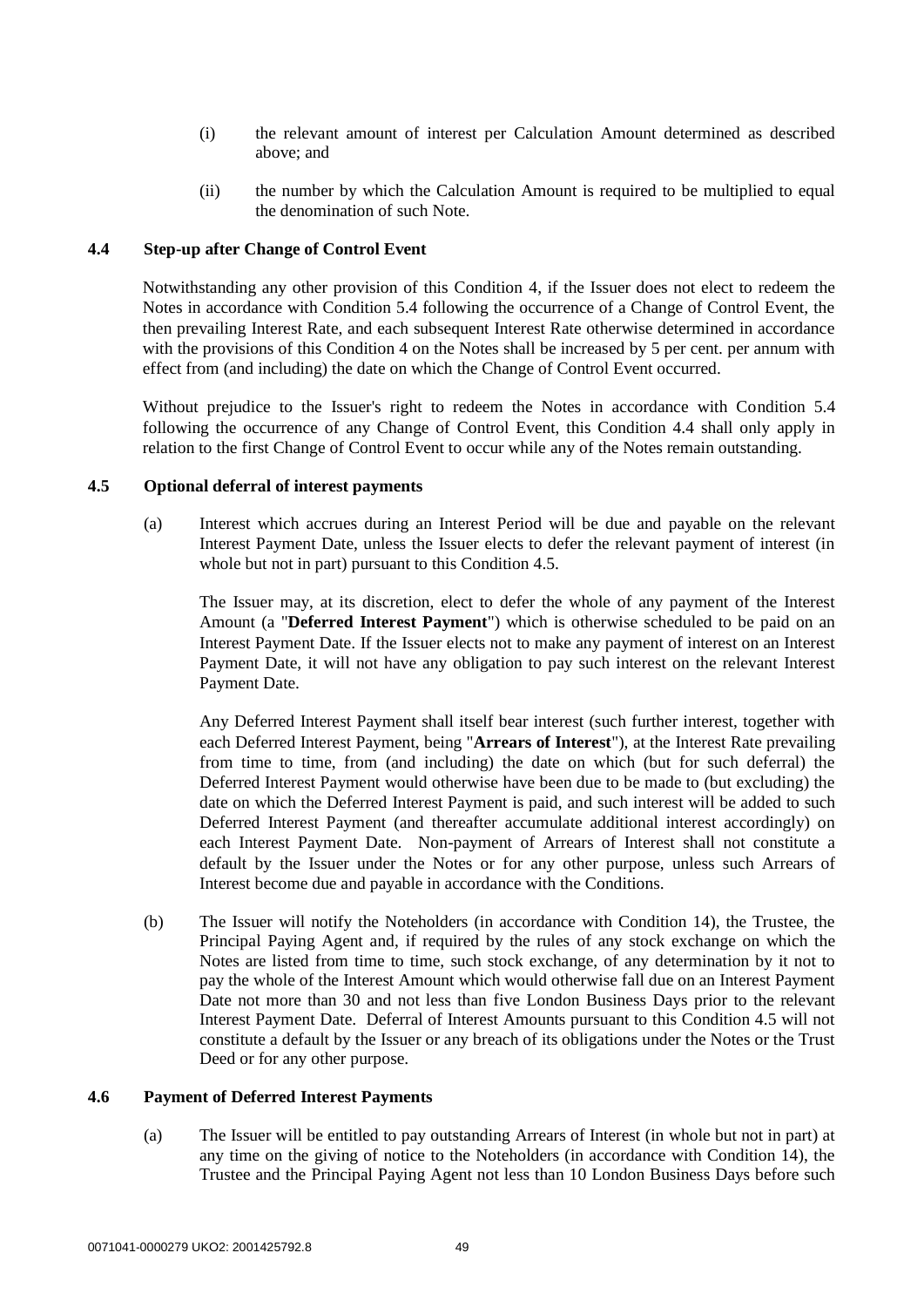voluntary payment specifying (i) the amount of Arrears of Interest to be paid and (ii) the date fixed for such payment.

- (b) The Issuer must pay all outstanding Arrears of Interest (in whole but not in part) on the earliest of:
	- (i) the tenth London Business Day following the date on which a Compulsory Arrears of Interest Payment Event occurs;
	- (ii) the next scheduled Interest Payment Date in respect of which the Issuer does not elect to defer the payment of the interest accrued in respect of the relevant Interest Period;
	- (iii) the date on which the Notes are redeemed; or
	- (iv) the date on which an order is made or a resolution is passed for the Winding-Up of the Issuer (other than a Solvent Reorganisation of the Issuer).

The Issuer will promptly notify the Noteholders (in accordance with Condition 14), the Trustee, the Principal Paying Agent and, if required by the rules of any stock exchange on which the Notes are listed from time to time, such stock exchange, of the occurrence of a Compulsory Arrears of Interest Payment Event.

## **4.7 Accrual**

Interest will cease to accrue on each Note from and including its due date for redemption or substitution (in accordance with Condition 5.6) unless, upon due presentation, payment of the principal in respect of the Note is improperly withheld or refused or unless default is otherwise made in respect of payment, in which event interest shall continue to accrue as provided in the Trust Deed.

#### **4.8 Determination and publication of Reset Interest Rate**

The Reset Interest Rate for each Reset Period will be determined by the Calculation Agent on the relevant Reset Determination Date and promptly notified by the Calculation Agent to the Issuer, the Trustee, the Principal Paying Agent, if required by the rules of any stock exchange on which the Notes are listed from time to time, to such stock exchange, and to the Noteholders, without undue delay but, in any case, not later than on the relevant Reset Date.

### **4.9 Calculation Agent**

The Issuer shall procure that there shall at all times be one or more Calculation Agents for so long as any Note is outstanding. Where more than one Calculation Agent is appointed in respect of the Notes, references in these Conditions to the Calculation Agent shall be construed as each Calculation Agent performing its respective duties under the Conditions. If the Calculation Agent is unable or unwilling to act as such or if the Calculation Agent fails duly to establish the Reset Interest Rate or to comply with any other requirement the Issuer shall (with the prior approval of the Trustee) appoint a leading bank or financial institution to act as such in its place. The Calculation Agent may not resign its duties without a successor having been appointed as aforesaid.

## **4.10 Notifications, etc. to be final**

All notifications, opinions, determinations, certificates, calculations, quotations and decisions given, expressed, made or obtained for the purposes of the provisions of this Condition 4, whether by the Reference Banks (or any of them) or the Calculation Agent will (in the absence of manifest error, bad faith or wilful default) be binding upon the Issuer, the Trustee, the Calculation Agent, the Paying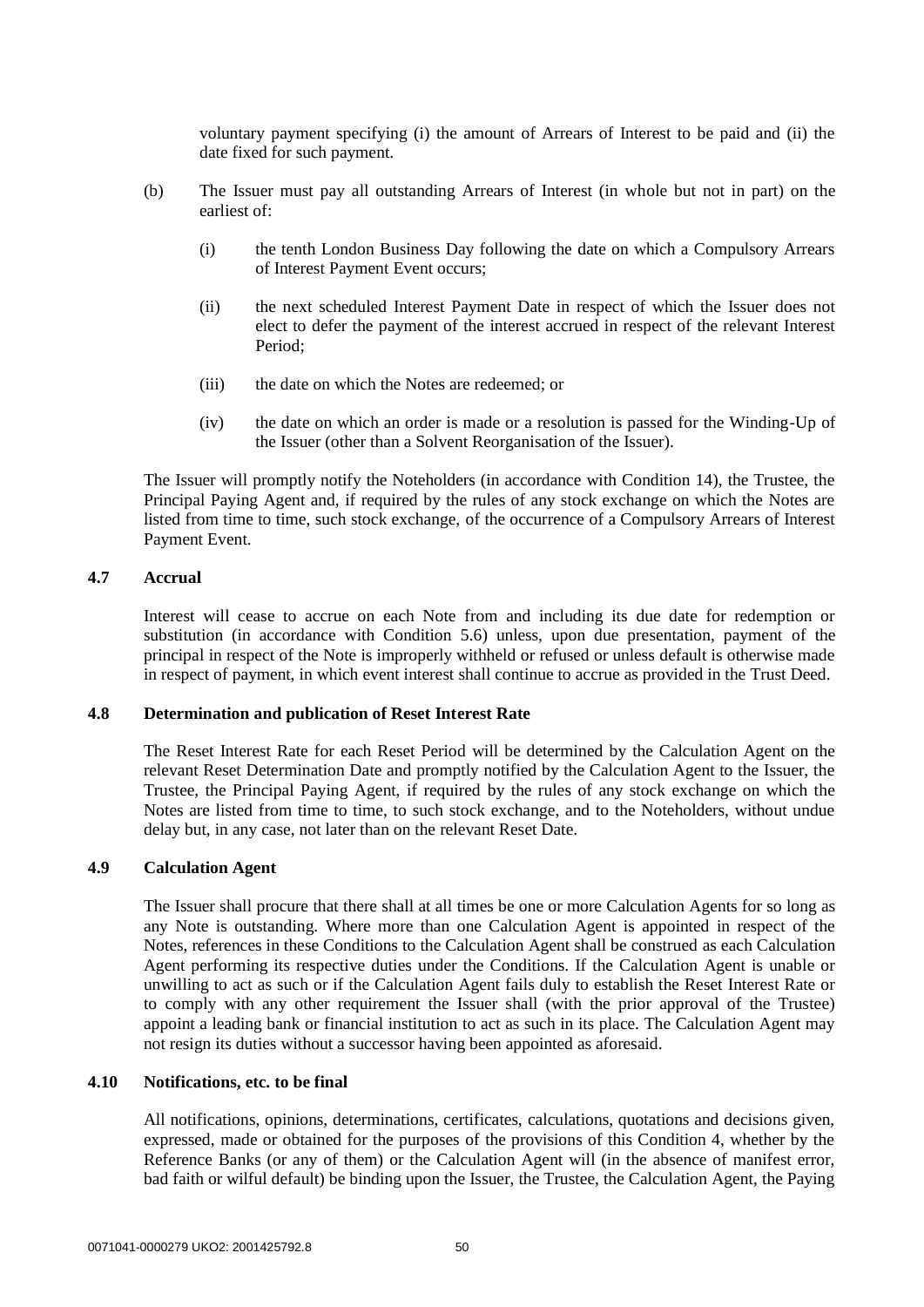Agents and all Noteholders and (in the absence of bad faith and wilful default) no liability to the Issuer, the Trustee or the Noteholders will attach to the Reference Banks (or any of them) or the Calculation Agent in connection with the exercise or non-exercise by any of them of their powers, duties and discretions pursuant to such provisions.

### **5. REDEMPTION, PURCHASE AND SUBSTITUTION AND VARIATION**

#### **5.1 No Redemption Date**

The Notes are perpetual securities in respect of which there is no fixed redemption date and the Issuer shall only have the right to redeem, purchase or substitute or vary the Notes in accordance with the following provisions of this Condition 5.

### **5.2 Early redemption at the option of the Issuer**

Subject to applicable laws, the Issuer may redeem the Notes (in whole but not in part) (i) on 26 November 2025 (the "**First Call Date**") and on any day thereafter to (and including) the First Reset Date; or (ii) on the Second Reset Date; or (iii) on any Interest Payment Date thereafter at their outstanding principal amount plus any accrued but unpaid interest up to (but excluding) the relevant Redemption Date and any outstanding Arrears of Interest (without double counting), on the giving of not less than 10 and not more than 60 calendar days' irrevocable notice of redemption to the Noteholders (in accordance with Condition 14), the Trustee and the Principal Paying Agent.

### **5.3 Early redemption due to an Accounting Event, a Gross-Up Event, a Rating Agency Event, a Substantial Repurchase Event or a Tax Event**

Subject to Condition 5.5, if an Accounting Event, a Gross-Up Event, a Rating Agency Event, a Substantial Repurchase Event or a Tax Event occurs, the Issuer may, subject to applicable laws, redeem the Notes (in whole but not in part) at their Early Redemption Amount, on the giving of not less than 10 and not more than 60 calendar days' irrevocable notice of redemption to the Noteholders (in accordance with Condition 14), the Trustee and the Principal Paying Agent.

## **5.4 Redemption for Change of Control Event**

Subject to Condition 5.5, if, immediately prior to the giving of the notice referred to below, a Change of Control Event has occurred and is continuing, then the Issuer may, subject to having given not less than 10 nor more than 60 calendar days' irrevocable notice of redemption to the Noteholders (in accordance with Condition 14), the Trustee and the Principal Paying Agent, redeem the Notes (in whole but not in part) at any time at their principal amount, together with any accrued and unpaid interest up to (but excluding) the redemption date and any outstanding Arrears of Interest (without double counting). Upon the expiry of such notice, the Issuer shall redeem the Notes.

If the rating designations employed by any Relevant Rating Agency are changed from those which are described in paragraph (a) or (b) of the definition of "Change of Control Event", "Non-Investment Grade Rating" or "Investment Grade Rating", or if a rating is procured from a Substitute Rating Agency, the Issuer shall determine, with the agreement of the Trustee, the rating designations of such Relevant Rating Agency or such Substitute Rating Agency (as appropriate) as are most equivalent to the prior rating designations of the relevant Relevant Rating Agency, and this Condition 5.4 shall be construed accordingly.

The Trustee is under no obligation to ascertain whether a Change of Control Event or Change of Control or any event which could lead to the occurrence of or could constitute a Change of Control Event or Change of Control has occurred, and until it shall have actual knowledge or express written notice pursuant to the Trust Deed to the contrary, the Trustee may assume that no Change of Control Event or Change of Control or other such event has occurred.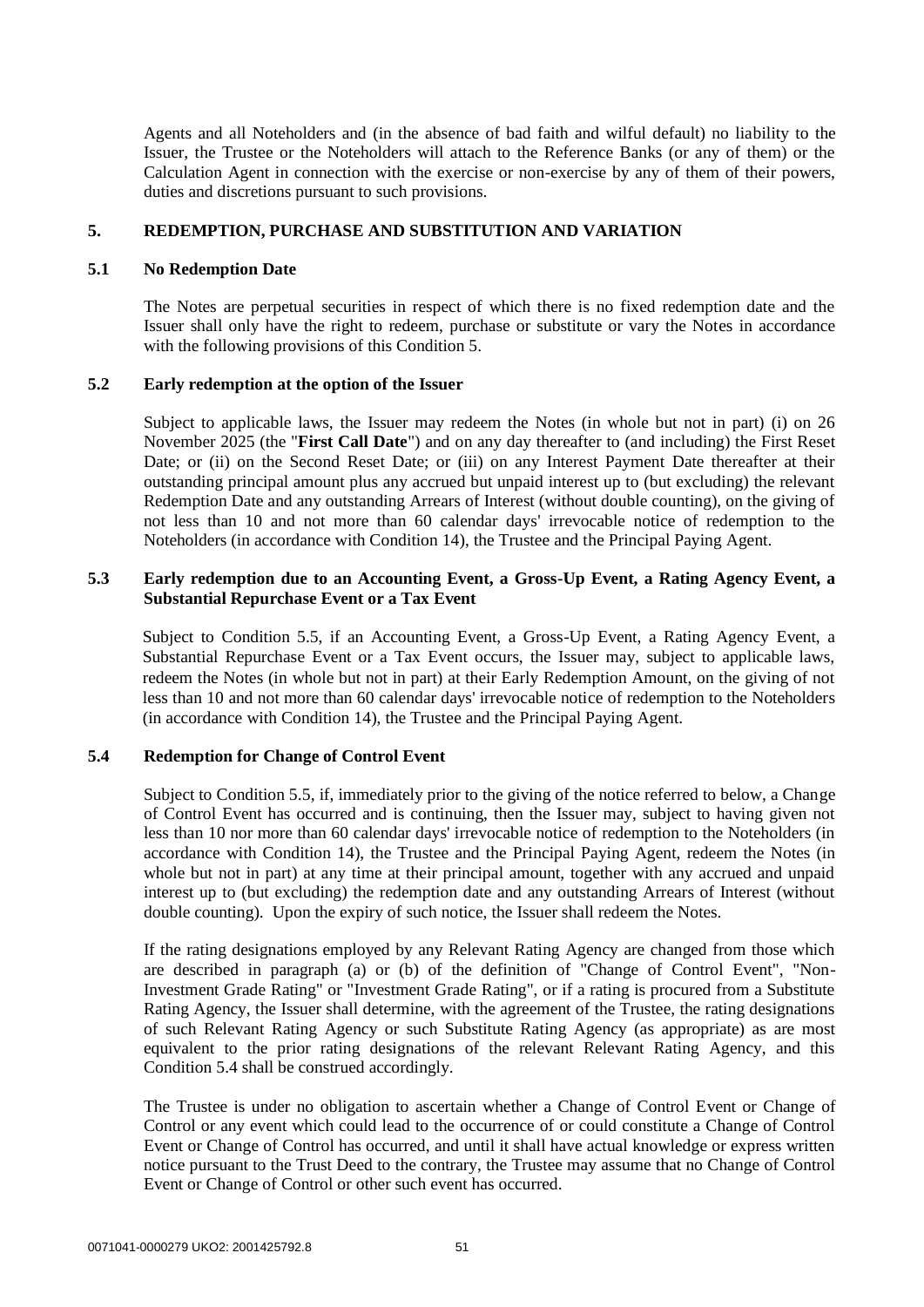## **5.5 Conditions to Early Redemption, Substitution or Variation for an Accounting Event, a Gross-Up Event, a Rating Agency Event, a Substantial Repurchase Event, a Tax Event or a Change of Control Event**

- (a) In the case of an Accounting Event or a Substantial Repurchase Event, prior to giving any notice of redemption or substitution or variation (in the case of an Accounting Event only), the Issuer will deliver or procure that there is delivered to the Trustee a certificate signed by two authorised officers of the Issuer on behalf of the Issuer stating that an Accounting Event or a Substantial Repurchase Event, as the case may be, has occurred. The Trustee shall be entitled, without further enquiry or liability to any person, to accept such certification as sufficient evidence that an Accounting Event or a Substantial Repurchase Event, as the case may be, has occurred, in which event it shall be conclusive and binding on the Noteholders.
- (b) In the case of a Gross-Up Event:
	- (i) no such notice of redemption, substitution or variation may be given earlier than 90 calendar days prior to the earliest calendar day on which the Issuer would be obliged to pay the Additional Amounts in question were a payment in respect of the Notes then due; and
	- (ii) prior to the giving of any such notice of redemption, substitution or variation, the Issuer will deliver or procure that there is delivered to the Trustee (I), an opinion of independent legal advisers or tax advisers, in each case of recognised standing to the effect that the Issuer has or will become obliged to pay Additional Amounts as a result of a Tax Law Change and (II) a certificate signed by two authorised officers of the Issuer stating that such obligation to pay Additional Amounts cannot be avoided by the Issuer taking reasonable measures available to it, and the Trustee shall be entitled, without further enquiry or liability to any person, to accept the above certificate and opinion as sufficient evidence of the satisfaction of the conditions precedent set out above, in which event it shall be conclusive and binding on the Noteholders.
- (c) In the case of a Rating Agency Event, a Tax Event or a Change of Control Event, prior to giving any notice of redemption, substitution or variation (in each case, if applicable) the Issuer will deliver or procure that there is delivered to the Trustee a certificate signed by two authorised officers of the Issuer stating that a Tax Event, a Rating Agency Event or a Change of Control Event, as the case may be, has occurred and stating in the case of a Tax Event that the relevant loss of deduction cannot be avoided by the Issuer taking reasonable measures available to it and, in the case of a Tax Event, an opinion of independent legal advisers or tax advisers, in each case of recognised standing to the effect that a Tax Event has occurred or would occur as a result of a Tax Law Change. The Trustee shall be entitled, without further enquiry or liability to any person, to accept such certification and, in the case of a Tax Event, opinion as sufficient evidence that a Tax Event, a Rating Agency Event or a Change of Control Event, as the case may be, has occurred, in which event it shall be conclusive and binding on the Noteholders.
- (d) In relation to a substitution or variation pursuant to Condition 5.6, such certificate shall also include further certifications that the terms of the Qualifying Securities are not materially less favourable to Noteholders than the terms of the Notes, that such determination was reached by the Issuer, acting reasonably, in consultation with an independent investment bank or counsel of international standing and that the criteria specified in paragraphs (a) to (j) of the definition of Qualifying Securities will be satisfied by the Qualifying Securities upon issue. The Trustee shall be entitled without further enquiry or liability to any person, to accept such certification as sufficient evidence of the satisfaction of the conditions precedent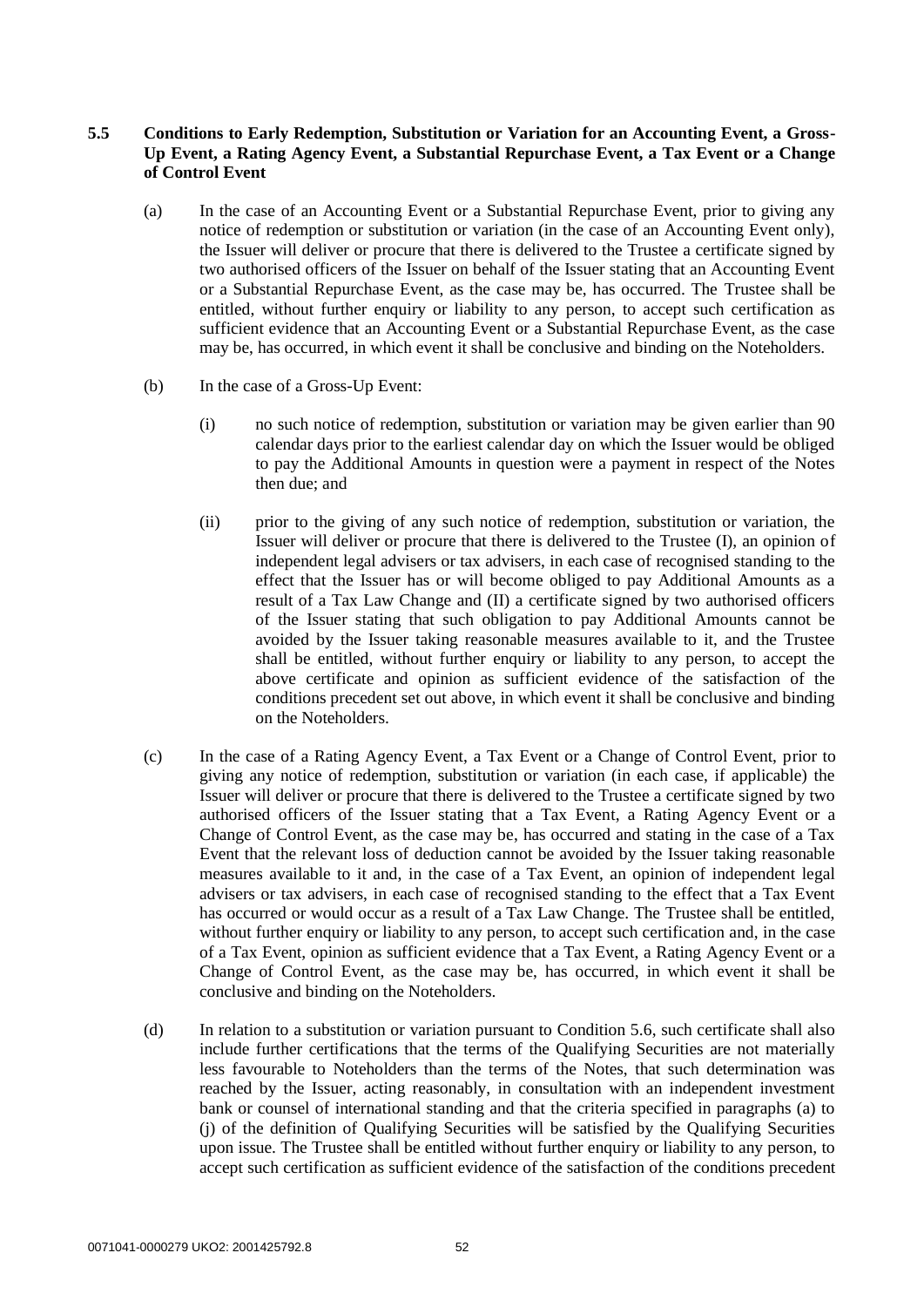set out in such paragraphs, in which event it shall be conclusive and binding on the Noteholders.

#### **5.6 Substitution and Variation**

If a Rating Agency Event, an Accounting Event, a Gross-Up Event or a Tax Event occurs, the Issuer may, subject to Condition 5.5 (without any requirement for the consent or approval of the Noteholders) and subject to its having satisfied the Trustee immediately prior to the giving of any notice referred to herein that the provisions of this Condition 5.6 and Condition 5.5 have been complied with, and having given not fewer than 10 nor more than 60 calendar days' irrevocable notice of substitution or, as the case may be, variation to the Noteholders (in accordance with Condition 14), the Trustee and the Principal Paying Agent, at any time either (i) substitute all, but not some only, of the Notes for, or (ii) vary the terms of the Notes with the effect that they remain or become, as the case may be, Qualifying Securities, and the Trustee shall (subject to the following provisions of this Condition 5.6 and subject to the receipt by it of the certificate of two authorised officers of the Issuer referred to in Condition 5.5 above) agree to such substitution or variation but without further responsibility or liability on the part of the Trustee.

Upon expiry of such notice, the Issuer shall either vary the terms of or, as the case may be, substitute the Notes in accordance with this Condition 5.6.

Subject as aforesaid, the Trustee shall, without any requirement for the consent or approval of the Noteholders, execute any documents necessary to effect the substitution of the Notes for, or the variation of the terms of the Notes so that they remain, or as the case may be, become, Qualifying Securities, provided that the Trustee shall not be obliged to execute any such documents if, in the Trustee's opinion, doing so would impose more onerous obligations upon it or expose it to any additional duties, responsibilities or liabilities or reduce or amend the rights and/or the protective provisions afforded to it in these Conditions and/or any documents to which it is a party in any way against which it is not indemnified and/or secured and/or prefunded to its satisfaction. If the Trustee does not execute any necessary documents as provided above, the Issuer may redeem the Notes as provided elsewhere in this Condition 5.

In connection with any substitution or variation in accordance with this Condition 5.6 the Issuer shall comply with the rules of any stock exchange on which the Notes are for the time being listed or admitted to trading.

Any such substitution or variation in accordance with the foregoing provisions shall not be permitted if any such substitution or variation would give rise to a Rating Agency Event, an Accounting Event, a Gross-Up Event or a Tax Event with respect to the Notes or the Qualifying Securities.

#### **5.7 Purchase of Notes**

The Issuer and any of its Subsidiaries may, to the extent permitted by applicable law, at any time purchase Notes (provided that all Coupons and unexchanged Talons relating thereto are attached thereto or surrendered therewith) in the open market or otherwise at any price.

The Notes so purchased (or acquired), while held by or on behalf of the Issuer or any of its Subsidiaries, shall not entitle the Noteholder to attend and vote at any meetings of the Noteholders or to participate in any Written Resolution or Electronic Consent (each as defined in the Trust Deed) and shall not be deemed to be outstanding for the purposes of, inter alia, calculating quorums at meetings of the Noteholders or for the purposes of Condition 11.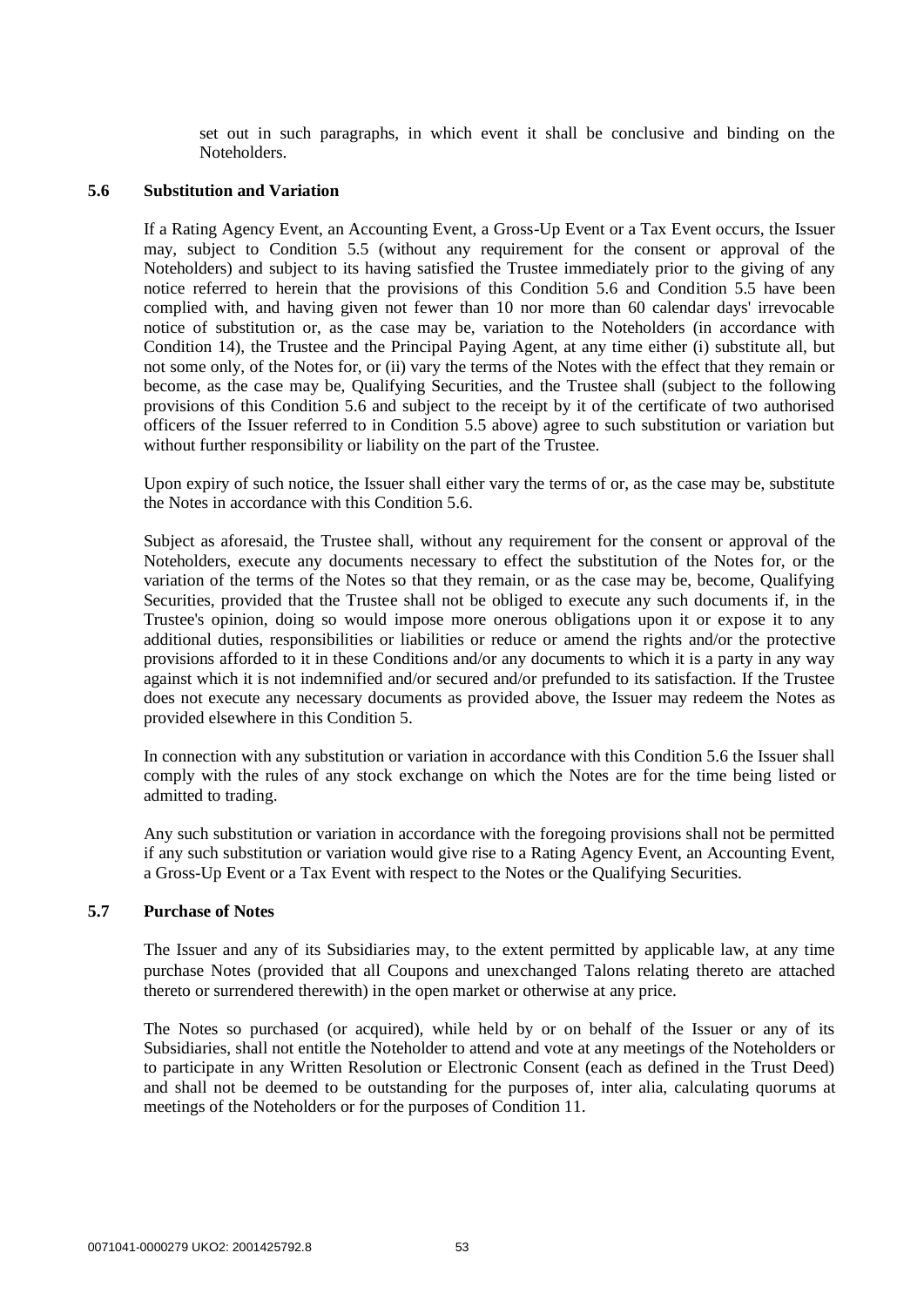## **5.8 Cancellations**

All Notes purchased or substituted by or on behalf of the Issuer or any of its Subsidiaries may, at the option of the Issuer or the relevant Subsidiary, as the case may be, be held, reissued or resold or may be surrendered for cancellation by surrendering each such Note together with all Coupons and all unexchanged Talons to the Principal Paying Agent and, if so surrendered, shall, together with all Notes redeemed by the Issuer, be cancelled forthwith (together with all Coupons and unexchanged Talons attached thereto or surrendered therewith). Any Notes so surrendered for cancellation may not be reissued or resold and the obligations of the Issuer in respect of any such Notes shall be discharged.

## **5.9 Trustee not obliged to monitor**

The Trustee shall not be under any duty to monitor whether any event or circumstance has happened or exists within this Condition 5 and will not be responsible to Noteholders for any loss arising from any failure by it to do so. Unless and until the Trustee has actual written notice of the occurrence of any event or circumstance within this Condition 5, it shall be entitled without liability to assume that no such event or circumstance exists.

# **6. PAYMENTS AND EXCHANGE OF TALONS**

## **6.1 Payments in respect of Notes**

Payments of principal and interest in respect of each Note will be made against presentation and surrender (or, as applicable, endorsement) of the Note, except that payments of interest due on an Interest Payment Date (other than, if relevant, any amounts representing interest as referred to in part (y) of the definition of "**Early Redemption Amount**"), will be made against presentation and surrender (or in the case of part payment only, endorsement) of the relevant Coupon, in each case at the specified office outside the United States of any of the Paying Agents.

## **6.2 Method of payment**

Payments will be made by credit or transfer to a sterling account (or any other account to which sterling may be credited or transferred) specified by the payee.

## **6.3 Missing unmatured Coupons**

Each Note should be presented for payment together with all relative unmatured Coupons (which expression will, for the avoidance of doubt, include Coupons falling to be issued on exchange of matured Talons). Upon the date on which any Note becomes due and repayable, all unmatured Coupons appertaining to the Note (whether or not attached) will become void and no payment will be made in respect of such Coupons.

## **6.4 Payments subject to applicable laws**

Payments in respect of amounts payable by way of interest (including Arrears of Interest) and on redemption of the Notes will be subject in all cases to: (i) any applicable fiscal or other laws, regulations and directives in the place of payment, but without prejudice to the provisions of Condition 7. No commissions or expenses shall be charged to the Noteholders or Couponholders in respect of such payments.

## **6.5 Payment only on a Presentation Date**

A Noteholder will be entitled to present a Note for payment only on a Presentation Date and will not be entitled to any further interest or other payment if a Presentation Date is after the due date.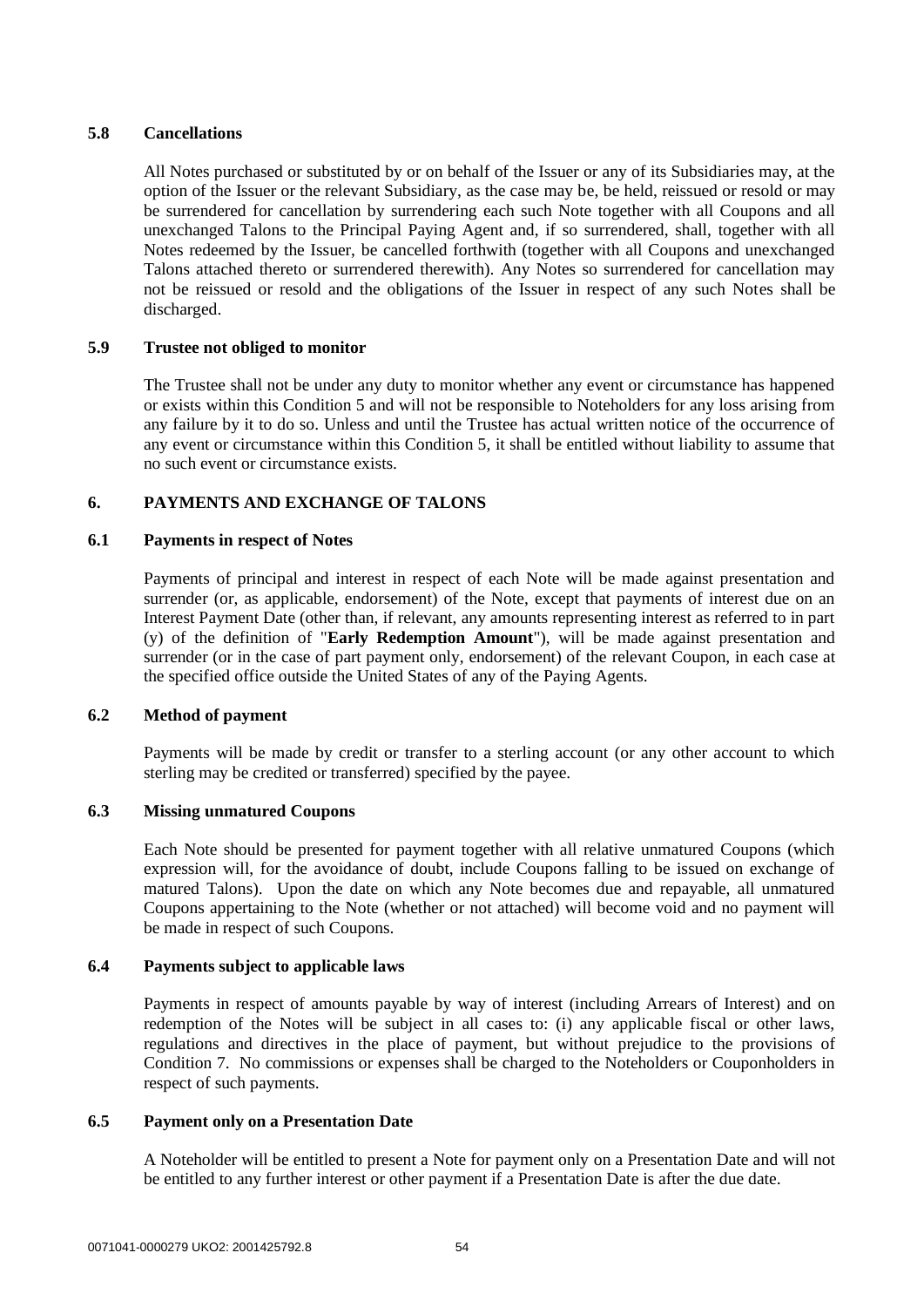## **6.6 Exchange of Talons**

On and after the Interest Payment Date on which the final Coupon comprised in any Coupon sheet matures, the Talon comprised in the Coupon sheet may be surrendered at the specified office of any Paying Agent in exchange for a further Coupon sheet (including any appropriate further Talon), subject to the provisions of Condition 8. Each Talon will, for the purposes of the Conditions, be deemed to mature on the Interest Payment Date on which the final Coupon comprised in the relative Coupon sheet matures.

## **6.7 Initial Paying Agents**

The name of the initial Principal Paying Agent and its specified office is set out in the Agency Agreement. In accordance with the Agency Agreement, the Issuer reserves the right, subject to the prior written approval of the Trustee, at any time to vary or terminate the appointment of, and to appoint additional or other, Paying Agents, provided that:

- (a) there will at all times be a Principal Paying Agent; and
- (b) so long as the Notes are listed on any stock exchange, a Paying Agent with a specified office in such place as may be required by the rules and regulations of the relevant stock exchange (or any other relevant authority).

Notice of any termination or appointment and of any change in specified office will be given promptly by the Issuer to the Noteholders (in accordance with Condition 14).

## **7. TAXATION AND GROSS-UP**

## **7.1 Payment without withholding**

All payments in respect of the Notes and the Coupons by or on behalf of the Issuer will be made free and clear of, and without withholding or deduction for or on account of any present or future taxes, duties, assessments or governmental charges of whatever nature imposed, levied, collected, withheld or assessed by or on behalf of a Tax Jurisdiction, unless such withholding or deduction is required by law. In that event, the Issuer will pay such additional amounts ("**Additional Amounts**") to the Noteholder or Couponholder as shall result in receipt by that Noteholder or Couponholder of such amounts as would have been receivable by it had no such withholding or deduction been required, except that no Additional Amounts shall be payable with respect to any Note or Coupon:

- (a) by or on behalf of a holder which is liable to such taxes, duties, assessments or governmental charges in respect of such Note or Coupon by reason of its having some connection with the Tax Jurisdiction by which such taxes, duties, assessments or charges have been imposed, levied, collected, withheld or assessed other than the mere holding of the Note or Coupon;
- (b) where the Note or Coupon is presented for payment more than 30 days after the Relevant Date except to the extent that the holder of it would have been entitled to such Additional Amounts on presenting it for payment on the thirtieth such day; or
- (c) in circumstances where such a withholding or deduction would not be required if the Noteholder or Couponholder, or any person acting on the Noteholder's or Couponholder's behalf, had satisfied any statutory requirements or obtained and/or presented any form or certificate or had made a declaration of non-residence or similar claim for exemption upon the presentation or making of which the Noteholder or Couponholder would have been able to avoid such withholding or deduction.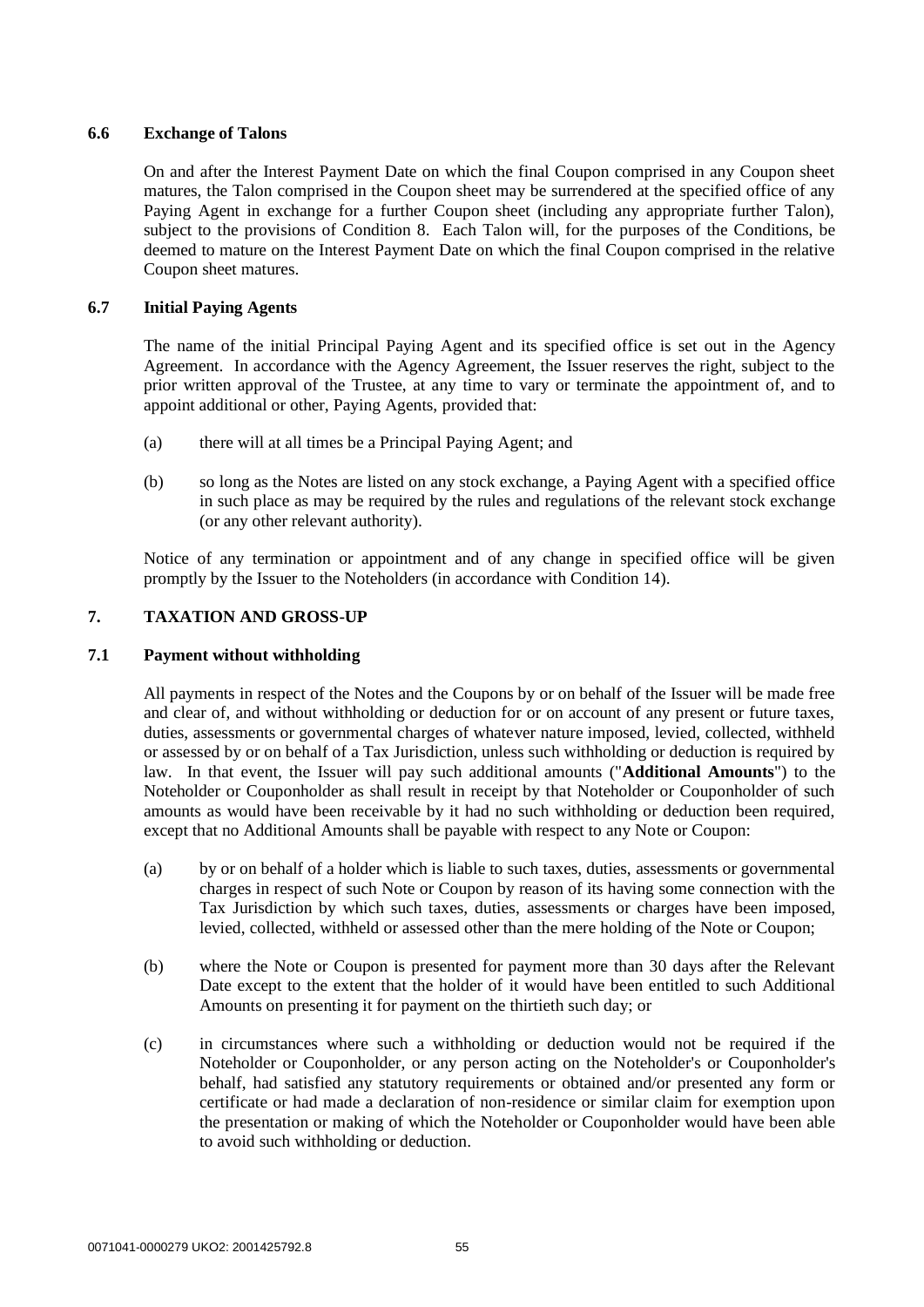Notwithstanding any other provision of these Conditions or the Trust Deed, any amounts to be paid on the Notes by or on behalf of the Issuer will be paid net of any deduction or withholding imposed or required pursuant to an agreement described in Section 1471(b) of the Code, or otherwise imposed pursuant to Sections 1471 through 1474 of the Code (or any regulations thereunder or official interpretations thereof) or an intergovernmental agreement between the United States and another jurisdiction facilitating the implementation thereof (or any fiscal or regulatory legislation, rules or practices implementing such an intergovernmental agreement) or any analogous provisions of non-United States laws (any such withholding or deduction, a FATCA Withholding). None of the Issuer nor any other person will be required to pay any additional amounts in respect of FATCA Withholding.

### **7.2 Additional Amounts**

Any reference in the Conditions to any amounts in respect of the Notes (including in relation to any Arrears of Interest) will be deemed also to refer to any Additional Amounts which may be payable under this Condition 7 or under any undertakings given in addition to, or in substitution for, this Condition 7 pursuant to the Trust Deed.

### **8. PRESCRIPTION**

Claims against the Issuer for payment in respect of the Notes and Coupons (which, for this purpose, shall not include Talons) shall be prescribed and become void unless made within 10 years (in the case of principal) or five years (in the case of interest, including any Arrears of Interest) from the appropriate Relevant Date in respect of them. There may not be included in any Coupon sheet issued upon exchange of a Talon any Coupon which would be void upon issue under this Condition 8 or Condition 6.

#### **9. FURTHER ISSUES**

The Issuer may from time to time without the consent of the Noteholders or Couponholders create and issue further securities having the same terms and conditions as the Notes in all respects (or in all respects except for the first payment of interest on them) and so that such further issue shall be consolidated and form a single series with the Notes. References in these Conditions to the Notes include (unless the context requires otherwise) any other securities issued pursuant to this Condition and forming a single series with the Notes. Any further securities forming a single series with the Notes shall be constituted by the Trust Deed or a deed supplemental to it.

## **10. EVENTS OF DEFAULT**

If a default is made by the Issuer for a period of 30 days or more in the payment of any principal or interest (including any Arrears of Interest) in respect of the Notes which is due and payable, then the Issuer shall without notice from the Trustee be deemed to be in default under the Trust Deed, the Notes and the Coupons and the Trustee at its sole discretion may (subject to Condition 11), and if so requested by the holders of at least one-quarter in principal amount of the Notes then outstanding or if so directed by an Extraordinary Resolution shall (subject in each case to being indemnified and/or secured and/or pre-funded to its satisfaction), (a) institute actions, steps or proceedings for the Winding-Up of the Issuer and/or (b) prove in the Winding-Up of the Issuer and/or (c) claim in the liquidation or administration of the Issuer for such payment, such claim being as contemplated in Condition 2.2 but may take no further or other action save as set out below.

If an Event of Default occurs, without prejudice to Condition 2, the Trustee at its sole discretion may (subject to Condition 11), and if so requested by the holders of at least one-quarter in principal amount of the Notes then outstanding or if so directed by an Extraordinary Resolution shall (subject in each case to being indemnified and/or secured and/or prefunded to its satisfaction), give notice to the Issuer that the Notes are, and they shall accordingly forthwith become, immediately due and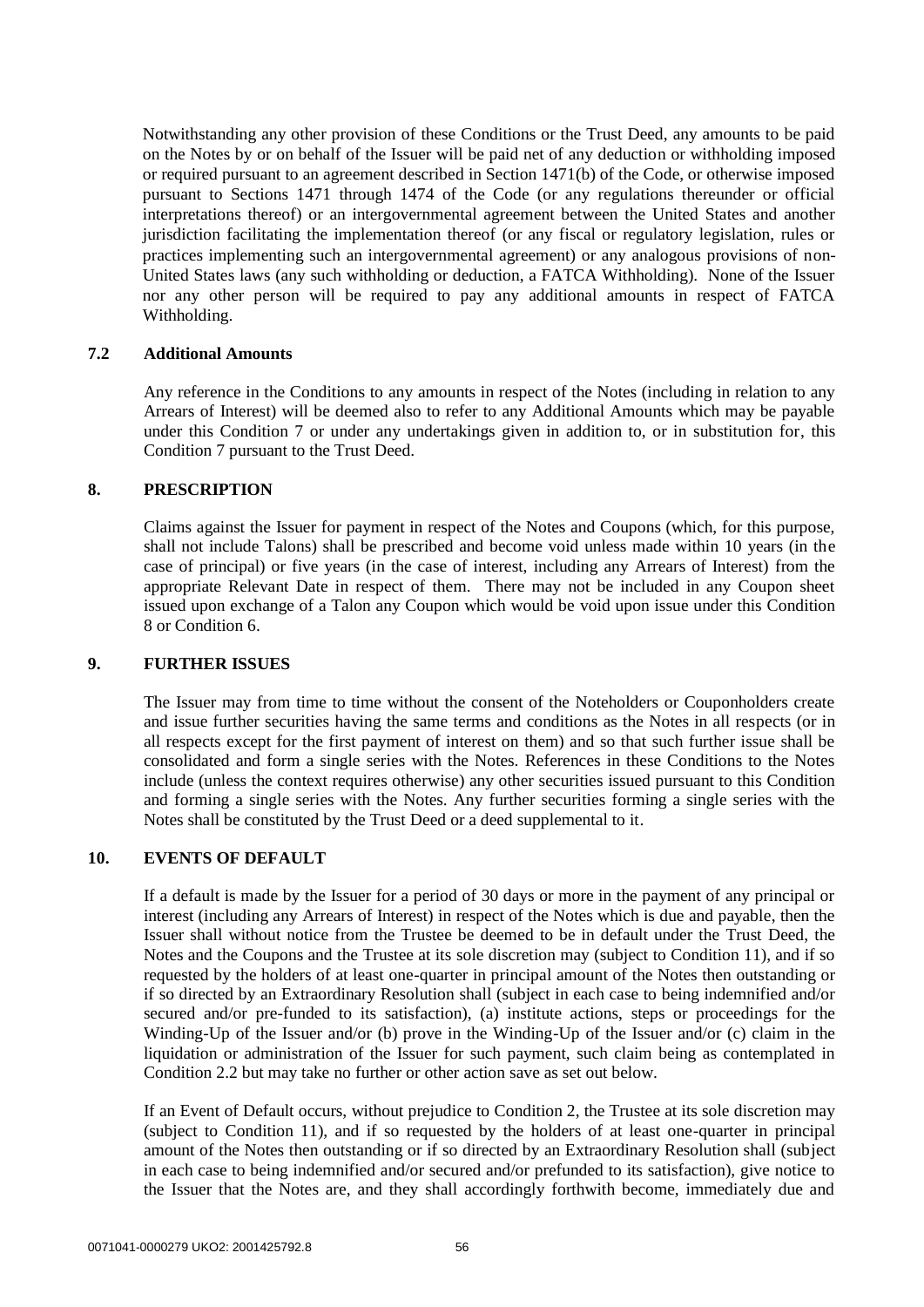repayable at their outstanding principal amount plus any accrued but unpaid interest thereon up to (but excluding) the date of repayment (including, without double counting, any Arrears of Interest).

#### **11. ENFORCEMENT**

#### **11.1 Enforcement by the Trustee**

Without prejudice to Condition 10, the Trustee may at any time, at its discretion (subject to the next following sentence) and without further notice, institute such steps, actions or proceedings against the Issuer as it may think fit to enforce any term or condition (other than any payment obligation of the Issuer under or arising from the Notes or the Trust Deed, including, without limitation, payment of any principal or interest (including in respect of the Notes, Arrears of Interest and any damages awarded for breach of any obligations)) binding on the Issuer under the Trust Deed and the Notes, but in no event shall the Issuer, by virtue of the institution of any such steps, actions or proceedings, be obliged to pay any sum or sums in cash or otherwise, sooner than the same would otherwise have been payable by it under the Conditions. The Trustee will not be bound to take any such steps, actions or proceedings or any other action in relation to the Trust Deed or the Notes unless: (a) it has been so directed by an Extraordinary Resolution of the Noteholders or so requested in writing by Noteholders holding at least one-quarter in principal amount of the Notes then outstanding; and (b) it has been indemnified and/or secured and/or prefunded to its satisfaction.

### **11.2 No other remedies**

Except as permitted by this Condition 11 (including, without limitation, any rights or remedies of the Trustee under Condition 11.1) and Condition 10 and without prejudice to the rights and remedies available to the Trustee in respect of fees, expenses and indemnity claims owing to it under the Trust Deed, no remedy against the Issuer shall be available to the Trustee or the Noteholders in respect of any breach by the Issuer of any of its obligations under the Conditions and/or the Trust Deed.

### **11.3 Enforcement by the Noteholders**

No Noteholder will be entitled to proceed directly against the Issuer to enforce any right or remedy under or in respect of any Note or prove in the Winding-Up of the Issuer and/or claim in the liquidation or administration of the Issuer unless the Trustee, having become bound so to proceed, fails or is unable so to do within a reasonable period and the failure or inability is continuing, in which case any such Noteholder may itself institute proceedings against the Issuer for the relevant remedy to the same extent (but not further or otherwise) that the Trustee would have been entitled to do so.

## **12. REPLACEMENT OF NOTES, COUPONS AND TALONS**

If a Note, Coupon or Talon is lost, stolen, mutilated, defaced or destroyed, it may be replaced, subject to applicable laws, regulations and stock exchange or other relevant authority regulations, at the specified office of the Principal Paying Agent or such other Paying Agent as may from time to time be designated by the Issuer for the purpose and notice of whose designation is given to the Noteholders, in each case on payment by the claimant of the fees and costs incurred in connection therewith and on such terms as to evidence, security and indemnity (which may provide, *inter alia*, that if the allegedly lost, stolen or destroyed Note, Coupon or Talon is subsequently presented for payment or, as the case may be, for exchange for further Coupons, there shall be paid to the Issuer on demand the amount payable by the Issuer in respect of such Note, Coupon or further Coupon) and otherwise as the Issuer may reasonably require. Mutilated or defaced Notes, Coupons or Talons must be surrendered before replacements will be issued.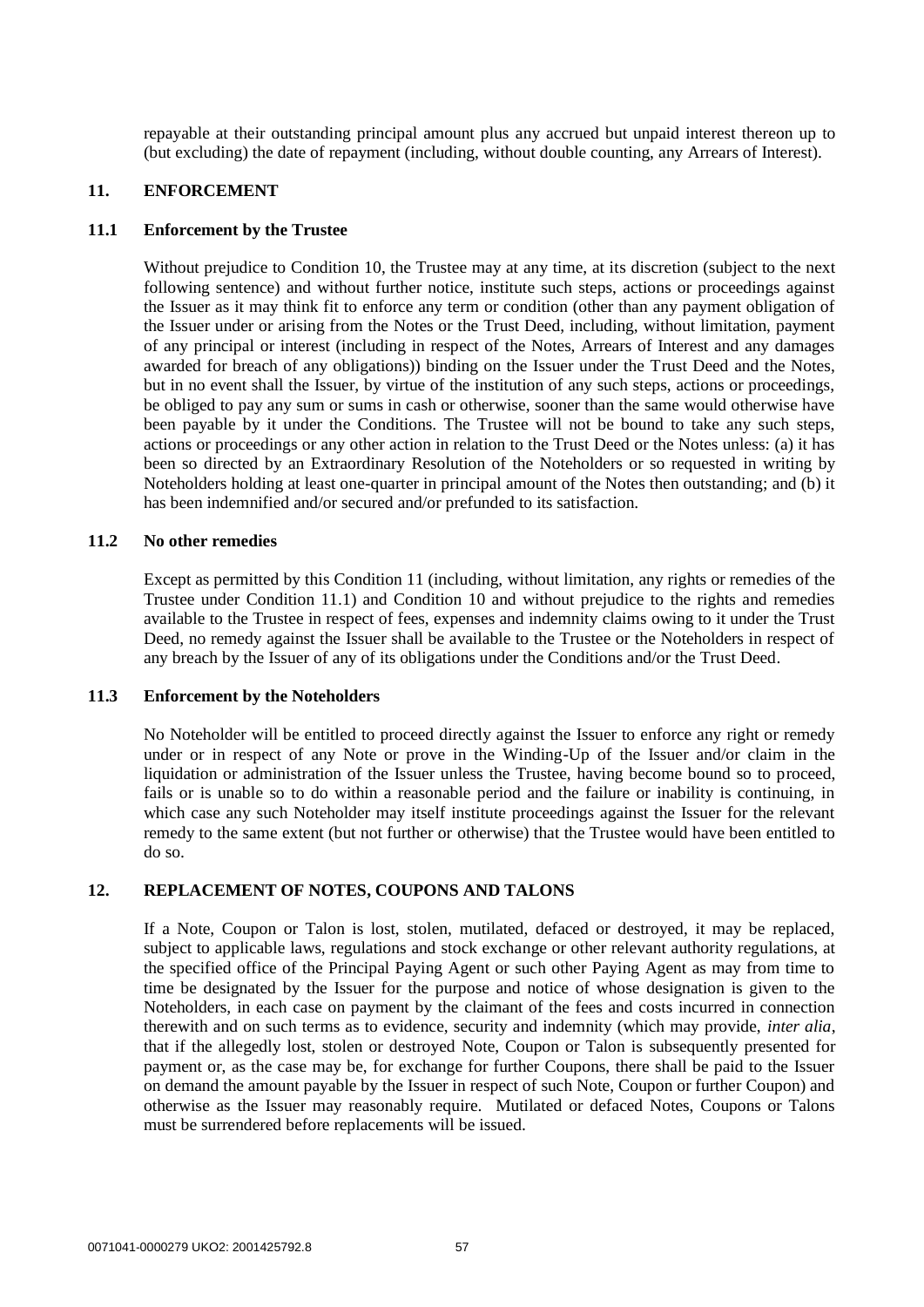### **13. MEETINGS OF NOTEHOLDERS, MODIFICATIONS, WAIVER AND SUBSTITUTION**

### **13.1 Meetings of Noteholders**

The Trust Deed contains provisions for convening meetings of Noteholders (including by way of conference call using a videoconference platform) to consider any matter affecting their interests, including the sanctioning by Extraordinary Resolution (as defined in the Trust Deed) of a modification of any of these Conditions or certain provisions of the Trust Deed (certain provisions of which may not be materially altered). Such a meeting may be convened by Noteholders holding not less than 10 per cent. in principal amount of the Notes for the time being outstanding. The quorum for any meeting convened to consider an Extraordinary Resolution shall be one or more persons holding or representing a clear majority in the principal amount of the Notes for the time being outstanding, or at any adjourned meeting one or more persons being or representing Noteholders whatever the principal amount of the Notes held or represented, unless the business of such meeting includes consideration of proposals, *inter alia*, (i) to amend the dates of redemption of the Notes or any date for payment of interest or Interest Amounts on the Notes, (ii) to reduce or cancel the principal amount of or any other amount payable on redemption of, the Notes, (iii) to reduce the rate or rates of interest in respect of the Notes or to vary the method or basis of calculating the rate or rates or amount of interest or the basis for calculating any Interest Amount in respect of the Notes, (iv) to reduce any redemption amount referred to in Condition 5, (v) to vary the currency or currencies of payment or denomination of the Notes, (vi) to modify the provisions regarding subordination of the Notes referred to in Condition 2.2, or (vii) to modify the provisions concerning the quorum required at any meeting of Noteholders or the majority required to pass the Extraordinary Resolution (together, "**Reserved Matters**") in which case the necessary quorum shall be one or more persons holding or representing not less than three quarters or at any adjourned meeting not less than one quarter in principal amount of the Notes for the time being outstanding. Any Extraordinary Resolution duly passed shall be binding on Noteholders (whether or not they were present at the meeting at which such resolution was passed) and on all Couponholders.

The Trust Deed provides that (i) a resolution in writing signed by or on behalf of the holders of not less than 75 per cent. in principal amount of the Notes, which resolution in writing may be contained in one document or in several documents in or substantially in like form each signed by or on behalf of one or more of such holders, or (ii) consents given by way of electronic consent through the relevant clearing system(s) (in form and substance satisfactory to the Trustee) by or on behalf of the holders of not less than 75 per cent. in principal amount of the Notes, shall, in any such case, be as valid, effective and binding as an Extraordinary Resolution duly passed at a meeting of the Noteholders duly convened and held in accordance with the provisions of the Trust Deed.

The agreement or approval of the Noteholders shall not be required in the case of any variation of these Conditions and/or the Trust Deed required to be made in the circumstances described in Condition 5.6 in connection with the substitution or variation of the terms of the Notes so that they remain or become Qualifying Securities, to which the Trustee has agreed pursuant to the relevant provisions of Condition 5.6.

### **13.2 Modification and waiver**

The Trustee may agree, without the consent of the Noteholders or Couponholders, to (i) any modification of these Conditions or the Trust Deed (other than in respect of a Reserved Matter) which is, in the opinion of the Trustee, proper to make if, in the opinion of the Trustee, such modification will not be materially prejudicial to the interests of Noteholders, (ii) any modification of these Conditions and the Notes or the Trust Deed that is of a formal, minor or technical nature or is made to correct a manifest error or to correct an error which, in the opinion of the Trustee, is proven, and (iii) any waiver or authorisation of any breach or proposed breach, of any of the provisions of these Conditions or the Trust Deed (other than a proposed breach or breach relating to the subject of a Reserved Matter) that is in the opinion of the Trustee not materially prejudicial to the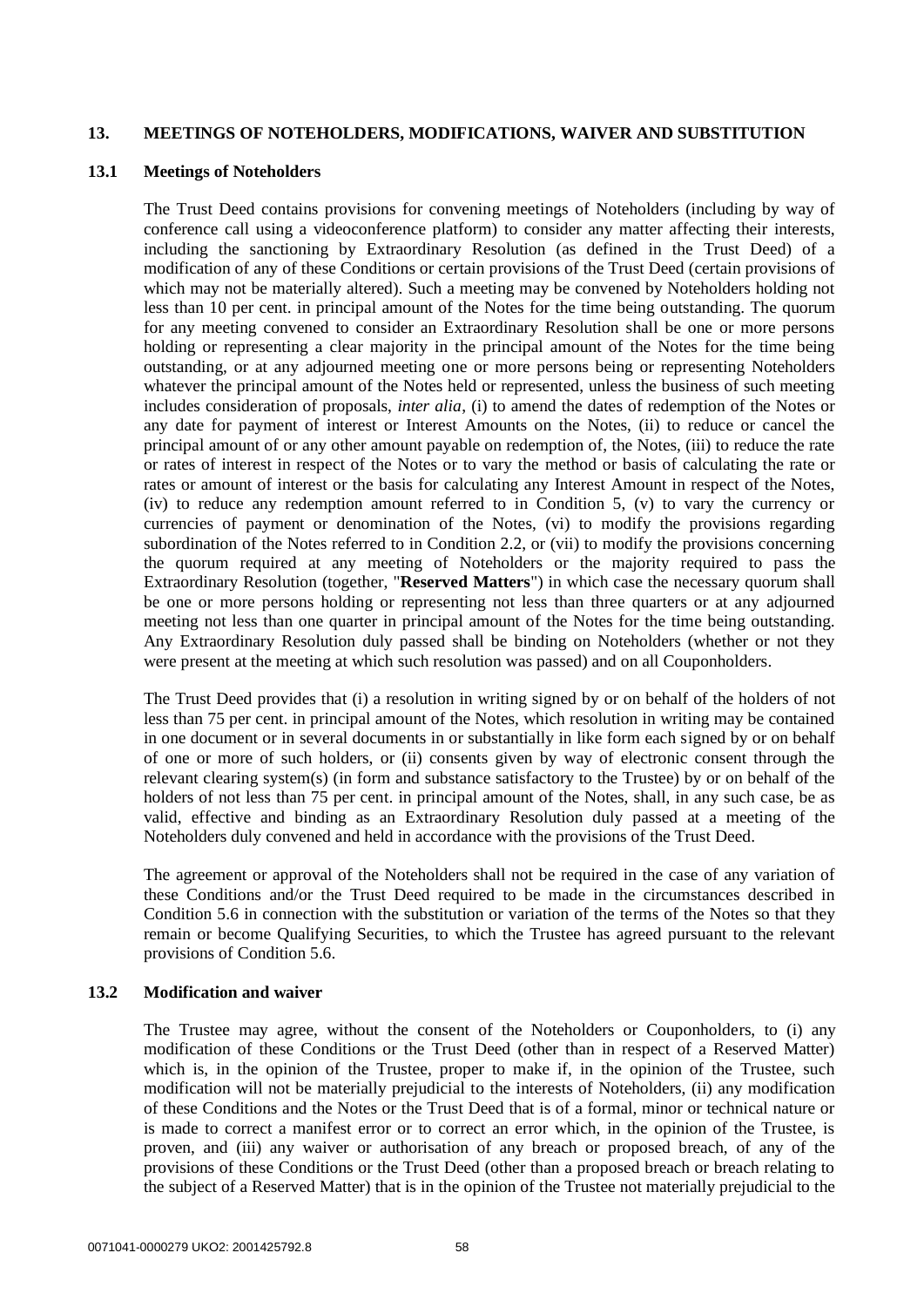interests of the Noteholders. Any such modification, authorisation or waiver shall be binding on the Noteholders and the Couponholders and, if the Trustee so requires, such modification, authorisation or waiver shall be notified to the Noteholders as soon as practicable in accordance with Condition 14.

Notwithstanding the above, the Trustee shall be obliged to concur with the Issuer in effecting any substitution or variation of the Notes in the circumstances and as otherwise set out in Condition 5.6, without the requirement for the consent and approval of Noteholders or Couponholders.

### **13.3 Substitution**

The Trust Deed contains provisions under which any Subsidiary of the Issuer or its successor in business may, without the consent of the Noteholders or Couponholders, assume the obligations of the Issuer (or of any previous substitute under this Condition 13.3 as principal debtor under the Trust Deed and the Notes. If the Issuer determines that any Subsidiary of the Issuer or its successor in business shall become the principal debtor (in such capacity, the Substituted Debtor), the Issuer shall give not less than 30 nor more than 45 days' notice, in accordance with Condition 14, to the Noteholders of such event and, immediately on the expiry of such notice, the Substituted Debtor shall become the principal debtor in respect of the Notes and the Coupons in place of the Issuer and the Noteholders and the Couponholders shall thereupon cease to have any rights or claims whatsoever against the Issuer in its capacity as Issuer of the Notes PROVIDED THAT:

- (i) the Trustee is satisfied that the interests of the Noteholders will not be materially prejudiced by the substitution;
- (ii) the Issuer shall have entered into an unconditional and irrevocable guarantee in respect of the obligations of such Substituted Debtor; and
- (iii) certain conditions specified in the Trust Deed are fulfilled.

No Noteholder or Couponholder shall, in connection with any substitution, be entitled to claim any indemnification or payment in respect of any tax consequence thereof for such Noteholder or (as the case may be) Couponholder except to the extent provided for in Condition 7 (or any undertaking given in addition to or substitution for it pursuant to the provisions of the Trust Deed).

In the event of such substitution as is referred to in this Condition 13.3, references in these Conditions to the Issuer shall be read as references to the Substituted Debtor.

Any such substitution in place of the Issuer shall only be permitted if it does not result in the Notes no longer being eligible for the same, or a higher amount of, "equity credit" as is attributed to the Notes on the date notice is given to the Noteholders of the aforementioned substitution.

Prior to making any substitution pursuant to this Condition 13.3, the Issuer will (if and to the extent that the Notes then have a level of "equity credit" ascribed to them by any Rating Agency) deliver or procure that there is delivered to the Trustee a certificate signed by two authorised officers of the Issuer stating that the Notes following such substitution will have a level of "equity credit" ascribed to them by each Rating Agency which is equal to or higher than that which was ascribed to the Notes immediately prior to such substitution. The Trustee shall be entitled, without further enquiry or liability to any person, to accept such certification as sufficient evidence of the matters referred to therein, in which event it shall be conclusive and binding on the Noteholders.

#### **13.4 Entitlement of the Trustee, Paying Agents and Calculation Agent**

In connection with the exercise of its functions (including but not limited to those referred to in this Condition) the Trustee shall have regard to the interests of the Noteholders as a class and shall not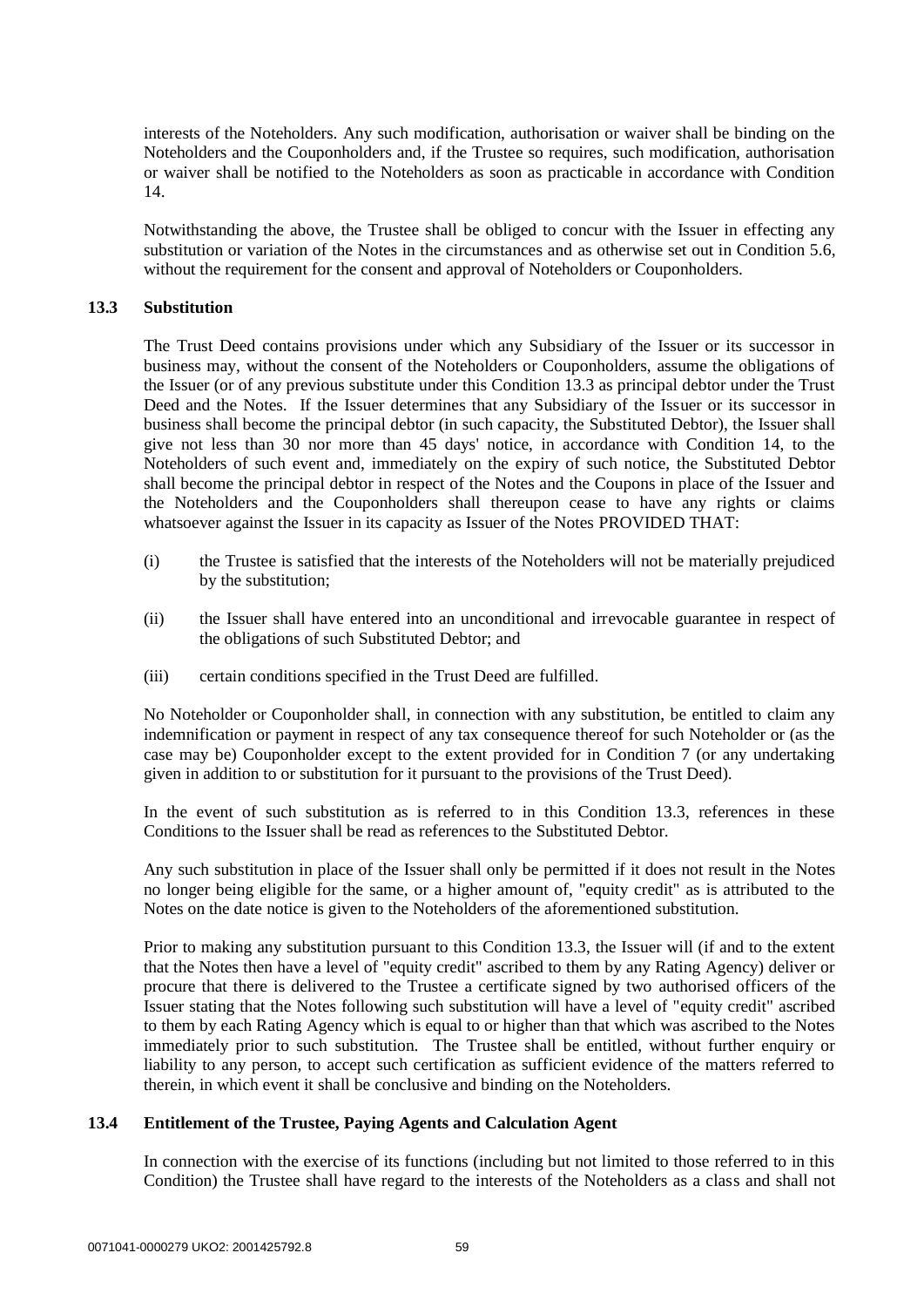have regard to the consequences of such exercise for individual Noteholders or Couponholders and the Trustee shall not be entitled to require, nor shall any Noteholder or Couponholder be entitled to claim, from the Issuer any indemnification or payment in respect of any tax consequence of any such exercise upon individual Noteholders or Couponholders.

In acting under the Agency Agreement and in connection with the Notes and the Coupons and Talons, the Paying Agents and the Calculation Agent act solely as agents of the Issuer or, following the occurrence of an Event of Default, as agents of the Trustee and do not assume any obligations towards or relationship of agency or trust for or with any of the Noteholders or Couponholders.

### **13.5 Notices**

Any such modification, waiver, authorisation, determination or substitution shall be binding on all Noteholders and, unless the Trustee agrees otherwise, shall be notified to the Noteholders in accordance with Condition 14 as soon as practicable thereafter.

### **14. NOTICES**

Notices to the Noteholders shall be valid if published in a leading English language daily newspaper published in London (which is expected to be the *Financial Times*) or, if such publication is not practicable, in a leading English language daily newspaper having general circulation in Europe. Any such notice shall be deemed to have been given on the date of first publication (or if required to be published in more than one newspaper, on the first date on which publication shall have been made in all the required newspapers). The Issuer shall also ensure that notices are duly published as required by any exchange on which the Notes are then listed. Couponholders shall be deemed for all purposes to have notice of the contents of any notice given to Noteholders in accordance with this Condition 14.

Notwithstanding the paragraph above, the Trustee may approve some other method of giving notice to the Noteholders if, in its opinion, that other method is reasonable having regard to market practice then prevailing and to the requirements of any stock exchange on which Notes are then listed and **PROVIDED THAT** notice of that other method is given to the Noteholders in the manner required by the Trustee.

Notwithstanding the above, for so long as all the Notes are represented by a Global Note and the Global Note is held by or on behalf of Euroclear and/or Clearstream, Luxembourg, notices to Noteholders may be given by delivery of the relevant notice to Euroclear or Clearstream, Luxembourg for onward transmission to the Noteholders and such notices shall be deemed to have been given to Noteholders on the day of delivery to Euroclear and/or Clearstream, Luxembourg.

## **15. INDEMNIFICATION AND PROTECTION OF THE TRUSTEE AND ITS CONTRACTING WITH THE ISSUER**

The Trust Deed contains provisions for the indemnification of the Trustee and for its relief from responsibility, including provisions relieving it from any obligation to take proceedings to enforce repayment unless indemnified and/or secured and/or prefunded to its satisfaction and to be paid its costs and expenses in priority to the claims of Noteholders. The Trust Deed also contains provisions pursuant to which the Trustee is entitled, *inter alia*, (i) to enter into business transactions with the Issuer and/or any of its Subsidiaries and/or any related entity thereof and to act as trustee for the holders of any other securities issued or guaranteed by or relating to the Issuer or any of its Subsidiaries, (ii) to exercise and enforce its rights, comply with its obligations and perform its duties under or in relation to any such transactions or, as the case may be, any such trusteeship without regard to the interests of, or consequences for, the Noteholders or Couponholders, and (iii) to retain and not be liable to account for any profit made or any other amount or benefit received thereby or in connection therewith.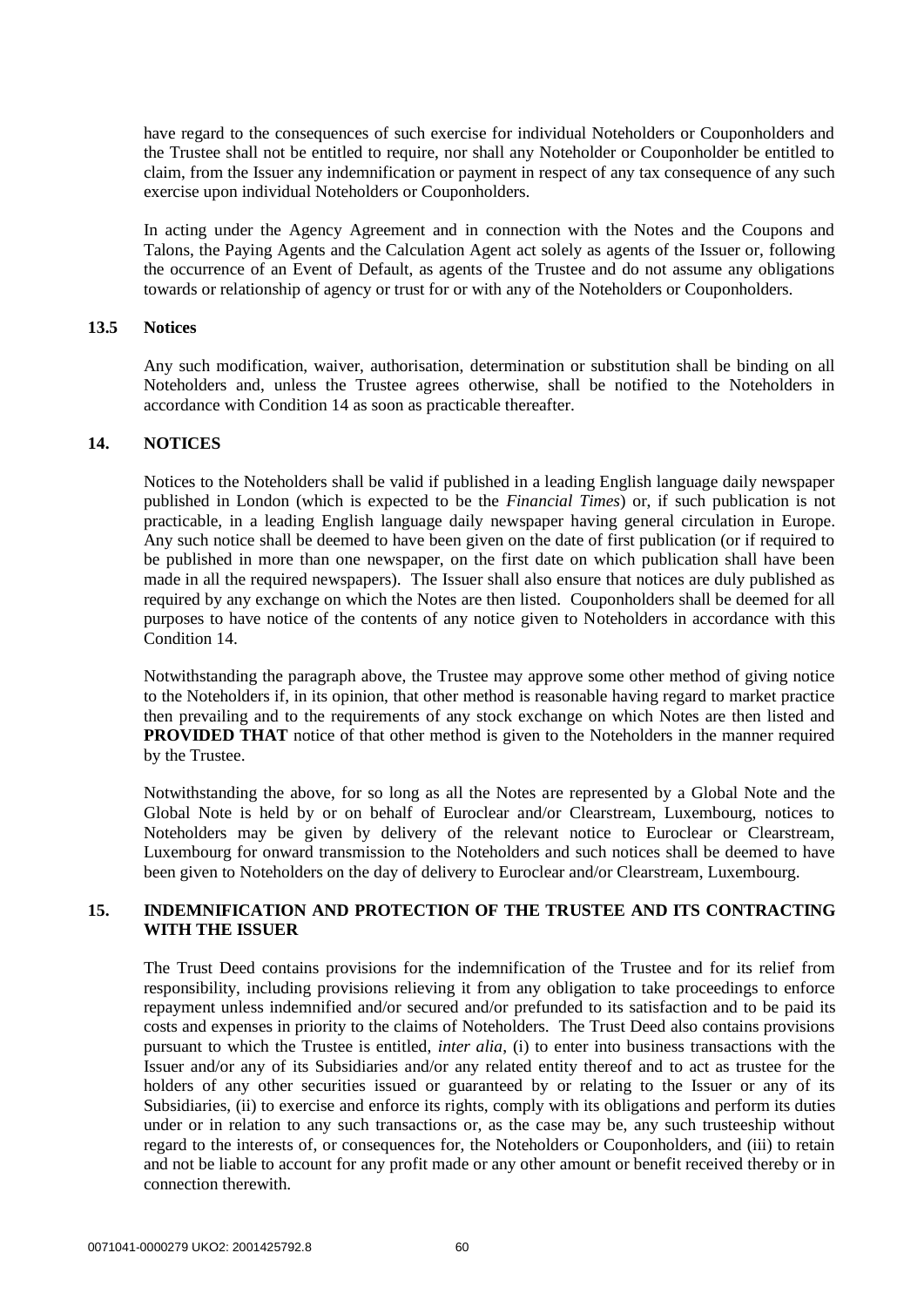## **16. GOVERNING LAW AND SUBMISSION TO JURISDICTION**

## **16.1 Governing law**

The Trust Deed and the Notes, the Coupons and the Talons, and any non-contractual obligations arising out of or in connection thereto are governed by, and will be construed in accordance with, English law.

## **16.2 Jurisdiction**

The courts of England have exclusive jurisdiction to settle any dispute (a "**Dispute**") arising out of or in connection with the Notes, the Trust Deed, Coupons or Talons (including a dispute relating to the existence, validity or cancellation of the Notes or any non-contractual obligation arising out of or in connection with the Notes, the Trust Deed, Coupons or Talons) or the consequences of their nullity.

The Issuer agrees that the courts of England are the most appropriate and convenient courts to settle any Dispute and, accordingly, that they will not argue to the contrary.

## **17. RIGHTS OF THIRD PARTIES**

No person shall have any right to enforce any term or condition of this Note under the Contracts (Rights of Third Parties) Act 1999, but this does not affect any right or remedy of any person which exists or is available apart from that Act.

## **18. DEFINITIONS**

Unless the context otherwise requires, the following terms will have the following meanings in the Conditions:

An "**Accounting Event**" shall occur if, as a result of a change in accounting principles (or the interpretation thereof) which have been officially adopted on or after the Issue Date (such date, the "**Accounting Event Adoption Date**"), but not otherwise, the obligations of the Issuer under the Notes must not or can no longer be recorded as "equity" in the annual or interim consolidated financial statements of the Issuer, in each case prepared in accordance with IFRS or any other accounting standards that the Issuer may adopt in the future for the preparation of its annual or interim consolidated financial statements in accordance with United Kingdom company law. The Accounting Event shall be deemed to have occurred on the Accounting Event Adoption Date notwithstanding any later effective date.

"**Accrual Date**" has the meaning specified in the definition of Day Count Fraction.

"**Additional Amounts**" has the meaning specified in Condition 7.1.

"**Agency Agreement**" has the meaning specified in the preamble to the Conditions.

"**Arrears of Interest**" has the meaning specified in Condition 4.5.

"**Benchmark Gilt**" means, in respect of a Reset Period, such United Kingdom government security customarily used at the time of selection in the pricing of new issues with a similar tenor having an actual or interpolated maturity date on or about the last day of such Reset Period as the Issuer (on the advice of an investment bank of international repute) may determine to be appropriate following any guidance published by the International Capital Market Association at the relevant time (if any).

"**Benchmark Gilt Dealing Day**" means a day on which the London Stock Exchange plc (or such other stock exchange on which the Benchmark Gilt is at the relevant time listed) is ordinarily open for the trading of securities.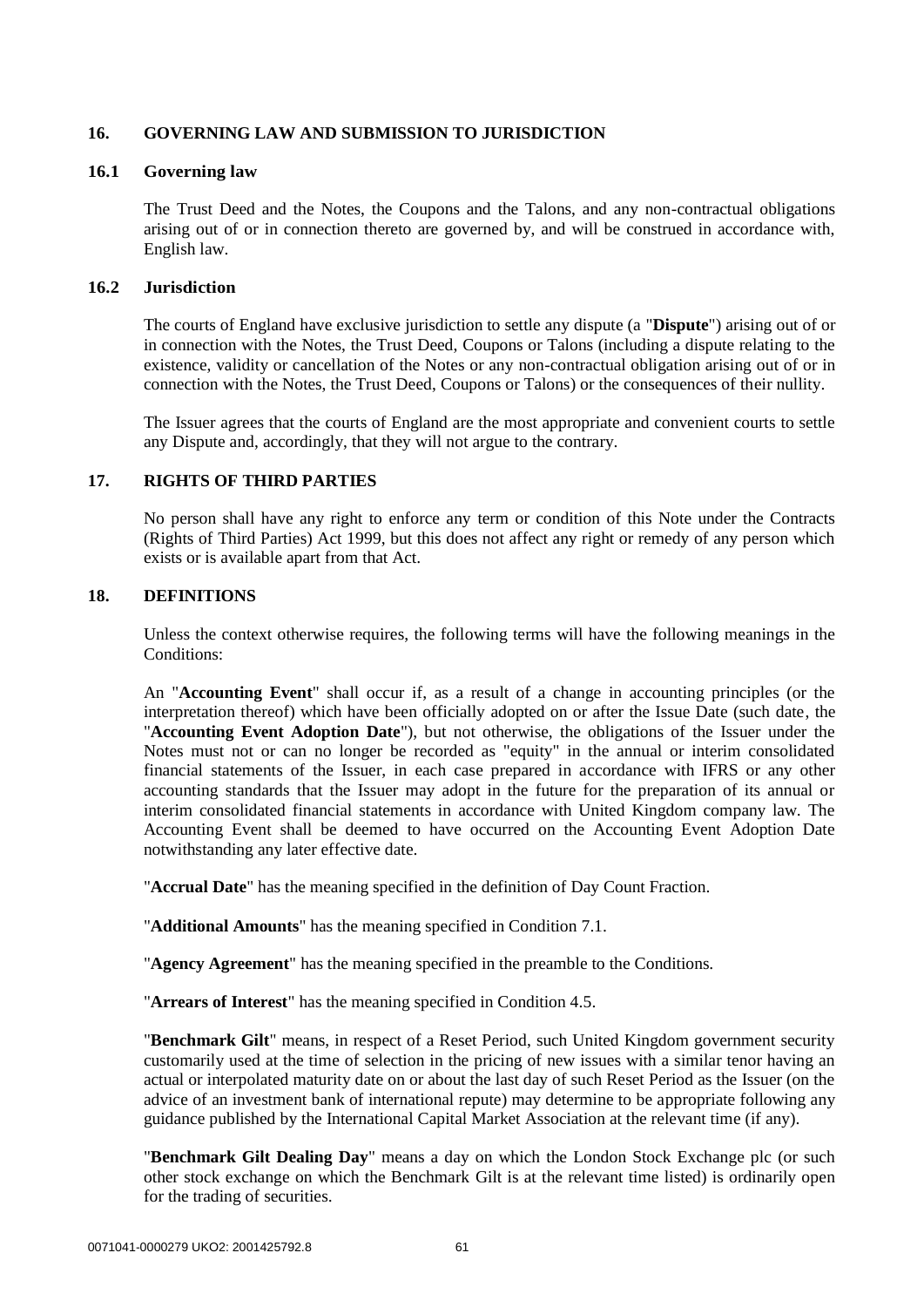### "**Calculation Agent**" means BNP Paribas Securities Services.

### "**Calculation Amount**" means £1,000.

- a "**Change of Control**" will be deemed to have occurred if:
- (a) any person or any persons acting in concert (as defined in the City Code on Takeovers and Mergers), other than a holding company (as defined in Section 1159 of the Companies Act 2006) whose shareholders are or are to be substantially similar to the pre-existing shareholders of the Issuer or any direct or indirect holding company of the Issuer, shall become interested (within the meaning of Part 22 of the Companies Act 2006) in (i) more than 50 per cent. of the issued or allotted ordinary share capital of the Issuer or (ii) shares in the capital of the Issuer carrying more than 50 per cent. of the voting rights normally exercisable at a general meeting of the Issuer; or
- (b) any person or any persons acting in concert (as defined in the City Code on Takeovers and Mergers), other than a holding company (as defined in Section 1159 of the Companies Act 2006) whose shareholders are or are to be substantially similar to the pre-existing shareholders of any direct or indirect holding company of the Issuer, shall become interested (within the meaning of Part 22 of the Companies Act 2006) in (i) more than 50 per cent. of the issued or allotted ordinary share capital of any direct or indirect holding company of the Issuer or (ii) shares in the capital of any direct or indirect holding company of the Issuer carrying more than 50 per cent. of the voting rights normally exercisable at a general meeting of any such direct or indirect holding company of the Issuer.

a "**Change of Control Event**" will be deemed to occur if while any of the Notes remain outstanding a Change of Control has occurred and on the Relevant Announcement Date, either:

- (a) all of the Issuer's Senior Unsecured Obligations are unrated or none of the Issuer's Senior Unsecured Obligations have an Investment Grade rating from at least one of the Relevant Rating Agencies; or
- (b) any of the Issuer's Senior Unsecured Obligations have an Investment Grade rating from at least one of the Relevant Rating Agencies and at any time during the Change of Control Period any such Relevant Rating Agency rates any of the Issuer's Senior Unsecured Obligations as Non-Investment Grade and such rating is not within the Change of Control Period restored to an Investment Grade rating by any such Relevant Rating Agency or replaced by an Investment Grade rating of another Relevant Rating Agency, or any such Relevant Rating Agency withdraws its rating of any of the Issuer's Senior Unsecured Obligations and the rating of such Relevant Rating Agency is not within the Change of Control Period restored by such Relevant Rating Agency or replaced by an Investment Grade rating of another Relevant Rating Agency and in each case such Relevant Rating Agency announces or publicly confirms or informs the Issuer or the Trustee in writing that the assignment of such Non-Investment Grade rating or withdrawal of rating was the result, in whole or in part, of any event or circumstance comprised in or arising as a result of, or in respect of, the applicable Change of Control (whether or not the Change of Control shall have occurred at the time such rating is given or rating is withdrawn).

"**Change of Control Period**" means the period commencing on the date that is one business day in London prior to the Relevant Announcement Date and ending 90 days after the Change of Control (or such longer period for which the Senior Unsecured Obligations are under consideration (such consideration having been announced publicly within the period ending 90 days after the Change of Control) for rating review or, as the case may be, rating by a Relevant Rating Agency, such period not to exceed 60 days after the public announcement of such consideration).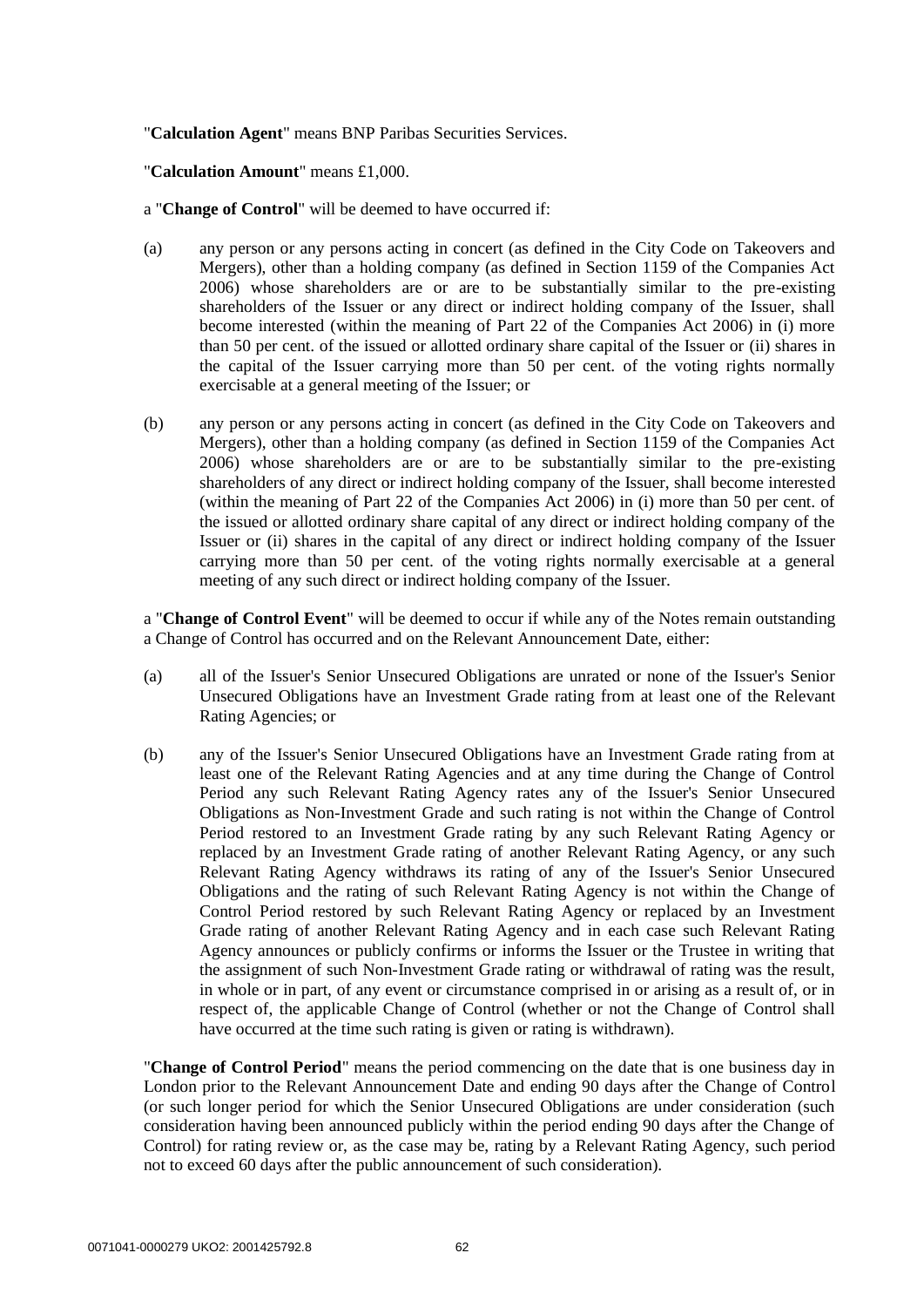"**Code**" means the U.S. Internal Revenue Code of 1986, as amended.

#### "**Compulsory Arrears of Interest Payment Event**" means that:

- (a) the Issuer has resolved to pay or declared a dividend or distribution or makes any other payment on any of its Ordinary Shares, other than (i) in the form of the issuance (or transfer from treasury) of any Ordinary Shares or (ii) a dividend, distribution or payment declared by the Issuer before the earliest notice given by the Issuer in accordance with Condition 4.5(b) in respect of the then outstanding Arrears of Interest under the Notes;
- (b) the Issuer has, directly or indirectly, paid or declared a dividend or distribution, or made any other payment, to any holders of their Parity Obligations, other than a dividend, distribution or payment declared by the Issuer before the earliest notice given by the Issuer in accordance with Condition 4.5(b) in respect of the then outstanding Arrears of Interest under the Notes;
- (c) the Issuer or any Subsidiary of the Issuer redeems or repurchases any of their Parity Obligations (in each case, other than on a *pro-rata* basis with redemption of the Notes), except where such redemption or repurchase is effected as a public cash tender offer or public exchange offer at a redemption or purchase price per security which is below its par value;
- (d) the Issuer or any Subsidiary of the Issuer repurchases any of the Notes; or
- (e) the Issuer or any Subsidiary of the Issuer repurchases any Ordinary Shares of the Issuer, except where (i) such repurchase resulted from the hedging of convertible securities issued or guaranteed by the Issuer (whether physically or cash settled) or (ii) such repurchase was made by or on behalf of the Issuer or any Subsidiary of the Issuer as part of an intra-day transaction that does not result in an increase in the aggregate number of Ordinary Shares held by or on behalf of the Issuer as treasury shares at 8:30 a.m. London time on the Interest Payment Date on which any outstanding Arrears of Interest were first deferred,

except, in each case, if (I) the Issuer or the relevant Subsidiary (as the case may be) is obliged under the terms and conditions of such securities or obligations to make such payment, such redemption or such repurchase or (II) such payment, redemption or repurchase is made or effected by the Issuer or any Subsidiary of the Issuer to, or for the benefit of, employees or former employees (including directors holding or formerly holding executive office or the personal service company of any such person) or their spouses or relatives of the Issuer or the Subsidiary of the Issuer or any associated company or to a trustee or trustees to be held for the benefit of any such person or to the administrator or estate of any such person, in any such case pursuant to any share or option scheme or pursuant to any dividend reinvestment plan or similar plan or scheme.

"**Couponholders**" has the meaning specified in the preamble to the Conditions.

"**Coupons**" has the meaning specified in the preamble to the Conditions.

"**Day Count Fraction**" means, in respect of the calculation of an amount of interest for any period of time (whether or not constituting an Interest Period) (the "**Accrual Period**") where the Accrual Period is equal to or shorter than the Determination Period during which it falls, the actual number of days in the Accrual Period (from, and including, the first day of such Accrual Period to, but excluding, the last day of such Accrual Period) divided by the number of days in such Determination Period.

"**Deferred Interest Payment**" has the meaning specified in Condition 4.5.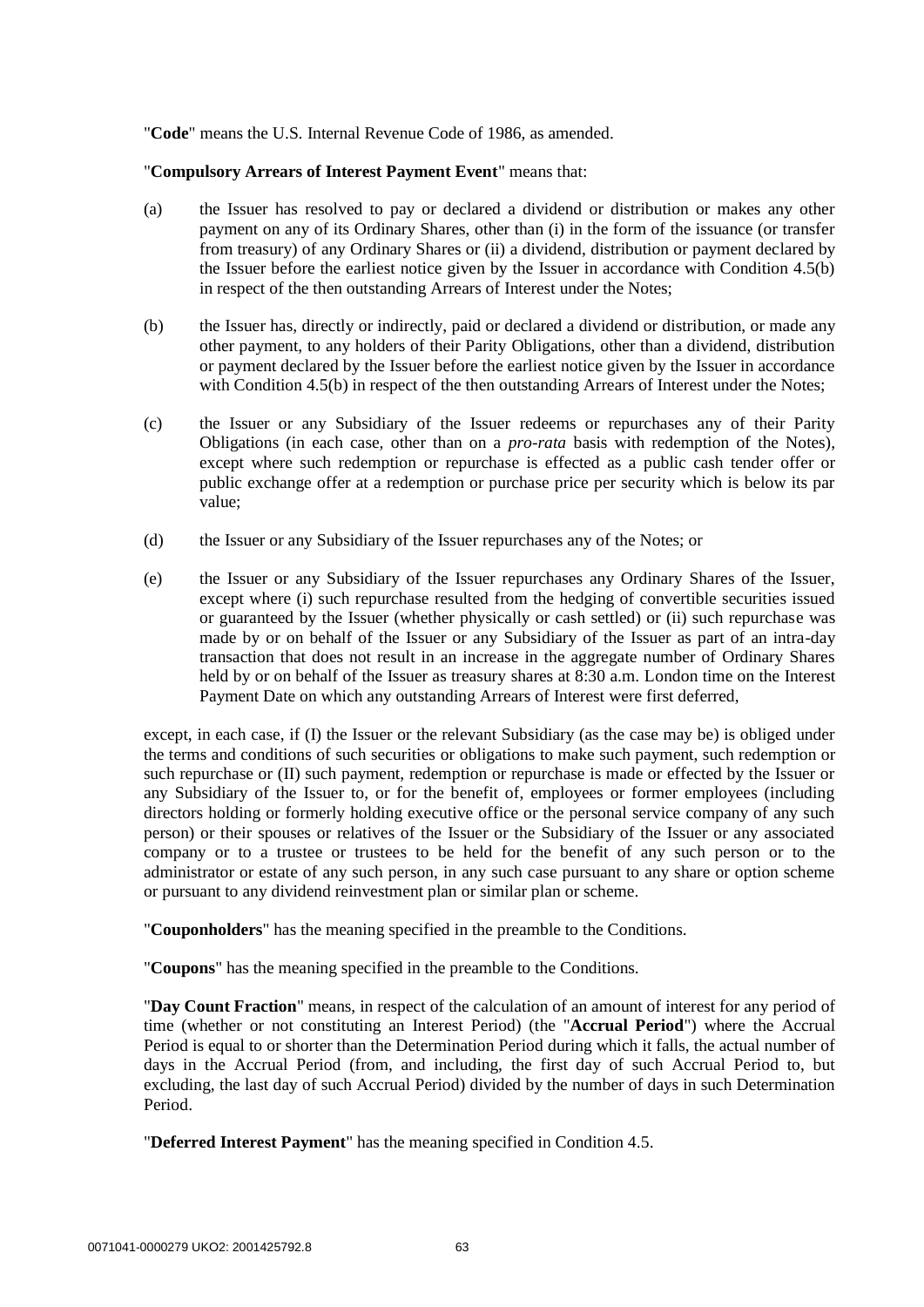"**Determination Period**" means the period from, and including, 26 February in any year to, but excluding, the next 26 February.

"**Early Redemption Amount**" means: (i) in case of a Rating Agency Event, Accounting Event or a Tax Event where the relevant date fixed for redemption falls prior to the First Call Date, an amount equal to the sum of (x) 100 per cent. of the principal amount of the relevant Note, and (y) 1 per cent. of the principal amount of the relevant Notes (which amount shall represent a fixed interest amount for the period from (and including) the Issue Date up to (but excluding) the relevant Redemption Date payable in addition to any accrued and unpaid interest up to (but excluding) the relevant Redemption Date and any outstanding Arrears of Interest); and (ii) in the case of a Rating Agency Event, Accounting Event or a Tax Event where the relevant date fixed for redemption falls on or after the First Call Date or in case of a Gross-Up Event or Substantial Repurchase Event, an amount equal to 100 per cent. of the outstanding principal amount of the Notes, in each case plus accrued and unpaid interest up to (but excluding) the relevant Redemption Date and any outstanding Arrears of Interest (without double counting).

"**Event of Default**" means a Winding-Up of the Issuer (other than for the purposes of a Solvent Reorganisation of the Issuer).

"**Extraordinary Resolution**" has the meaning given to it in the Trust Deed.

"**First Call Date**" has the meaning specified in Condition 5.2.

"**First Reset Date**" has the meaning specified in Condition 4.2.

"**Fitch**" means Fitch Ratings Ltd. (or any of its subsidiaries or any successor in business thereto from time to time).

A "**Gross-Up Event**" shall occur if, as a result of a Tax Law Change, (i) the Issuer has or will become obliged to pay Additional Amounts; and (ii) such obligation cannot be avoided by the Issuer taking reasonable measures available to it.

"**Group**" means the Issuer and its Subsidiaries from time to time.

"**IFRS**" means International Financial Reporting Standards (as amended or replaced from time to time).

"**Interest Amount**" means the amount of interest scheduled to be paid on the outstanding principal amount of each Note on an Interest Payment Date under Condition 4.3.

"**Interest Payment**" means, in respect of an Interest Payment Date, the amount of interest payable on the presentation and surrender of the Coupon for the relevant Interest Period in accordance with Condition 4

"**Interest Payment Date**" has the meaning specified in Condition 4.2.

"**Interest Period**" means the period beginning on (and including) the Issue Date and ending on (but excluding) the first Interest Payment Date and each successive period beginning on (and including) an Interest Payment Date and ending on (but excluding) the next succeeding Interest Payment Date.

"**Interest Rate**" has the meaning specified in Condition 4.2.

"**Investment Grade**" means a credit rating of BBB– by Fitch, Baa3 by Moody's or BBB– by S&P, or equivalent, or higher;

"**Issue Date**" means 26 November 2020.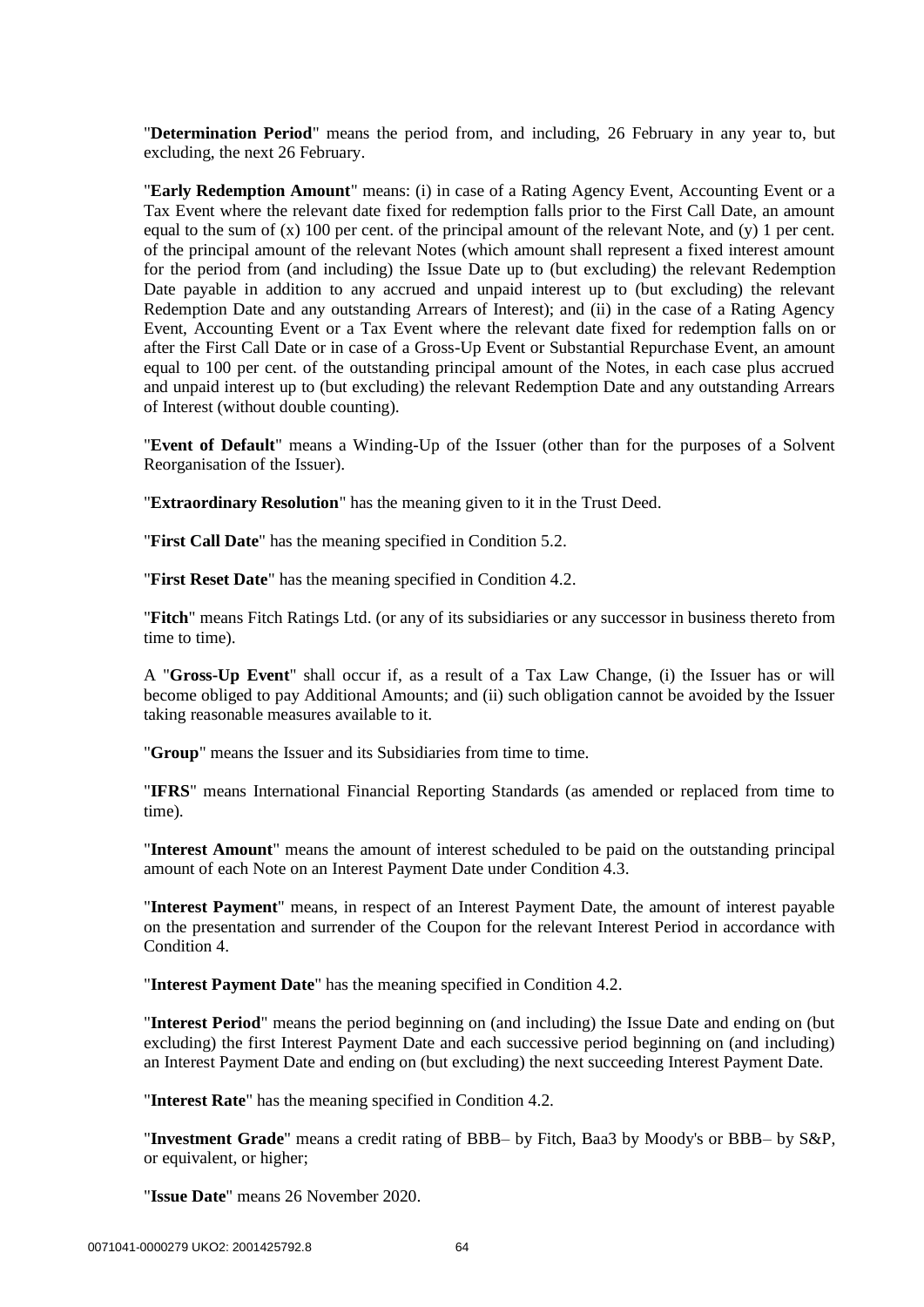"**Issuer**" means National Express Group PLC.

"**London Business Day**" means a day on which commercial banks and foreign exchange markets settle payments and are open for general business (including dealing in foreign exchange and foreign currency deposits) in London.

"**Margin**" means in respect of:

- (a) the Reset Period ending on (but excluding) the Second Reset Date, 4.135 per cent. per annum; and
- (b) each subsequent Reset Period, 5.135 per cent. per annum.

"**Moody's**" means Moody's Investors Service Limited (or any of its subsidiaries or any successor in business thereto from time to time).

"**Multilateral Trading Facility**" means a multilateral trading facility described in section 987(1)(b) of the Income Tax Act 2007, as the same may be amended from time to time and any provision, statute or statutory instrument replacing the same from time to time.

"**Non-Investment Grade**" means a credit rating of BB+ by Fitch, Ba1 by Moody's or BB+ by S&P, or equivalent, or lower.

"**Noteholders**" has the meaning specified in the preamble to the Conditions.

"**Notes**" has the meaning specified in the preamble to the Conditions, and **Note** shall be construed accordingly.

"**Notional Preference Shares**" means, with respect to the Issuer, a notional class of preference shares in the capital of the Issuer: (i) ranking junior to the claims of all holders of Senior Obligations of the Issuer; (ii) having an equal right to return of assets in the Winding-Up of the Issuer, and so ranking *pari passu* with any Parity Obligations of the Issuer; and (iii) having a right to return of capital ahead of, and so ranking ahead of, the claims of holders of the Ordinary Shares of the Issuer.

"**Official List**" means the Official List of the Financial Conduct Authority in its capacity as competent authority under the Financial Services and Markets Act 2000 (as amended or superseded).

"**Ordinary Shares**" means (i) any ordinary shares in the capital of the Issuer or (ii) any present or future shares of any other class of shares of the Issuer ranking *pari passu* with the ordinary shares of the Issuer or, in either case, any depository or other receipts or certificates, including American depository receipts, representing such shares.

"**Parity Obligations**" means, with respect to the Issuer:

- (a) the most junior class of preference share capital of the Issuer; and
- (b) any other security, guarantee or other instrument issued by, or any other obligation of, the Issuer which ranks or is expressed to rank *pari passu* with the Issuer's obligations under the Notes.

"**Paying Agents**" has the meaning specified in the preamble to the Conditions.

"**Payment Business Day**" means, in relation to any place, a day on which commercial banks and foreign exchange markets settle payments and are open for general business (including dealing in foreign exchange and foreign currency deposits) in that place.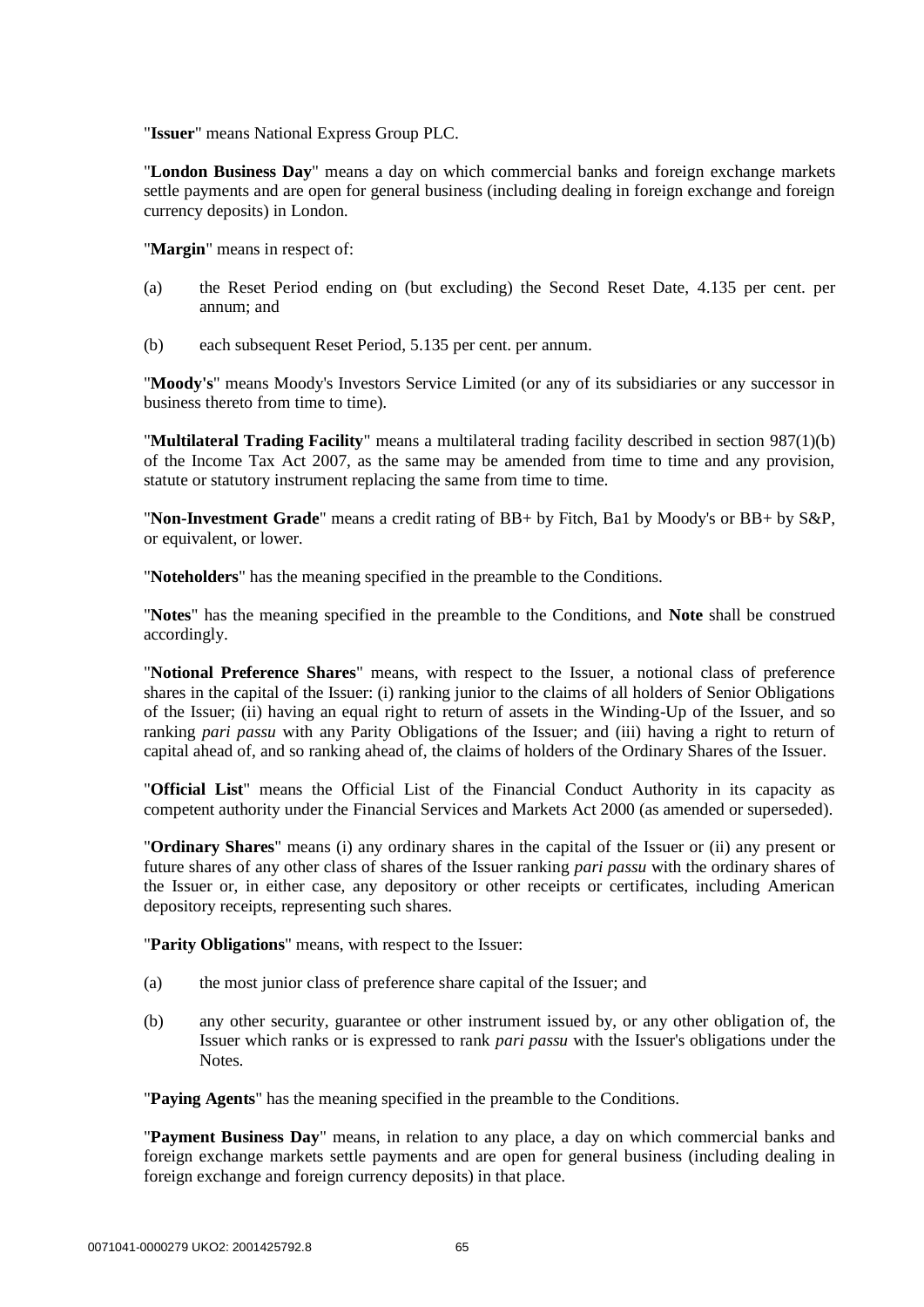"**Presentation Date**" means a day which (subject to Condition 8):

- (a) is or falls after the relevant due date;
- (b) is a Payment Business Day in the place of the specified office of the Paying Agent at which the Note is presented for payment; and
- (c) in the case of payment by credit or transfer to a sterling account as referred to above, is a London Business Day.

"**Principal Paying Agent**" has the meaning specified in the preamble to the Conditions.

"**Qualifying Securities**" means securities that contain terms not materially less favourable to Noteholders than the terms of the Notes (as reasonably determined by the Issuer (in consultation with an independent investment bank or counsel of international standing)) and provided that a certification to such effect (and confirming that the conditions set out in (a) to (j) below have been satisfied) of two authorised officers of the Issuer shall have been delivered to the Trustee prior to the substitution or variation of the Notes upon which certificate the Trustee shall be entitled to rely absolutely without further enquiry or liability to any person), provided that:

- (a) they shall be issued by  $(x)$  the Issuer, or  $(y)$  a wholly-owned direct or indirect finance Subsidiary of the Issuer with a guarantee of the Issuer; and
- (b) they (and/or, as appropriate, the guarantee as aforesaid) shall rank *pari passu* on a Winding-Up of the Issuer with the Notes; and
- (c) they shall contain terms which provide for the same or a more favourable Interest Rate from time to time applying to the Notes and preserve the same Interest Payment Dates; and
- (d) they shall preserve the obligations (including the obligations arising from the exercise of any right) of the Issuer as to redemption of the Notes, including (without limitation) as to timing of, and amounts payable upon, such redemption; and
- (e) they shall preserve any existing rights under these Conditions to any accrued interest which has accrued to Noteholders and not been paid and any Arrears of Interest which have not been paid: and
- (f) they shall not contain terms providing for loss absorption through principal write-down or conversion to ordinary shares; and
- (g) they shall otherwise contain substantially identical terms (as reasonably determined by the Issuer) to the Notes, save where (without prejudice to the requirement that the terms are not materially less favourable to Noteholders than the terms of the Notes as described above) any modifications to such terms are required to be made to avoid the occurrence or effect of a Rating Agency Event, a Gross-Up Event, an Accounting Event or, as the case may be, a Tax Event; and
- (h) they shall be (i) listed on the Official List and admitted to trading on the London Stock Exchange's Main Market or (ii) listed on such other stock exchange as is a Recognised Stock Exchange at that time or admitted to trading on a Multilateral Trading Facility at that time as selected by the Issuer; and
- (i) they shall, immediately after such substitution or variation, be assigned at least the same credit rating(s) by the same Rating Agencies as may have been assigned to the Notes at the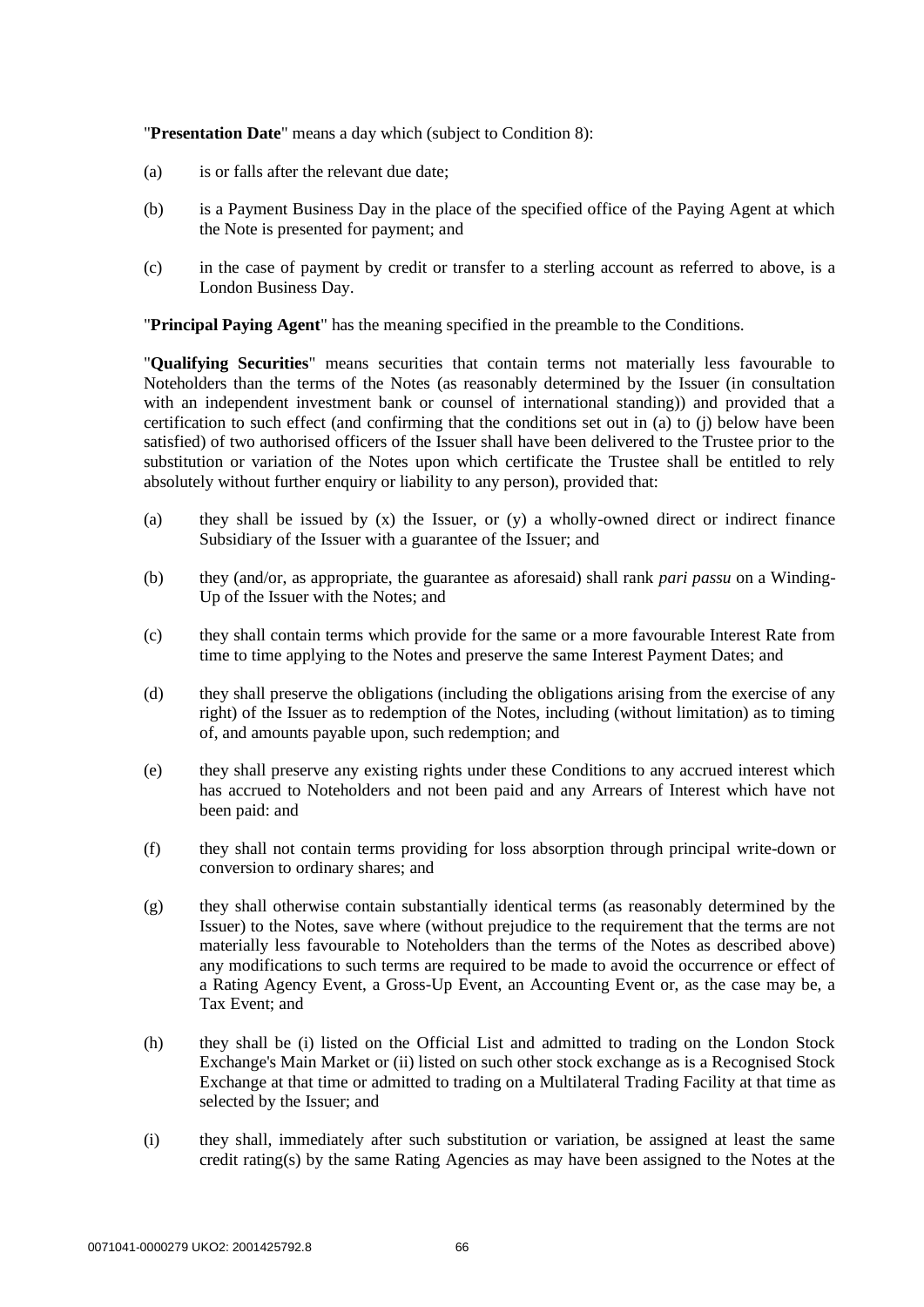invitation of or with the consent of the Issuer immediately prior to such substitution or variation; and

(j) they shall not provide for the mandatory deferral or cancellation of payments of interest and/or principal.

"**Rating Agency**" means each of Fitch and Moody's or any other rating agency substituted for either of them by the Issuer.

A "**Rating Agency Event**" shall occur if the Issuer has received confirmation from any Rating Agency that, due to any amendment to, clarification of, or change in the assessment criteria under its hybrid capital methodology or in the interpretation thereof, in each case occurring or becoming effective after the Issue Date (or, if "equity credit" is not assigned to the Notes by the relevant Rating Agency on the Issue Date, the date on which "equity credit" is assigned by such Rating Agency for the first time), any or all of the Notes will no longer be eligible (or if the Notes have been partially or fully re-financed since the Issue Date and are no longer eligible for "equity credit" from such Rating Agency in part or in full as a result, any or all of the Notes would no longer have been eligible as a result of such amendment to, clarification of or, change in the assessment criteria or in the interpretation thereof had they not been re-financed) for the same or a higher amount of "equity credit" as was attributed to the Notes as at the Issue Date (or, if "equity credit" is not assigned to the Notes by the relevant Rating Agency on the Issue Date, the date on which "equity credit" is assigned by such Rating Agency for the first time).

"**Recognised Stock Exchange**" means a recognised stock exchange as defined in section 1005 of the Income Tax Act 2007, as the same may be amended from time to time and any provision, statute or statutory instrument replacing the same from time to time.

"**Redemption Date**" means any date on which the Notes become due for redemption in accordance with the Conditions.

"**Reference Banks**" means five brokers of gilts and/or gilt-edged market makers selected by the Issuer.

"**Relevant Announcement Date**" means the date that is the earlier of (a) the date of the first public announcement of the relevant Change of Control and (b) the date of the earliest Relevant Potential Change of Control Announcement (if any).

"**Relevant Date**" means in respect of any Note or Coupon, the date on which payment in respect of it first becomes due or (if any amount of the money payable is improperly withheld or refused) the date on which payment in full of the amount outstanding is made or (if earlier) the date seven days after that on which notice is duly given to the Noteholders that, upon further presentation of the Note or Coupon being made in accordance with the Conditions, such payment will be made, provided that payment is in fact made upon such presentation.

"**Relevant Potential Change of Control Announcement**" means any public announcement or statement by or on behalf of the Issuer, any actual or potential bidder or any adviser acting on behalf of any actual or potential bidder relating to any potential Change of Control where within 180 days following the date of such announcement or statement, a Change of Control occurs.

"**Relevant Rating Agency**" means each of Fitch, Moody's and S&P or any of their respective successors or any Substitute Rating Agency.

"**Reserved Matter**" has the meaning specified in Condition 13.1.

"**Reset Date**" means each of: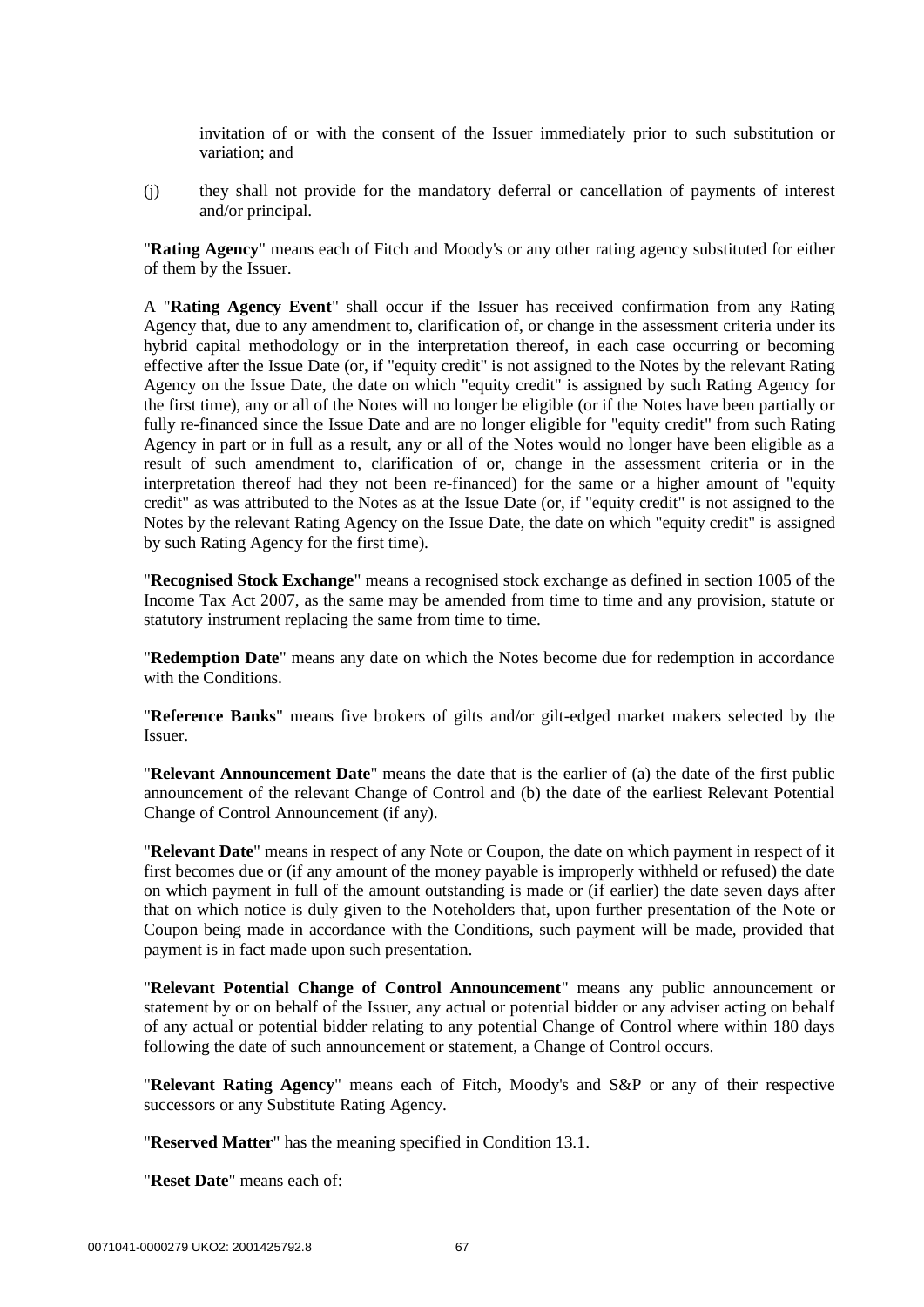- (a) the First Reset Date;
- (b) the Second Reset Date; and
- (c) each date that falls five, or a multiple of five, years following the Second Reset Date.

"**Reset Determination Date**" means the second London Business Day prior to the relevant Reset Date.

"**Reset Interest Rate**" means (subject to Condition 4.4), in relation to any Reset Period, the rate that is determined by the Calculation Agent as the sum of the relevant Reset Reference Rate and the Margin, with such sum converted to an annual basis (such calculation to be made by the Calculation Agent).

"**Reset Period**" means the period from and including the First Reset Date to but excluding the Second Reset Date, the period from and including the Second Reset Date to but excluding the next Reset Date, and each successive period from and including a Reset Date to but excluding the next succeeding Reset Date.

"**Reset Reference Rate**" means in respect of a Reset Period, the gross redemption yield (as calculated by the Calculation Agent in accordance with generally accepted market practice at such time, on a semi-annual compounding basis (rounded up (if necessary) to four decimal places) of the Benchmark Gilt in respect of that Reset Period, with the price of the Benchmark Gilt for the purpose of determining the gross redemption yield being the arithmetic average (rounded up (if necessary) to the nearest 0.001 per cent. (0.0005 per cent. being rounded upwards)) of the bid and offered prices of such Benchmark Gilt quoted by the Reference Banks at 11.00 a.m. (London time) on the Reset Determination Date in respect of such Reset Period on a dealing basis for settlement on the next following Benchmark Gilt Dealing Day in London. Such quotations shall be obtained by or on behalf of the Issuer and provided to the Calculation Agent. If at least four quotations are provided, the Reset Reference Rate will be determined by reference to the rounded arithmetic mean of the quotations provided, eliminating the highest quotation (or, in the event of equality, one of the highest) and the lowest quotation (or, in the event of equality, one of the lowest). If only two or three quotations are provided, the Reset Reference Rate will be determined by reference to the rounded arithmetic mean of the quotations provided. If only one quotation is provided, the Reset Reference Rate will be determined by reference to the rounded quotation provided. If no quotations are provided, the Reset Reference Rate will be the previous Reset Reference Rate or (in the case of the first Reset Period) 0.009 per cent.

"**S&P**" means S&P Global Ratings Europe Limited (or any of its subsidiaries or any successor in business thereto from time to time).

"**Second Reset Date**" means 26 February 2031.

"**Senior Obligations**" means all obligations of the Issuer but excluding any Parity Obligations and any Ordinary Shares of the Issuer.

"**Senior Unsecured Obligations**" means any of the Issuer's senior unsecured obligations.

"**Solvent Reorganisation**" means a solvent Winding-Up for the purposes of a reorganisation, reconstruction or amalgamation the terms of which reorganisation, reconstruction or amalgamation have previously been approved in writing by the Trustee or by an Extraordinary Resolution and do not provide that the Notes shall thereby become redeemable or repayable.

"**Subsidiary**" has the meaning provided in Section 1159 of the Companies Act 2006.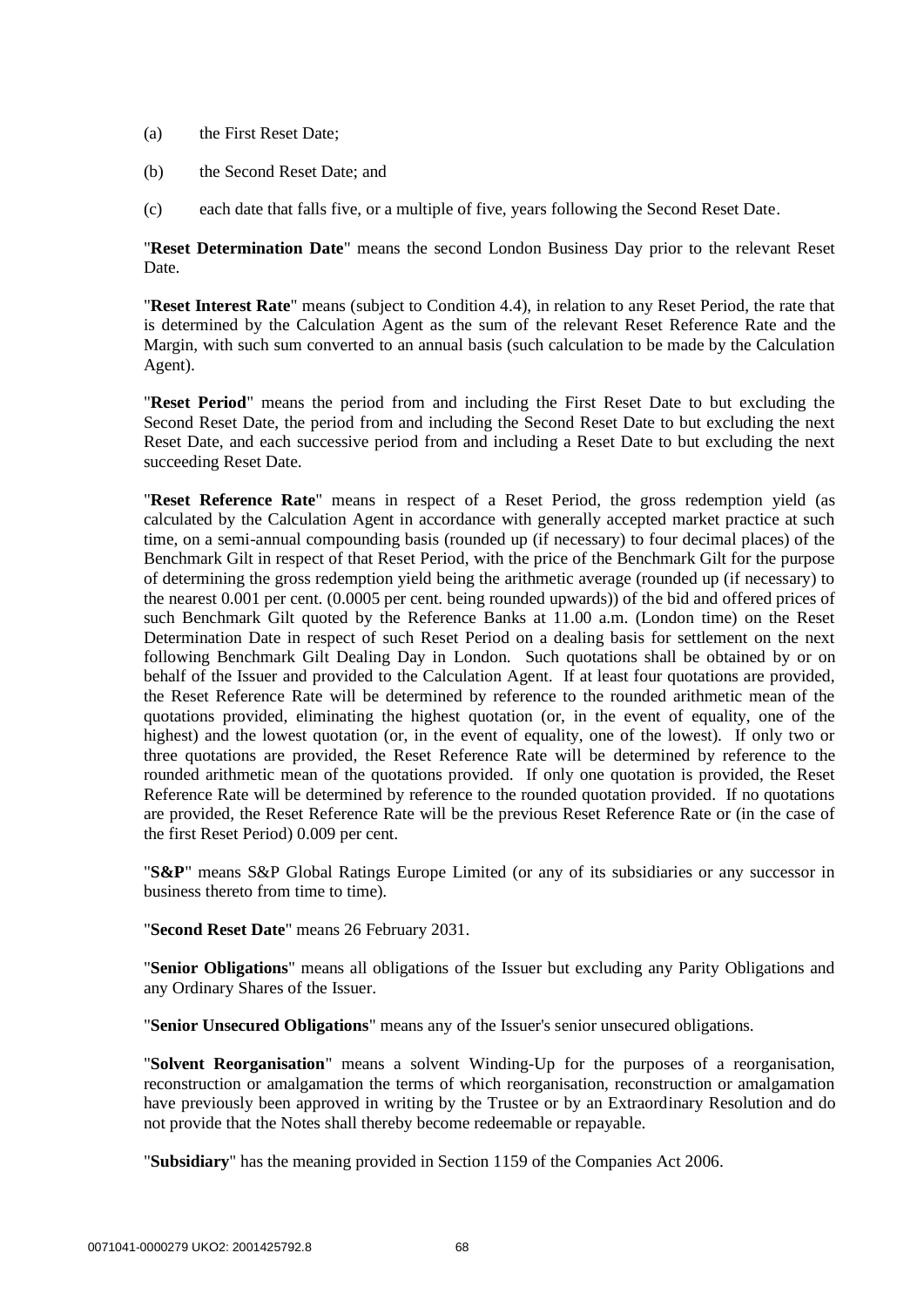A "**Substantial Repurchase Event**" shall occur if, prior to the giving of the relevant notice of redemption the Issuer or any Subsidiary of the Issuer repurchases (and effects corresponding cancellations) in aggregate 75 per cent. or more in the principal amount of the Notes issued on the Issue Date.

"**Substituted Debtor**" has the meaning specified in Condition 13.3.

"**Substitute Rating Agency**" means any international recognised securities rating agency or agencies substituted for a Relevant Rating Agency by the Issuer from time to time with the prior written approval of the Trustee, such approval not to be unreasonably withheld or delayed.

"**Talons**" has the meaning specified in the preamble to the Conditions.

a "**Tax Even**t" shall be deemed to have occurred if as a result of a Tax Law Change:

- (i) in respect of, or as a result of, the Issuer's obligation to make any Interest Payment on the next following Interest Payment Date, the Issuer would not be entitled to claim a deduction in computing its taxation liabilities in a Tax Jurisdiction or such entitlement is materially reduced or materially delayed (a "**disallowance**"); or
- (ii) in respect of the Issuer's obligation to make any Interest Payment on the next following Interest Payment Date, where a deduction arises in respect of such Interest Payment the Issuer would not to any material extent be entitled to have such deduction set against the profits of companies with which it is grouped for applicable tax purposes in a Taxing Jurisdiction (whether under the group relief system current as at the Issue Date or any similar system or systems having like effect as may from time to time exist) otherwise than as a result of a disallowance within (i),

and, in each case, the Issuer cannot avoid the foregoing in connection with the Notes by taking measures reasonably available to it.

"**Tax Jurisdiction**" means the United Kingdom and any political subdivision and any authority therein or thereof having the power to tax, and/or any other jurisdiction (and in each case any political subdivision and any authority therein or thereof having the power to tax) in which the Issuer is incorporated, organised, or otherwise resident for tax purposes.

"**Tax Law Change**" means (i) a change in or proposed change in, or amendment or proposed amendment to, the laws or regulations of a Tax Jurisdiction or any political subdivision or any authority thereof or therein having the power to tax, including any treaty to which a Tax Jurisdiction is a party, (ii) any change in the application or official or generally published interpretation of such laws or regulations, including a decision of any court or tribunal, or (iii) any interpretation or pronouncement by any relevant tax authority that provides for a position with respect to such laws or regulations or interpretation thereof that differs from the previously generally accepted position in relation to similar transactions, which in each case becomes or would become effective on or after the Issue Date.

"**Trust Deed**" has the meaning specified in the preamble to the Conditions.

"**Trustee**" has the meaning specified in the preamble to the Conditions.

"**Winding-Up**" means an order being made, or an effective resolution being passed, for the windingup of the Issuer or an administrator of the Issuer being appointed and such administrator giving notice that it intends to declare and distribute a dividend.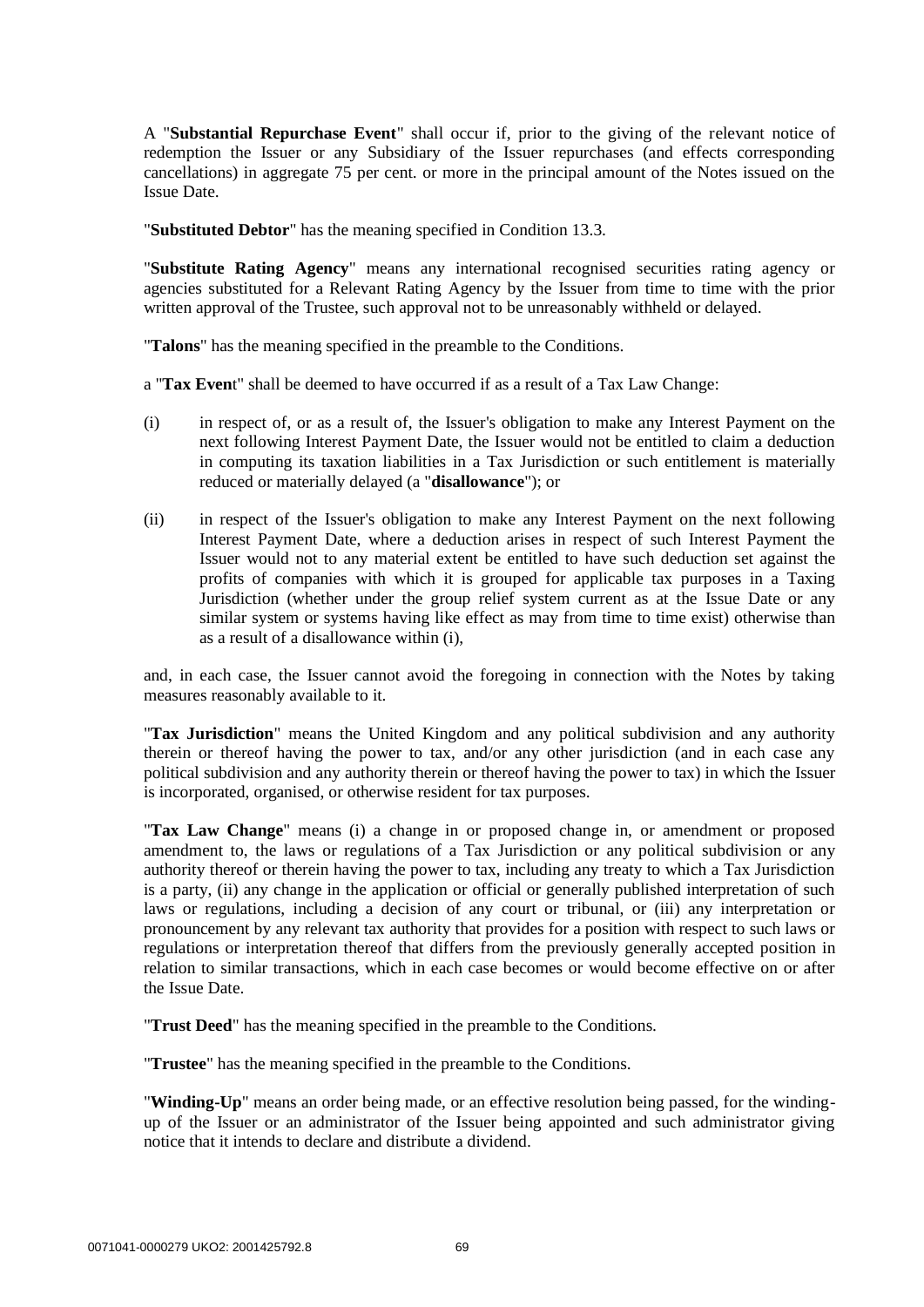## **PART 3**

## **FORM OF COUPON**

On the front:

## **NATIONAL EXPRESS GROUP PLC**

£500,000,000 Perpetual Subordinated Non-Call 5.25 Fixed Rate Reset Notes

Coupon for the amount due on  $[ $\bullet$ ].$ 

Coupon relating to Note in the nominal amount of  $f(\bullet)$ .

This Coupon is payable to bearer (subject to the Conditions endorsed on the Note to which this Coupon relates, which shall be binding upon the holder of this Coupon whether or not it is for the time being attached to such Note) at the specified offices of the Principal Paying Agent and the Paying Agents set out on the reverse hereof (or any other Principal Paying Agent or further or other Paying Agents or specified offices duly appointed or nominated and notified to the Noteholders).

If the Note to which this Coupon relates shall have become due and payable before the maturity date of this Coupon, this Coupon shall become void and no payment shall be made in respect of it.

Interest on this Note may be deferred as provided in Condition 4.

## **ANY UNITED STATES PERSON WHO HOLDS THIS OBLIGATION WILL BE SUBJECT TO LIMITATIONS UNDER THE UNITED STATES INCOME TAX LAWS, INCLUDING THE LIMITATIONS PROVIDED IN SECTIONS 165(j) AND 1287(a) OF THE INTERNAL REVENUE CODE.**

## **NATIONAL EXPRESS GROUP PLC**

By:

[**Cp. No.**] **£**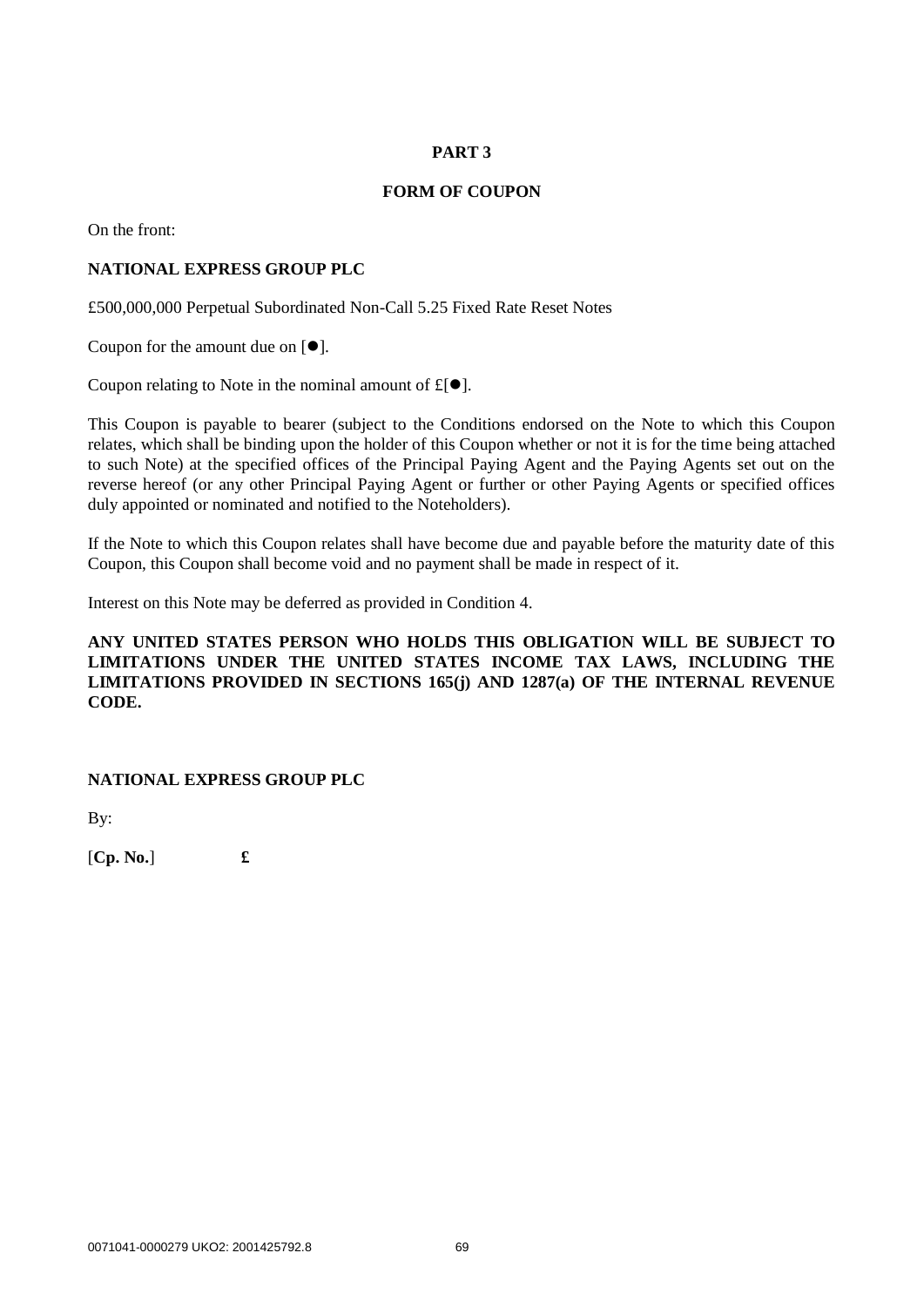On the back:

**PRINCIPAL PAYING AGENT BNP PARIBAS SECURITIES SERVICES** 60, avenue J.F. Kennedy L-1855 Luxembourg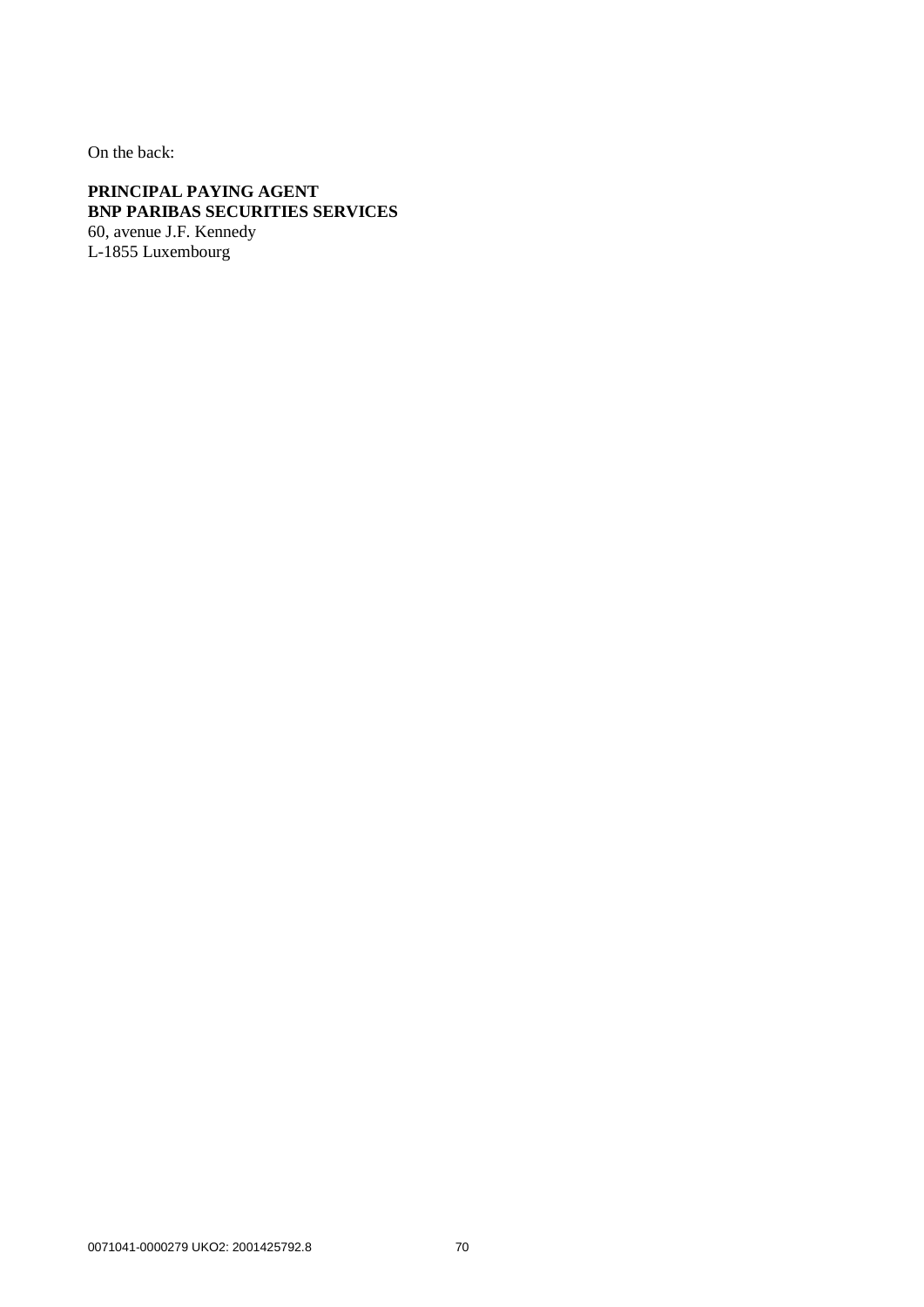## **PART 4**

## **FORM OF TALON**

On the front:

## **NATIONAL EXPRESS GROUP PLC**

£500,000,000 Perpetual Subordinated Non-Call 5.25 Fixed Rate Reset Notes

Talon for further Coupons falling due on  $[•]$ .

Talon relating to Note in the nominal amount of  $f \in \lceil \bullet \rceil$ .

After all the Coupons relating to the Note to which this Talon relates have matured, further Coupons (including if appropriate a Talon for further Coupons) shall be issued at the specified office of the Principal Paying Agent set out on the reverse hereof (or any other Principal Paying Agent or specified office duly appointed or nominated and notified to the Noteholders) upon production and surrender of this Talon.

If the Note to which this Talon relates shall have become due and payable before the original due date for exchange of this Talon, this Talon shall become void and no exchange shall be made in respect of it.

## **ANY UNITED STATES PERSON WHO HOLDS THIS OBLIGATION WILL BE SUBJECT TO LIMITATIONS UNDER THE UNITED STATES INCOME TAX LAWS, INCLUDING THE LIMITATIONS PROVIDED IN SECTIONS 165(j) AND 1287(a) OF THE INTERNAL REVENUE CODE.**

## **NATIONAL EXPRESS GROUP PLC**

**By:**

[**Talon No.**]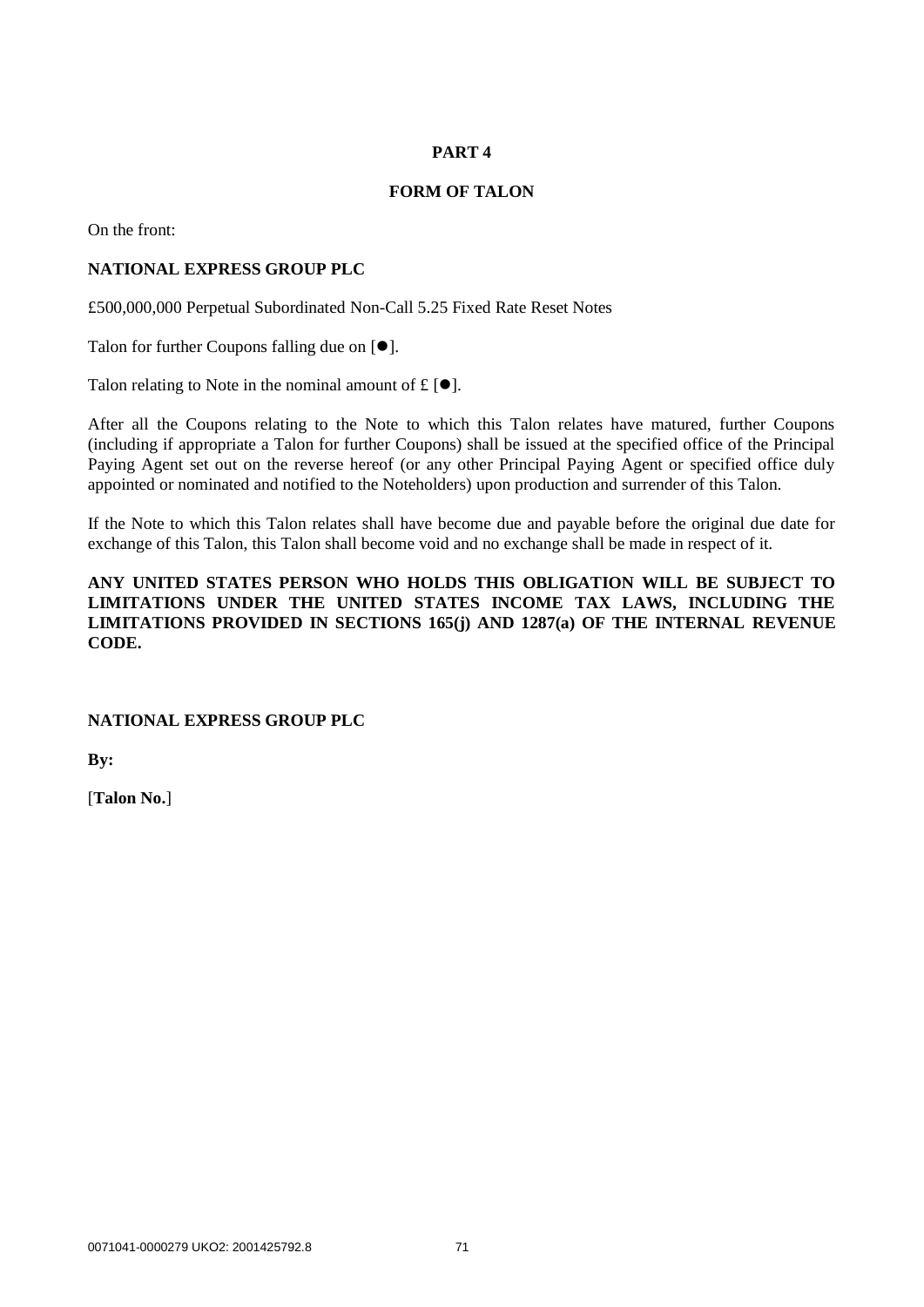On the back:

**PRINCIPAL PAYING AGENT BNP PARIBAS SECURITIES SERVICES** 60, avenue J.F. Kennedy L-1855 Luxembourg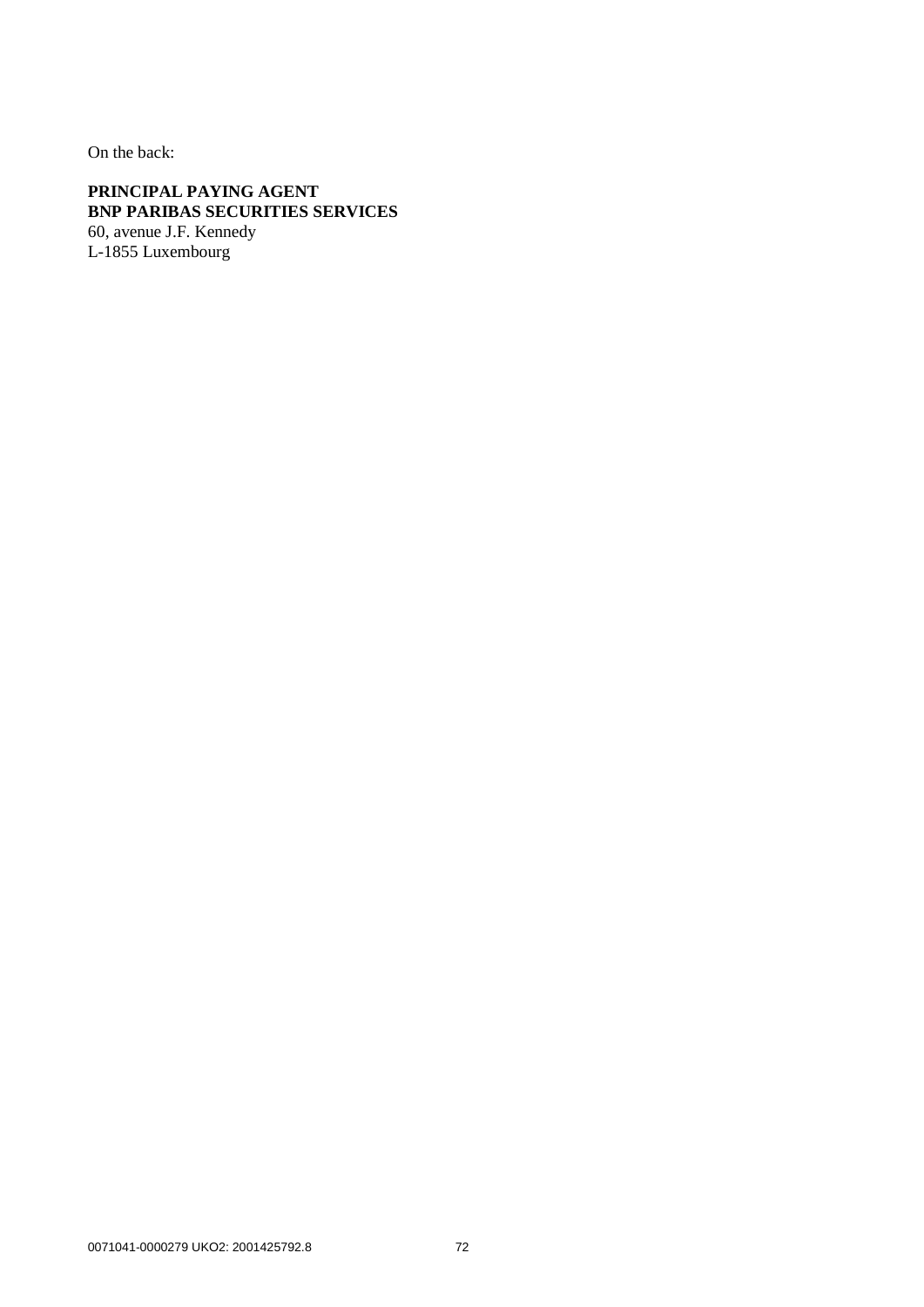## **SCHEDULE 3**

## **PROVISIONS FOR MEETINGS OF NOTEHOLDERS**

### **Interpretation**

- 1. The following expressions shall have the following meanings:
	- (a) **voting certificate** means a certificate in the English language issued and dated by a Paying Agent in which it is stated:
		- (i) that on that date Notes (not being Notes in respect of which a block voting instruction has been issued and is outstanding in respect of the meeting specified in such voting certificate or any adjournment of such meeting) bearing specified serial numbers were deposited with such Paying Agent (or to its order at a bank or other depository) and that such Notes will not be released until the earlier of:
			- (A) the conclusion of the meeting specified in such certificate or any adjournment of it; and
			- (B) the surrender of the certificate to the Paying Agent which issued it; and
		- (ii) that its bearer is entitled to attend and vote at such meeting or any adjournment of it in respect of the Notes represented by such certificate;
	- (b) **block voting instruction** means a document in the English language issued by a Paying Agent and dated in which:
		- (i) it is certified that Notes (not being Notes in respect of which a voting certificate has been issued and is outstanding in respect of the meeting specified in such block voting instruction or any adjournment of it) have been deposited with such Paying Agent (or to its order at a bank or other depository) and that such Notes will not be released until the earlier of:
			- (A) the conclusion of the meeting specified in such document or any adjournment of it; and
			- (B) the surrender, not less than 48 hours before the time fixed for such meeting or adjournment, of the receipt for each such deposited Note which is to be released to the Paying Agent which issued it and the notification of such surrender by such Paying Agent to the Issuer;
		- (ii) it is certified that each depositor of such Notes or a duly authorised agent on his behalf has instructed such Paying Agent that the votes attributable to his Notes so deposited should be cast in a particular way in relation to the resolution(s) to be put to such meeting or any adjournment of it and that all such instructions are, during the period of 48 hours before the time fixed for such meeting or adjourned meeting, neither revocable nor subject to amendment;
		- (iii) the total number and the serial numbers of the Notes so deposited are listed, distinguishing with regard to each such resolution between those in respect of which instructions have been so given (i) to vote for, and (ii) to vote against, the resolution; and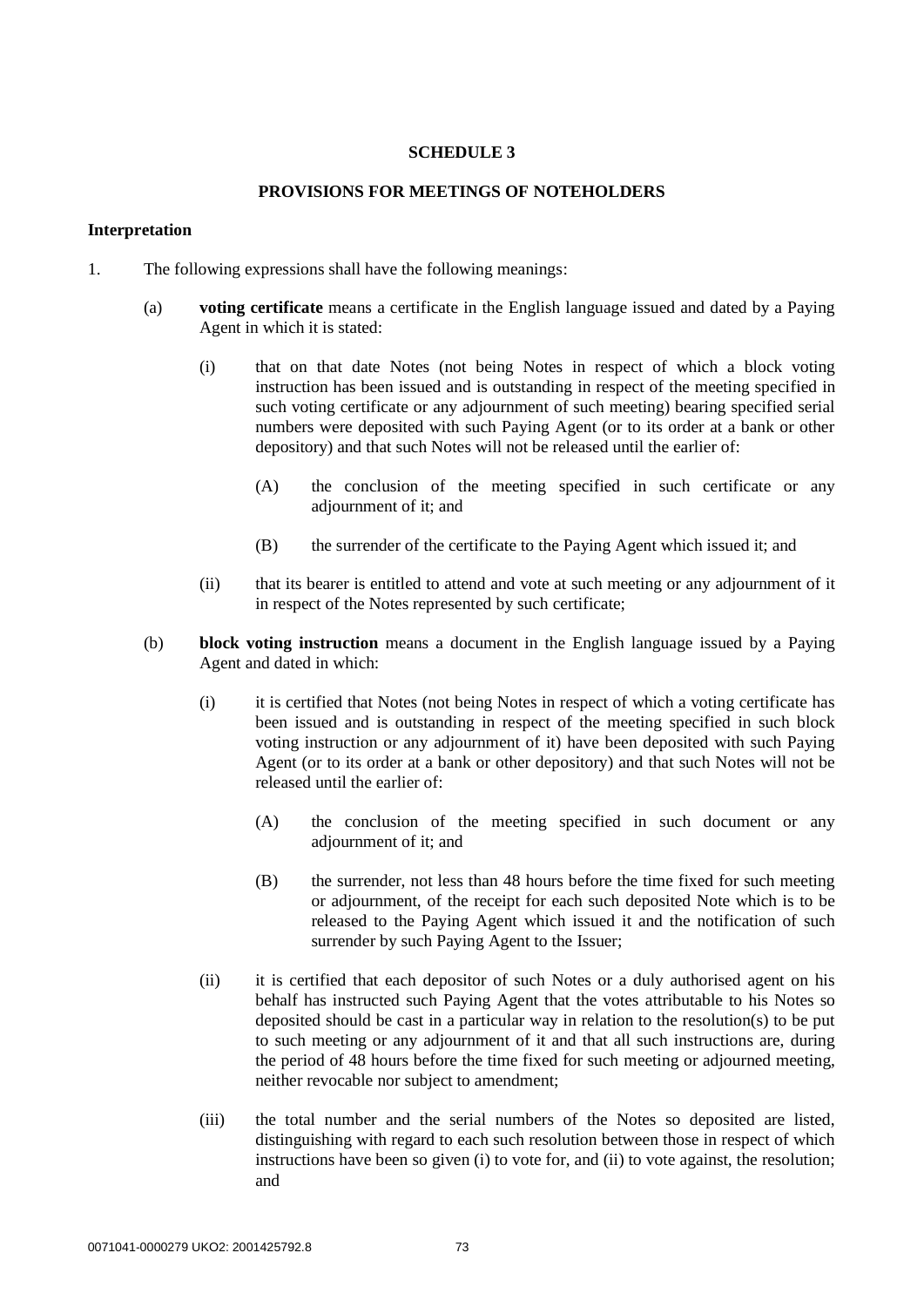(iv) any person named in such document (a **proxy**) is authorised and instructed by such Paying Agent to vote in respect of the Notes so listed in accordance with the instructions referred to in (iii) above as set out in such document.

## **Block voting instructions**

2. A holder of a Note may obtain a voting certificate from a Paying Agent or require a Paying Agent to issue a block voting instruction by depositing his Note with such Paying Agent not later than 48 hours before the time fixed for any meeting. Voting certificates and block voting instructions shall be valid until the relevant Notes are released pursuant to paragraph 1 and until then the holder of any such voting certificate or, as the case may be, the proxy named in any such block voting instruction shall, for all purposes in connection with any meeting or proposed meeting or adjourned meeting or proposed adjourned meeting of Noteholders, be deemed to be the holder of the Notes to which such voting certificate or block voting instruction relates and the Paying Agent with which (or to the order of which) such Notes have been deposited shall be deemed for such purposes not to be the holder of those Notes.

## **Convening a meeting**

- 3. Each of the Issuer and the Trustee at any time may, and the Trustee (subject to its being indemnified and/or secured and/or prefunded to its satisfaction against all costs and expenses thereby occasioned) upon a request in writing of Noteholders holding not less than one-tenth in principal amount of the Notes of any Series for the time being outstanding shall, convene a meeting of Noteholders of that Series. Whenever any such party is about to convene any such meeting it shall forthwith give notice in writing to the other parties of the day, time and place of the meeting and of the nature of the business to be transacted at it. Every such meeting shall be held at such time and place (which need not be a physical place and instead may be way of a conference call using a videoconference platform) as the Trustee may approve (such approval not to be unreasonably withheld or delayed).
- 4. At least 21 days' notice (exclusive of the day on which the notice is given and of the day on which the meeting is held) specifying the day, time and place of meeting shall be given to the Noteholders. A copy of the notice shall in all cases be given by the party convening the meeting to the other parties. Such notice shall also specify, unless in any particular case the Trustee otherwise agrees, the nature of the resolutions to be proposed and shall include a statement to the effect that Notes may be deposited with (or to the order of) any Paying Agent for the purpose of obtaining voting certificates or appointing proxies not later than 48 hours before the time fixed for the meeting.

## **Chairman**

5. A person (who may, but need not, be a Noteholder) nominated in writing by the Trustee may take the chair at every such meeting but if no such nomination is made or if at any meeting the person nominated shall not be present within 15 minutes after the time fixed for the meeting the Noteholders present shall choose one of their number to be chairman, failing which the Issuer may appoint a chairman. The chairman of an adjourned meeting need not be the same person as was chairman of the original meeting.

## **Quorum and Adjournment**

6. At such meeting any one or more persons present in person holding Notes or voting certificates or being proxies and holding or representing in the aggregate not less than one-tenth in principal amount of the Notes for the time being outstanding shall (except for the purpose of passing an Extraordinary Resolution) form a quorum for the transaction of business and no business (other than the choosing of a chairman) shall be transacted at a meeting unless the requisite quorum be present at the commencement of business. The quorum at any such meeting for passing an Extraordinary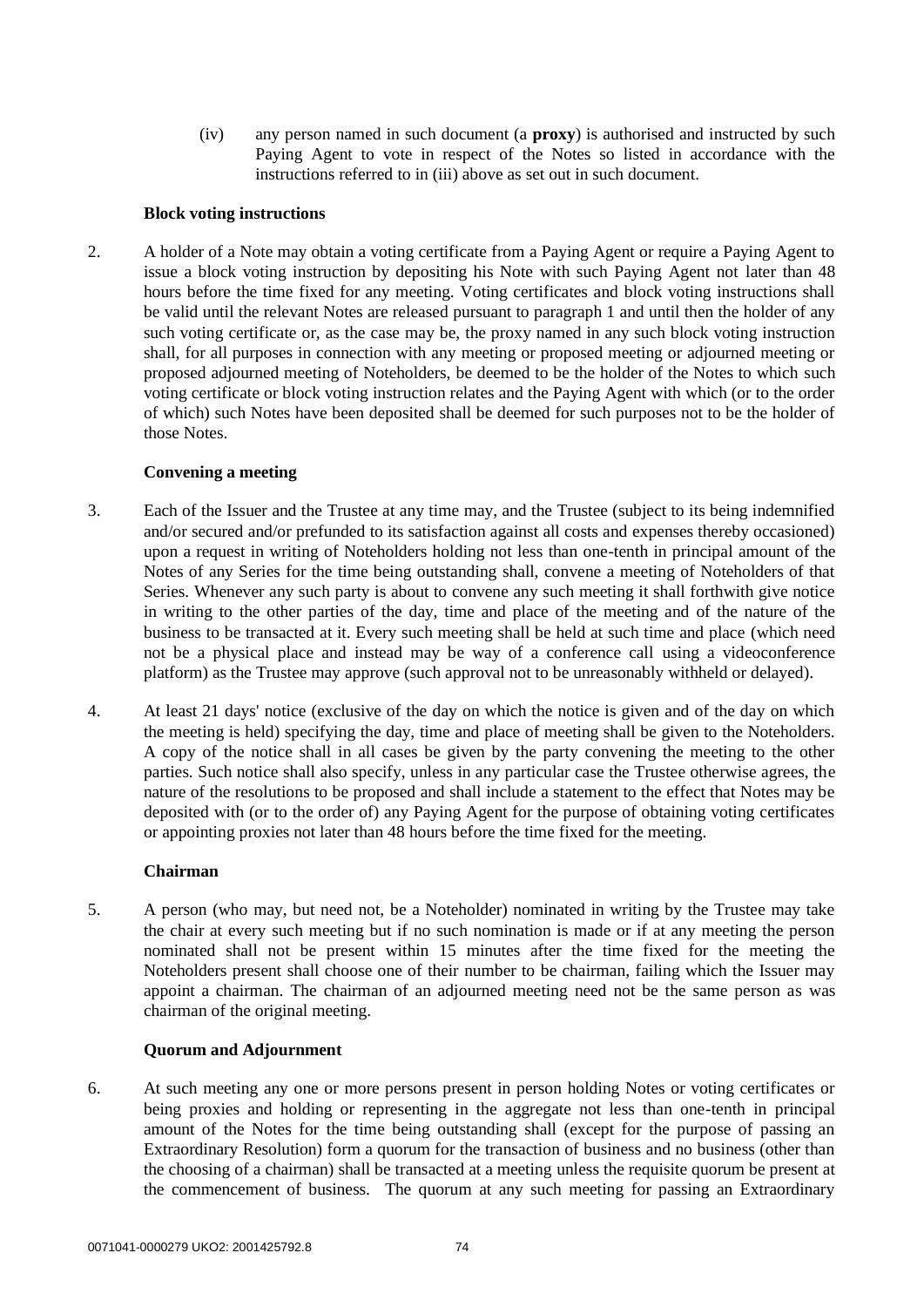Resolution shall (subject as provided below) be one or more persons present in person holding Notes or voting certificates or being proxies and holding Notes or representing in the aggregate a clear majority in principal amount of the Notes for the time being outstanding provided that at any meeting the business of which includes any of the matters specified in the proviso to paragraph 19 the quorum shall be one or more persons present in person holding Notes or voting certificates or being proxies and holding or representing in the aggregate not less than three-quarters in principal amount of the Notes for the time being outstanding.

- 7. If within 15 minutes from the time fixed for any such meeting a quorum is not present the meeting shall, if convened upon the requisition of Noteholders, be dissolved. In any other cases it shall stand adjourned (unless the Issuer and the Trustee agree that it be dissolved) for such period, not being less than 14 days nor more than 42 days, and to such place, as may be decided by the chairman. At such adjourned meeting one or more persons present in person holding Notes or voting certificates or being proxies (whatever the principal amount of the Notes so held or represented) shall form a quorum and may pass any resolution and decide upon all matters which could properly have been dealt with at the meeting from which the adjournment took place had a quorum been present at such meeting provided that any adjourned meeting at which is to be proposed an Extraordinary Resolution for the purpose of effecting any of the modifications specified in the proviso to paragraph 19 the quorum shall be one or more persons so present holding Notes or voting certificates or being proxies and holding or representing in the aggregate not less than one-quarter in principal amount of the Notes for the time being outstanding.
- 8. The chairman may with the consent of (and shall if directed by) any meeting adjourn such meeting from time to time and from place to place but no business shall be transacted at any adjourned meeting except business which might lawfully have been transacted at the meeting from which the adjournment took place.
- 9. At least ten days' notice of any meeting adjourned through want of a quorum shall be given in the same manner as for an original meeting and such notice shall state the quorum required at such adjourned meeting. It shall not, however, otherwise be necessary to give any notice of an adjourned meeting.

## **Conduct of voting**

- 10. Every question submitted to a meeting shall be decided in the first instance by a show of hands and in case of equality of votes the chairman shall both on a show of hands and on a poll have a casting vote in addition to the vote or votes (if any) which he may have as a Noteholder or as a holder of a voting certificate or as a proxy.
- 11. At any meeting, unless a poll is (before or on the declaration of the result of the show of hands) demanded by the chairman, the Issuer, the Trustee or by one or more persons holding one or more Notes or voting certificates or being proxies or representatives and holding or representing in the aggregate not less than one-fiftieth in principal amount of the Notes for the time being outstanding, a declaration by the chairman that a resolution has been carried or carried by a particular majority or lost or not carried by any particular majority shall be conclusive evidence of the fact without proof of the number or proportion of the votes recorded in favour of or against such resolution.
- 12. If at any meeting a poll is so demanded, it shall be taken in such manner and (subject as provided below) either at once or after such an adjournment as the chairman directs and the result of such poll shall be deemed to be the resolution of the meeting at which the poll was demanded as at the date of the taking of the poll. The demand for a poll shall not prevent the continuation of the meeting for the transaction of any business other than the question on which the poll has been demanded.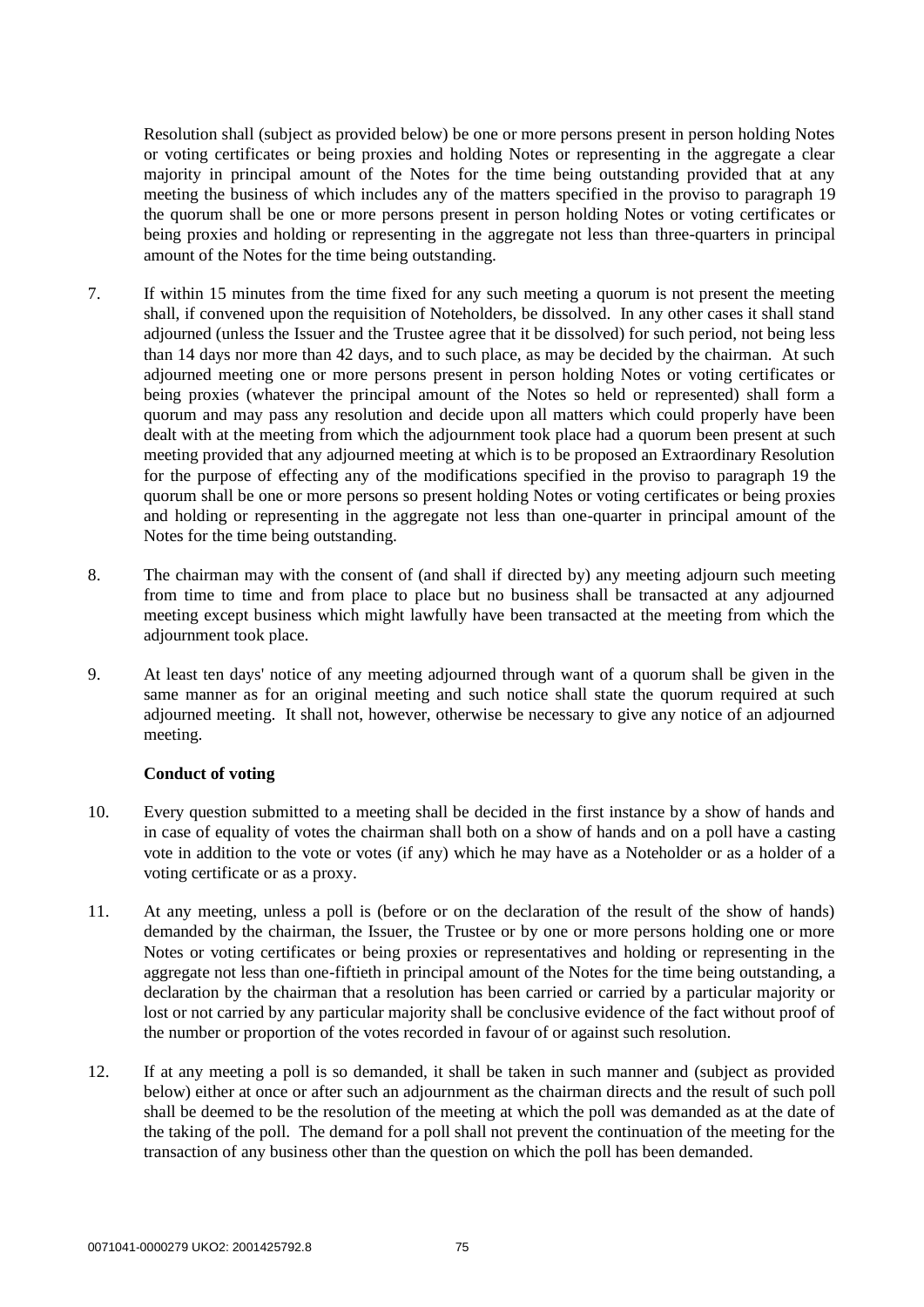13. Any poll demanded at any meeting on the election of a chairman or on any question of adjournment shall be taken at the meeting without adjournment.

### **Attendance**

14. The Issuer and the Trustee (through their respective representatives) and their respective financial and legal advisers may attend and speak at any meeting of Noteholders. No one else may attend at any meeting of Noteholders or join with others in requesting the convening of such a meeting unless he is the holder of a Note or a voting certificate or is a proxy or representative.

### **Voting**

- 15. At any meeting on a show of hands every person who is present in person and who produces a Note or voting certificate or is a proxy shall have one vote and on a poll every person who is so present shall have one vote in respect of each  $\pounds$  in principal amount of the Notes so produced or represented by the voting certificate so produced or in respect of which he is a proxy. Without prejudice to the obligations of proxies named in any block voting instruction, any person entitled to more than one vote need not use all his votes or cast all the votes to which he is entitled in the same way.
- 16. The proxy named in any block voting instruction need not be a Noteholder.
- 17. Each block voting instruction shall be deposited (including electronically) at the registered office of the Issuer, or at such other place as the Trustee shall designate or approve, not less than 24 hours before the time appointed for holding the meeting or adjourned meeting at which the proxy named in the block voting instruction proposes to vote and in default the block voting instruction shall not be treated as valid unless the chairman of the meeting decides otherwise before such meeting or adjourned meeting proceeds to business.
- 18. Any vote given in accordance with the terms of a block voting instruction shall be valid even if the block voting instruction or any of the Noteholders' instructions pursuant to which it was executed has been previously revoked or amended, provided that no intimation in writing of such revocation or amendment shall have been received from the relevant Paying Agent by the Issuer or the Trustee at its registered office or by the chairman of the meeting in each case not less than 24 hours before the time fixed for the meeting or adjourned meeting at which the block voting instruction is used.

#### **Powers of meetings**

- 19. A meeting of Noteholders shall, subject to the Conditions, in addition to the powers given above, but without prejudice to any powers conferred on other persons by this Trust Deed, have power exercisable only by Extraordinary Resolution:
	- (a) to approve any Reserved Matter;
	- (b) to approve any proposal by the Issuer for any modification, abrogation, variation or compromise of any provisions of this Trust Deed or the Conditions or any arrangement in respect of the obligations of the Issuer under or in respect of the Notes;
	- $(c)$  (other than as permitted under clause [15.2](#page-24-0) of this Trust Deed) to approve the substitution of any person for the Issuer (or any previous substitute) as principal obligor under the Notes;
	- (d) (other than as permitted under Clause [13.1](#page-23-0) of this Trust Deed) to waive any breach or authorise any proposed breach by the Issuer of its obligations under or in respect of this Trust Deed or the Notes or any act or omission which might otherwise constitute an Event of Default under the Notes;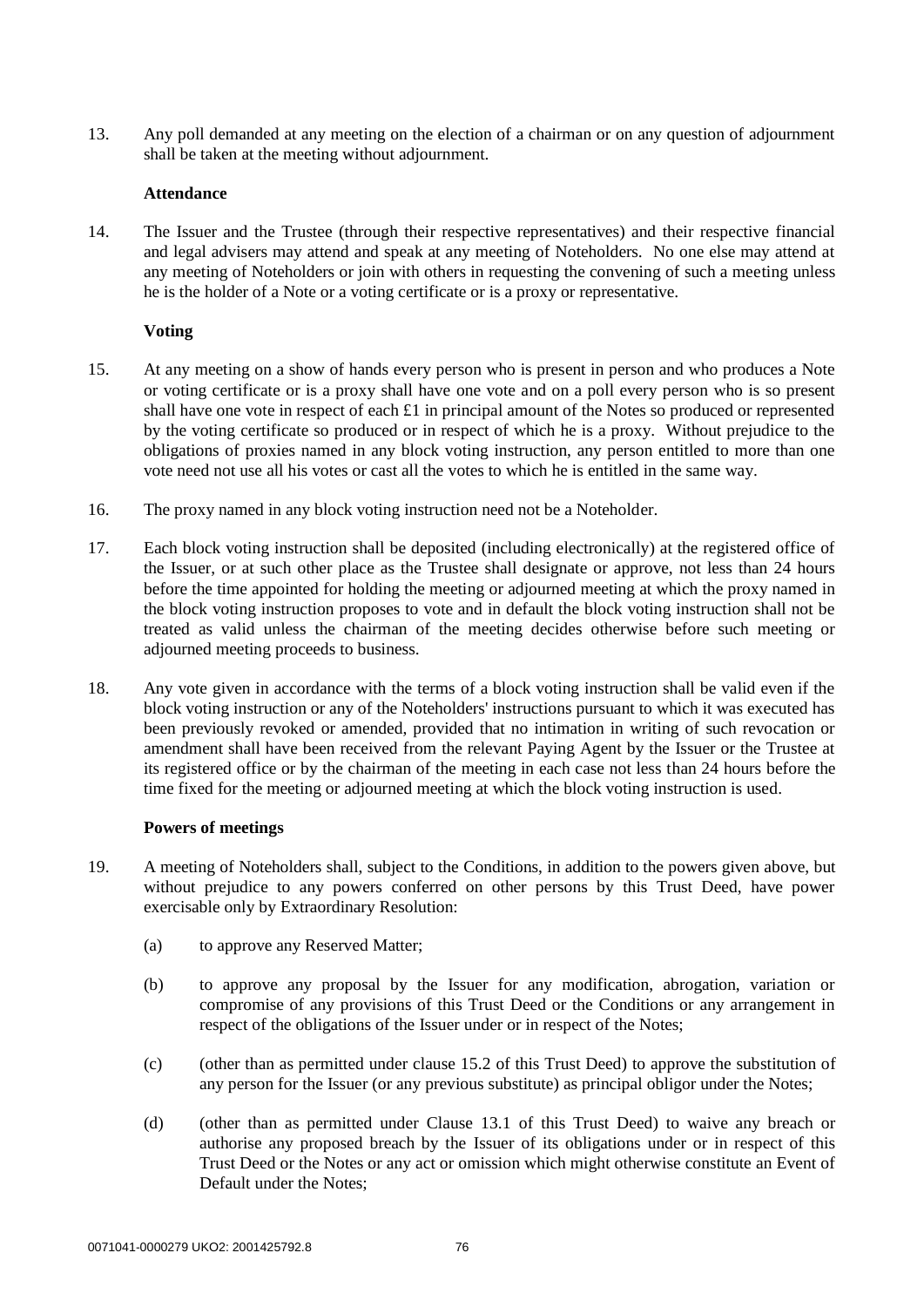- (e) to remove any Trustee;
- (f) to approve the appointment of a new Trustee;
- (g) to authorise the Trustee (subject to its being indemnified, prefunded and/or secured to its satisfaction) or any other person to execute all documents and do all such things as may be necessary to give effect to any Extraordinary Resolution;
- (h) to discharge or exonerate the Trustee from any liability in respect of any act or omission for which it may become responsible under this Trust Deed or the Notes;
- (i) to sanction any scheme or proposal for the exchange or sale of the Notes for, or the conversion of the Notes into, or the cancellation of the Notes in consideration of, shares, bonds, stock, notes, debenture, debenture stock and/or other obligations or securities of the Issuer or any other company formed or to be formed, or for or into or in consideration of cash, or partly for or into or in consideration of such shares, stock, notes, bonds, debentures, debenture stock and/or other obligations and/or securities as aforesaid and partly for or into or in consideration of cash;
- (j) to give any other authorisation or approval which under this Trust Deed or the Notes is required to be given by Extraordinary Resolution; and
- (k) to appoint any persons as a committee to represent the interests of the Noteholders and to confer upon such committee any powers which the Noteholders could themselves exercise by Extraordinary Resolution,

provided that the special quorum provisions in paragraph 6 and, in the case of an adjourned meeting, in the proviso to paragraph 7 shall apply to any Extraordinary Resolution (a **special quorum resolution**) for the purpose of approving a Reserved Matter or any amendment to this proviso.

## **Effect and Publication of an Extraordinary Resolution**

- 20. A resolution passed at a meeting of Noteholders duly convened and held in accordance with this Trust Deed shall be binding upon all the Noteholders, whether or not present at such meeting, and upon all the Couponholders and each of the Noteholders and Couponholders shall be bound to give effect to it accordingly. The passing of any such resolution shall be conclusive evidence that the circumstances of such resolution justify the passing of it.
- 21. A resolution in writing signed by or on behalf of the holders of not less than 75% in principal amount of the Notes, which resolution in writing may be contained in one document or in several documents in or substantially in like form each signed by or on behalf of one or more of such holders, shall be as valid, effective and binding as an Extraordinary Resolution duly passed at a meeting of the Noteholders duly convened and held in accordance with the provisions of this Trust Deed.

## **Definition of Extraordinary Resolution**

- 22. The expression **Extraordinary Resolution** means:
- 22.1 a resolution passed at a meeting of Noteholders duly convened and held in accordance with these provisions by a majority consisting of not less than three-quarters of the votes cast;
- 22.2 a resolution in writing signed by or on behalf of the holders of not less than three- quarters in principal amount of the Notes for the time being outstanding which resolution may be contained in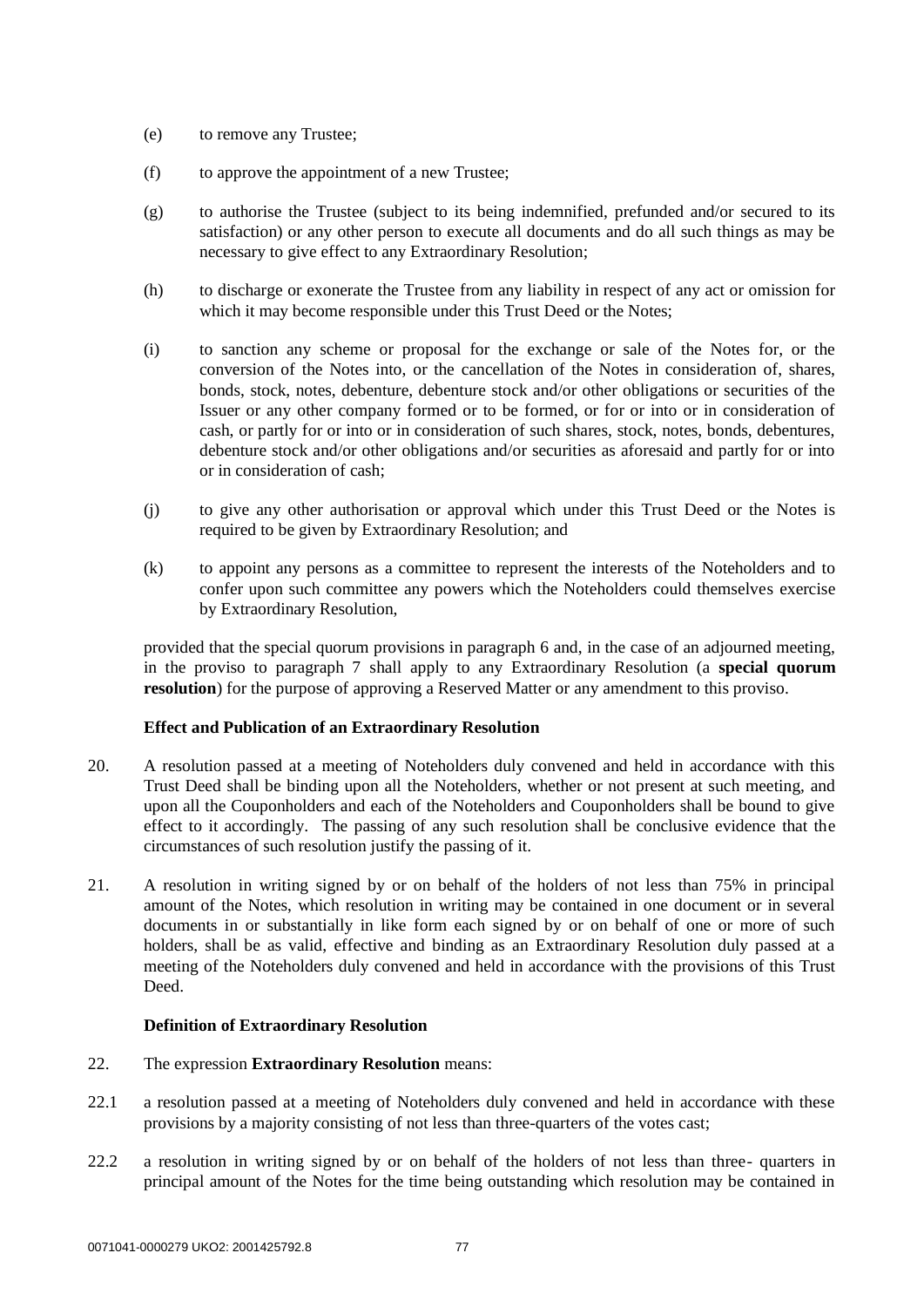one document or in several documents in like form each signed by or on behalf of one or more of the holders (a **Written Resolution**); or

22.3 consent given by way of electronic consents through the relevant clearing system(s) (in a form satisfactory to the Trustee) by or on behalf of holders of not less than three-quarters in principal amount of the Notes for the time being outstanding (**Electronic Consents**).

#### **Minutes**

23. Minutes of all resolutions and proceedings at every such meeting shall be made and entered in the books to be from time to time provided for that purpose by the Issuer or the Trustee and any such minutes, if purporting to be signed by the chairman of the meeting at which such resolutions were passed or proceedings transacted or by the chairman of the next succeeding meeting of Noteholders, shall be conclusive evidence of the matters contained in them and until the contrary is proved every such meeting in respect of the proceedings of which minutes have been so made and signed shall be deemed to have been duly convened and held and all resolutions passed or proceedings transacted at it to have been duly passed and transacted.

#### **Trustee's Power to Prescribe Regulations**

- 24. Subject to all other provisions contained in this Trust Deed, the Trustee may without the consent of the Noteholders (but after consultation with the Issuer) prescribe such further regulations regarding the holding of meetings of Noteholders and attendance and voting at them as the Trustee may in its sole discretion determine including particularly (but without prejudice to the generality of the foregoing) such regulations and requirements as the Trustee thinks reasonable:
- 24.1 so as to allow the holding of meetings of Noteholders by conference call using a videoconference platform in circumstances where it may be impractical or inadvisable to hold physical meetings;
- 24.2 so as to satisfy itself that persons who purport to requisition a meeting in accordance with paragraph 3 or who purport to make any requisition to the Trustee in accordance with this Trust Deed are in fact Noteholders; and
- 24.3 as to the form of voting certificates or block voting instructions to be issued pursuant to paragraph 1 so as to satisfy itself that persons who purport to attend or vote at any meeting of Noteholders are entitled to do so in accordance with this Trust Deed.

**IN WITNESS** whereof this Trust Deed has been executed as a deed on the date stated at the beginning.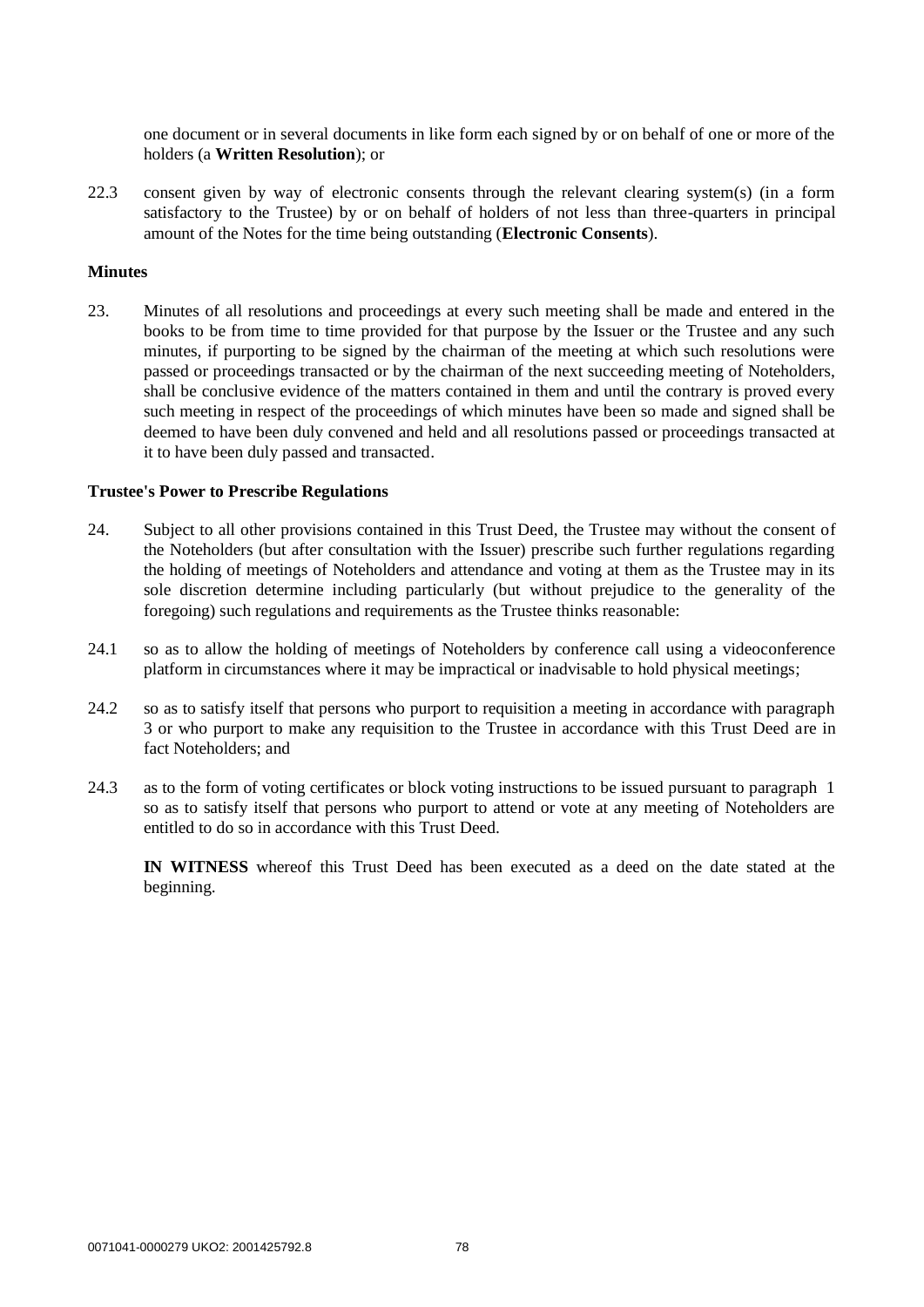# **SIGNATORIES**

**IN WITNESS** whereof this Trust Deed has been executed as a deed on the date stated at the beginning

| <b>EXECUTED</b> as a <b>DEED</b> by         |                                   |  |
|---------------------------------------------|-----------------------------------|--|
|                                             | <b>NATIONAL EXPRESS GROUP PLC</b> |  |
| acting by a director<br>in the presence of: | <b>WILLIAM DAVIES</b>             |  |

**CHRIS DAVIES**

Witness' Name: **WILLIAM DAVIES**

Address: **[REDACTED]**